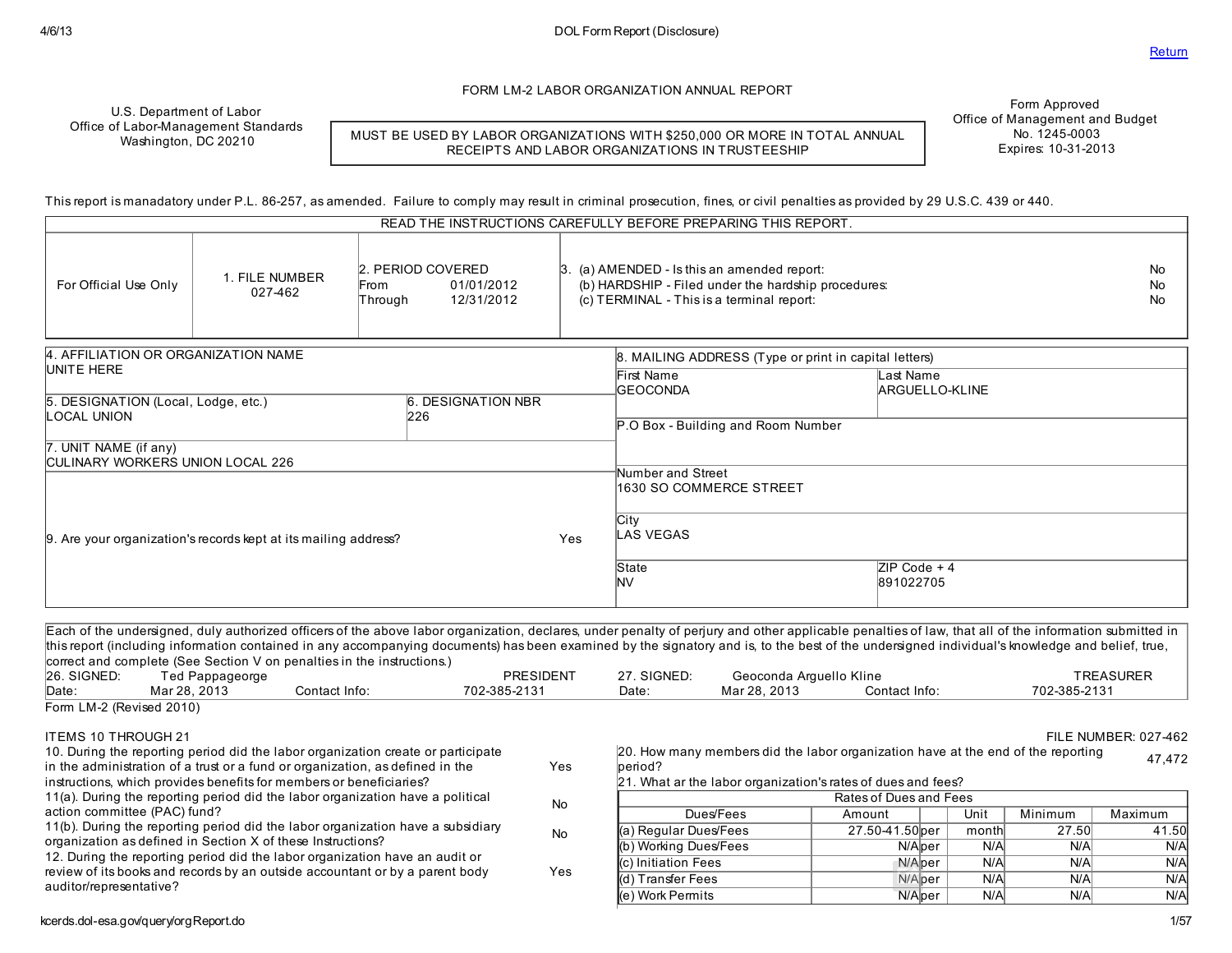| 4/6/13                                                                                                                                                                                                     |           | DOL Form Report (Disclosure) |
|------------------------------------------------------------------------------------------------------------------------------------------------------------------------------------------------------------|-----------|------------------------------|
| 13. During the reporting period did the labor organization discover any loss or<br>shortage of funds or other assets? (Answer "Yes" even if there has been<br>repayment or recovery.)                      | No        |                              |
| 14. What is the maximum amount recoverable under the labor organization's<br>fidelity bond for a loss caused by any officer, employee or agent of the labor<br>organization who handled union funds?       | \$500,000 |                              |
| 15. During the reporting period did the labor organization acquire or dispose<br>of any assets in a manner other than purchase or sale?                                                                    | Yes       |                              |
| 16. Were any of the labor organization's assets pledged as security or<br>encumbered in any way at the end of the reporting period?                                                                        | No        |                              |
| 17. Did the labor organization have any contingent liabilities at the end of the<br>reporting period?                                                                                                      | No        |                              |
| 18. During the reporting period did the labor organization have any changes<br>in its constitution or bylaws, other than rates of dues and fees, or in<br>practices/procedures listed in the instructions? | Yes       |                              |
| 19. What is the date of the labor organization's next regular election of<br>officers?                                                                                                                     | 05/2014   |                              |
| Form LM-2 (Revised 2010)                                                                                                                                                                                   |           |                              |

#### STATEMENT A - ASSETS AND LIABILITIES **FILE NUMBER: 027-462**

| ASSETS                       | Schedule | Start of Reporting Period | End of Reporting Period |
|------------------------------|----------|---------------------------|-------------------------|
|                              | Number   | (A)                       | (B)                     |
| $22.$ Cash                   |          | \$7,822,703               | \$8,386,339             |
| 23. Accounts Receivable      |          | \$254,027                 | \$153,338               |
| 24. Loans Receivable         |          | \$0                       | \$94,000                |
| 25. U.S. Treasury Securities |          | \$4,226,881               | \$3,071,841             |
| 26. Investments              |          | \$3,074,863               | \$2,006,685             |
| 27. Fixed Assets             |          | \$4,380,341               | \$4,386,061             |
| 28. Other Assets             |          | \$19,481                  | \$4,841                 |
| 29. TOTAL ASSETS             |          | \$19,778,296              | \$18,103,105            |

LIABILITIES

ASSETS

| <b>LIABILITIES</b>    | Schedule<br>Number | Start of Reporting Period | End of Reporting Period |
|-----------------------|--------------------|---------------------------|-------------------------|
|                       |                    | (A)                       | (B)                     |
| 30. Accounts Payable  |                    | \$17,314                  | \$0                     |
| 31. Loans Payable     |                    | \$24.773                  | \$19,712                |
| 32. Mortgages Payable |                    | \$0                       | \$0l                    |
| 33. Other Liabilities | 10                 | \$1,235,556               | \$1,247,350             |
| 34. TOTAL LIABILITIES |                    | \$1,277,643               | \$1,267,062             |

35. NET ASSETS \$18,500,653 \$18,500,653 \$16,836,043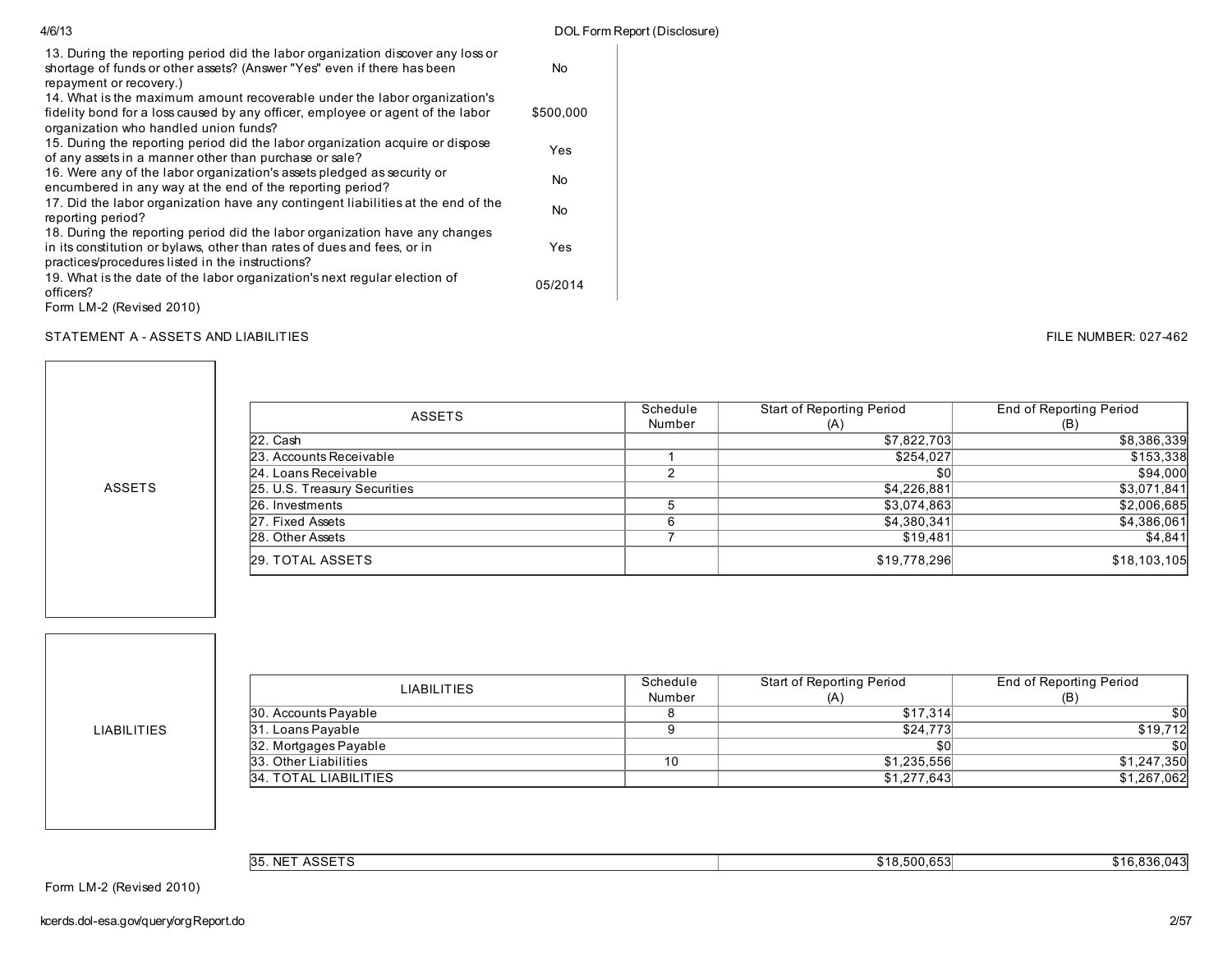## STATEMENT B - RECEIPTS AND DISBURSEMENTS FILE NUMBER: 027-462

| <b>CASH RECEIPTS</b>                                | SCH | <b>AMOUNT</b> | <b>CASH DISBURSEMENTS</b>                                        |             | <b>SCH</b> | <b>AMOUNT</b>   |
|-----------------------------------------------------|-----|---------------|------------------------------------------------------------------|-------------|------------|-----------------|
| 36. Dues and Agency Fees                            |     |               | \$22,262,77750. Representational Activities                      |             | 15         | \$9,995,097     |
| 37. Per Capita Tax                                  |     |               | \$051. Political Activities and Lobbying                         |             | 16         | \$1,087,521     |
| 38. Fees, Fines, Assessments, Work Permits          |     |               | \$178,51952. Contributions, Gifts, and Grants                    |             | 17         | \$213,267       |
| 39. Sale of Supplies                                |     |               | \$2,797 53. General Overhead                                     |             | 18         | \$1,856,311     |
| 40. Interest                                        |     |               | \$120,36154. Union Administration                                |             | 19         | \$20,102        |
| 41. Dividends                                       |     |               | \$3855. Benefits                                                 |             | 20         | \$2,271,346     |
| 42. Rents                                           |     |               | \$33256. Per Capita Tax                                          |             |            | \$9,666,786     |
| 43. Sale of Investments and Fixed Assets            | 3   |               | \$2,176,000 57. Strike Benefits                                  |             |            | \$0             |
| 44. Loans Obtained                                  | 9   |               | \$058. Fees, Fines, Assessments, etc.                            |             |            | $\overline{50}$ |
| 45. Repayments of Loans Made                        | 2   |               | \$6,000 59. Supplies for Resale                                  |             |            | \$0             |
| 46. On Behalf of Affiliates for Transmittal to Them |     |               | \$060. Purchase of Investments and Fixed Assets                  |             | 4          | \$44,862        |
| 47. From Members for Disbursement on Their Behalf   |     |               | \$555,878 61. Loans Made                                         |             | 2          | \$100,000       |
| 48. Other Receipts                                  | 14  |               | \$1,897,615 62. Repayment of Loans Obtained                      |             | 9          | \$5,061         |
| 49. TOTAL RECEIPTS                                  |     |               | \$27,200,31763. To Affiliates of Funds Collected on Their Behalf |             |            | \$0             |
|                                                     |     |               | <b>6</b> 4. On Behalf of Individual Members                      |             |            | \$539,431       |
|                                                     |     |               | 65. Direct Taxes                                                 |             |            | \$836,812       |
|                                                     |     |               |                                                                  |             |            |                 |
|                                                     |     |               | 66. Subtotal                                                     |             |            | \$26,636,596    |
|                                                     |     |               | 67. Withholding Taxes and Payroll Deductions                     |             |            |                 |
|                                                     |     |               | 67a. Total Withheld                                              | \$2,056,898 |            |                 |
|                                                     |     |               | 67b. Less Total Disbursed                                        | \$2,056,983 |            |                 |
|                                                     |     |               | 67c. Total Withheld But Not Disbursed                            |             |            | $-$ \$85        |
|                                                     |     |               | 68. TOTAL DISBURSEMENTS                                          |             |            | \$26,636,681    |

Form LM-2 (Revised 2010)

SCHEDULE 1 - ACCOUNTS RECEIVABLE AGING SCHEDULE **FILE NUMBER: 027-462** FILE NUMBER: 027-462

Entity or Individual Name (A) Total Account Receivable (B) 90-180 Days Past Due (C) 180+ Days Past Due (D) **Liquidated** Account Receivable (E) Totals from all other accounts receivable 50<br>
TOTALS (Column (B) Total will be automatically entered in Item 23, Column (B)) 68 (Section 1991 1991 1991 199<br>
TOTALS (Column (B) Total will be automatically entered in Item 23 TOTALS (Column (B) Total will be automatically entered in Item 23, Column (B)) \$153,338 \$34,807 \$34,807 \$0 \$0 UNITE HERE! International Union \$147,377 \$28,846 \$0 \$0

Form LM-2 (Revised 2010)

## SCHEDULE 2 - LOANS RECEIVABLE THE SUIT ASSESSED FILE NUMBER: 027-462

| List below loans to officers, employees, or members which at any time during the<br>reporting period exceeded \$250 and list all loans to business enterprises regarless<br>of amount.<br>(A) | Loans<br>Outstanding at<br>Start of Period<br>(B) | Loans Made<br>During Period<br>(C) | Cash<br>(D)(1) | Other Than Cash<br>(D)(2)   | Loans<br>Outstanding at<br>End of Period<br>(E) |
|-----------------------------------------------------------------------------------------------------------------------------------------------------------------------------------------------|---------------------------------------------------|------------------------------------|----------------|-----------------------------|-------------------------------------------------|
| Name: UNITE HERE Local 54<br>Purpose: Operating Loan<br>Security: None<br>Terms: 50 months                                                                                                    | \$0                                               | \$100,000                          | \$6,000        |                             | \$94,000                                        |
| Total of loans not listed above                                                                                                                                                               |                                                   |                                    |                |                             |                                                 |
| Total of all lines                                                                                                                                                                            | \$0                                               | \$100,000                          | \$6,000        | \$0                         | \$94,000                                        |
| Totals will be automatically entered in                                                                                                                                                       | Item $24$<br>Column (A)                           | Item 61                            | Item 45        | ltem 69<br>with Explanation | Item $24$<br>Column (B)                         |

kcerds.dol-esa.gov/query/orgReport.do 3/57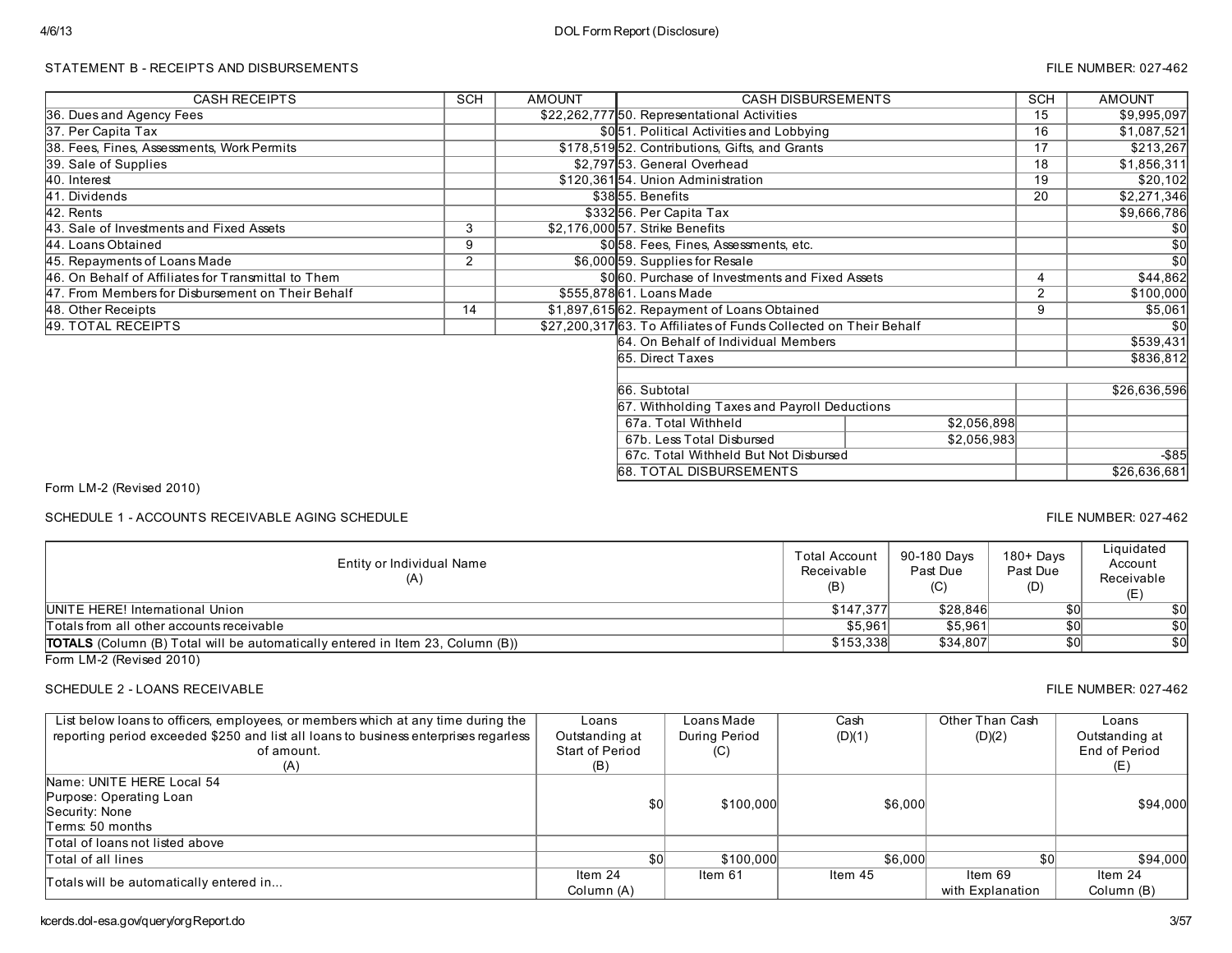## SCHEDULE 3 - SALE OF INVESTMENTS AND FIXED ASSETS FILE NUMBER: 027-462

| Description (if land or buildings give location) | Cost        | Book Value                                                            | Gross Sales Price      | Amount Received |
|--------------------------------------------------|-------------|-----------------------------------------------------------------------|------------------------|-----------------|
|                                                  | (B)         |                                                                       | (D)                    |                 |
| <b>IUS Backed Securities</b>                     | \$1.155.040 | \$1,155,040                                                           | \$1,150,000            | \$1,150,000     |
| Corporate Bonds                                  | \$1.068.178 | \$1.068.178                                                           | \$1.026.000            | \$1.026.000     |
| Total of all lines                               | \$2.223.218 | \$2,223,218                                                           | \$2.176.000            | \$2,176,000     |
|                                                  |             |                                                                       | 14. Less Reinvestments | \$OI            |
|                                                  |             | (Net Sales total will automatically entered in Item 43) 15. Net Sales |                        | \$2,176,000     |

Form LM-2 (Revised 2010)

## SCHEDULE 4 - PURCHASE OF INVESTMENTS AND FIXED ASSETS FILE NUMBER: 027-462

| Description (if land or buildings, give location) | Cost                                                                          | Book Value             | Cash Paid |
|---------------------------------------------------|-------------------------------------------------------------------------------|------------------------|-----------|
|                                                   | (B)                                                                           |                        | (D)       |
| Furniture and Equipment                           | \$44,862                                                                      | \$44.862               | \$44,862  |
| <b>Total of all lines</b>                         | \$44.862                                                                      | \$44.862               | \$44,862  |
|                                                   |                                                                               | 14. Less Reinvestments | \$0       |
|                                                   | (Net Purchases total will automatically entered in Item 60) 15. Net Purchases |                        | \$44,862  |

Form LM-2 (Revised 2010)

### SCHEDULE 5 - INVESTMENTS FILE NUMBER: 027-462

| Description                                                                                                                                                                                                                                                                                                                                                                                                                                                                                | Amount      |
|--------------------------------------------------------------------------------------------------------------------------------------------------------------------------------------------------------------------------------------------------------------------------------------------------------------------------------------------------------------------------------------------------------------------------------------------------------------------------------------------|-------------|
| (A)                                                                                                                                                                                                                                                                                                                                                                                                                                                                                        | (B)         |
| Marketable Securities                                                                                                                                                                                                                                                                                                                                                                                                                                                                      |             |
| 1. Total Cost                                                                                                                                                                                                                                                                                                                                                                                                                                                                              | \$2,006,685 |
| 2. Total Book Value                                                                                                                                                                                                                                                                                                                                                                                                                                                                        | \$2,006,685 |
| 3. List each marketable security which has a book value over \$5000 and exceeds 5% of Line 2.                                                                                                                                                                                                                                                                                                                                                                                              |             |
| Amalgamated Bank Stock                                                                                                                                                                                                                                                                                                                                                                                                                                                                     | \$1,999,672 |
| Other Investments                                                                                                                                                                                                                                                                                                                                                                                                                                                                          |             |
| 4. Total Cost                                                                                                                                                                                                                                                                                                                                                                                                                                                                              |             |
| 5. Total Book Value                                                                                                                                                                                                                                                                                                                                                                                                                                                                        |             |
| 6. List each other investment which has a book value over \$5,000 and exceeds 5% of Line 5. Also, list each subsidiary for which separate reports are<br>lattached.                                                                                                                                                                                                                                                                                                                        |             |
| <b>7. Total of Lines 2 and 5</b> (Total will be automatically entered in Item 26, Column(B))                                                                                                                                                                                                                                                                                                                                                                                               | \$2,006,685 |
| $\blacksquare$ $\blacksquare$ $\blacksquare$ $\blacksquare$ $\blacksquare$ $\blacksquare$ $\blacksquare$ $\blacksquare$ $\blacksquare$ $\blacksquare$ $\blacksquare$ $\blacksquare$ $\blacksquare$ $\blacksquare$ $\blacksquare$ $\blacksquare$ $\blacksquare$ $\blacksquare$ $\blacksquare$ $\blacksquare$ $\blacksquare$ $\blacksquare$ $\blacksquare$ $\blacksquare$ $\blacksquare$ $\blacksquare$ $\blacksquare$ $\blacksquare$ $\blacksquare$ $\blacksquare$ $\blacksquare$ $\blacks$ |             |

Form LM-2 (Revised 2010)

### SCHEDULE 6 - FIXED ASSETS FILE NUMBER: 027-462

| Description<br>(A)                   | Cost or Other Basis<br>(B) | Total Depreciation or<br>Amount Expensed<br>(C) | Book Value<br>(D) | Value<br>(E) |
|--------------------------------------|----------------------------|-------------------------------------------------|-------------------|--------------|
| 1. 1630 S Commerce St. LAs Vegas, NV | \$636,555                  |                                                 | \$636.555         | \$3,000,000  |
| . Cemetary PLots in Reno, NV         | \$6,630                    |                                                 | \$6.630           | \$6,630      |
| 3. 1630 S Commerce St. Las Vegas, NV | \$2,303,969                |                                                 | \$2,303,969       | \$2,303,969  |
| 5. Automobiles and Other Vehicles    | \$115.759                  |                                                 | \$115.759         | \$70,000     |
| 6. Office Fumiture and Equipment     | \$1,323,148                |                                                 | \$1,323,148       | \$550,000    |
| 7. Other Fixed Assets                |                            |                                                 |                   |              |
|                                      |                            |                                                 |                   |              |

kcerds.dol-esa.gov/query/orgReport.do 4/57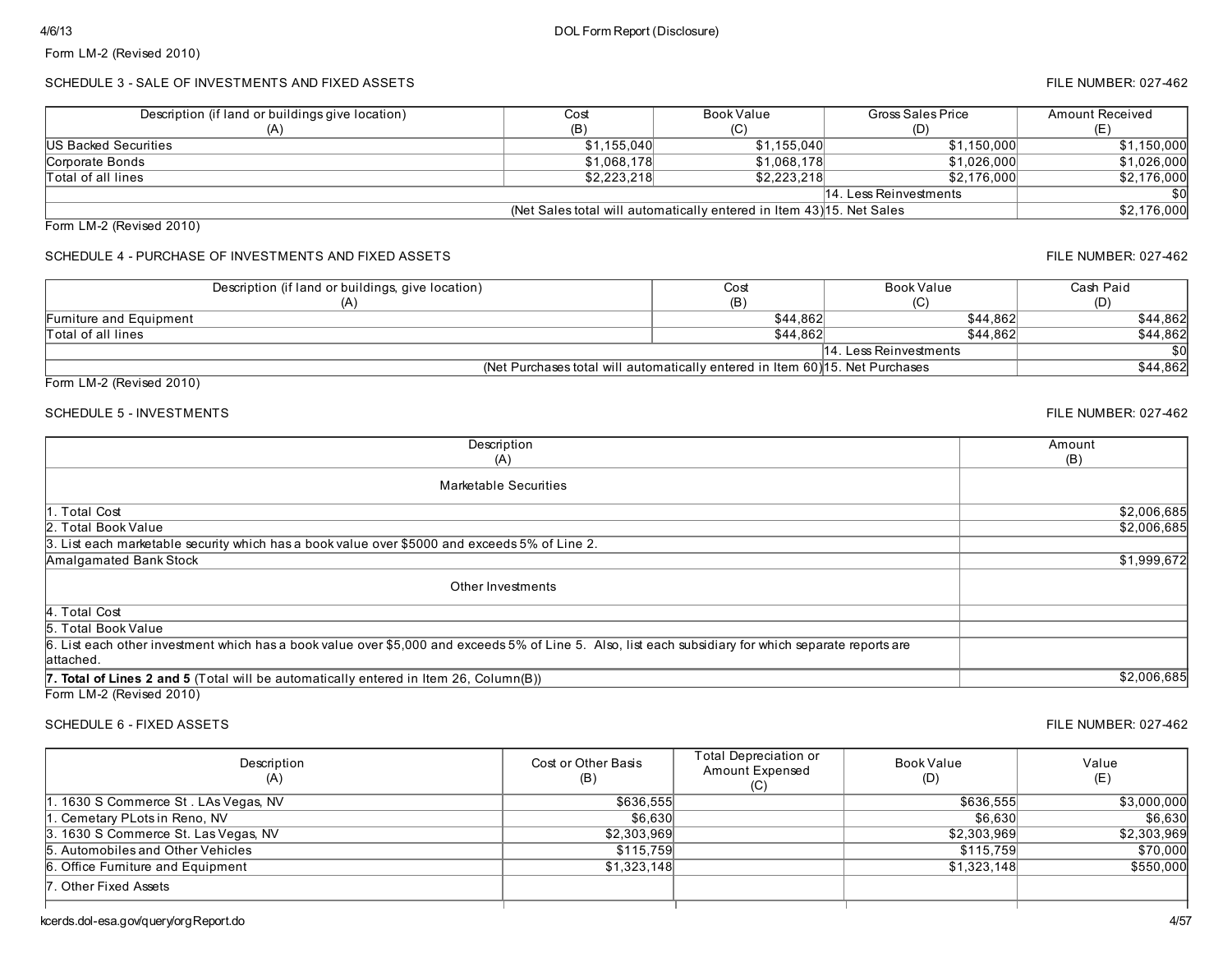|                |                                       |      |                                         | (DEIVIE AIIV<br>deductions) |          |             |    |             | $(\nu)$ und $(\nu)$ |             |          |  |
|----------------|---------------------------------------|------|-----------------------------------------|-----------------------------|----------|-------------|----|-------------|---------------------|-------------|----------|--|
| A<br>B.<br>∣C. | Taylor<br>Secretary-Treasurer         |      |                                         |                             | \$24,239 | \$0         |    | \$2,387     |                     | \$1,058     | \$27,684 |  |
|                | Schedule 15                           | 70 % | Schedule 16<br>Political Activities and | 5 %                         |          | Schedule 17 | 0% | Schedule 18 | 5 %                 | Schedule 19 | 20 %     |  |
|                | kcerds.dol-esa.gov/query/orgReport.do |      |                                         |                             |          |             |    |             |                     |             | 5/57     |  |
|                |                                       |      |                                         |                             |          |             |    |             |                     |             |          |  |

| 4/6/13                    |                                                                                      | DOL Form Report (Disclosure) |     |             |  |  |
|---------------------------|--------------------------------------------------------------------------------------|------------------------------|-----|-------------|--|--|
| $\ln$ ltem 27, Column(B)) | <b>8. Totals of Lines 1 through 7</b> (Column(D) Total will be automatically entered | \$4.386.061                  | \$0 | \$4.386.061 |  |  |
| Form LM-2 (Revised 2010)  |                                                                                      |                              |     |             |  |  |

#### **Description**  $(A)$ Book Value (B) Total Other Assets (Total will be automatically entered in Item 28, Column(B)) \$4,841 Deposit Secretary of State \$167 Bus Tickets for Resale \$4,674

Form LM-2 (Revised 2010)

## SCHEDULE 8 - ACCOUNTS PAYABLE AGING SCHEDULE FILE NUMBER: 027-462

| Entity or Individual Name                                                                           | Γotal Account<br>Pavable<br>(B) | 90-180 Days<br>Past Due | 180+ Days Past<br>Due<br>(D) | ∟iquidated<br>Account |
|-----------------------------------------------------------------------------------------------------|---------------------------------|-------------------------|------------------------------|-----------------------|
| Total from all other accounts payable                                                               | \$0                             |                         |                              | \$0                   |
| <b>Total Accounts Payable</b> (Column(B) Total will be automatically entered in Item 30, Column(D)) | \$0                             |                         |                              | \$0                   |
| $T_{\text{atm}}$ $\left  M \right\rangle$ (Deviced 0040)                                            |                                 |                         |                              |                       |

Form LM-2 (Revised 2010)

#### SCHEDULE 9 - LOANS PAYABLE FILE NUMBER: 027-462

| Source of Loans Payable at Any<br>Time During the Reporting Period | Loans Owed at<br>Start of Period<br>(B) | Loans Obtained<br>During Period<br>(C) | Repayment<br>During Period<br>Cash<br>(D)(1) | Repayment<br>During Period<br>Other Than Cash<br>(D)(1) | Loans Owed at<br>End of Period<br>(E) |
|--------------------------------------------------------------------|-----------------------------------------|----------------------------------------|----------------------------------------------|---------------------------------------------------------|---------------------------------------|
| Ally Bank-Vehicle                                                  | \$24,773                                | \$0                                    | \$5.061                                      | \$0                                                     | \$19,712                              |
| <b>Total Loans Pavable</b>                                         | \$24.773                                | \$0                                    | \$5.061                                      | \$0                                                     | \$19.712                              |
| Totals will be automatically entered in                            | Item 31                                 | Item 44                                | Item 62                                      | Item 69                                                 | Item 31                               |
|                                                                    | Column (C)                              |                                        |                                              | with Explanation                                        | Column (D)                            |
| $\cdots$<br>$\sim$ $\sim$ $\sim$ $\sim$                            |                                         |                                        |                                              |                                                         |                                       |

Form LM-2 (Revised 2010)

## SCHEDULE 10 - OTHER LIABILITIES FILE NUMBER: 027-462

| Description                                                                                | Amount at End of Period |
|--------------------------------------------------------------------------------------------|-------------------------|
| (A)                                                                                        | (B)                     |
| Per Capita due to UNITE HERE                                                               | \$788.768               |
| Accrued Vacation                                                                           | \$458.582               |
| <b>Total Other Liabilities</b> (Total will be automatically entered in Item 33, Column(D)) | \$1,247,350             |
| Form $1 M.2$ (Revised $2010$ )                                                             |                         |

Form LM-2 (Revised 2010)

## SCHEDULE 11 - ALL OFFICERS AND DISBURSEMENTS TO OFFICERS FILE NUMBER: 027-462

|                | (A)<br>Name                   | (B)<br>Title | (C)<br><b>Status</b>                            | (D)<br>Gross Salary<br>Disbursements<br>(before any<br>deductions) |          | (E)<br>Allowances<br>Disbursed |     | (F)<br>Disbursements for<br><b>Official Business</b> |             | (G)<br>Other<br>$(D)$ thru $(F)$ | Disbursements not reported in | (H)<br><b>TOTAL</b> |          |
|----------------|-------------------------------|--------------|-------------------------------------------------|--------------------------------------------------------------------|----------|--------------------------------|-----|------------------------------------------------------|-------------|----------------------------------|-------------------------------|---------------------|----------|
| IА<br>B<br>lc. | Tavlor<br>Secretary-Treasurer |              |                                                 |                                                                    | \$24,239 |                                | \$0 |                                                      | \$2,387     |                                  | \$1,058                       |                     | \$27,684 |
|                | Schedule 15                   |              | Schedule 16<br>Political Activities and<br>70 % | 5 %                                                                |          | Schedule 17                    |     | $0\%$                                                | Schedule 18 | 5 %                              | Schedule 19                   |                     | 20 %     |

# SCHEDULE 7 - OTHER ASSETS FILE NUMBER: 027-462

\$5,930,599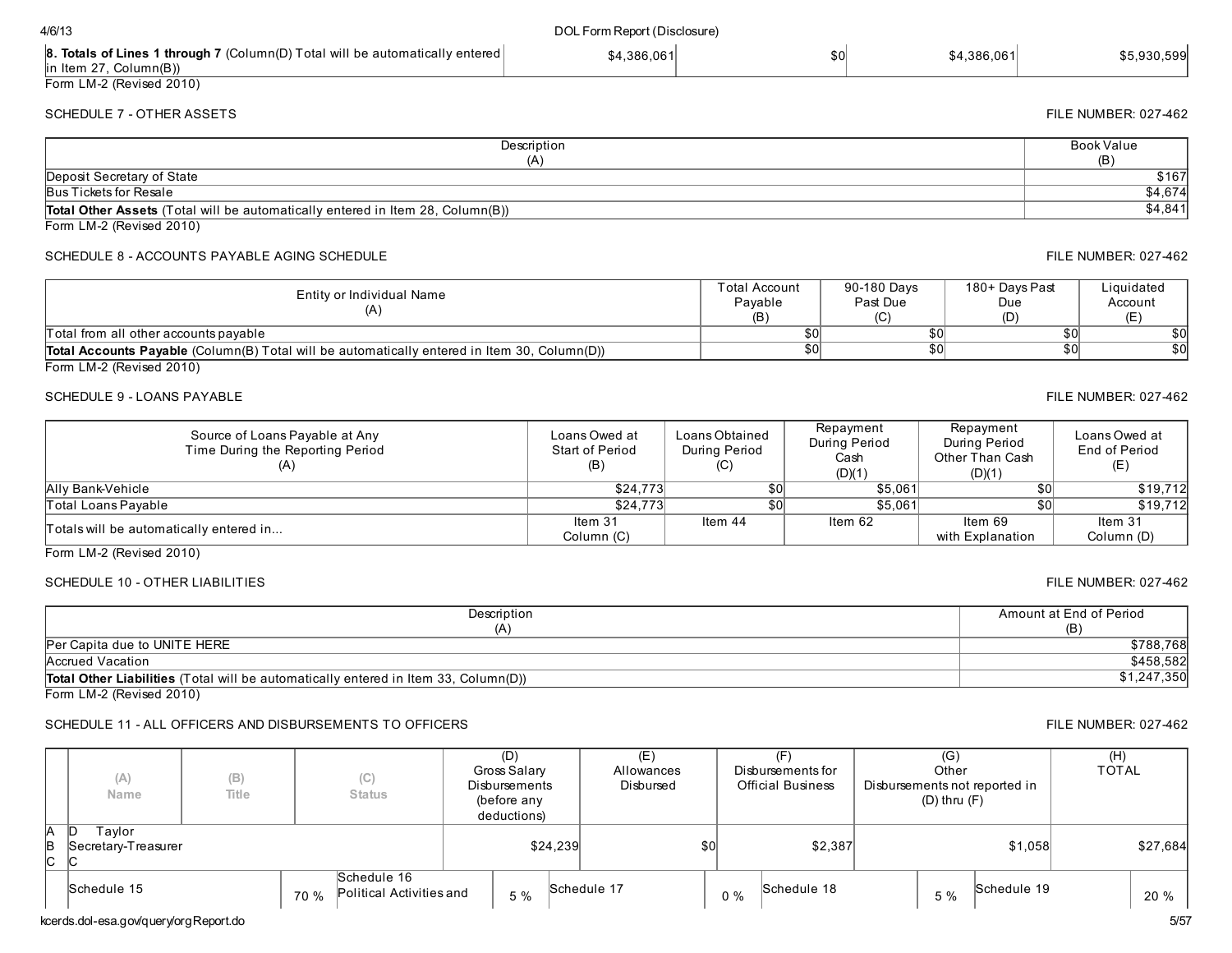| 1/6/13      |                                                |       |                                                     |       |          | DOL Form Report (Disclosure) |                  |       |                                 |       |                               |          |
|-------------|------------------------------------------------|-------|-----------------------------------------------------|-------|----------|------------------------------|------------------|-------|---------------------------------|-------|-------------------------------|----------|
|             | Representational Activities                    |       | Lobbying                                            |       |          | Contributions                |                  |       | General Overhead                |       | Administration                |          |
| A<br>B<br>C | Arguello-Kline<br>Geoconda<br>President<br>IC. |       |                                                     |       | \$88,572 |                              | \$0              |       | \$4,694                         |       | \$2,172                       | \$95,438 |
|             | Schedule 15<br>Representational Activities     | 100 % | Schedule 16<br>Political Activities and<br>Lobbying | $0\%$ |          | Schedule 17<br>Contributions |                  | 0%    | Schedule 18<br>General Overhead | $0\%$ | Schedule 19<br>Administration | $0\%$    |
| A<br>B<br>C | Leain Vashon<br>Vice-President                 |       |                                                     |       | \$1,065  |                              | \$0              |       | \$0                             |       | \$0                           | \$1,065  |
|             | Schedule 15<br>Representational Activities     | 0%    | Schedule 16<br>Political Activities and<br>Lobbying | $0\%$ |          | Schedule 17<br>Contributions |                  | $0\%$ | Schedule 18<br>General Overhead | $0\%$ | Schedule 19<br>Administration | 100 %    |
| A<br>B<br>C | Furtado<br>Terri<br>Executive Board<br>IС      |       |                                                     |       | \$775    |                              | \$0              |       | \$0                             |       | \$0                           | \$775    |
|             | Schedule 15<br>Representational Activities     | $0\%$ | Schedule 16<br>Political Activities and<br>Lobbying | $0\%$ |          | Schedule 17<br>Contributions |                  | $0\%$ | Schedule 18<br>General Overhead | $0\%$ | Schedule 19<br>Administration | 100 %    |
| A<br>B<br>C | Getler<br>Terrance<br>Executive Board<br>lC.   |       |                                                     |       | \$1,100  |                              | \$0              |       | \$0]                            |       | \$0                           | \$1,100  |
|             | Schedule 15<br>Representational Activities     | $0\%$ | Schedule 16<br>Political Activities and<br>Lobbying | $0\%$ |          | Schedule 17<br>Contributions |                  | $0\%$ | Schedule 18<br>General Overhead | $0\%$ | Schedule 19<br>Administration | 100 %    |
| A<br>B<br>C | Marta A Ramirez<br>Executive Board<br>IС       |       |                                                     |       | \$45,579 |                              | \$0 <sub>0</sub> |       | \$6,694                         |       | \$0                           | \$52,273 |
|             | Schedule 15<br>Representational Activities     | 100 % | Schedule 16<br>Political Activities and<br>Lobbying | $0\%$ |          | Schedule 17<br>Contributions |                  | 0%    | Schedule 18<br>General Overhead | $0\%$ | Schedule 19<br>Administration | $0\%$    |
| A<br>B<br>C | Walter<br>John<br>Executive Board<br>IС        |       |                                                     |       | \$1,200  |                              | \$0              |       | \$0]                            |       | \$0                           | \$1,200  |
|             | Schedule 15<br>Representational Activities     | $0\%$ | Schedule 16<br>Political Activities and<br>Lobbying | $0\%$ |          | Schedule 17<br>Contributions |                  | $0\%$ | Schedule 18<br>General Overhead | $0\%$ | Schedule 19<br>Administration | 100 %    |
| A<br>B<br>C | Barajas<br>Manuel<br>Executive Board           |       |                                                     |       | \$55     |                              | \$0 <sub>0</sub> |       | \$0]                            |       | \$0                           | \$55     |
|             | Schedule 15<br>Representational Activities     | $0\%$ | Schedule 16<br>Political Activities and<br>Lobbying | $0\%$ |          | Schedule 17<br>Contributions |                  | 0%    | Schedule 18<br>General Overhead | $0\%$ | Schedule 19<br>Administration | 100 %    |
| A<br>B<br>C | Marshall<br>Marγ<br>Executive Board            |       |                                                     |       | \$55     |                              | \$0              |       | \$0                             |       | \$0                           | \$55     |
|             | Schedule 15<br>Representational Activities     | $0\%$ | Schedule 16<br>Political Activities and<br>Lobbying | $0\%$ |          | Schedule 17<br>Contributions |                  | 0%    | Schedule 18<br>General Overhead | $0\%$ | Schedule 19<br>Administration | 100 %    |
| A<br>B<br>C | Evadne Martinez<br>Executive Board             |       |                                                     |       | \$55     |                              | \$0              |       | \$0                             |       | $ 10\rangle$                  | \$55     |
|             | Schedule 15                                    | $0\%$ | Schedule 16<br>Political Activities and             | $0\%$ |          | Schedule 17                  |                  | 0%    | Schedule 18                     | $0\%$ | Schedule 19                   | 100 %    |
|             | cerds.dol-esa.gov/query/orgReport.do           |       |                                                     |       |          |                              |                  |       |                                 |       |                               | 6/57     |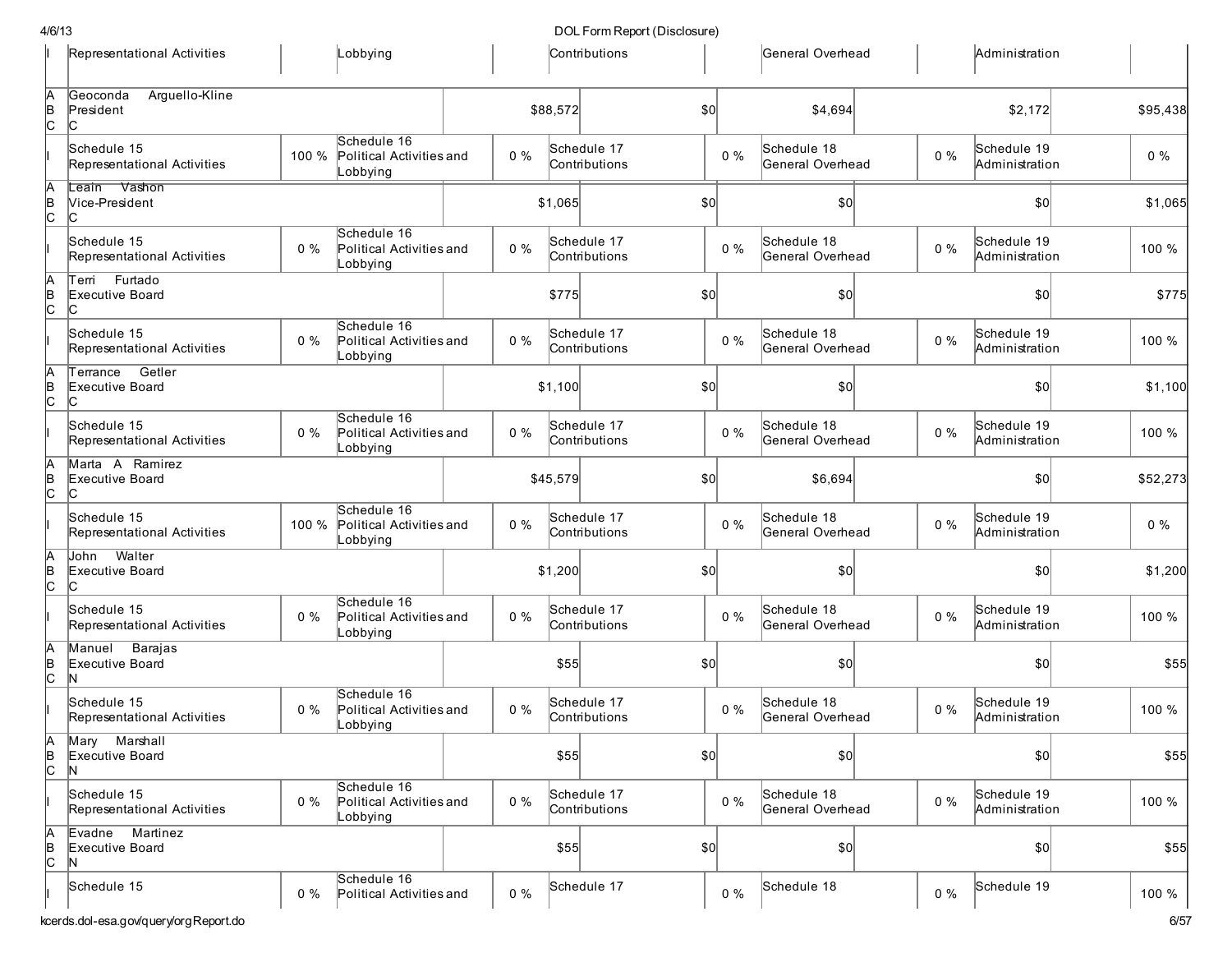|                      | Representational Activities                |       | Lobbying                                            |       |          | Contributions                |       | General Overhead                |       | Administration                |          |
|----------------------|--------------------------------------------|-------|-----------------------------------------------------|-------|----------|------------------------------|-------|---------------------------------|-------|-------------------------------|----------|
| A<br> в<br> C        | Karen<br>Quintana<br>Executive Board<br>N  |       |                                                     |       | \$55     | \$0                          |       | \$0                             |       | \$0                           | \$55     |
|                      | Schedule 15<br>Representational Activities | $0\%$ | Schedule 16<br>Political Activities and<br>Lobbying | $0\%$ |          | Schedule 17<br>Contributions | $0\%$ | Schedule 18<br>General Overhead | $0\%$ | Schedule 19<br>Administration | 100 %    |
| A<br>B<br>C          | Kim You Taing<br>Executive Board<br>N      |       |                                                     |       | \$55     | \$0                          |       | \$0                             |       | \$0                           | \$55     |
|                      | Schedule 15<br>Representational Activities | $0\%$ | Schedule 16<br>Political Activities and<br>Lobbying | $0\%$ |          | Schedule 17<br>Contributions | $0\%$ | Schedule 18<br>General Overhead | $0\%$ | Schedule 19<br>Administration | 100 %    |
| A<br>B<br>C          | First<br>Pom<br>Executive Board<br>Þ       |       |                                                     |       | \$1,055  | \$0                          |       | 50                              |       | \$0                           | \$1,055  |
|                      | Schedule 15<br>Representational Activities | $0\%$ | Schedule 16<br>Political Activities and<br>Lobbying | $0\%$ |          | Schedule 17<br>Contributions | $0\%$ | Schedule 18<br>General Overhead | $0\%$ | Schedule 19<br>Administration | 100 %    |
| A<br>B<br>C          | Ortiz<br>Jorge<br>Trustee<br>lC.           |       |                                                     |       | \$8,340  | \$0                          |       | \$778                           |       | \$0                           | \$9,118  |
|                      | Schedule 15<br>Representational Activities | 100 % | Schedule 16<br>Political Activities and<br>Lobbying | $0\%$ |          | Schedule 17<br>Contributions | $0\%$ | Schedule 18<br>General Overhead | $0\%$ | Schedule 19<br>Administration | $0\%$    |
| A<br>B<br>C          | Chan<br>Heidy<br>Trustee<br>N              |       |                                                     |       | \$55     | \$0                          |       | \$0                             |       | \$0                           | \$55     |
|                      | Schedule 15<br>Representational Activities | $0\%$ | Schedule 16<br>Political Activities and<br>Lobbying | $0\%$ |          | Schedule 17<br>Contributions | $0\%$ | Schedule 18<br>General Overhead | $0\%$ | Schedule 19<br>Administration | 100 %    |
| A<br>B<br>C          | Michael<br>Tirabassi<br>Trustee<br>N       |       |                                                     |       | \$7,581  | \$0                          |       | \$910                           |       | \$0                           | \$8,491  |
|                      | Schedule 15<br>Representational Activities | 100 % | Schedule 16<br>Political Activities and<br>Lobbying | $0\%$ |          | Schedule 17<br>Contributions | $0\%$ | Schedule 18<br>General Overhead | $0\%$ | Schedule 19<br>Administration | $0\%$    |
| A<br>B<br>C          | <b>Bruckler</b><br>Philip<br>Trustee<br>Þ  |       |                                                     |       | \$110    | \$0                          |       | \$0                             |       | \$0                           | \$110    |
|                      | Schedule 15<br>Representational Activities | $0\%$ | Schedule 16<br>Political Activities and<br>Lobbying | $0\%$ |          | Schedule 17<br>Contributions | $0\%$ | Schedule 18<br>General Overhead | $0\%$ | Schedule 19<br>Administration | 100 %    |
| ΙA<br>$\overline{c}$ | Leslie<br>Lilla<br>Trustee<br>Þ            |       |                                                     |       | \$420    | $ 10\rangle$                 |       | \$66                            |       | \$0]                          | \$486    |
|                      | Schedule 15<br>Representational Activities | $0\%$ | Schedule 16<br>Political Activities and<br>Lobbying | $0\%$ |          | Schedule 17<br>Contributions | $0\%$ | Schedule 18<br>General Overhead | $0\%$ | Schedule 19<br>Administration | 100 %    |
| A<br>B<br>C          | Gloria E Hernandez<br>Chaplain<br>C        |       |                                                     |       | \$55,990 | \$1,376                      |       | \$529                           |       | \$0]                          | \$57,895 |
|                      | Schedule 15<br>Representational Activities | 90 %  | Schedule 16<br>Political Activities and             | 10 %  |          | Schedule 17<br>Contributions | $0\%$ | Schedule 18<br>General Overhead | $0\%$ | Schedule 19<br>Administration | $0\%$    |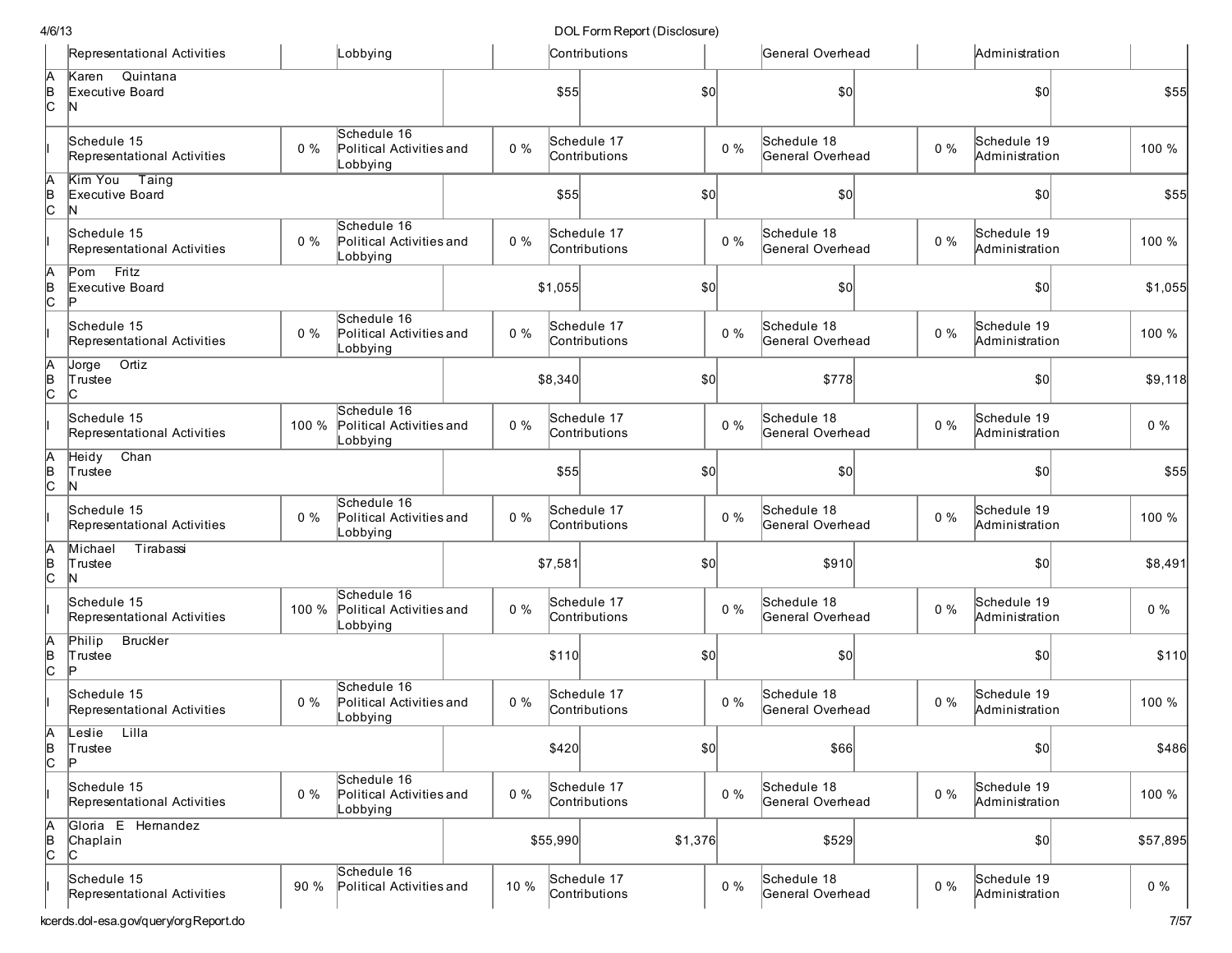|   | 4/6/13 |                                            |       |                                                     |       |           | DOL Form Report (Disclosure)        |       |    |                                 |       |                               |           |
|---|--------|--------------------------------------------|-------|-----------------------------------------------------|-------|-----------|-------------------------------------|-------|----|---------------------------------|-------|-------------------------------|-----------|
|   |        |                                            |       | Lobbying                                            |       |           |                                     |       |    |                                 |       |                               |           |
| И |        | Bonaventure<br><b>Uames</b>                |       |                                                     |       |           |                                     |       |    |                                 |       |                               |           |
| B | ົ      | Instpector                                 |       |                                                     |       | \$94,496  |                                     | \$701 |    | \$360                           |       | \$0                           | \$95,557  |
|   |        | Schedule 15<br>Representational Activities | 100 % | Schedule 16<br>Political Activities and<br>Lobbying | $0\%$ |           | Schedule 17<br><b>Contributions</b> |       | 0% | Schedule 18<br>General Overhead | $0\%$ | Schedule 19<br>Administration | $0\%$     |
|   |        | Total Officer Disbursements                |       |                                                     |       | \$330,852 | \$2,077                             |       |    | \$16,418                        |       | \$3,230                       | \$352,577 |
|   |        | Less Deductions                            |       |                                                     |       |           |                                     |       |    |                                 |       |                               |           |
|   |        | Net Disbursements                          |       |                                                     |       |           |                                     |       |    |                                 |       |                               | \$352,577 |

Form LM-2 (Revised 2010)

# SCHEDULE 12 - DISBURSEMENTS TO EMPLOYEES FILE NUMBER: 027-462

|                     | (A)<br>Name                                           | (B)<br>(C)<br>Title<br>Other Payer<br>Abreu |       |                                                     | (D)<br>Gross Salary<br>Disbursements<br>(before any<br>deductions) |       |                              | (E)<br>Allowances Disbursed |         |       | (F)<br>Disbursements for<br><b>Official Business</b> | $\overline{(G)}$<br>Other Disbursements not<br>reported in<br>$(D)$ thru $(F)$ |                               | (H)<br><b>TOTAL</b> |          |
|---------------------|-------------------------------------------------------|---------------------------------------------|-------|-----------------------------------------------------|--------------------------------------------------------------------|-------|------------------------------|-----------------------------|---------|-------|------------------------------------------------------|--------------------------------------------------------------------------------|-------------------------------|---------------------|----------|
| A<br>$\overline{c}$ | Eulalio<br>Organizing-Internal-LOA<br>N/A             |                                             |       |                                                     |                                                                    |       | \$41,185                     |                             | \$0     |       | \$4,422                                              |                                                                                | \$0                           |                     | \$45,607 |
|                     | Schedule 15<br>Representational Activities            |                                             | 100 % | Schedule 16<br>Political Activities and<br>Lobbying |                                                                    | $0\%$ | Schedule 17<br>Contributions |                             |         | $0\%$ | Schedule 18<br>General Overhead                      | $0\%$                                                                          | Schedule 19<br>Administration |                     | $0\%$    |
| A<br> в<br> С       | Rosa L Acevedo<br>Organizer-Internal<br>N/A           |                                             |       |                                                     |                                                                    |       | \$55,990                     |                             | \$1.110 |       | \$390                                                |                                                                                | \$0                           |                     | \$57,490 |
|                     | Schedule 15<br>Representational Activities            |                                             | 100 % | Schedule 16<br>Political Activities and<br>Lobbying |                                                                    | $0\%$ | Schedule 17<br>Contributions |                             |         | $0\%$ | Schedule 18<br>General Overhead                      | $0\%$                                                                          | Schedule 19<br>Administration |                     | $0\%$    |
| A<br>B<br>C         | Kenneth<br>Adamson<br>Organizer-Internal<br>N/A       |                                             |       |                                                     |                                                                    |       | \$55,990                     |                             | \$1,110 |       | \$390                                                |                                                                                | \$0                           |                     | \$57,490 |
|                     | Schedule 15<br>Representational Activities            |                                             | 100 % | Schedule 16<br>Political Activities and<br>Lobbying |                                                                    | $0\%$ | Schedule 17<br>Contributions |                             |         | $0\%$ | Schedule 18<br>General Overhead                      | $0\%$                                                                          | Schedule 19<br>Administration |                     | $0\%$    |
| A<br>B<br>C         | Adamson<br>Richard<br>Political LOA<br>N/A            |                                             |       |                                                     |                                                                    |       | \$12.134                     |                             | \$0     |       | \$648                                                |                                                                                | \$0                           |                     | \$12,782 |
|                     | Schedule 15<br>Representational Activities            |                                             | $0\%$ | Schedule 16<br>Political Activities and<br>Lobbying |                                                                    | 100 % | Schedule 17<br>Contributions |                             |         | $0\%$ | Schedule 18<br>General Overhead                      | $0\%$                                                                          | Schedule 19<br>Administration |                     | $0\%$    |
| A<br>B<br>C         | Dunnunique<br>Ahmad<br>Organizing-Internal-LOA<br>N/A |                                             |       |                                                     |                                                                    |       | \$10,233                     |                             | \$0     |       | \$1,442                                              |                                                                                | \$0                           |                     | \$11,675 |
|                     | Schedule 15<br>Representational Activities            |                                             | 100 % | Schedule 16<br>Political Activities and<br>Lobbying |                                                                    | $0\%$ | Schedule 17<br>Contributions |                             |         | $0\%$ | Schedule 18<br>General Overhead                      | $0\%$                                                                          | Schedule 19<br>Administration |                     | $0\%$    |
| A<br>$\overline{c}$ | Alameda<br>Madeline<br>Grievance Specialist<br>N/A    |                                             |       |                                                     |                                                                    |       | \$47,824                     |                             | \$1,110 |       | \$390                                                |                                                                                | \$0                           |                     | \$49,324 |
|                     | Schedule 15<br>Representational Activities            |                                             | 100 % | Schedule 16<br>Political Activities and<br>Lobbying |                                                                    | $0\%$ | Schedule 17<br>Contributions |                             |         | $0\%$ | Schedule 18<br>General Overhead                      | $0\%$                                                                          | Schedule 19<br>Administration |                     | $0\%$    |

kcerds.dol-esa.gov/query/orgReport.do 8/57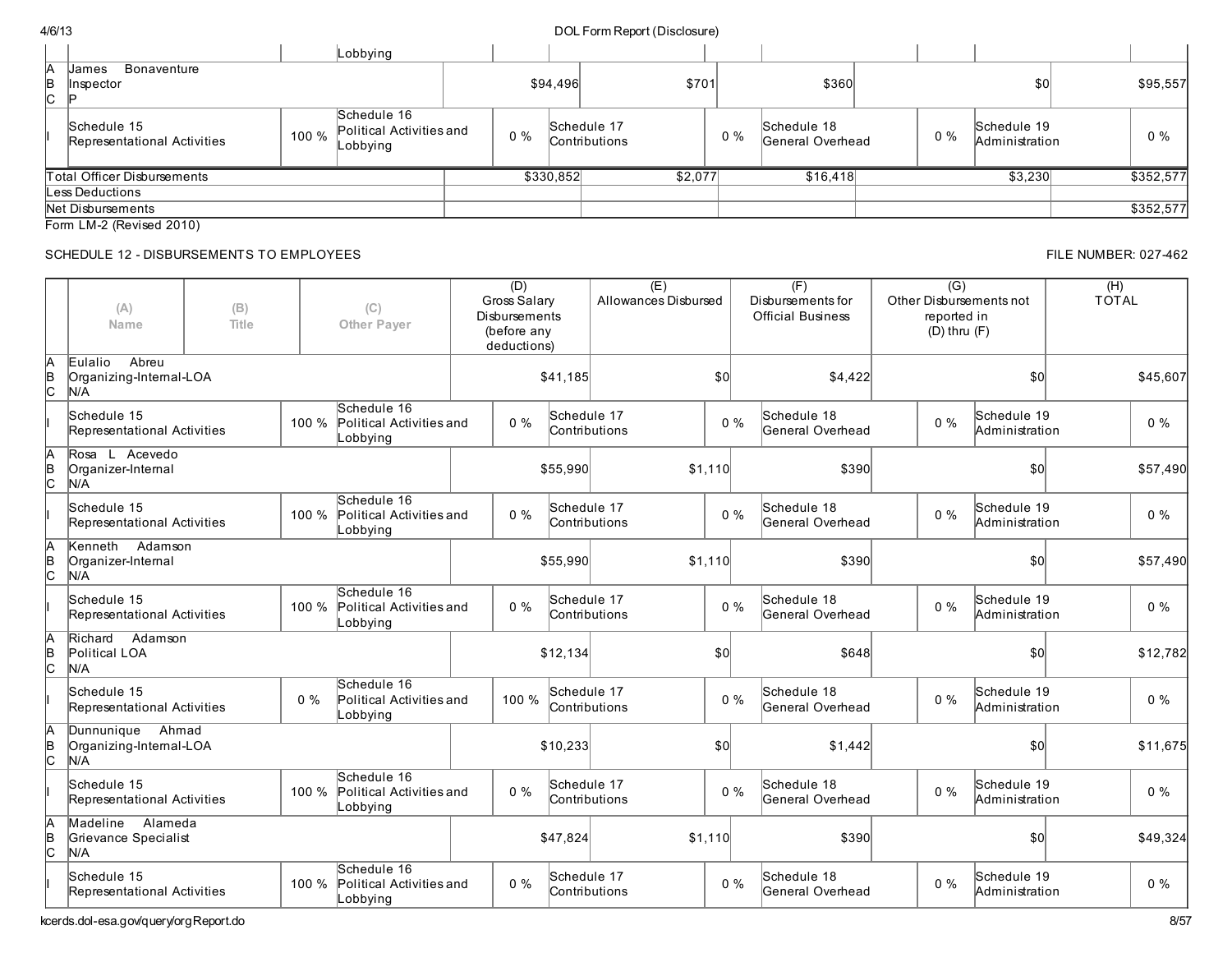| $\frac{A}{C}$ | Alvarez<br>Carlos<br>Organizing-Internal-LOA<br>N/A        |       |                                                     |       | \$26,845    |               | \$0   | \$2,276                         |       | \$0                           | \$29,121 |
|---------------|------------------------------------------------------------|-------|-----------------------------------------------------|-------|-------------|---------------|-------|---------------------------------|-------|-------------------------------|----------|
|               | Schedule 15<br>Representational Activities                 | 100 % | Schedule 16<br>Political Activities and<br>obbying  | $0\%$ | Schedule 17 | Contributions | $0\%$ | Schedule 18<br>General Overhead | $0\%$ | Schedule 19<br>Administration | 0%       |
| A<br>B<br>C   | Sylvia<br>Antuna<br>Political LOA<br>N/A                   |       |                                                     |       | \$11.634    |               | \$0   | \$1,111                         |       | \$0                           | \$12,745 |
|               | Schedule 15<br>Representational Activities                 | $0\%$ | Schedule 16<br>Political Activities and<br>_obbying | 100 % | Schedule 17 | Contributions | $0\%$ | Schedule 18<br>General Overhead | $0\%$ | Schedule 19<br>Administration | $0\%$    |
| A<br>B<br>C   | Ovidio Aquino-Barillas<br>Organizing-External-LOA<br>N/A   |       |                                                     |       | \$39,362    |               | \$0   | \$422                           |       | \$0                           | \$39,784 |
|               | Schedule 15<br>Representational Activities                 | 100 % | Schedule 16<br>Political Activities and<br>_obbying | $0\%$ | Schedule 17 | Contributions | $0\%$ | Schedule 18<br>General Overhead | $0\%$ | Schedule 19<br>Administration | $0\%$    |
| A<br>B<br>C   | Cesar D Armenta<br>Organizer-Dept Head<br>N/A              |       |                                                     |       | \$66,658    | \$1,110       |       | \$1,012                         |       | \$0                           | \$68,780 |
|               | Schedule 15<br>Representational Activities                 | 100 % | Schedule 16<br>Political Activities and<br>_obbying | $0\%$ | Schedule 17 | Contributions | $0\%$ | Schedule 18<br>General Overhead | $0\%$ | Schedule 19<br>Administration | $0\%$    |
| A<br>B<br>C   | Armster<br>Earle<br>Organizing-Internal-LOA<br>N/A         |       |                                                     |       | \$14,899    |               | \$0   | \$552                           |       | \$0                           | \$15,451 |
|               | Schedule 15<br>Representational Activities                 | 100 % | Schedule 16<br>Political Activities and<br>_obbying | $0\%$ | Schedule 17 | Contributions | $0\%$ | Schedule 18<br>General Overhead | $0\%$ | Schedule 19<br>Administration | $0\%$    |
| A<br>B<br>C   | Lizette<br>Arreola<br>Translator<br>N/A                    |       |                                                     |       | \$38,483    |               | \$0   | \$45                            |       | \$0                           | \$38,528 |
|               | Schedule 15<br>Representational Activities                 | 15 %  | Schedule 16<br>Political Activities and<br>Lobbying | $0\%$ | Schedule 17 | Contributions | $0\%$ | Schedule 18<br>General Overhead | 85 %  | Schedule 19<br>Administration | $0\%$    |
| A<br>B<br>C   | Araceli Aviles De Garcia<br>Organizing-Internal-LOA<br>N/A |       |                                                     |       | \$10,458    |               | \$0   | \$0                             |       | \$0                           | \$10,458 |
|               | Schedule 15<br>Representational Activities                 | 100 % | Schedule 16<br>Political Activities and<br>Lobbying | $0\%$ | Schedule 17 | Contributions | $0\%$ | Schedule 18<br>General Overhead | $0\%$ | Schedule 19<br>Administration | $0\%$    |
| A<br>B<br>C   | Noemi R Bagen<br>Organizer-External<br>N/A                 |       |                                                     |       | \$55,990    | \$687         |       | \$241                           |       | \$0                           | \$56,918 |
|               | Schedule 15<br>Representational Activities                 | 100 % | Schedule 16<br>Political Activities and<br>Lobbying | 0%    | Schedule 17 | Contributions | 0%    | Schedule 18<br>General Overhead | $0\%$ | Schedule 19<br>Administration | $0\%$    |
| A<br>B<br>C   | Leonel Batres<br>Organizing-Internal-LOA<br>N/A            |       |                                                     |       | \$39,623    |               | \$0]  | \$4,003                         |       | \$0                           | \$43,626 |
|               | Schedule 15<br>Representational Activities                 | 100 % | Schedule 16<br>Political Activities and<br>_obbying | $0\%$ | Schedule 17 | Contributions | $0\%$ | Schedule 18<br>General Overhead | $0\%$ | Schedule 19<br>Administration | $0\%$    |
| А<br>В        | Joseph Benincasa<br>Organizing-Internal-LOA                |       |                                                     |       | \$10,849    |               | \$0]  | \$954                           |       | $ 10\rangle$                  | \$11,803 |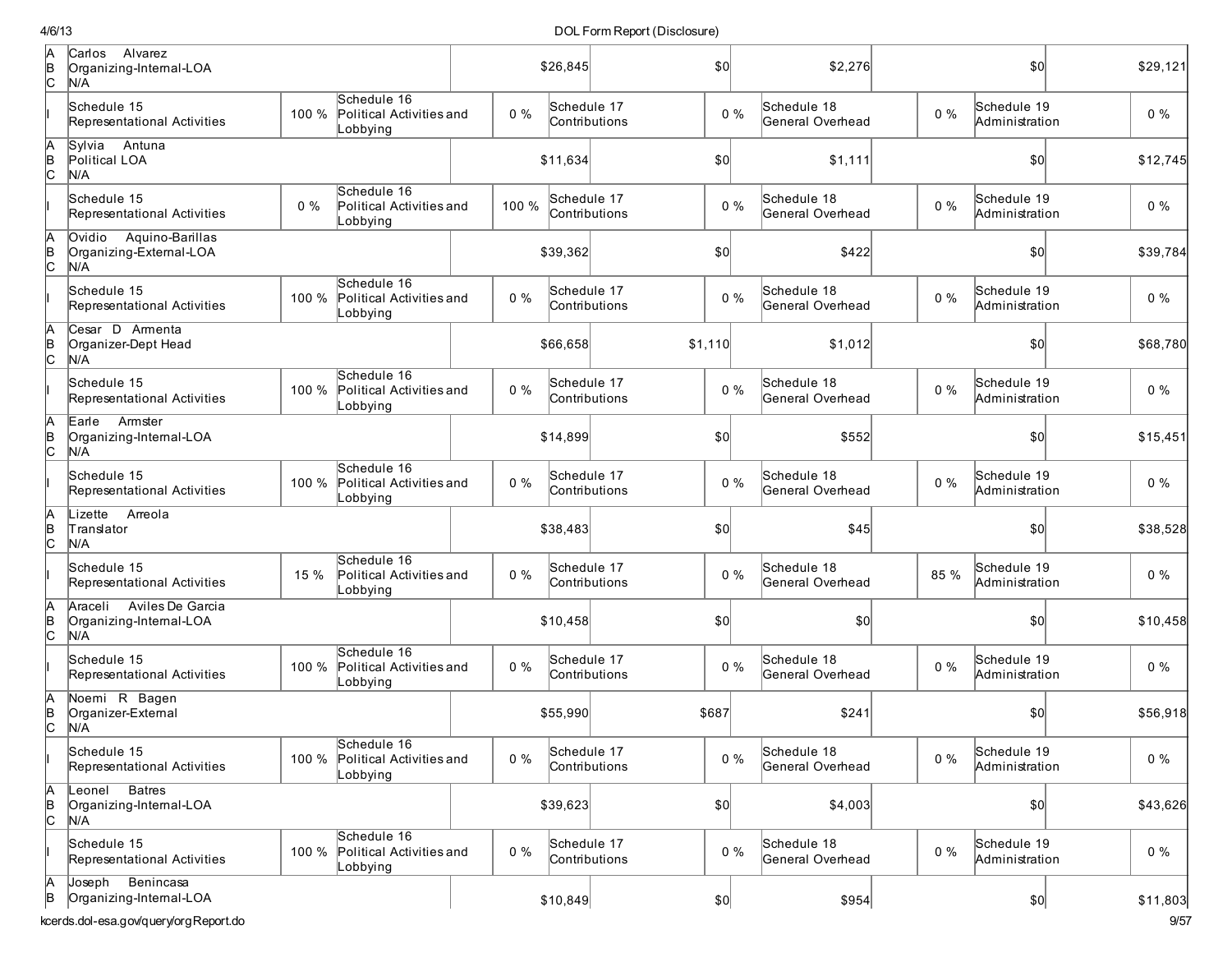| c             | N/A                                                 |       |                                                     |       |                              |         |       |                                 |       |                               |          |
|---------------|-----------------------------------------------------|-------|-----------------------------------------------------|-------|------------------------------|---------|-------|---------------------------------|-------|-------------------------------|----------|
|               | Schedule 15<br>Representational Activities          | 100 % | Schedule 16<br>Political Activities and<br>Lobbying | $0\%$ | Schedule 17<br>Contributions |         | $0\%$ | Schedule 18<br>General Overhead | $0\%$ | Schedule 19<br>Administration | $0\%$    |
| $\frac{A}{C}$ | Ligia O Betancourt<br>Organizer-Internal<br>N/A     |       |                                                     |       | \$55,990                     | \$797   |       | \$427                           |       | \$0                           | \$57,214 |
|               | Schedule 15<br>Representational Activities          | 100 % | Schedule 16<br>Political Activities and<br>Lobbying | $0\%$ | Schedule 17<br>Contributions |         | $0\%$ | Schedule 18<br>General Overhead | $0\%$ | Schedule 19<br>Administration | $0\%$    |
| $\frac{A}{C}$ | Benson Bitsui<br>Organizer-External<br>N/A          |       |                                                     |       | \$53,296                     | \$429   |       | \$17,905                        |       | \$0                           | \$71,630 |
|               | Schedule 15<br>Representational Activities          | 100 % | Schedule 16<br>Political Activities and<br>Lobbying | $0\%$ | Schedule 17<br>Contributions |         | $0\%$ | Schedule 18<br>General Overhead | $0\%$ | Schedule 19<br>Administration | $0\%$    |
| A<br> в<br> С | Cleria L Blecker<br>Organizing-External-LOA<br>N/A  |       |                                                     |       | \$33,603                     | \$0     |       | \$0                             |       | \$0                           | \$33,603 |
|               | Schedule 15<br>Representational Activities          | 100 % | Schedule 16<br>Political Activities and<br>Lobbying | $0\%$ | Schedule 17<br>Contributions |         | $0\%$ | Schedule 18<br>General Overhead | $0\%$ | Schedule 19<br>Administration | $0\%$    |
| A<br>B<br>C   | Bolster<br>Glenna<br>Organizing-Internal-LOA<br>N/A |       |                                                     |       | \$39,024                     | \$0     |       | \$3,573                         |       | \$0                           | \$42,597 |
|               | Schedule 15<br>Representational Activities          | 100 % | Schedule 16<br>Political Activities and<br>_obbying | $0\%$ | Schedule 17<br>Contributions |         | $0\%$ | Schedule 18<br>General Overhead | $0\%$ | Schedule 19<br>Administration | $0\%$    |
| A<br>в<br>С   | Patrick P Boyd<br>Organizer-External<br>N/A         |       |                                                     |       | \$58,600                     | \$7,162 |       | \$5,512                         |       | \$0                           | \$71,274 |
|               | Schedule 15<br>Representational Activities          | 100 % | Schedule 16<br>Political Activities and<br>Lobbying | $0\%$ | Schedule 17<br>Contributions |         | $0\%$ | Schedule 18<br>General Overhead | $0\%$ | Schedule 19<br>Administration | $0\%$    |
| A<br> B<br> C | Delores A Brown<br>Organizer-External<br>N/A        |       |                                                     |       | \$55,990                     | \$1,374 |       | \$390                           |       | 50                            | \$57,754 |
|               | Schedule 15<br>Representational Activities          | 95 %  | Schedule 16<br>Political Activities and<br>Lobbying | 5 %   | Schedule 17<br>Contributions |         | $0\%$ | Schedule 18<br>General Overhead | 0%    | Schedule 19<br>Administration | $0\%$    |
| A<br>B<br>C   | <b>Brown</b><br>Lvdia<br>Research Intern<br>N/A     |       |                                                     |       | \$40,627                     | \$1,762 |       | \$3,519                         |       | \$0                           | \$45,908 |
|               | Schedule 15<br>Representational Activities          | 95 %  | Schedule 16<br>Political Activities and<br>Lobbying | 5 %   | Schedule 17<br>Contributions |         | $0\%$ | Schedule 18<br>General Overhead | $0\%$ | Schedule 19<br>Administration | $0\%$    |
| A<br>∣e<br> C | Lori R Brust<br>Organizer-External<br>N/A           |       |                                                     |       | \$55,990                     | \$1,491 |       | \$3,013                         |       | \$0                           | \$60,494 |
|               | Schedule 15<br>Representational Activities          | 100 % | Schedule 16<br>Political Activities and<br>Lobbying | $0\%$ | Schedule 17<br>Contributions |         | $0\%$ | Schedule 18<br>General Overhead | $0\%$ | Schedule 19<br>Administration | $0\%$    |
| A<br>B<br>C   | Shirley J Burke<br>Member Service Specialist<br>N/A |       |                                                     |       | \$55,990                     | \$891   |       | \$286                           |       | $ 10\rangle$                  | \$57,167 |
|               |                                                     |       | Schedule 16                                         |       |                              |         |       |                                 |       |                               |          |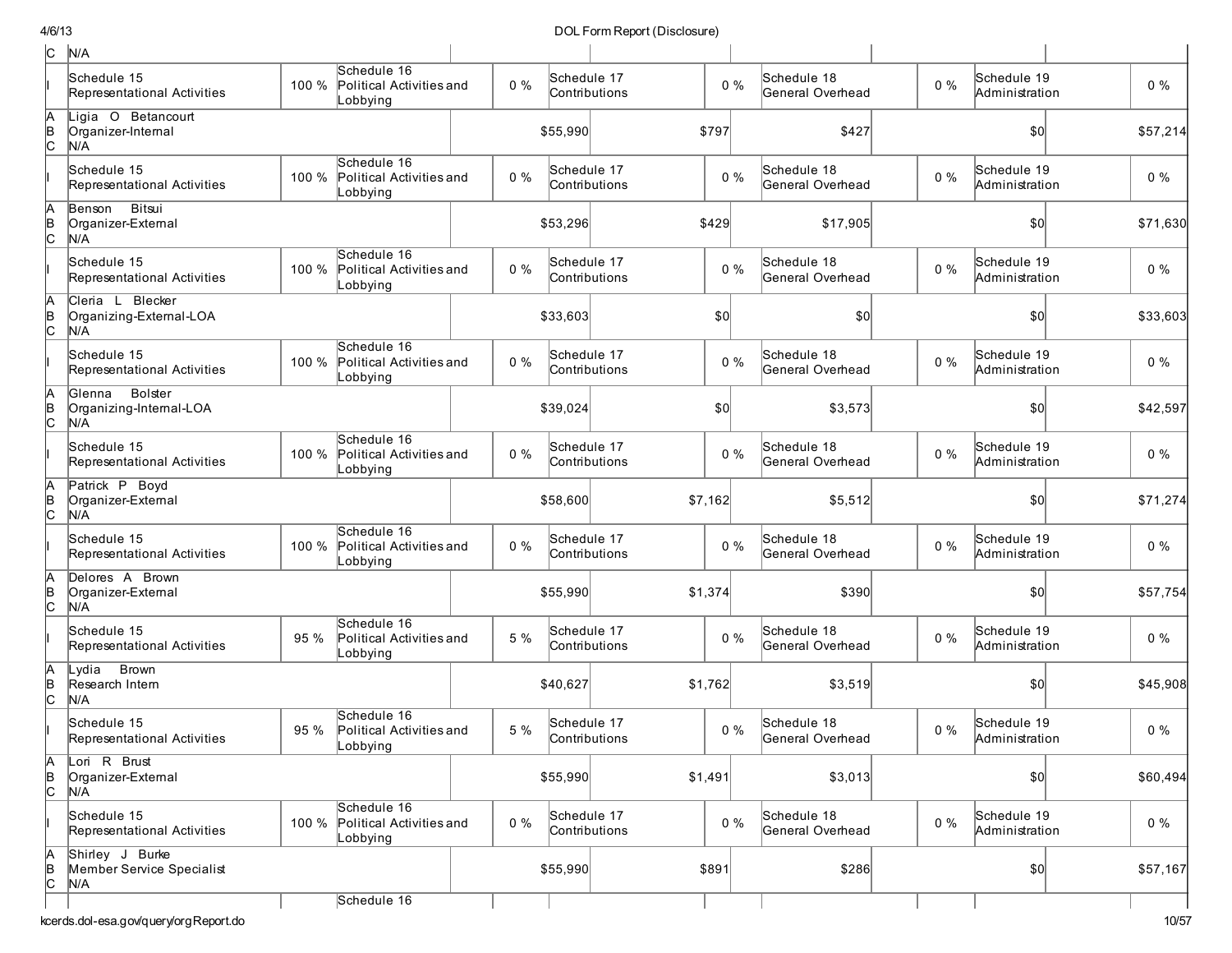| /6/13 |                                                          |       |                                                     |       |                              | DOL Form Report (Disclosure) |         |       |                                 |       |                               |          |
|-------|----------------------------------------------------------|-------|-----------------------------------------------------|-------|------------------------------|------------------------------|---------|-------|---------------------------------|-------|-------------------------------|----------|
|       | Schedule 15<br>Representational Activities               |       | 100 % Political Activities and<br>Lobbying          | $0\%$ | Schedule 17<br>Contributions |                              |         | $0\%$ | Schedule 18<br>General Overhead | $0\%$ | Schedule 19<br>Administration | $0\%$    |
| A     | Juan A Cabrera<br>Organizer-Internal<br>N/A              |       |                                                     |       | \$55,990                     |                              | \$1,448 |       | \$352                           |       | \$0                           | \$57,790 |
|       | Schedule 15<br>Representational Activities               | 100 % | Schedule 16<br>Political Activities and<br>_obbying | $0\%$ | Schedule 17<br>Contributions |                              |         | $0\%$ | Schedule 18<br>General Overhead | $0\%$ | Schedule 19<br>Administration | $0\%$    |
|       | Cahill<br>Barbara<br>Organizing-Internal-LOA<br>N/A      |       |                                                     |       | \$11,070                     |                              | \$0     |       | \$1,330                         |       | \$0                           | \$12,400 |
|       | Schedule 15<br>Representational Activities               | 100 % | Schedule 16<br>Political Activities and<br>Lobbying | $0\%$ | Schedule 17<br>Contributions |                              |         | $0\%$ | Schedule 18<br>General Overhead | $0\%$ | Schedule 19<br>Administration | $0\%$    |
|       | Miguel A Canales Lopez<br>Organizer-External<br>N/A      |       |                                                     |       | \$61,124                     |                              | \$3,998 |       | \$1,903                         |       | \$0                           | \$67,025 |
|       | Schedule 15<br>Representational Activities               | 100 % | Schedule 16<br>Political Activities and<br>_obbying | $0\%$ | Schedule 17<br>Contributions |                              |         | $0\%$ | Schedule 18<br>General Overhead | $0\%$ | Schedule 19<br>Administration | $0\%$    |
|       | Yvanna D Cancela<br>Political Director<br>N/A            |       |                                                     |       | \$55,990                     |                              | \$1,110 |       | \$2,471                         |       | \$0                           | \$59,571 |
|       | Schedule 15<br>Representational Activities               | 20 %  | Schedule 16<br>Political Activities and<br>Lobbying | 80%   | Schedule 17<br>Contributions |                              |         | $0\%$ | Schedule 18<br>General Overhead | $0\%$ | Schedule 19<br>Administration | $0\%$    |
|       | Aurelio M Carrillo<br>Member Service Specialist<br>N/A   |       |                                                     |       | \$64,196                     |                              | \$1,105 |       | \$0                             |       | $ 10\rangle$                  | \$65,301 |
|       | Schedule 15<br>Representational Activities               | $0\%$ | Schedule 16<br>Political Activities and<br>Lobbying | $0\%$ | Schedule 17<br>Contributions |                              |         | 100 % | Schedule 18<br>General Overhead | $0\%$ | Schedule 19<br>Administration | $0\%$    |
|       | Deborah S Case<br>Assistant Controller<br>N/A            |       |                                                     |       | \$65,929                     |                              | \$0     |       | \$0                             |       | \$0]                          | \$65,929 |
|       | Schedule 15<br>Representational Activities               | $0\%$ | Schedule 16<br>Political Activities and<br>Lobbying | $0\%$ | Schedule 17<br>Contributions |                              |         | $0\%$ | Schedule 18<br>General Overhead | 100 % | Schedule 19<br>Administration | $0\%$    |
|       | G Mercedes<br>Castillo<br>Organizer-External Lead<br>N/A |       |                                                     |       | \$58,600                     |                              | \$411   |       | \$731                           |       | \$0                           | \$59,742 |
|       | Schedule 15<br>Representational Activities               | 100 % | Schedule 16<br>Political Activities and<br>Lobbying | $0\%$ | Schedule 17<br>Contributions |                              |         | $0\%$ | Schedule 18<br>General Overhead | $0\%$ | Schedule 19<br>Administration | $0\%$    |
|       | Castillo<br>Juana<br>Organizer-Ext-Dept Head<br>N/A      |       |                                                     |       | \$66,658                     |                              | \$1,037 |       | \$364                           |       | \$0                           | \$68,059 |
|       | Schedule 15<br>Representational Activities               | 95 %  | Schedule 16<br>Political Activities and<br>Lobbying | 5 %   | Schedule 17<br>Contributions |                              |         | $0\%$ | Schedule 18<br>General Overhead | $0\%$ | Schedule 19<br>Administration | $0\%$    |
| A     | Chavez<br>Anita<br>Receptionist<br>N/A                   |       |                                                     |       | \$37,771                     |                              | \$0     |       | \$0                             |       | \$0                           | \$37,771 |
|       | Schedule 15<br>Representational Activities               | 5 %   | Schedule 16<br>Political Activities and             | $0\%$ | Schedule 17<br>Contributions |                              |         | $0\%$ | Schedule 18<br>General Overhead | 95 %  | Schedule 19<br>Administration | $0\%$    |
|       | cerds.dol-esa.gov/query/orgReport.do                     |       |                                                     |       |                              |                              |         |       |                                 |       |                               | 11/57    |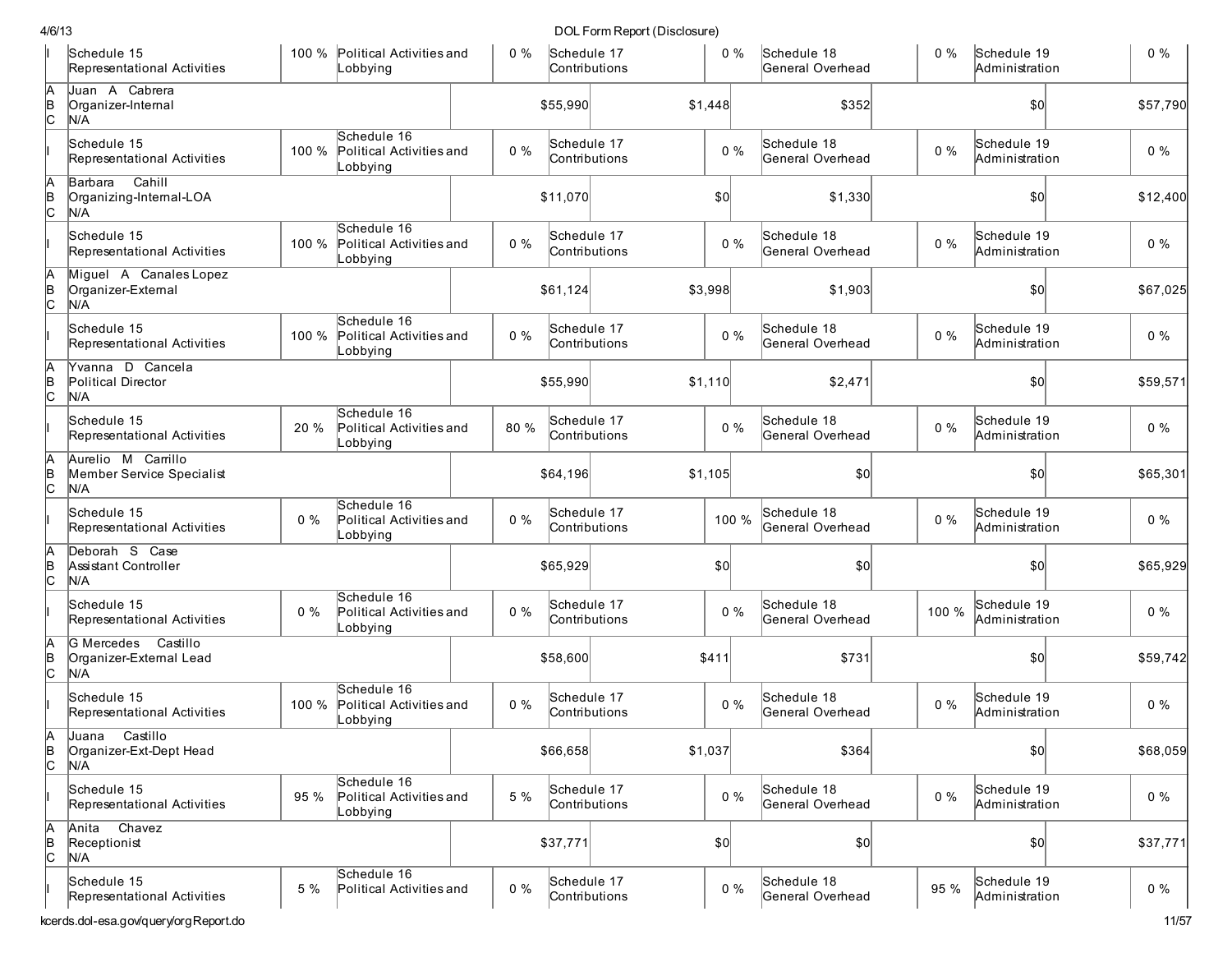| 4/6/13                   |                                                                                                                                                                                                                                                                                                                                                                                                                                                                                                                                                                                                                                                                                                                                                         |                         |             |                                                                                                                                                                                                                                                          |                                                                             | DOL Form Report (Disclosure)                                                                             |                                                                                                                                                                                                                                                                                              |         |                                                                               |                                                                                                                                                                                                                                         |     |                                                                                                                                                                                                                                                                                                       |
|--------------------------|---------------------------------------------------------------------------------------------------------------------------------------------------------------------------------------------------------------------------------------------------------------------------------------------------------------------------------------------------------------------------------------------------------------------------------------------------------------------------------------------------------------------------------------------------------------------------------------------------------------------------------------------------------------------------------------------------------------------------------------------------------|-------------------------|-------------|----------------------------------------------------------------------------------------------------------------------------------------------------------------------------------------------------------------------------------------------------------|-----------------------------------------------------------------------------|----------------------------------------------------------------------------------------------------------|----------------------------------------------------------------------------------------------------------------------------------------------------------------------------------------------------------------------------------------------------------------------------------------------|---------|-------------------------------------------------------------------------------|-----------------------------------------------------------------------------------------------------------------------------------------------------------------------------------------------------------------------------------------|-----|-------------------------------------------------------------------------------------------------------------------------------------------------------------------------------------------------------------------------------------------------------------------------------------------------------|
|                          |                                                                                                                                                                                                                                                                                                                                                                                                                                                                                                                                                                                                                                                                                                                                                         | Lobbying                |             |                                                                                                                                                                                                                                                          |                                                                             |                                                                                                          |                                                                                                                                                                                                                                                                                              |         |                                                                               |                                                                                                                                                                                                                                         |     |                                                                                                                                                                                                                                                                                                       |
|                          |                                                                                                                                                                                                                                                                                                                                                                                                                                                                                                                                                                                                                                                                                                                                                         |                         |             |                                                                                                                                                                                                                                                          |                                                                             |                                                                                                          | \$0                                                                                                                                                                                                                                                                                          |         | \$1,086                                                                       |                                                                                                                                                                                                                                         | \$0 | \$11,835                                                                                                                                                                                                                                                                                              |
|                          | $0\%$                                                                                                                                                                                                                                                                                                                                                                                                                                                                                                                                                                                                                                                                                                                                                   | Schedule 16<br>Lobbying |             |                                                                                                                                                                                                                                                          |                                                                             |                                                                                                          |                                                                                                                                                                                                                                                                                              |         | General Overhead                                                              | $0\%$                                                                                                                                                                                                                                   |     | $0\%$                                                                                                                                                                                                                                                                                                 |
| Collins<br>lan           |                                                                                                                                                                                                                                                                                                                                                                                                                                                                                                                                                                                                                                                                                                                                                         |                         |             |                                                                                                                                                                                                                                                          |                                                                             |                                                                                                          | \$555                                                                                                                                                                                                                                                                                        |         | \$1,061                                                                       |                                                                                                                                                                                                                                         | \$0 | \$42,474                                                                                                                                                                                                                                                                                              |
|                          | 100 %                                                                                                                                                                                                                                                                                                                                                                                                                                                                                                                                                                                                                                                                                                                                                   | Schedule 16<br>Lobbying |             |                                                                                                                                                                                                                                                          |                                                                             |                                                                                                          |                                                                                                                                                                                                                                                                                              |         | General Overhead                                                              | $0\%$                                                                                                                                                                                                                                   |     | $0\%$                                                                                                                                                                                                                                                                                                 |
| Comacchio<br>N/A         |                                                                                                                                                                                                                                                                                                                                                                                                                                                                                                                                                                                                                                                                                                                                                         |                         |             |                                                                                                                                                                                                                                                          |                                                                             |                                                                                                          | \$0                                                                                                                                                                                                                                                                                          |         | \$4,906                                                                       |                                                                                                                                                                                                                                         | 0   | \$30,011                                                                                                                                                                                                                                                                                              |
|                          | 100 %                                                                                                                                                                                                                                                                                                                                                                                                                                                                                                                                                                                                                                                                                                                                                   | Lobbying                |             |                                                                                                                                                                                                                                                          |                                                                             |                                                                                                          |                                                                                                                                                                                                                                                                                              |         |                                                                               | $0\%$                                                                                                                                                                                                                                   |     | $0\%$                                                                                                                                                                                                                                                                                                 |
| Cooper<br>Deborah<br>N/A |                                                                                                                                                                                                                                                                                                                                                                                                                                                                                                                                                                                                                                                                                                                                                         |                         |             |                                                                                                                                                                                                                                                          |                                                                             |                                                                                                          | \$0                                                                                                                                                                                                                                                                                          |         | \$0                                                                           |                                                                                                                                                                                                                                         | \$0 | \$49,252                                                                                                                                                                                                                                                                                              |
| Schedule 15              | $0\%$                                                                                                                                                                                                                                                                                                                                                                                                                                                                                                                                                                                                                                                                                                                                                   | Schedule 16<br>Lobbying |             |                                                                                                                                                                                                                                                          |                                                                             |                                                                                                          |                                                                                                                                                                                                                                                                                              |         |                                                                               | 100 %                                                                                                                                                                                                                                   |     | $0\%$                                                                                                                                                                                                                                                                                                 |
| N/A                      |                                                                                                                                                                                                                                                                                                                                                                                                                                                                                                                                                                                                                                                                                                                                                         |                         |             |                                                                                                                                                                                                                                                          |                                                                             |                                                                                                          | \$0                                                                                                                                                                                                                                                                                          |         | \$182                                                                         |                                                                                                                                                                                                                                         | \$0 | \$33,947                                                                                                                                                                                                                                                                                              |
|                          | 100 %                                                                                                                                                                                                                                                                                                                                                                                                                                                                                                                                                                                                                                                                                                                                                   | Schedule 16<br>Lobbying |             |                                                                                                                                                                                                                                                          |                                                                             |                                                                                                          |                                                                                                                                                                                                                                                                                              |         |                                                                               | $0\%$                                                                                                                                                                                                                                   |     | $0\%$                                                                                                                                                                                                                                                                                                 |
| Cretin<br>N/A            |                                                                                                                                                                                                                                                                                                                                                                                                                                                                                                                                                                                                                                                                                                                                                         |                         |             |                                                                                                                                                                                                                                                          |                                                                             |                                                                                                          | \$0                                                                                                                                                                                                                                                                                          |         | \$5,330                                                                       |                                                                                                                                                                                                                                         | \$0 | \$45,975                                                                                                                                                                                                                                                                                              |
| Schedule 15              | 100 %                                                                                                                                                                                                                                                                                                                                                                                                                                                                                                                                                                                                                                                                                                                                                   | Schedule 16<br>Lobbying |             |                                                                                                                                                                                                                                                          |                                                                             |                                                                                                          |                                                                                                                                                                                                                                                                                              |         | General Overhead                                                              | $0\%$                                                                                                                                                                                                                                   |     | $0\%$                                                                                                                                                                                                                                                                                                 |
| Crow                     |                                                                                                                                                                                                                                                                                                                                                                                                                                                                                                                                                                                                                                                                                                                                                         |                         |             |                                                                                                                                                                                                                                                          |                                                                             |                                                                                                          | \$0                                                                                                                                                                                                                                                                                          |         | \$467                                                                         |                                                                                                                                                                                                                                         | \$0 | \$20,510                                                                                                                                                                                                                                                                                              |
| Schedule 15              | 100 %                                                                                                                                                                                                                                                                                                                                                                                                                                                                                                                                                                                                                                                                                                                                                   | Schedule 16<br>Lobbying |             |                                                                                                                                                                                                                                                          |                                                                             |                                                                                                          |                                                                                                                                                                                                                                                                                              |         | General Overhead                                                              | $0\%$                                                                                                                                                                                                                                   |     | $0\%$                                                                                                                                                                                                                                                                                                 |
|                          |                                                                                                                                                                                                                                                                                                                                                                                                                                                                                                                                                                                                                                                                                                                                                         |                         |             |                                                                                                                                                                                                                                                          |                                                                             |                                                                                                          |                                                                                                                                                                                                                                                                                              |         | \$390                                                                         |                                                                                                                                                                                                                                         | \$0 | \$65,447                                                                                                                                                                                                                                                                                              |
|                          | 95%                                                                                                                                                                                                                                                                                                                                                                                                                                                                                                                                                                                                                                                                                                                                                     | Schedule 16<br>Lobbying |             |                                                                                                                                                                                                                                                          |                                                                             |                                                                                                          |                                                                                                                                                                                                                                                                                              |         |                                                                               | $0\%$                                                                                                                                                                                                                                   |     | $0\%$                                                                                                                                                                                                                                                                                                 |
|                          |                                                                                                                                                                                                                                                                                                                                                                                                                                                                                                                                                                                                                                                                                                                                                         |                         |             |                                                                                                                                                                                                                                                          |                                                                             |                                                                                                          | \$0]                                                                                                                                                                                                                                                                                         |         |                                                                               |                                                                                                                                                                                                                                         | \$0 | \$37,917                                                                                                                                                                                                                                                                                              |
|                          | $0\%$                                                                                                                                                                                                                                                                                                                                                                                                                                                                                                                                                                                                                                                                                                                                                   | Schedule 16<br>Lobbying |             |                                                                                                                                                                                                                                                          |                                                                             |                                                                                                          |                                                                                                                                                                                                                                                                                              |         |                                                                               | 100 %                                                                                                                                                                                                                                   |     | $0\%$                                                                                                                                                                                                                                                                                                 |
|                          | Clarke<br>Sandra<br>Political LOA<br>N/A<br>Schedule 15<br>Representational Activities<br>Community Organizer<br>N/A<br>Schedule 15<br>Representational Activities<br>Nympha<br>Organizing-Internal-LOA<br>Schedule 15<br>Representational Activities<br>Office Manager<br>Representational Activities<br>Kimberly Cotton<br>Organizing-Internal-LOA<br>Schedule 15<br>Representational Activities<br>Mauricio<br>Organizing-Internal-LOA<br>Representational Activities<br>David<br>Organizing-Internal-LOA<br>N/A<br>Representational Activities<br>Johanna Dalton<br>Organizer-Dept Head<br>N/A<br>Schedule 15<br>Representational Activities<br>Michaela Davies-Eldon<br>Data Entry Specialist<br>N/A<br>Schedule 15<br>Representational Activities |                         | Schedule 16 | Political Activities and<br>Political Activities and<br>Political Activities and<br>Political Activities and<br>Political Activities and<br>Political Activities and<br>Political Activities and<br>Political Activities and<br>Political Activities and | 100 %<br>$0\%$<br>$0\%$<br>$0\%$<br>$0\%$<br>$0\%$<br>$0\%$<br>5 %<br>$0\%$ | \$10,749<br>\$40,858<br>\$25,105<br>\$49,252<br>\$33,765<br>\$40,645<br>\$20,043<br>\$63,947<br>\$37,917 | Schedule 17<br>Contributions<br>Schedule 17<br>Contributions<br>Schedule 17<br>Contributions<br>Schedule 17<br>Contributions<br>Schedule 17<br>Contributions<br>Schedule 17<br>Contributions<br>Schedule 17<br>Contributions<br>Schedule 17<br>Contributions<br>Schedule 17<br>Contributions | \$1,110 | $0\%$<br>$0\%$<br>$0\%$<br>$0\%$<br>$0\%$<br>$0\%$<br>$0\%$<br>$0\%$<br>$0\%$ | Schedule 18<br>Schedule 18<br>Schedule 18<br>General Overhead<br>Schedule 18<br>General Overhead<br>Schedule 18<br>General Overhead<br>Schedule 18<br>Schedule 18<br>Schedule 18<br>General Overhead<br>Schedule 18<br>General Overhead |     | Schedule 19<br>Administration<br>Schedule 19<br>Administration<br>Schedule 19<br>Administration<br>Schedule 19<br>Administration<br>Schedule 19<br>Administration<br>Schedule 19<br>Administration<br>Schedule 19<br>Administration<br>Schedule 19<br>Administration<br>Schedule 19<br>Administration |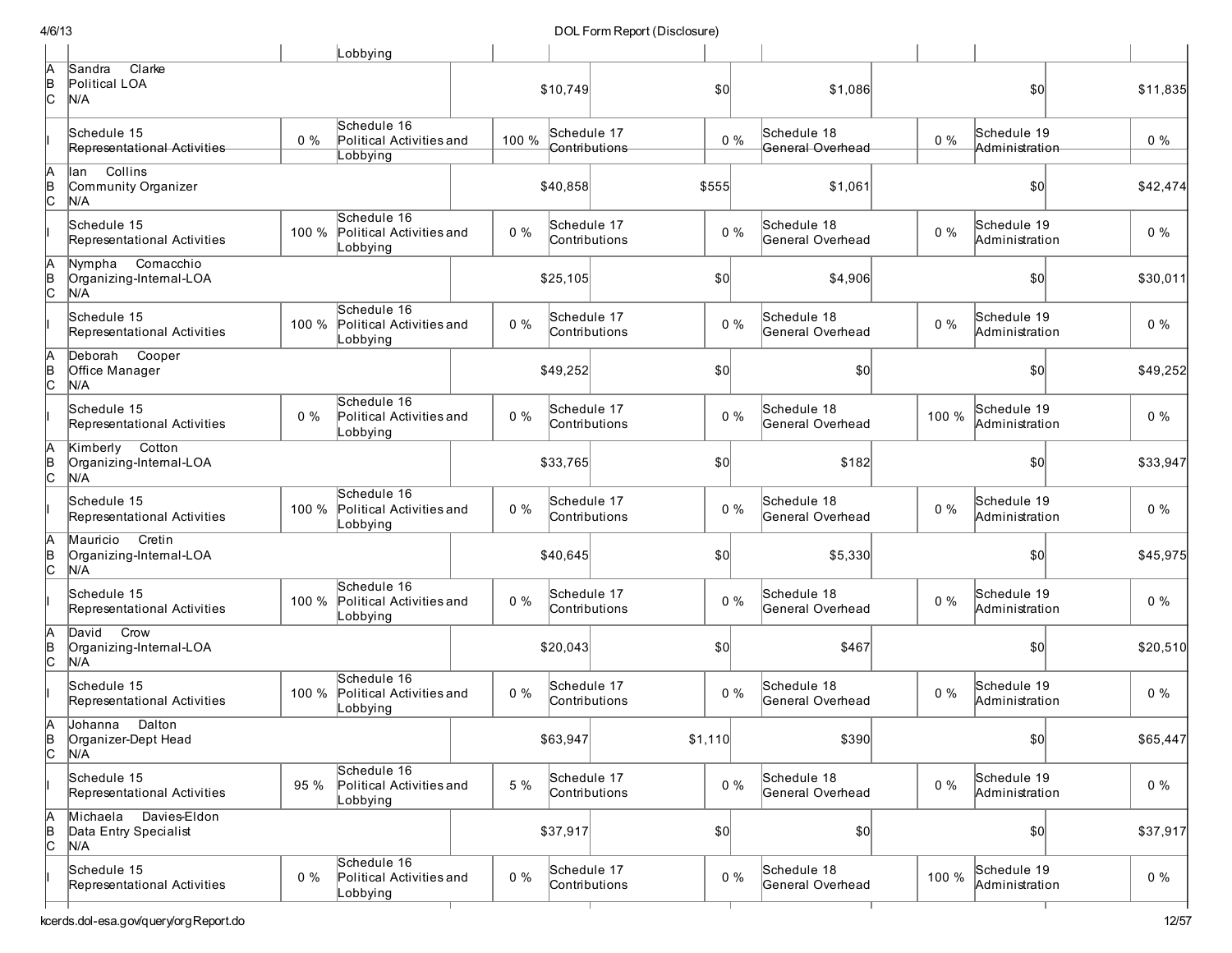| 4/6/13              |                                                              |       |                                                     |       | DOL Form Report (Disclosure) |         |       |                                 |       |                               |          |  |
|---------------------|--------------------------------------------------------------|-------|-----------------------------------------------------|-------|------------------------------|---------|-------|---------------------------------|-------|-------------------------------|----------|--|
| IА<br>в<br>С        | Asela D De Martinez<br>Organizer-External<br>N/A             |       |                                                     |       | \$57,064                     | \$555   |       | \$0                             |       | \$0                           | \$57,619 |  |
|                     | Schedule 15<br>Representational Activities                   | 100 % | Schedule 16<br>Political Activities and<br>Lobbying | $0\%$ | Schedule 17<br>Contributions |         | $0\%$ | Schedule 18<br>General Overhead | $0\%$ | Schedule 19<br>Administration | $0\%$    |  |
| IA<br> B<br> C      | Sharon L Decosta<br>Payroll Specialist<br>N/A                |       |                                                     |       | \$36,205                     | \$0     |       | \$0                             |       | 50                            | \$36,205 |  |
|                     | Schedule 15<br>Representational Activities                   | $0\%$ | Schedule 16<br>Political Activities and<br>Lobbying | $0\%$ | Schedule 17<br>Contributions |         | $0\%$ | Schedule 18<br>General Overhead | 100 % | Schedule 19<br>Administration | $0\%$    |  |
| A<br>В<br>С         | Nicolaza C Dela-Puente<br>Organizer-Internal<br>N/A          |       |                                                     |       | \$59,417                     | \$1,145 |       | \$354                           |       | \$0                           | \$60,916 |  |
|                     | Schedule 15<br>Representational Activities                   | 100 % | Schedule 16<br>Political Activities and<br>Lobbying | $0\%$ | Schedule 17<br>Contributions |         | $0\%$ | Schedule 18<br>General Overhead | $0\%$ | Schedule 19<br>Administration | $0\%$    |  |
| А<br>B<br>C         | Delgado Velazque<br>Gloria<br>Organizing-Internal-LOA<br>N/A |       |                                                     |       | \$10,988                     | \$0     |       | \$1,162                         |       | \$0                           | \$12,150 |  |
|                     | Schedule 15<br>Representational Activities                   | 100 % | Schedule 16<br>Political Activities and<br>Lobbying | $0\%$ | Schedule 17<br>Contributions |         | $0\%$ | Schedule 18<br>General Overhead | $0\%$ | Schedule 19<br>Administration | $0\%$    |  |
| A<br>в<br>С         | DeValle<br>Tina<br>Organizing-External-LOA<br>N/A            |       |                                                     |       | \$36,663                     | \$0     |       | \$6,194                         |       | \$0                           | \$42,857 |  |
|                     | Schedule 15<br>Representational Activities                   | 100 % | Schedule 16<br>Political Activities and<br>Lobbying | $0\%$ | Schedule 17<br>Contributions |         | $0\%$ | Schedule 18<br>General Overhead | $0\%$ | Schedule 19<br>Administration | $0\%$    |  |
| IA<br>В<br>С        | Oscar Diaz<br>Organizer-External<br>N/A                      |       |                                                     |       | \$59,212                     | \$1,218 |       | \$3,216                         |       | \$0                           | \$63,646 |  |
|                     | Schedule 15<br>Representational Activities                   | 100 % | Schedule 16<br>Political Activities and<br>Lobbying | $0\%$ | Schedule 17<br>Contributions |         | $0\%$ | Schedule 18<br>General Overhead | $0\%$ | Schedule 19<br>Administration | $0\%$    |  |
| A<br>$\frac{B}{C}$  | John P Dicillo<br>Organizer-Internal<br>N/A                  |       |                                                     |       | \$55,990                     | \$316   |       | \$111                           |       | \$0                           | \$56,417 |  |
|                     | Schedule 15<br>Representational Activities                   | 100 % | Schedule 16<br>Political Activities and<br>Lobbying | $0\%$ | Schedule 17<br>Contributions |         | $0\%$ | Schedule 18<br>General Overhead | $0\%$ | Schedule 19<br>Administration | $0\%$    |  |
| IA<br>B<br>c        | Beatrice A Duran<br>Grievance Specialist<br>N/A              |       |                                                     |       | \$58,133                     | \$1,354 |       | \$505                           |       | \$0 <sub>0</sub>              | \$59,992 |  |
|                     | Schedule 15<br>Representational Activities                   | 100 % | Schedule 16<br>Political Activities and<br>Lobbying | $0\%$ | Schedule 17<br>Contributions |         | $0\%$ | Schedule 18<br>General Overhead | $0\%$ | Schedule 19<br>Administration | $0\%$    |  |
| A<br>$\overline{C}$ | Esther D Dyer<br>Grievance Specialist<br>N/A                 |       |                                                     |       | \$58,391                     | \$1,110 |       | $ 10\rangle$                    |       | $ 10\rangle$                  | \$59,501 |  |
|                     | Schedule 15<br>Representational Activities                   | 100 % | Schedule 16<br>Political Activities and<br>Lobbying | 0%    | Schedule 17<br>Contributions |         | $0\%$ | Schedule 18<br>General Overhead | $0\%$ | Schedule 19<br>Administration | $0\%$    |  |
| IА                  | Edea<br>Samson                                               |       |                                                     |       |                              |         |       |                                 |       |                               |          |  |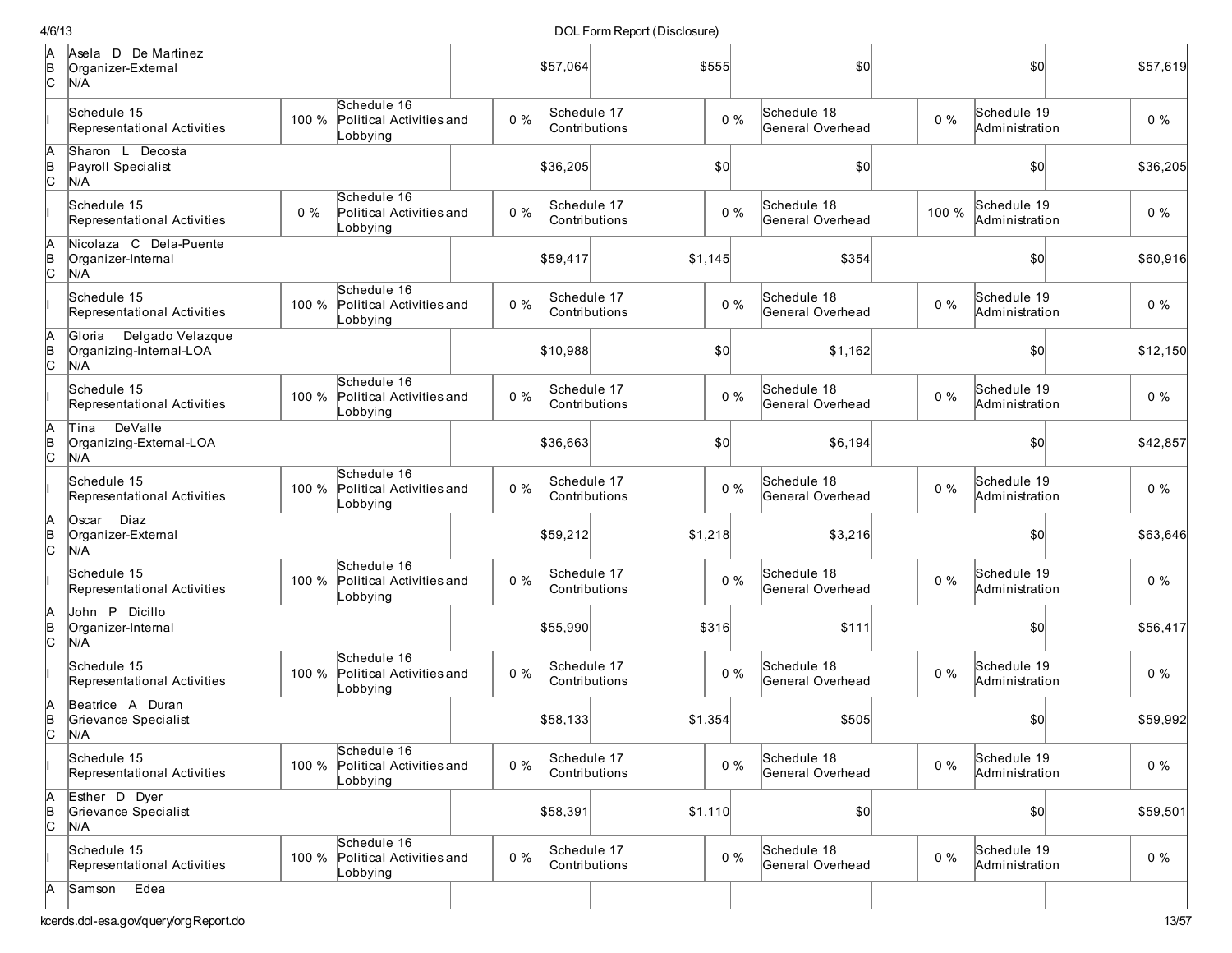| 4/6/13         |                                                         |       |                                                     |       |                              | DOL Form Report (Disclosure) |       |                                 |       |                               |          |
|----------------|---------------------------------------------------------|-------|-----------------------------------------------------|-------|------------------------------|------------------------------|-------|---------------------------------|-------|-------------------------------|----------|
| $\overline{c}$ | Organizing-Internal-LOA<br>N/A                          |       |                                                     |       | \$16,310                     |                              | \$0   | \$1,247                         |       | \$0                           | \$17,557 |
|                | Schedule 15<br><b>Representational Activities</b>       | 100%  | Schedule 16<br>Political Activities and<br>Lobbying | $0\%$ | Schedule 17<br>Contributions |                              | $0\%$ | Schedule 18<br>General Overhead | $0\%$ | Schedule 19<br>Administration | $0\%$    |
| A<br>B<br>C    | Elguezabal<br>Jose<br>Organizing-Internal-LOA<br>N/A    |       |                                                     |       | \$11,368                     |                              | \$0   | \$1,026                         |       | \$0                           | \$12,394 |
|                | Schedule 15<br>Representational Activities              | 100 % | Schedule 16<br>Political Activities and<br>Lobbying | $0\%$ | Schedule 17<br>Contributions |                              | $0\%$ | Schedule 18<br>General Overhead | $0\%$ | Schedule 19<br>Administration | $0\%$    |
| A<br>B<br>C    | <b>Ellis</b><br>Charlene<br>Political LOA<br>N/A        |       |                                                     |       | \$11,491                     |                              | \$0   | \$1,085                         |       | \$0                           | \$12,576 |
|                | Schedule 15<br>Representational Activities              | 0%    | Schedule 16<br>Political Activities and<br>Lobbying | 100 % | Schedule 17<br>Contributions |                              | $0\%$ | Schedule 18<br>General Overhead | $0\%$ | Schedule 19<br>Administration | $0\%$    |
| A<br>B<br>C    | Erck<br>enore.<br>Office Clerk-Part Time<br>N/A         |       |                                                     |       | \$26,130                     |                              | \$0   | 50                              |       | 0                             | \$26,130 |
|                | Schedule 15<br>Representational Activities              | 0%    | Schedule 16<br>Political Activities and<br>Lobbying | $0\%$ | Schedule 17<br>Contributions |                              | $0\%$ | Schedule 18<br>General Overhead | 100 % | Schedule 19<br>Administration | $0\%$    |
| A<br> в<br> С  | Jose A Escobar<br>Grievance Intake<br>N/A               |       |                                                     |       | \$41,397                     |                              | \$0   | \$0                             |       | \$0                           | \$41,397 |
|                | Schedule 15<br>Representational Activities              | 100 % | Schedule 16<br>Political Activities and<br>Lobbying | $0\%$ | Schedule 17<br>Contributions |                              | $0\%$ | Schedule 18<br>General Overhead | $0\%$ | Schedule 19<br>Administration | 0%       |
| A<br>B<br>C    | Santos A Farias<br><b>Orientation Specialist</b><br>N/A |       |                                                     |       | \$42,846                     |                              | \$0   | \$0                             |       | \$0                           | \$42,846 |
|                | Schedule 15<br>Representational Activities              | 100 % | Schedule 16<br>Political Activities and<br>Lobbying | $0\%$ | Schedule 17<br>Contributions |                              | $0\%$ | Schedule 18<br>General Overhead | $0\%$ | Schedule 19<br>Administration | $0\%$    |
| A<br>B<br>C    | Margarita E Farmer<br>Executive Secretary<br>N/A        |       |                                                     |       | \$62,753                     |                              | \$0   | \$683                           |       | \$0                           | \$63,436 |
|                | Schedule 15<br>Representational Activities              | 95 %  | Schedule 16<br>Political Activities and<br>Lobbying | 0%    | Schedule 17<br>Contributions |                              | $0\%$ | Schedule 18<br>General Overhead | $0\%$ | Schedule 19<br>Administration | 5 %      |
| A<br>B<br>C    | Fonseca<br>Mauricio<br>Organizer-External<br>N/A        |       |                                                     |       | \$55,990                     |                              | \$979 | \$502                           |       | \$0                           | \$57,471 |
|                | Schedule 15<br>Representational Activities              | 95 %  | Schedule 16<br>Political Activities and<br>Lobbying | 5 %   | Schedule 17<br>Contributions |                              | $0\%$ | Schedule 18<br>General Overhead | $0\%$ | Schedule 19<br>Administration | $0\%$    |
| A<br>B<br>C    | Esteban Fraga<br>Political LOA<br>N/A                   |       |                                                     |       | \$11,668                     |                              | \$0   | \$683                           |       | \$0                           | \$12,351 |
|                | Schedule 15<br>Representational Activities              | $0\%$ | Schedule 16<br>Political Activities and<br>Lobbying | 100 % | Schedule 17<br>Contributions |                              | $0\%$ | Schedule 18<br>General Overhead | $0\%$ | Schedule 19<br>Administration | $0\%$    |
| A<br>B         | Friesz<br>Timea<br>Organizing-Internal-LOA              |       |                                                     |       | \$12,010                     |                              | 50    | \$2,249                         |       | 0                             | \$14,259 |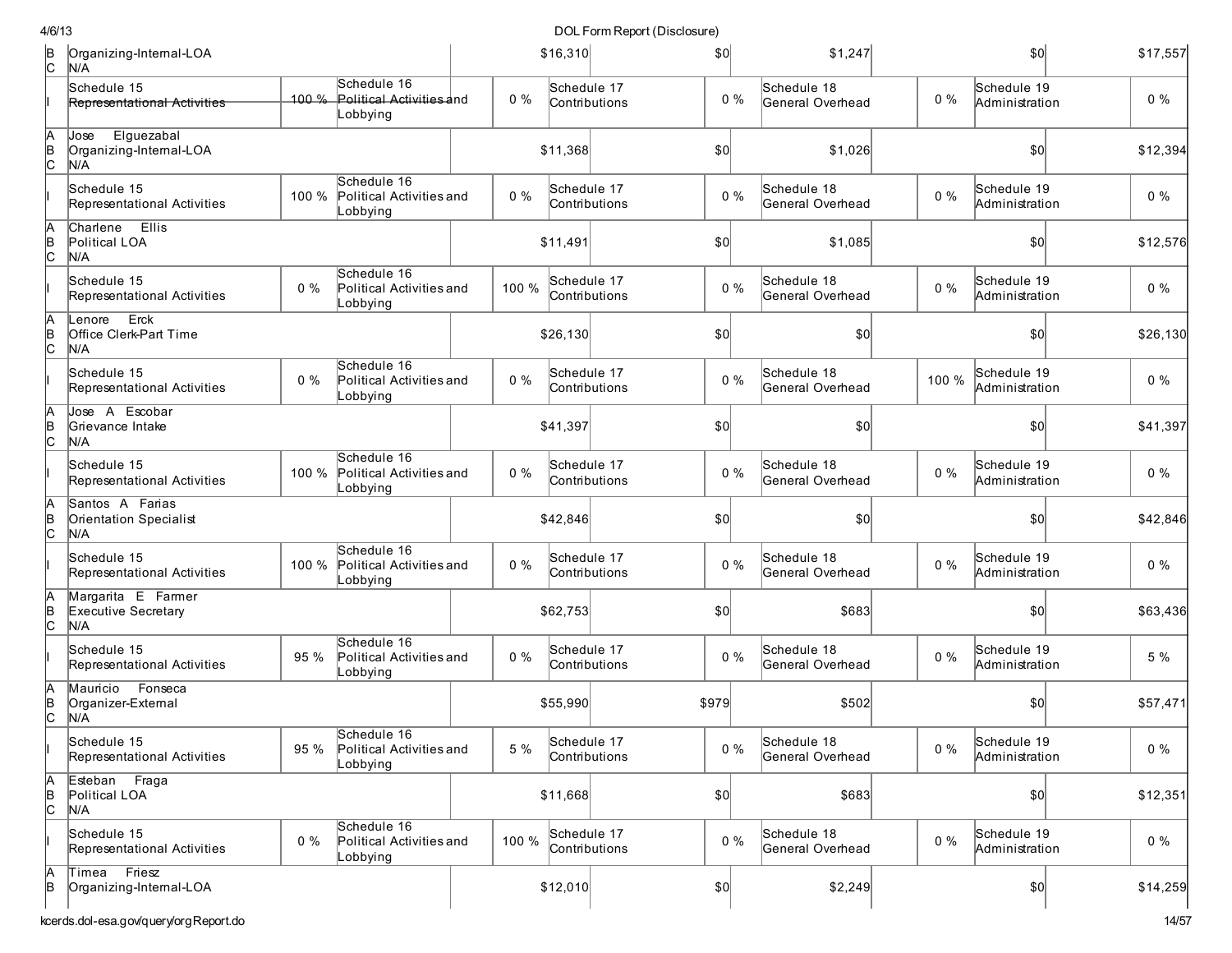| c             | N/A                                                |       |                                                           |       |                              |               |         |       |                                 |       |                               |          |
|---------------|----------------------------------------------------|-------|-----------------------------------------------------------|-------|------------------------------|---------------|---------|-------|---------------------------------|-------|-------------------------------|----------|
|               | Schedule 15<br>Representational Activities         | 60 %  | Schedule 16<br>Political Activities and<br>Lobbying       | 40 %  | Schedule 17                  | Contributions | $0\%$   |       | Schedule 18<br>General Overhead | $0\%$ | Schedule 19<br>Administration | $0\%$    |
| $\frac{A}{C}$ | Gadue<br>Marisa<br>Organizer-External<br>N/A       |       |                                                           |       | \$59,208                     |               | \$1,433 |       | \$410                           |       | \$0                           | \$61,051 |
|               | Schedule 15<br>Representational Activities         | 100 % | Schedule 16<br>Political Activities and<br>Lobbying       | $0\%$ | Schedule 17                  | Contributions | $0\%$   |       | Schedule 18<br>General Overhead | $0\%$ | Schedule 19<br>Administration | $0\%$    |
| $\frac{A}{C}$ | Gandulla<br>Corine<br>Data Entry Specialist<br>N/A |       |                                                           |       | \$37.768                     |               | \$0     |       | \$0                             |       | \$0                           | \$37,768 |
|               | Schedule 15<br>Representational Activities         | 5 %   | Schedule 16<br>Political Activities and<br>Lobbying       | $0\%$ | Schedule 17<br>Contributions |               | $0\%$   |       | Schedule 18<br>General Overhead | 95 %  | Schedule 19<br>Administration | $0\%$    |
| $\frac{A}{C}$ | Santos Garcia<br>Political LOA<br>N/A              |       |                                                           |       | \$25,159                     |               | \$0     |       | \$2,761                         |       | \$0                           | \$27,920 |
|               | Schedule 15<br>Representational Activities         | $0\%$ | Schedule 16<br>Political Activities and<br>Lobbying       | 100 % | Schedule 17                  | Contributions | $0\%$   |       | Schedule 18<br>General Overhead | $0\%$ | Schedule 19<br>Administration | $0\%$    |
| A<br>B<br>C   | Gatti<br>Grace<br>Executive Secretary<br>N/A       |       |                                                           |       | \$44,596                     |               | \$0     |       | \$15                            |       | \$0                           | \$44,611 |
|               | Schedule 15<br>Representational Activities         | 100 % | Schedule 16<br>Political Activities and<br>Lobbying       | $0\%$ | Schedule 17                  | Contributions | $0\%$   |       | Schedule 18<br>General Overhead | 0%    | Schedule 19<br>Administration | $0\%$    |
| $\frac{A}{C}$ | Dawne L Gerhart<br>Secretary<br>N/A                |       |                                                           |       | \$39,841                     |               | \$0     |       | \$0                             |       | \$0                           | \$39,841 |
|               | Schedule 15<br>Representational Activities         | 100 % | Schedule 16<br>Political Activities and<br>Lobbying       | $0\%$ | Schedule 17                  | Contributions | $0\%$   |       | Schedule 18<br>General Overhead | $0\%$ | Schedule 19<br>Administration | $0\%$    |
| A<br>B<br>C   | Giannone<br>Felicia<br>Grievance Specialist<br>N/A |       |                                                           |       | \$55,990                     |               | \$1,235 |       | \$390                           |       | \$0                           | \$57,615 |
|               | Schedule 15<br>Representational Activities         | 100 % | Schedule 16<br>Political Activities and<br>Lobbying       | $0\%$ | Schedule 17                  | Contributions | $0\%$   |       | Schedule 18<br>General Overhead | $0\%$ | Schedule 19<br>Administration | $0\%$    |
| A<br>B<br>C   | Guillermina<br>Godinez<br>Secretary<br>N/A         |       |                                                           |       | \$41,318                     |               | \$0     |       | \$0                             |       | \$0]                          | \$41,318 |
|               | Schedule 15<br>Representational Activities         | $0\%$ | Schedule 16<br>Political Activities and<br>Lobbying       | $0\%$ | Schedule 17<br>Contributions |               |         | $0\%$ | Schedule 18<br>General Overhead | 100 % | Schedule 19<br>Administration | $0\%$    |
| A<br>B<br>C   | Jacob C Goldberg<br>Researcher II<br>N/A           |       |                                                           |       | \$17,356                     |               | \$555   |       | \$254                           |       | \$0                           | \$18,165 |
|               | Schedule 15<br>Representational Activities         |       | Schedule 16<br>100 % Political Activities and<br>Lobbying | $0\%$ | Schedule 17                  | Contributions | $0\%$   |       | Schedule 18<br>General Overhead | $0\%$ | Schedule 19<br>Administration | $0\%$    |
| A<br>B<br>C   | Ana B Gomez<br>Organizer-Internal<br>N/A           |       |                                                           |       | \$60,277                     |               | \$1,110 |       | \$443                           |       | \$0]                          | \$61,830 |
|               |                                                    |       |                                                           |       |                              |               |         |       |                                 |       |                               |          |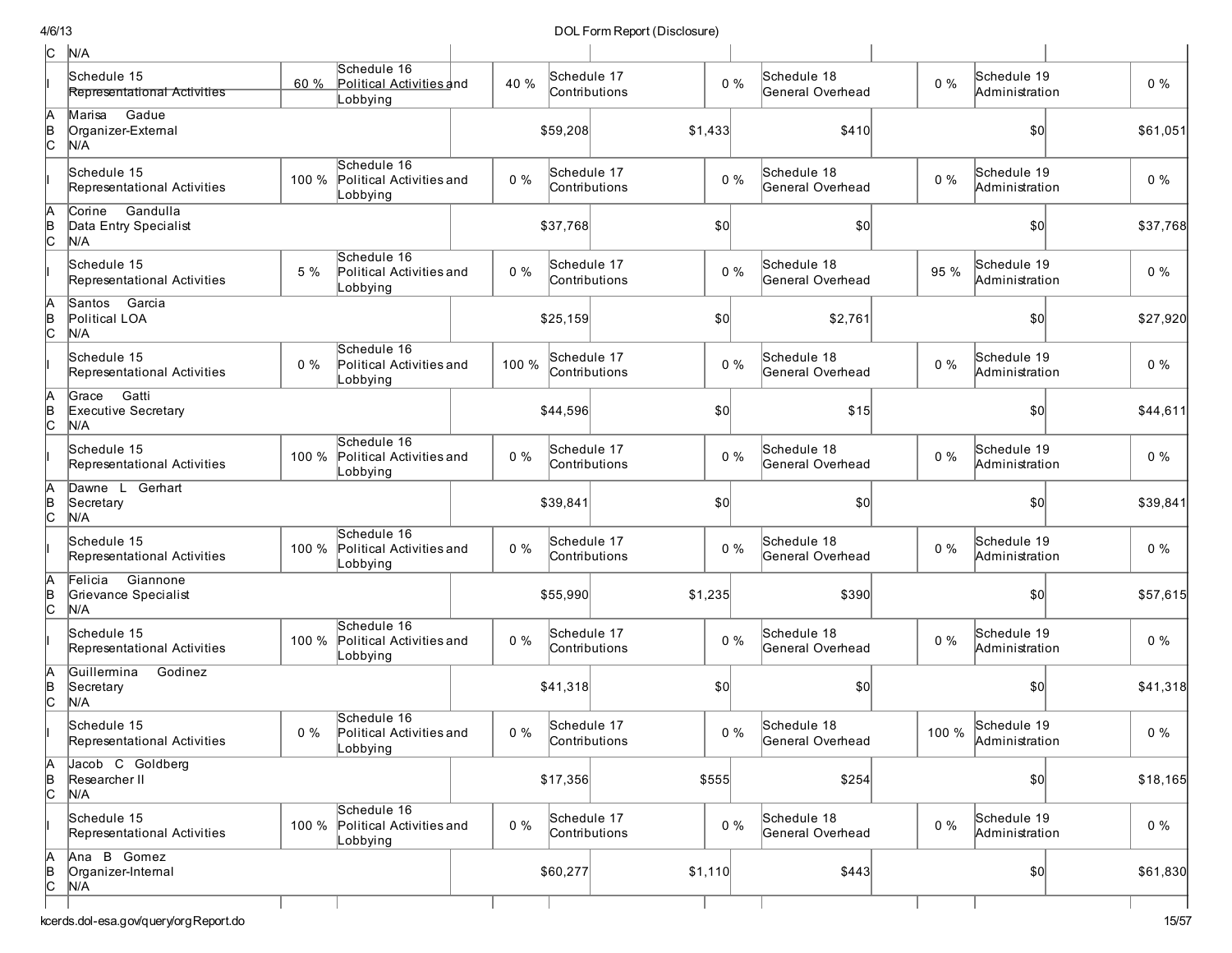|    | Schedule 15<br>Representational Activities                  | 100 % | Schedule 16<br>Political Activities and<br>Lobbying | $0\%$ | Schedule 17<br>Contributions |               |         | Schedule 18<br>$0\%$<br>General Overhead | $0\%$ | Schedule 19<br>Administration | $0\%$    |
|----|-------------------------------------------------------------|-------|-----------------------------------------------------|-------|------------------------------|---------------|---------|------------------------------------------|-------|-------------------------------|----------|
|    | Gonzales<br>eonardo<br>Political LOA<br>N/A                 |       |                                                     |       | \$13,766                     |               | \$0     | \$490                                    |       | $ 10\rangle$                  | \$14,256 |
|    | Schedule 15<br>Representational Activities                  | $0\%$ | Schedule 16<br>Political Activities and<br>Lobbying | 100 % | Schedule 17<br>Contributions |               | $0\%$   | Schedule 18<br>General Overhead          | $0\%$ | Schedule 19<br>Administration | $0\%$    |
| A  | Gonzalez<br>Alfonso<br>Organizing-Internal-LOA<br>N/A       |       |                                                     |       | \$11,870                     |               | \$0     | \$1,426                                  |       | \$0                           | \$13,296 |
|    | Schedule 15<br>Representational Activities                  | 100 % | Schedule 16<br>Political Activities and<br>Lobbying | $0\%$ | Schedule 17<br>Contributions |               | $0\%$   | Schedule 18<br>General Overhead          | $0\%$ | Schedule 19<br>Administration | $0\%$    |
|    | Guereque<br>Gilberto<br>Organizer-External Lead<br>N/A      |       |                                                     |       | \$60,167                     |               | \$1,110 | \$390                                    |       | \$0                           | \$61,667 |
|    | Schedule 15<br>Representational Activities                  | 100 % | Schedule 16<br>Political Activities and<br>_obbying | $0\%$ | Schedule 17<br>Contributions |               | $0\%$   | Schedule 18<br>General Overhead          | $0\%$ | Schedule 19<br>Administration | $0\%$    |
|    | Guerrero-Quinter<br>Maria<br>Organizing-Internal-LOA<br>N/A |       |                                                     |       | \$10,692                     |               | \$0     | \$0                                      |       | \$0                           | \$10,692 |
|    | Schedule 15<br>Representational Activities                  | 100 % | Schedule 16<br>Political Activities and<br>Lobbying | $0\%$ | Schedule 17<br>Contributions |               | $0\%$   | Schedule 18<br>General Overhead          | $0\%$ | Schedule 19<br>Administration | $0\%$    |
|    | Guevara<br>llelina<br>Organizing-External-LOA<br>N/A        |       |                                                     |       | \$35,193                     |               | \$0     | \$474                                    |       | \$0                           | \$35,667 |
|    | Schedule 15<br>Representational Activities                  | 90 %  | Schedule 16<br>Political Activities and<br>Lobbying | 10 %  | Schedule 17<br>Contributions |               | $0\%$   | Schedule 18<br>General Overhead          | $0\%$ | Schedule 19<br>Administration | $0\%$    |
|    | Edith<br>Guzman-Lazo<br>Organizing-Internal-LOA<br>N/A      |       |                                                     |       | \$25,727                     |               | \$0     | \$0                                      |       | \$0                           | \$25,727 |
|    | Schedule 15<br>Representational Activities                  | 100 % | Schedule 16<br>Political Activities and<br>Lobbying | $0\%$ | Schedule 17<br>Contributions |               | $0\%$   | Schedule 18<br>General Overhead          | $0\%$ | Schedule 19<br>Administration | $0\%$    |
|    | Donell Henderson<br>Organizer-Internal Lead<br>N/A          |       |                                                     |       | \$58,600                     |               | \$1,110 | \$390                                    |       | $ 10\rangle$                  | \$60,100 |
|    | Schedule 15<br>Representational Activities                  | 90 %  | Schedule 16<br>Political Activities and<br>Lobbying | 10 %  | Schedule 17<br>Contributions |               | $0\%$   | Schedule 18<br>General Overhead          | $0\%$ | Schedule 19<br>Administration | $0\%$    |
|    | Wanda L Henry<br>Director of Operations<br>N/A              |       |                                                     |       | \$64,196                     |               | \$428   | \$150                                    |       | \$0]                          | \$64,774 |
|    | Schedule 15<br>Representational Activities                  | 5 %   | Schedule 16<br>Political Activities and<br>Lobbying | $0\%$ | Schedule 17                  | Contributions | $0\%$   | Schedule 18<br>General Overhead          | 95 %  | Schedule 19<br>Administration | $0\%$    |
| C. | Lenis Hemandez<br>Secretary<br>N/A                          |       |                                                     |       | \$38,566                     |               | \$0]    | \$0]                                     |       | $ 10\rangle$                  | \$38,566 |
|    | Schedule 15                                                 |       | Schedule 16                                         |       | Schedule 17                  |               |         | Schedule 18                              |       | Schedule 19                   |          |
|    | cerds.dol-esa.gov/guery/orgReport.do                        |       |                                                     |       |                              |               |         |                                          |       |                               | 16/57    |

kcerds.dol-esa.gov/query/orgReport.do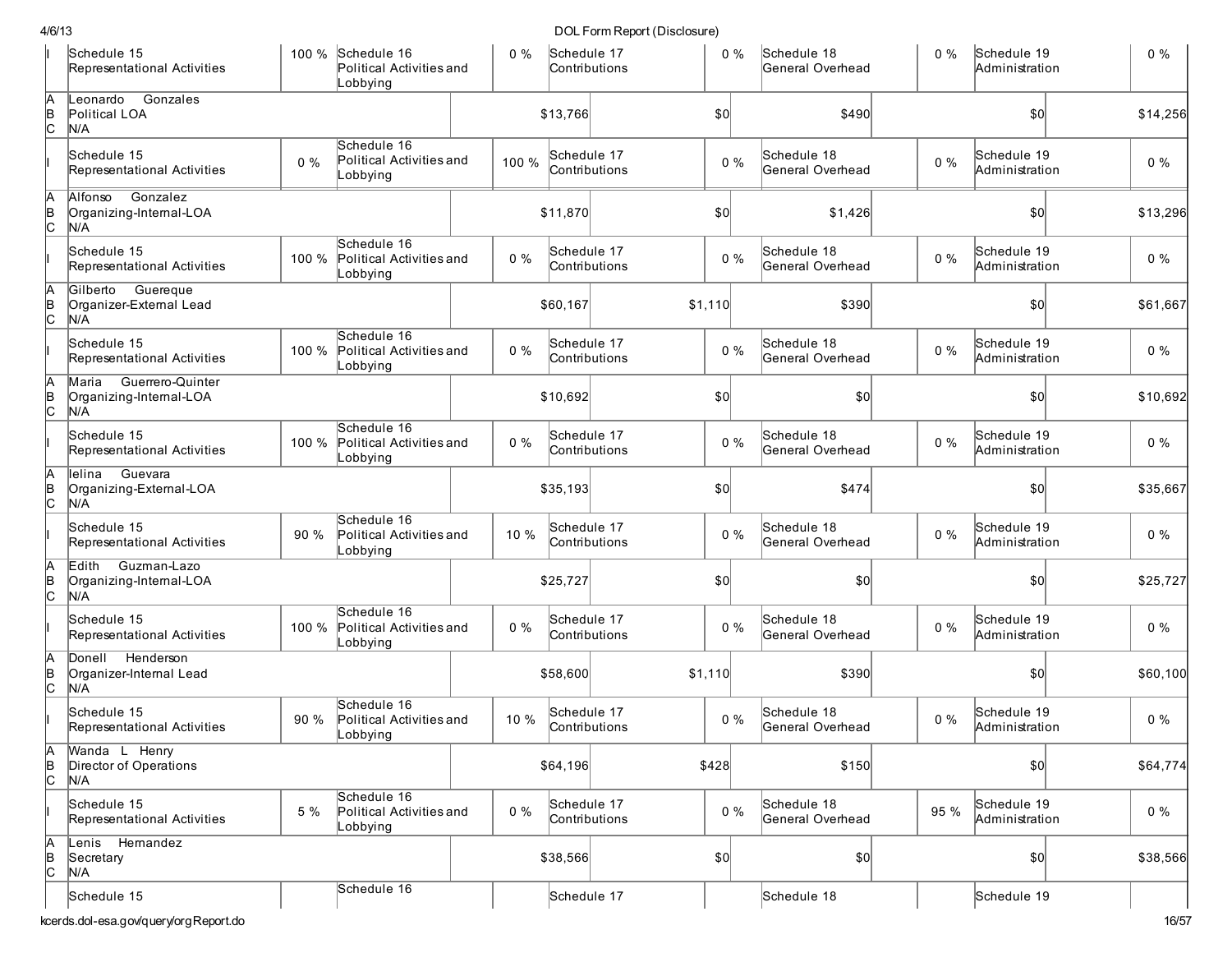|               | Representational Activities                          | 5 %   | Political Activities and<br>Lobbying                | $0\%$ |          | Contributions                | 0%      | General Overhead                | 95 %  | Administration                | $0\%$    |
|---------------|------------------------------------------------------|-------|-----------------------------------------------------|-------|----------|------------------------------|---------|---------------------------------|-------|-------------------------------|----------|
| A<br>B<br>C   | Hemandez<br>Martha<br>Organizing-Internal-LOA<br>N/A |       |                                                     |       | \$39,673 |                              | \$0     | \$2,302                         |       | \$0                           | \$41,975 |
|               | Schedule 15<br>Representational Activities           | 100 % | Schedule 16<br>Political Activities and<br>_obbying | $0\%$ |          | Schedule 17<br>Contributions | $0\%$   | Schedule 18<br>General Overhead | $0\%$ | Schedule 19<br>Administration | $0\%$    |
| A<br> в<br>С  | Hemandez<br>Mavra<br>Organizing-Intemal-LOA<br>N/A   |       |                                                     |       | \$11,321 |                              | \$0     | \$1,336                         |       | \$0                           | \$12,657 |
|               | Schedule 15<br>Representational Activities           | 100 % | Schedule 16<br>Political Activities and<br>Lobbying | $0\%$ |          | Schedule 17<br>Contributions | $0\%$   | Schedule 18<br>General Overhead | $0\%$ | Schedule 19<br>Administration | $0\%$    |
| b<br>c        | Jeanette<br>Hill<br>Political LOA<br>N/A             |       |                                                     |       | \$16,587 |                              | \$0     | \$745                           |       | \$0                           | \$17,332 |
|               | Schedule 15<br>Representational Activities           | $0\%$ | Schedule 16<br>Political Activities and<br>Lobbying | 100 % |          | Schedule 17<br>Contributions | $0\%$   | Schedule 18<br>General Overhead | $0\%$ | Schedule 19<br>Administration | $0\%$    |
| A<br>B<br>C   | Maya S Holmes<br>Researcher VI<br>N/A                |       |                                                     |       | \$64,196 |                              | \$1,173 | \$5,845                         |       | \$0                           | \$71,214 |
|               | Schedule 15<br>Representational Activities           | 100 % | Schedule 16<br>Political Activities and<br>Lobbying | $0\%$ |          | Schedule 17<br>Contributions | $0\%$   | Schedule 18<br>General Overhead | $0\%$ | Schedule 19<br>Administration | $0\%$    |
| в<br> С       | Robyn D Hughes<br>Finance Director<br>N/A            |       |                                                     |       | \$64,196 |                              | \$0     | \$0                             |       | \$0                           | \$64,196 |
|               | Schedule 15<br>Representational Activities           | 5 %   | Schedule 16<br>Political Activities and<br>Lobbying | $0\%$ |          | Schedule 17<br>Contributions | $0\%$   | Schedule 18<br>General Overhead | 95 %  | Schedule 19<br>Administration | $0\%$    |
| A<br> в<br> С | Jeannine L lannuzzi<br>Organizer-Internal<br>N/A     |       |                                                     |       | \$54,486 |                              | \$1,404 | \$381                           |       | \$0                           | \$56,271 |
|               | Schedule 15<br>Representational Activities           | 85 %  | Schedule 16<br>Political Activities and<br>Lobbying | 15 %  |          | Schedule 17<br>Contributions | $0\%$   | Schedule 18<br>General Overhead | $0\%$ | Schedule 19<br>Administration | $0\%$    |
| B<br>c        | Michaelina M Ituarte<br>Dispatcher-Banguets<br>N/A   |       |                                                     |       | \$61,592 |                              | \$0     | \$621                           |       | \$0                           | \$62,213 |
|               | Schedule 15<br>Representational Activities           | 100 % | Schedule 16<br>Political Activities and<br>Lobbying | $0\%$ |          | Schedule 17<br>Contributions | $0\%$   | Schedule 18<br>General Overhead | $0\%$ | Schedule 19<br>Administration | $0\%$    |
| Ā<br> в<br> С | Linda M Janz<br>Grievance Specialist<br>N/A          |       |                                                     |       | \$64,686 |                              | \$1,050 | \$369                           |       | \$0                           | \$66,105 |
|               | Schedule 15<br>Representational Activities           | 100 % | Schedule 16<br>Political Activities and<br>Lobbying | $0\%$ |          | Schedule 17<br>Contributions | $0\%$   | Schedule 18<br>General Overhead | $0\%$ | Schedule 19<br>Administration | $0\%$    |
| A<br>B<br>C   | Jarbah<br>Taryon<br>Organizing-External-LOA<br>N/A   |       |                                                     |       | \$29,118 |                              | \$0]    | \$2,067                         |       | 50                            | \$31,185 |
|               | Schedule 15<br>kcerds.dol-esa.gov/query/orgReport.do |       | Schedule 16                                         |       |          | Schedule 17                  |         | Schedule 18                     |       | Schedule 19                   | 17/57    |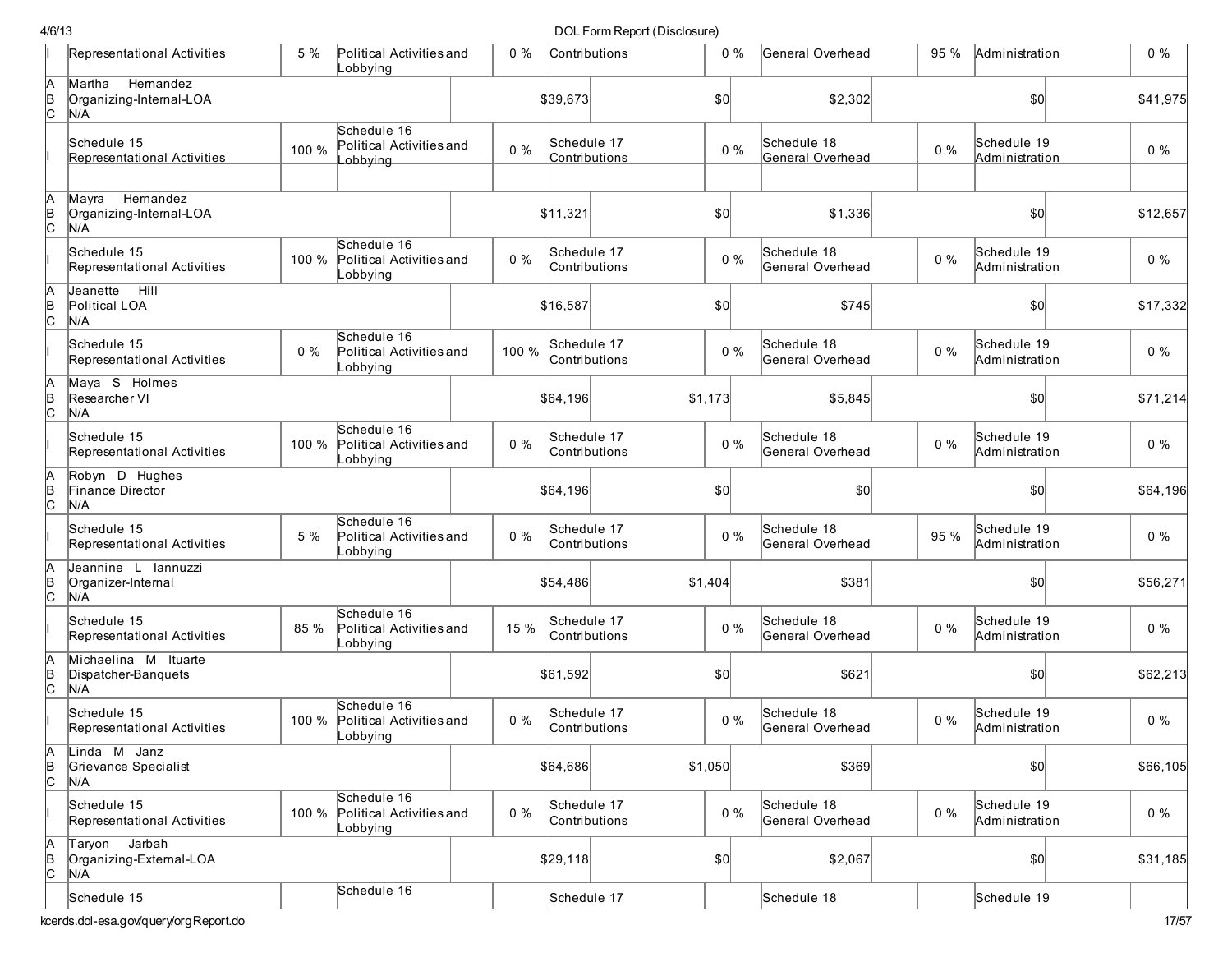|               | Representational Activities                               |       | 100 % Political Activities and<br>Lobbying          | $0\%$ | Contributions                | $0\%$   | General Overhead                | $0\%$ | Administration                | $0\%$    |
|---------------|-----------------------------------------------------------|-------|-----------------------------------------------------|-------|------------------------------|---------|---------------------------------|-------|-------------------------------|----------|
| þ<br>B<br>C   | Judy G Kelly<br>Grievance Specialist<br>N/A               |       |                                                     |       | \$45,265                     | \$1,110 | \$390                           |       | 50                            | \$46,765 |
|               | Schedule 15<br>Representational Activities                | 100 % | Schedule 16<br>Political Activities and<br>Lobbying | $0\%$ | Schedule 17<br>Contributions | $0\%$   | Schedule 18<br>General Overhead | $0\%$ | Schedule 19<br>Administration | $0\%$    |
| A<br>B<br>C   | Bethany Khan<br>Research Intern<br>N/A                    |       |                                                     |       | \$26,190                     | \$0     | \$1,168                         |       | \$0                           | \$27,358 |
|               | Schedule 15<br>Representational Activities                | 95 %  | Schedule 16<br>Political Activities and<br>obbying  | 5 %   | Schedule 17<br>Contributions | $0\%$   | Schedule 18<br>General Overhead | $0\%$ | Schedule 19<br>Administration | $0\%$    |
| A<br>B<br>C   | Cristina Kline<br>Organizing-External-LOA<br>N/A          |       |                                                     |       | \$36,098                     | \$0     | \$756                           |       | \$0                           | \$36,854 |
|               | Schedule 15<br>Representational Activities                | 100 % | Schedule 16<br>Political Activities and<br>Lobbying | $0\%$ | Schedule 17<br>Contributions | $0\%$   | Schedule 18<br>General Overhead | $0\%$ | Schedule 19<br>Administration | $0\%$    |
| A<br>B<br>C   | Kline<br>Kevin<br>Organizer-Ext-Dept Head<br>N/A          |       |                                                     |       | \$24,993                     | \$862   | \$470                           |       | \$0                           | \$26,325 |
|               | Schedule 15<br>Representational Activities                | 100 % | Schedule 16<br>Political Activities and<br>Lobbying | $0\%$ | Schedule 17<br>Contributions | $0\%$   | Schedule 18<br>General Overhead | $0\%$ | Schedule 19<br>Administration | $0\%$    |
| A<br>B<br>C   | Norbert Kubiak<br>Organizer-Dept Head<br>N/A              |       |                                                     |       | \$65,427                     | \$1,110 | \$390                           |       | \$0                           | \$66,927 |
|               | Schedule 15<br>Representational Activities                | 100 % | Schedule 16<br>Political Activities and<br>Lobbying | $0\%$ | Schedule 17<br>Contributions | $0\%$   | Schedule 18<br>General Overhead | $0\%$ | Schedule 19<br>Administration | $0\%$    |
| A<br>B<br>C   | Lerma-Pineda<br>Maribel<br>Organizing-Internal-LOA<br>N/A |       |                                                     |       | \$29,761                     | \$0     | \$1,388                         |       | \$0                           | \$31,149 |
|               | Schedule 15<br>Representational Activities                | 100 % | Schedule 16<br>Political Activities and<br>Lobbying | $0\%$ | Schedule 17<br>Contributions | $0\%$   | Schedule 18<br>General Overhead | $0\%$ | Schedule 19<br>Administration | $0\%$    |
| A<br>B<br>C   | April M Leuzzi<br>Accounting Specialist<br>N/A            |       |                                                     |       | \$32,919                     | \$0     | \$0                             |       | \$0                           | \$32,919 |
|               | Schedule 15<br>Representational Activities                | 5%    | Schedule 16<br>Political Activities and<br>Lobbying | $0\%$ | Schedule 17<br>Contributions | $0\%$   | Schedule 18<br>General Overhead | 95 %  | Schedule 19<br>Administration | $0\%$    |
| A<br>B<br>C   | Michael J Lewis<br>Controller/IT Director<br>N/A          |       |                                                     |       | \$23,740                     | \$831   | \$206                           |       | $ 10\rangle$                  | \$24,777 |
|               | Schedule 15<br>Representational Activities                | 20 %  | Schedule 16<br>Political Activities and<br>Lobbying | $0\%$ | Schedule 17<br>Contributions | $0\%$   | Schedule 18<br>General Overhead | 80 %  | Schedule 19<br>Administration | $0\%$    |
| $\frac{A}{C}$ | Lindsey<br>Patricia<br>Organizing-Internal-LOA<br>N/A     |       |                                                     |       | \$27,443                     | \$0     | \$8,396                         |       | \$0                           | \$35,839 |
|               | Schedule 15                                               | 100 % | Schedule 16<br>Political Activities and             | $0\%$ | Schedule 17                  | $0\%$   | Schedule 18                     | $0\%$ | Schedule 19                   | $0\%$    |
|               | kcerds.dol-esa.gov/query/orgReport.do                     |       |                                                     |       |                              |         |                                 |       |                               | 18/57    |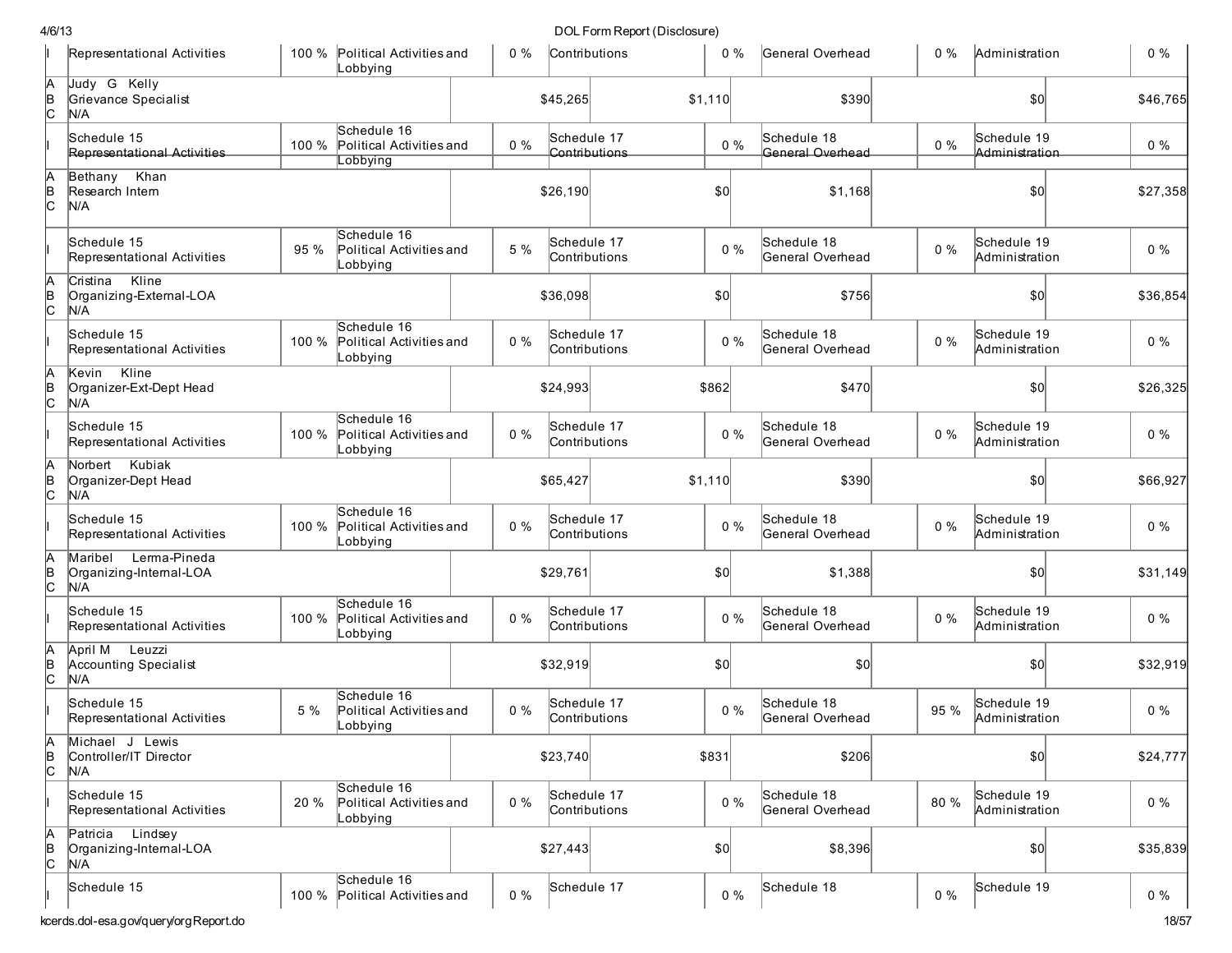|              | Representational Activities                             |       | Lobbying                                            |       | Contributions                |         |       | General Overhead                |       | Administration                |          |
|--------------|---------------------------------------------------------|-------|-----------------------------------------------------|-------|------------------------------|---------|-------|---------------------------------|-------|-------------------------------|----------|
| A<br>B<br>C  | Ken K Liu<br>Researcher VI<br>N/A                       |       |                                                     |       | \$58,600                     | \$1,110 |       | \$6,843                         |       | \$0                           | \$66,553 |
|              | Schedule 15<br>Representational Activities              | 95 %  | Schedule 16<br>Political Activities and<br>Lobbying | 5 %   | Schedule 17<br>Contributions |         | $0\%$ | Schedule 18<br>General Overhead | $0\%$ | Schedule 19<br>Administration | $0\%$    |
| A<br>B<br>C  | Guy A Locatelli<br>Organizer-Internal<br>N/A            |       |                                                     |       | \$57,279                     | \$0]    |       | \$0                             |       | \$0                           | \$57,279 |
|              | Schedule 15<br>Representational Activities              | 95 %  | Schedule 16<br>Political Activities and<br>Lobbying | 5 %   | Schedule 17<br>Contributions |         | $0\%$ | Schedule 18<br>General Overhead | $0\%$ | Schedule 19<br>Administration | $0\%$    |
| Ā<br> в<br>С | Sedalia<br>Loucious<br>Political LOA<br>N/A             |       |                                                     |       | \$10,340                     | \$0     |       | \$1,683                         |       | 50                            | \$12,023 |
|              | Schedule 15<br>Representational Activities              | $0\%$ | Schedule 16<br>Political Activities and<br>Lobbying | 100 % | Schedule 17<br>Contributions |         | $0\%$ | Schedule 18<br>General Overhead | $0\%$ | Schedule 19<br>Administration | $0\%$    |
| A<br>B<br>C  | Jimmy D Love<br>Organizer-Internal<br>N/A               |       |                                                     |       | \$57,923                     | \$932   |       | \$219                           |       | 50                            | \$59,074 |
|              | Schedule 15<br>Representational Activities              | 65 %  | Schedule 16<br>Political Activities and<br>Lobbying | 20 %  | Schedule 17<br>Contributions |         | 15 %  | Schedule 18<br>General Overhead | $0\%$ | Schedule 19<br>Administration | $0\%$    |
| A<br>B<br>C  | Maria<br>Luna<br>Orientation Specialist<br>N/A          |       |                                                     |       | \$37,741                     | \$0]    |       | \$0                             |       | \$0                           | \$37,741 |
|              | Schedule 15<br>Representational Activities              | 100 % | Schedule 16<br>Political Activities and<br>Lobbying | $0\%$ | Schedule 17<br>Contributions |         | $0\%$ | Schedule 18<br>General Overhead | $0\%$ | Schedule 19<br>Administration | $0\%$    |
| A<br>B<br>c  | Jamie A Macias<br>Organizing-Internal-LOA<br>N/A        |       |                                                     |       | \$31,550                     | \$0]    |       | \$2,860                         |       | \$0                           | \$34,410 |
|              | Schedule 15<br>Representational Activities              | 100 % | Schedule 16<br>Political Activities and<br>Lobbying | $0\%$ | Schedule 17<br>Contributions |         | $0\%$ | Schedule 18<br>General Overhead | $0\%$ | Schedule 19<br>Administration | $0\%$    |
| A<br>B<br>C  | Macias Rivera<br>Jose<br>Organizing-External-LOA<br>N/A |       |                                                     |       | \$39,211                     | \$0]    |       | \$585                           |       | \$0                           | \$39,796 |
|              | Schedule 15<br>Representational Activities              | 95 %  | Schedule 16<br>Political Activities and<br>Lobbying | 5 %   | Schedule 17<br>Contributions |         | $0\%$ | Schedule 18<br>General Overhead | $0\%$ | Schedule 19<br>Administration | $0\%$    |
| B<br>C       | Guadalupe Maciel<br>Organizer-Internal<br>N/A           |       |                                                     |       | \$52,983                     | \$555   |       | \$715                           |       | \$0                           | \$54,253 |
|              | Schedule 15<br>Representational Activities              | 90%   | Schedule 16<br>Political Activities and<br>Lobbying | 10 %  | Schedule 17<br>Contributions |         | $0\%$ | Schedule 18<br>General Overhead | $0\%$ | Schedule 19<br>Administration | $0\%$    |
| A<br>B<br>C  | Madrid<br>Rosa<br>Organizer-Dept Head<br>N/A            |       |                                                     |       | \$64,196                     | \$1,614 |       | \$0                             |       | $ 10\rangle$                  | \$65,810 |
|              | Schedule 15<br>Representational Activities              | 100 % | Schedule 16<br>Political Activities and             | $0\%$ | Schedule 17<br>Contributions |         | $0\%$ | Schedule 18<br>General Overhead | $0\%$ | Schedule 19<br>Administration | $0\%$    |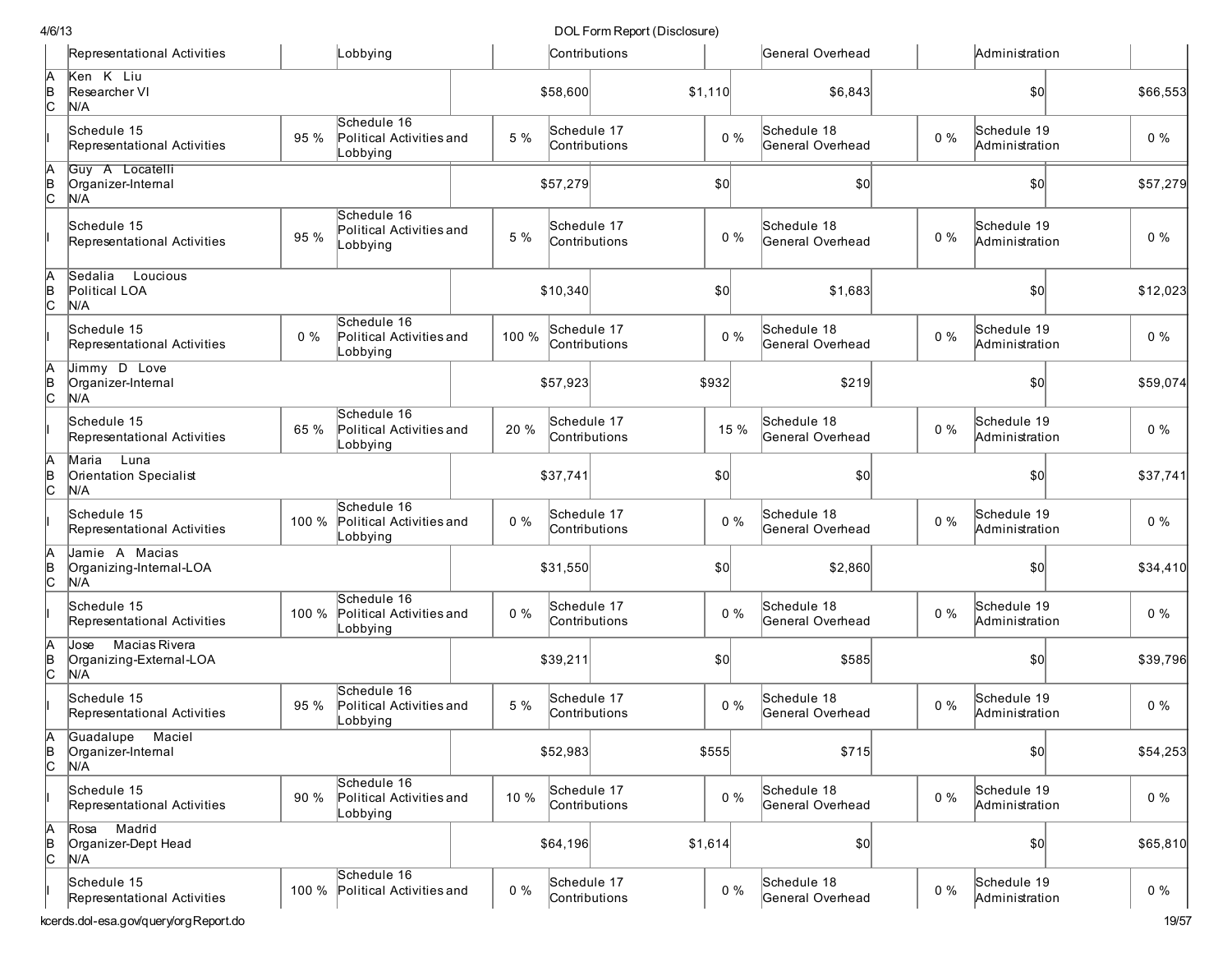|               |                                                        |       | Lobbying                                            |       |                              |               |       |                                 |       |                               |          |
|---------------|--------------------------------------------------------|-------|-----------------------------------------------------|-------|------------------------------|---------------|-------|---------------------------------|-------|-------------------------------|----------|
| A<br> B<br> C | Magana<br>Sandra<br>Organizing-Internal-LOA<br>N/A     |       |                                                     |       | \$16,281                     |               | \$0   | \$1,232                         |       | \$0                           | \$17,513 |
|               | Schedule 15<br>Representational Activities             | 100 % | Schedule 16<br>Political Activities and<br>_obbying | $0\%$ | Schedule 17                  | Contributions | $0\%$ | Schedule 18<br>General Overhead | $0\%$ | Schedule 19<br>Administration | $0\%$    |
| A<br>B<br>C   | Grisell M Magarino<br>Organizing-Internal-LOA<br>N/A   |       |                                                     |       | \$40,438                     |               | \$0   | \$3,898                         |       | \$0                           | \$44,336 |
|               | Schedule 15<br>Representational Activities             | 100 % | Schedule 16<br>Political Activities and<br>Lobbying | $0\%$ | Schedule 17                  | Contributions | $0\%$ | Schedule 18<br>General Overhead | $0\%$ | Schedule 19<br>Administration | $0\%$    |
| A<br>∣<br>C   | Mares<br>Maria<br>Organizing-External-LOA<br>N/A       |       |                                                     |       | \$39,066                     |               | \$0   | \$6,047                         |       | \$0                           | \$45,113 |
|               | Schedule 15<br>Representational Activities             | 100 % | Schedule 16<br>Political Activities and<br>Lobbying | $0\%$ | Schedule 17<br>Contributions |               | $0\%$ | Schedule 18<br>General Overhead | $0\%$ | Schedule 19<br>Administration | $0\%$    |
| A<br>∣<br>C   | Anthony J Martin<br>Grievance Specialist<br>N/A        |       |                                                     |       | \$57,279                     |               | \$833 | \$293                           |       | \$0                           | \$58,405 |
|               | Schedule 15<br>Representational Activities             | 100 % | Schedule 16<br>Political Activities and<br>Lobbying | $0\%$ | Schedule 17<br>Contributions |               | $0\%$ | Schedule 18<br>General Overhead | $0\%$ | Schedule 19<br>Administration | $0\%$    |
| A<br> B<br> C | Martinez<br>Josefina<br>Organizing-External-LOA<br>N/A |       |                                                     |       | \$37,912                     |               | \$0   | \$6,024                         |       | \$0                           | \$43,936 |
|               | Schedule 15<br>Representational Activities             | 100 % | Schedule 16<br>Political Activities and<br>Lobbying | $0\%$ | Schedule 17<br>Contributions |               | $0\%$ | Schedule 18<br>General Overhead | $0\%$ | Schedule 19<br>Administration | $0\%$    |
| A<br> в<br> С | Eleni H Marzola<br>Secretary<br>N/A                    |       |                                                     |       | \$44,367                     |               | \$0]  | \$255                           |       | \$0                           | \$44,622 |
|               | Schedule 15<br>Representational Activities             | $0\%$ | Schedule 16<br>Political Activities and<br>Lobbying | $0\%$ | Schedule 17<br>Contributions |               | $0\%$ | Schedule 18<br>General Overhead | 100 % | Schedule 19<br>Administration | $0\%$    |
| A<br> в<br> С | Claudette<br>Mason<br>Political LOA<br>N/A             |       |                                                     |       | \$22,238                     |               | \$0   | \$1,749                         |       | \$0                           | \$23,987 |
|               | Schedule 15<br>Representational Activities             | $0\%$ | Schedule 16<br>Political Activities and<br>Lobbying | 100 % | Schedule 17<br>Contributions |               | $0\%$ | Schedule 18<br>General Overhead | $0\%$ | Schedule 19<br>Administration | $0\%$    |
| A<br>β        | Mario A Medina<br>Organizing-External-LOA<br> N/A      |       |                                                     |       | \$36,929                     |               | 50    | \$2,234                         |       | \$0                           | \$39,163 |
|               | Schedule 15<br>Representational Activities             | 100 % | Schedule 16<br>Political Activities and<br>Lobbying | $0\%$ | Schedule 17<br>Contributions |               | $0\%$ | Schedule 18<br>General Overhead | $0\%$ | Schedule 19<br>Administration | $0\%$    |
| A<br>B<br>C   | Jose O Mendoza<br>Organizing-External-LOA<br>N/A       |       |                                                     |       | \$36,736                     |               | \$0   | \$583                           |       | \$0                           | \$37,319 |
|               | Schedule 15<br>Representational Activities             | 100 % | Schedule 16<br>Political Activities and<br>Lobbying | $0\%$ | Schedule 17<br>Contributions |               | $0\%$ | Schedule 18<br>General Overhead | $0\%$ | Schedule 19<br>Administration | $0\%$    |
|               |                                                        |       |                                                     |       |                              |               |       |                                 |       |                               |          |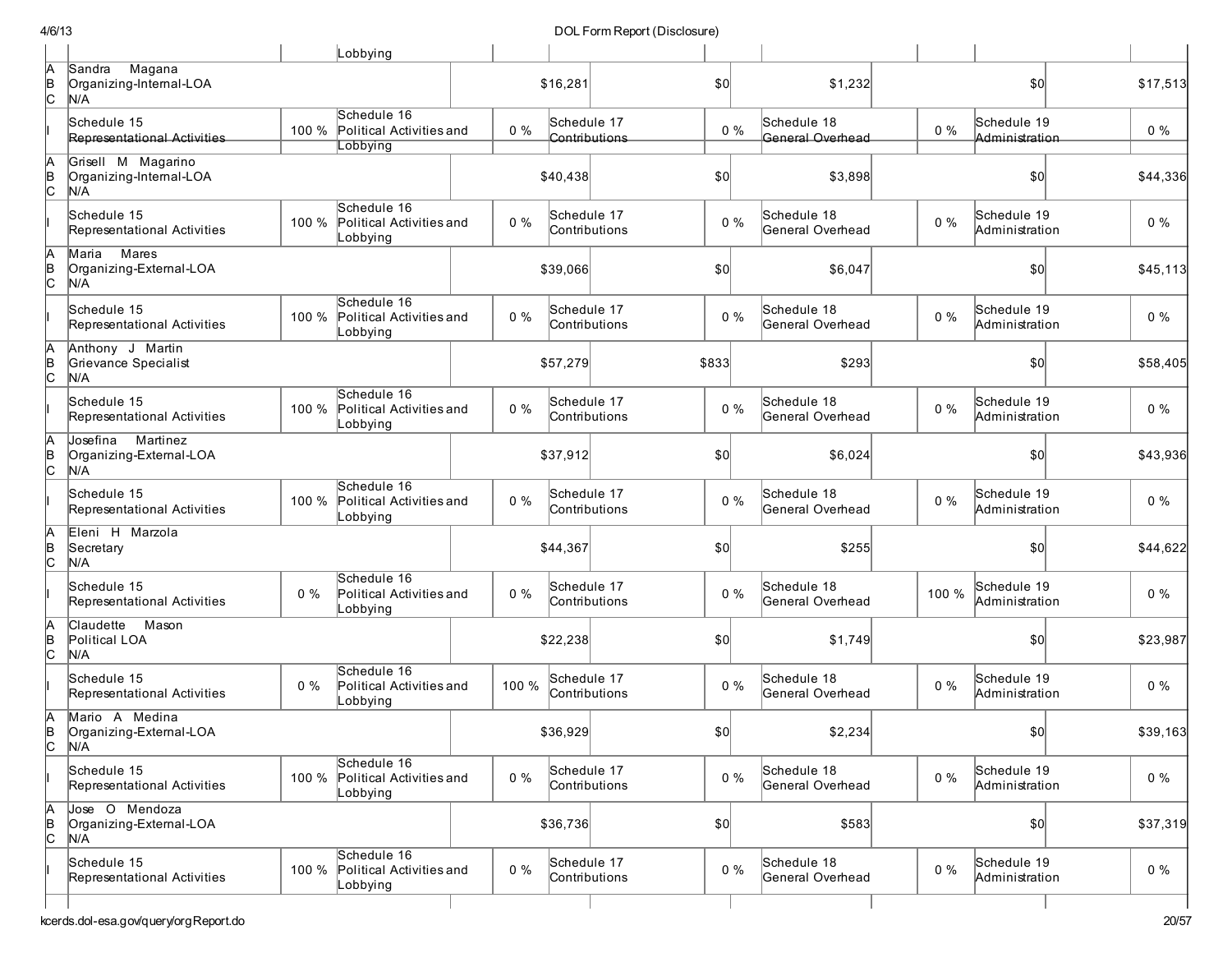| B<br>C        | Carlos E Menjivar<br>Security<br>N/A                |       |                                                     |       | \$45,306    |               | $\vert \mathcal{S} \vert$ | \$0                             |       | \$0                           | \$45,306 |
|---------------|-----------------------------------------------------|-------|-----------------------------------------------------|-------|-------------|---------------|---------------------------|---------------------------------|-------|-------------------------------|----------|
|               | Schedule 15<br>Representational Activities          | $0\%$ | Schedule 16<br>Political Activities and<br>Lobbying | $0\%$ | Schedule 17 | Contributions | $0\%$                     | Schedule 18<br>General Overhead | 100 % | Schedule 19<br>Administration | $0\%$    |
| A<br> в<br> С | Maria E Mitchell<br>Organizer-External<br>N/A       |       |                                                     |       | \$55,990    |               | $ 10\rangle$              | 0                               |       | 50                            | \$55,990 |
|               | Schedule 15<br>Representational Activities          | 100 % | Schedule 16<br>Political Activities and<br>Lobbying | $0\%$ | Schedule 17 | Contributions | $0\%$                     | Schedule 18<br>General Overhead | $0\%$ | Schedule 19<br>Administration | $0\%$    |
| А<br>B<br>C   | Patti A Moseley<br>Member Service Specialist<br>N/A |       |                                                     |       | \$55,212    |               | \$279                     | \$98                            |       | \$0                           | \$55,589 |
|               | Schedule 15<br>Representational Activities          | 100 % | Schedule 16<br>Political Activities and<br>Lobbying | $0\%$ | Schedule 17 | Contributions | $0\%$                     | Schedule 18<br>General Overhead | $0\%$ | Schedule 19<br>Administration | $0\%$    |
| А<br>B<br>C   | Muniz<br>Armando<br>Organizing-Internal-LOA<br>N/A  |       |                                                     |       | \$26,312    |               | \$0]                      | \$1,800                         |       | \$0                           | \$28,112 |
|               | Schedule 15<br>Representational Activities          | 100 % | Schedule 16<br>Political Activities and<br>Lobbying | $0\%$ | Schedule 17 | Contributions | $0\%$                     | Schedule 18<br>General Overhead | $0\%$ | Schedule 19<br>Administration | $0\%$    |
| IA<br>∣<br>c  | Muniz<br>Elodia<br>Orientation Specialist<br>N/A    |       |                                                     |       | \$29,550    |               | \$0                       | \$0                             |       | \$0                           | \$29,550 |
|               | Schedule 15<br>Representational Activities          | 100 % | Schedule 16<br>Political Activities and<br>Lobbying | $0\%$ | Schedule 17 | Contributions | $0\%$                     | Schedule 18<br>General Overhead | $0\%$ | Schedule 19<br>Administration | $0\%$    |
| A<br>B<br>C   | Ramiro J Navas<br>Organizer-External<br>N/A         |       |                                                     |       | \$57,279    |               | \$1,110                   | \$390                           |       | \$0                           | \$58,779 |
|               | Schedule 15<br>Representational Activities          | 100 % | Schedule 16<br>Political Activities and<br>Lobbying | $0\%$ | Schedule 17 | Contributions | $0\%$                     | Schedule 18<br>General Overhead | $0\%$ | Schedule 19<br>Administration | $0\%$    |
| A<br>B<br>C   | Frankie Newmann<br>Organizing-Internal-LOA<br>N/A   |       |                                                     |       | \$38,476    |               | $ 10\rangle$              | \$2,347                         |       | 50                            | \$40,823 |
|               | Schedule 15<br>Representational Activities          | 90 %  | Schedule 16<br>Political Activities and<br>Lobbying | 10 %  | Schedule 17 | Contributions | $0\%$                     | Schedule 18<br>General Overhead | $0\%$ | Schedule 19<br>Administration | $0\%$    |
| А<br> в<br> С | Newton<br>Lawrence<br>Political LOA<br>N/A          |       |                                                     |       | \$10,946    |               | \$0                       | \$1,062                         |       | \$0                           | \$12,008 |
|               | Schedule 15<br>Representational Activities          | $0\%$ | Schedule 16<br>Political Activities and<br>Lobbying | 100 % | Schedule 17 | Contributions | $0\%$                     | Schedule 18<br>General Overhead | $0\%$ | Schedule 19<br>Administration | $0\%$    |
| A<br> в<br> С | Samual Neylon<br>Research Intern<br>N/A             |       |                                                     |       | \$17,052    |               | \$0                       | \$126                           |       | \$0                           | \$17,178 |
|               | Schedule 15<br>Representational Activities          | 100 % | Schedule 16<br>Political Activities and<br>Lobbying | $0\%$ | Schedule 17 | Contributions | $0\%$                     | Schedule 18<br>General Overhead | $0\%$ | Schedule 19<br>Administration | $0\%$    |
| IА            | Jacqueline O'Brien                                  |       |                                                     |       |             |               |                           |                                 |       |                               |          |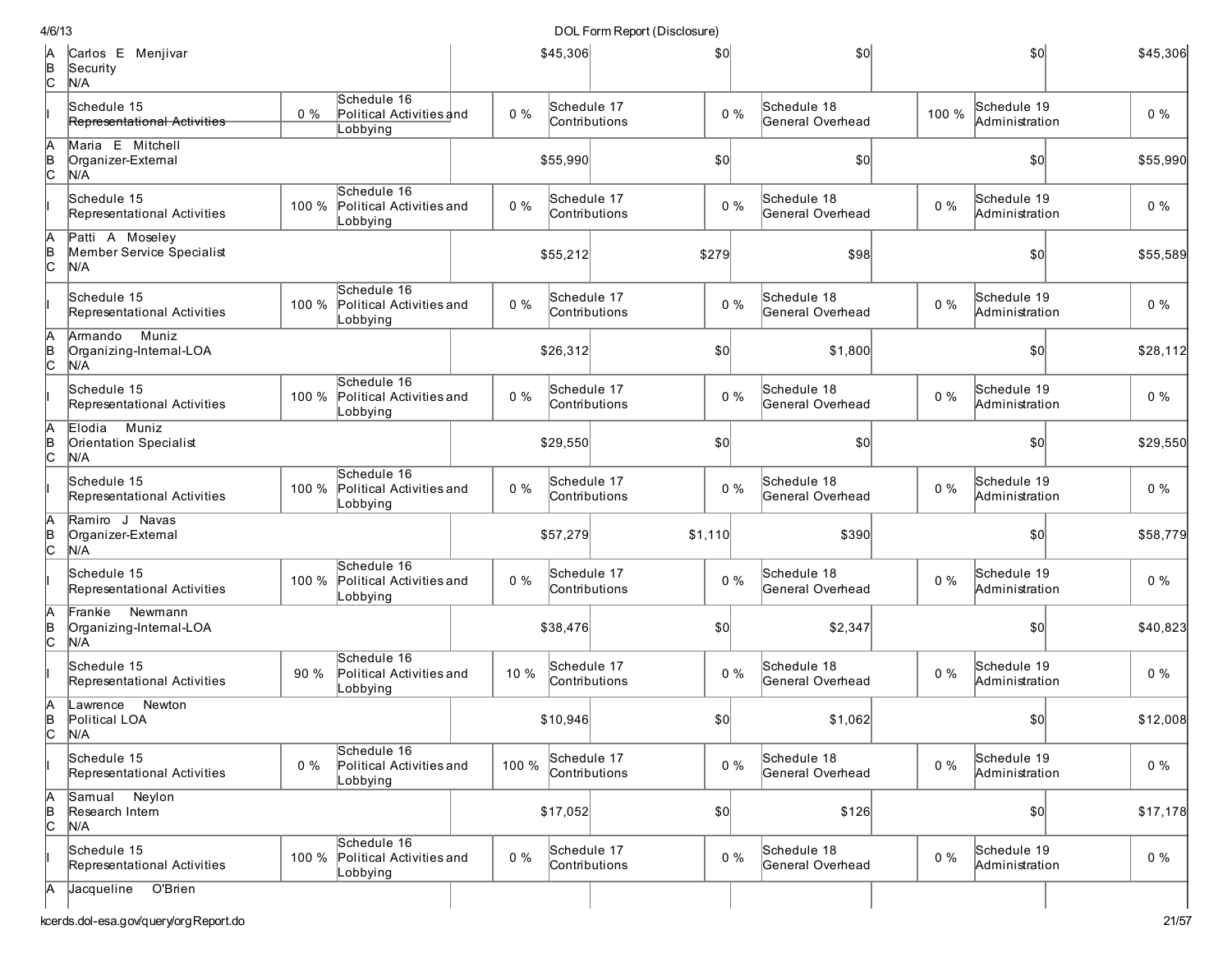| 4/6/13        |                                                          |       |                                                     |       |          | DOL Form Report (Disclosure) |         |       |                                 |       |                               |          |
|---------------|----------------------------------------------------------|-------|-----------------------------------------------------|-------|----------|------------------------------|---------|-------|---------------------------------|-------|-------------------------------|----------|
| B<br> C       | Organizer-Internal Lead<br>N/A                           |       |                                                     |       | \$60,848 |                              | \$1,185 |       | \$390                           |       | \$0                           | \$62,423 |
|               | Schedule 15<br><b>Representational Activities</b>        | 90%   | Schedule 16<br>Political Activities and<br>Lobbying | 10 %  |          | Schedule 17<br>Contributions |         | $0\%$ | Schedule 18<br>General Overhead | $0\%$ | Schedule 19<br>Administration | $0\%$    |
| A<br> B<br> C | Ocampo<br>Maria<br>Organizing-Internal-LOA<br>N/A        |       |                                                     |       | \$26,787 |                              | \$0     |       | \$2,423                         |       | \$0                           | \$29,210 |
|               | Schedule 15<br>Representational Activities               | 100 % | Schedule 16<br>Political Activities and<br>Lobbying | $0\%$ |          | Schedule 17<br>Contributions |         | $0\%$ | Schedule 18<br>General Overhead | $0\%$ | Schedule 19<br>Administration | $0\%$    |
| A<br> в<br> С | Ocampo Ocampo<br>Juan<br>Political LOA<br>N/A            |       |                                                     |       | \$11,623 |                              | \$0]    |       | \$1,370                         |       | \$0                           | \$12,993 |
|               | Schedule 15<br>Representational Activities               | 0%    | Schedule 16<br>Political Activities and<br>Lobbying | 100 % |          | Schedule 17<br>Contributions |         | $0\%$ | Schedule 18<br>General Overhead | $0\%$ | Schedule 19<br>Administration | $0\%$    |
| ΙA<br>в<br>С  | Ordaz<br>Yrene<br>IT Support Specialist<br>N/A           |       |                                                     |       | \$43,488 |                              | \$0]    |       | \$576                           |       | \$0                           | \$44,064 |
|               | Schedule 15<br>Representational Activities               | 10 %  | Schedule 16<br>Political Activities and<br>Lobbying | $0\%$ |          | Schedule 17<br>Contributions |         | $0\%$ | Schedule 18<br>General Overhead | 90 %  | Schedule 19<br>Administration | $0\%$    |
| IA<br>∣<br>c  | Maria H Ordinario<br>Member Services Spec/Comm<br>N/A    |       |                                                     |       | \$46,971 |                              | \$0]    |       | \$0                             |       | \$0                           | \$46,971 |
|               | Schedule 15<br>Representational Activities               | 100 % | Schedule 16<br>Political Activities and<br>Lobbying | $0\%$ |          | Schedule 17<br>Contributions |         | $0\%$ | Schedule 18<br>General Overhead | $0\%$ | Schedule 19<br>Administration | $0\%$    |
| А<br> B<br> C | Orozco<br>Lorena<br>Translator<br>N/A                    |       |                                                     |       | \$42,332 |                              | \$0]    |       | \$0                             |       | \$0                           | \$42,332 |
|               | Schedule 15<br>Representational Activities               | 0%    | Schedule 16<br>Political Activities and<br>Lobbying | $0\%$ |          | Schedule 17<br>Contributions |         | $0\%$ | Schedule 18<br>General Overhead | 100 % | Schedule 19<br>Administration | $0\%$    |
| ΙA<br>B<br>C  | Josefa Ana<br>Osorio Garcia<br>Organizer-Internal<br>N/A |       |                                                     |       | \$55,990 |                              | \$555   |       | \$195                           |       | \$0                           | \$56,740 |
|               | Schedule 15<br>Representational Activities               | 100 % | Schedule 16<br>Political Activities and<br>Lobbying | $0\%$ |          | Schedule 17<br>Contributions |         | $0\%$ | Schedule 18<br>General Overhead | $0\%$ | Schedule 19<br>Administration | $0\%$    |
| IA<br>B<br>C  | Mark Jason<br>Owens<br>Data Entry Specialist<br>N/A      |       |                                                     |       | \$42,525 |                              | \$0     |       | \$0                             |       | \$0                           | \$42,525 |
|               | Schedule 15<br>Representational Activities               | 25 %  | Schedule 16<br>Political Activities and<br>Lobbying | $0\%$ |          | Schedule 17<br>Contributions |         | $0\%$ | Schedule 18<br>General Overhead | 75 %  | Schedule 19<br>Administration | $0\%$    |
| A<br>B<br>C   | Ted K Pappageorge<br>Staff Director<br>N                 |       |                                                     |       | \$88,572 |                              | \$932   |       | \$2,906                         |       | 50                            | \$92,410 |
|               | Schedule 15<br>Representational Activities               | 95 %  | Schedule 16<br>Political Activities and<br>Lobbying | 5 %   |          | Schedule 17<br>Contributions |         | $0\%$ | Schedule 18<br>General Overhead | $0\%$ | Schedule 19<br>Administration | $0\%$    |
| А             | Pena<br>Evangelina                                       |       |                                                     |       |          |                              |         |       |                                 |       |                               |          |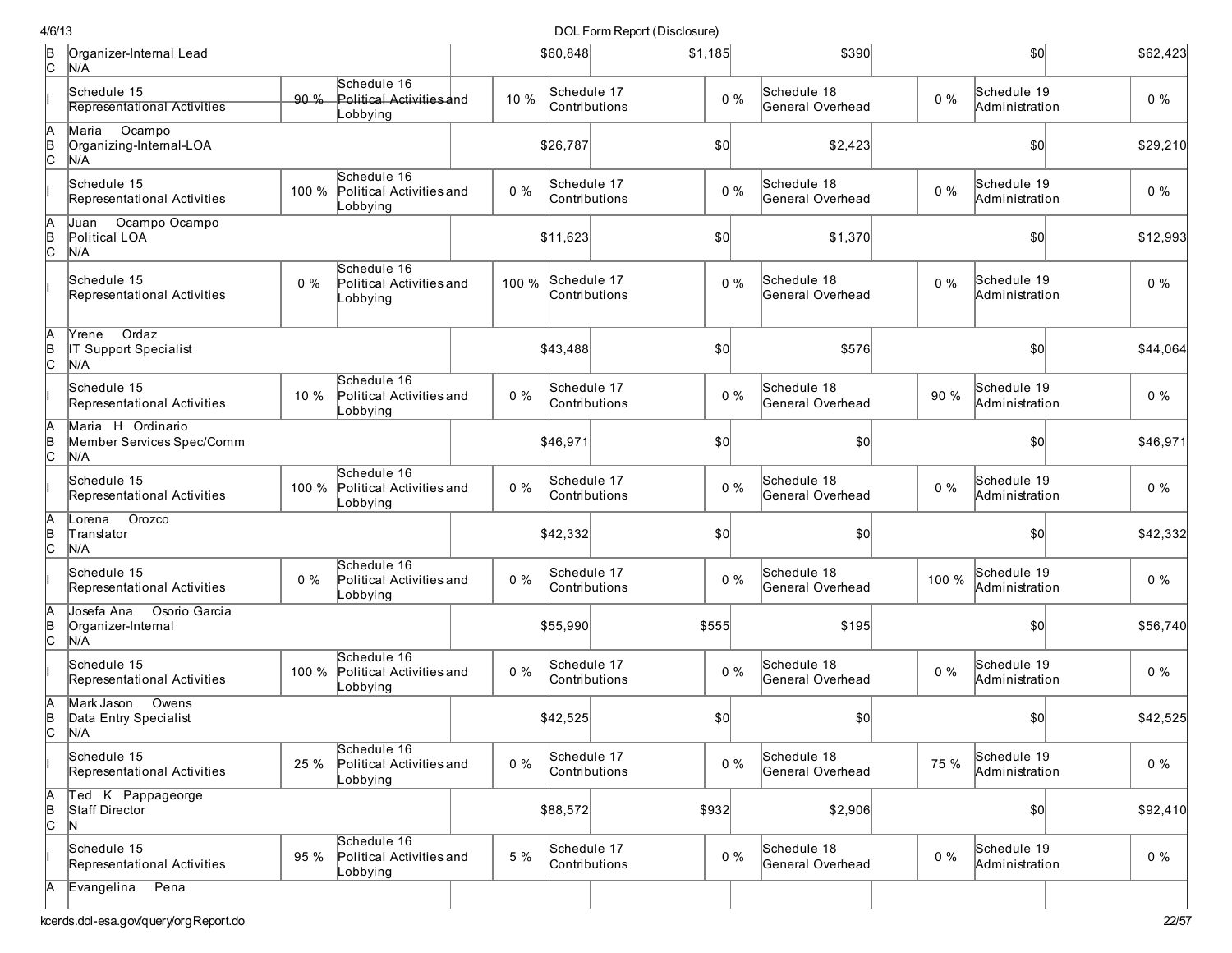| 4/6/13        |                                                               |       |                                                     |       |                              | DOL Form Report (Disclosure) |         |       |                                 |       |                               |          |
|---------------|---------------------------------------------------------------|-------|-----------------------------------------------------|-------|------------------------------|------------------------------|---------|-------|---------------------------------|-------|-------------------------------|----------|
| B<br> C       | Receptionist<br>N/A                                           |       |                                                     |       | \$38,589                     |                              | \$0     |       | \$0]                            |       | \$0                           | \$38,589 |
|               | Schedule 15<br>Representational Activities                    | $5\%$ | Schedule 16<br>Political Activities and<br>Lobbying | $0\%$ | Schedule 17<br>Contributions |                              |         | $0\%$ | Schedule 18<br>General Overhead | 95 %  | Schedule 19<br>Administration | $0\%$    |
| $\frac{A}{C}$ | Inwin J Pimentel<br>IT-Network Administrator<br>N/A           |       |                                                     |       | \$53,506                     |                              | \$0     |       | \$595                           |       | \$0                           | \$54,101 |
|               | Schedule 15<br>Representational Activities                    | $0\%$ | Schedule 16<br>Political Activities and<br>Lobbying | $0\%$ | Schedule 17<br>Contributions |                              |         | $0\%$ | Schedule 18<br>General Overhead | 100 % | Schedule 19<br>Administration | $0\%$    |
| A<br>B<br>C   | Jose L Pineda<br>Organizer-Ext-Dept Head<br>N/A               |       |                                                     |       | \$70,338                     |                              | \$1,762 |       | \$1,026                         |       | \$0                           | \$73,126 |
|               | Schedule 15<br>Representational Activities                    | 100 % | Schedule 16<br>Political Activities and<br>Lobbying | $0\%$ | Schedule 17<br>Contributions |                              |         | $0\%$ | Schedule 18<br>General Overhead | $0\%$ | Schedule 19<br>Administration | $0\%$    |
| A<br>B<br>C   | Judith A Pisanello<br>Cashier<br>N/A                          |       |                                                     |       | \$38,005                     |                              | \$0     |       | \$0                             |       | \$0                           | \$38,005 |
|               | Schedule 15<br>Representational Activities                    | $0\%$ | Schedule 16<br>Political Activities and<br>Lobbying | $0\%$ | Schedule 17<br>Contributions |                              |         | $0\%$ | Schedule 18<br>General Overhead | 100 % | Schedule 19<br>Administration | $0\%$    |
| A<br>∣<br>C   | Elmer Portillo<br>Organizing-Internal-LOA<br>N/A              |       |                                                     |       | \$25,204                     |                              | \$0     |       | \$2,581                         |       | \$0                           | \$27,785 |
|               | Schedule 15<br>Representational Activities                    | 100 % | Schedule 16<br>Political Activities and<br>Lobbying | $0\%$ | Schedule 17<br>Contributions |                              |         | $0\%$ | Schedule 18<br>General Overhead | $0\%$ | Schedule 19<br>Administration | $0\%$    |
| Ā<br>∣<br>C   | Preciado<br>Mima<br>Organizer-Dept Head<br>N/A                |       |                                                     |       | \$64,196                     |                              | \$1,033 |       | \$0                             |       | \$0                           | \$65,229 |
|               | Schedule 15<br>Representational Activities                    | 100 % | Schedule 16<br>Political Activities and<br>Lobbying | $0\%$ | Schedule 17<br>Contributions |                              |         | $0\%$ | Schedule 18<br>General Overhead | $0\%$ | Schedule 19<br>Administration | $0\%$    |
| A<br> в<br> С | Nicole A Quesnell<br>Grievance Specialist<br>N/A              |       |                                                     |       | \$55,776                     |                              | \$320   |       | \$0                             |       | \$0                           | \$56,096 |
|               | Schedule 15<br>Representational Activities                    | 100 % | Schedule 16<br>Political Activities and<br>Lobbying | $0\%$ | Schedule 17<br>Contributions |                              |         | $0\%$ | Schedule 18<br>General Overhead | $0\%$ | Schedule 19<br>Administration | $0\%$    |
| Ā<br>∣<br>P   | Quintero-Cortez<br>Santiago<br>Organizing-Internal-LOA<br>N/A |       |                                                     |       | \$14,403                     |                              | \$0     |       | \$1,374                         |       | \$0                           | \$15,777 |
|               | Schedule 15<br>Representational Activities                    | 100 % | Schedule 16<br>Political Activities and<br>Lobbying | $0\%$ | Schedule 17<br>Contributions |                              |         | $0\%$ | Schedule 18<br>General Overhead | $0\%$ | Schedule 19<br>Administration | $0\%$    |
| A<br>∣e<br> C | Anna N Rapovy<br>Organizer-Internal<br>N/A                    |       |                                                     |       | \$53,903                     |                              | \$1,110 |       | \$390                           |       | \$0                           | \$55,403 |
|               | Schedule 15<br>Representational Activities                    | 90%   | Schedule 16<br>Political Activities and<br>Lobbying | 10 %  | Schedule 17<br>Contributions |                              |         | $0\%$ | Schedule 18<br>General Overhead | $0\%$ | Schedule 19<br>Administration | $0\%$    |
| h<br>B        | Charese A Rasberry<br>Organizer-Internal                      |       |                                                     |       | \$55,990                     |                              | \$555   |       | \$945                           |       | 10                            | \$57,490 |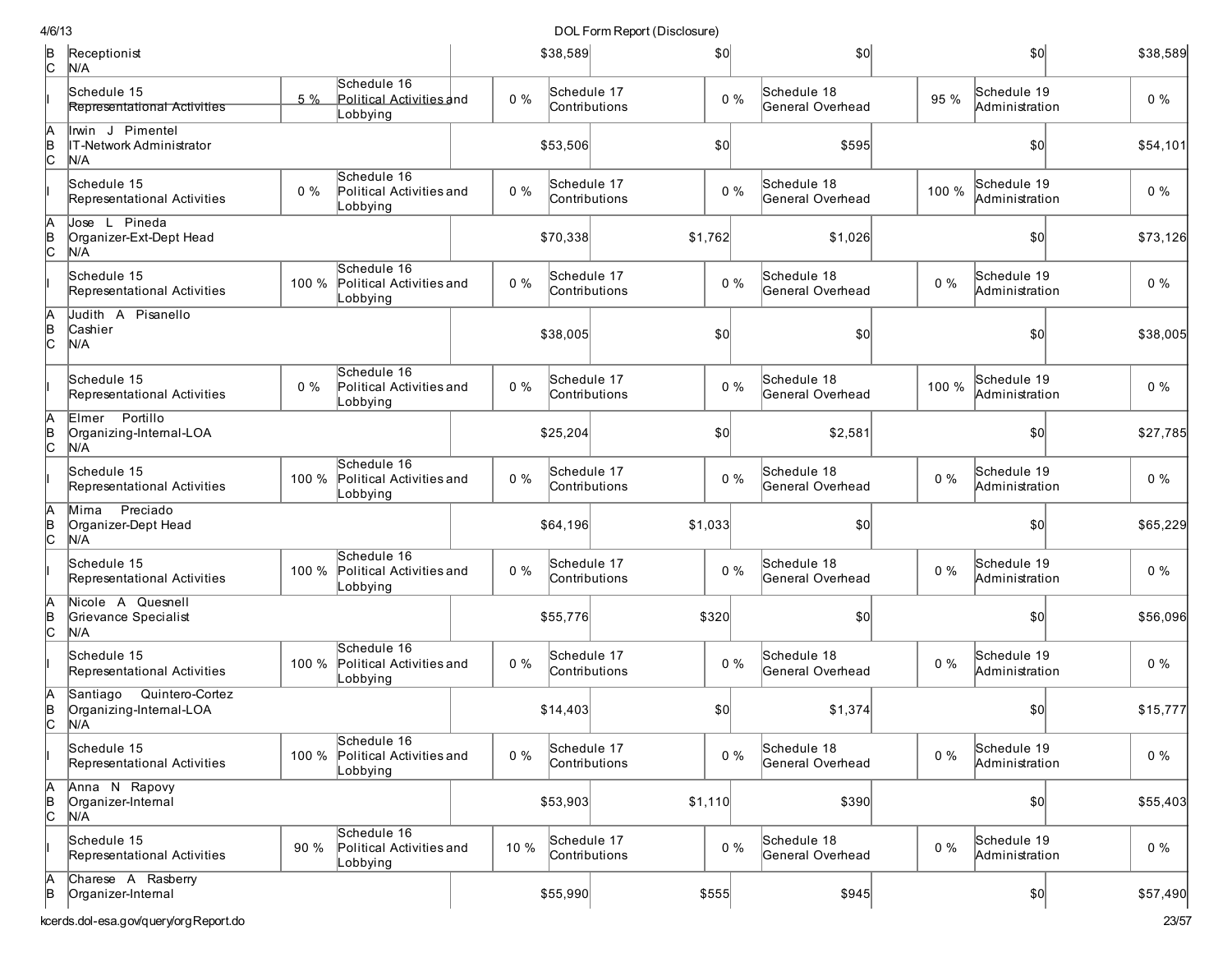| c             | N/A                                                     |       |                                                           |       |                              |               |              |       |                                 |       |                               |          |
|---------------|---------------------------------------------------------|-------|-----------------------------------------------------------|-------|------------------------------|---------------|--------------|-------|---------------------------------|-------|-------------------------------|----------|
|               | Schedule 15<br>Representational Activities              | 100 % | Schedule 16<br>Political Activities and<br>Lobbying       | $0\%$ | Schedule 17                  | Contributions | $0\%$        |       | Schedule 18<br>General Overhead | $0\%$ | Schedule 19<br>Administration | $0\%$    |
| $\frac{A}{C}$ | Razo<br>Lubia<br>Organizing-External-LOA<br>N/A         |       |                                                           |       | \$24,081                     |               | \$0          |       | \$1,045                         |       | \$0                           | \$25,126 |
|               | Schedule 15<br>Representational Activities              | 100 % | Schedule 16<br>Political Activities and<br>Lobbying       | $0\%$ | Schedule 17<br>Contributions |               | $0\%$        |       | Schedule 18<br>General Overhead | $0\%$ | Schedule 19<br>Administration | $0\%$    |
| $\frac{A}{C}$ | America D Recinos-Barahona<br>Organizer-External<br>N/A |       |                                                           |       | \$55,990                     |               | \$879        |       | \$309                           |       | \$0                           | \$57,178 |
|               | Schedule 15<br>Representational Activities              | 100 % | Schedule 16<br>Political Activities and<br>Lobbying       | $0\%$ | Schedule 17<br>Contributions |               | $0\%$        |       | Schedule 18<br>General Overhead | $0\%$ | Schedule 19<br>Administration | $0\%$    |
| A<br>B<br>C   | Recinos-Lopez<br>Rosa<br>Organizing-External-LOA<br>N/A |       |                                                           |       | \$22,411                     |               | \$0          |       | \$2,683                         |       | \$0                           | \$25,094 |
|               | Schedule 15<br>Representational Activities              | 100 % | Schedule 16<br>Political Activities and<br>Lobbying       | $0\%$ | Schedule 17                  | Contributions | $0\%$        |       | Schedule 18<br>General Overhead | $0\%$ | Schedule 19<br>Administration | $0\%$    |
| A<br>B<br>C   | Leonora C Rehm<br>Organizer-Internal<br>N/A             |       |                                                           |       | \$45,194                     |               | \$342        |       | \$120                           |       | \$0                           | \$45,656 |
|               | Schedule 15<br>Representational Activities              | 90 %  | Schedule 16<br>Political Activities and<br>Lobbying       | 10 %  | Schedule 17<br>Contributions |               | $0\%$        |       | Schedule 18<br>General Overhead | $0\%$ | Schedule 19<br>Administration | $0\%$    |
| A<br>B<br>C   | Rekowski<br>Rachel<br>Organizing-External-LOA<br>N/A    |       |                                                           |       | \$37,234                     |               | \$0          |       | \$3,645                         |       | 50                            | \$40,879 |
|               | Schedule 15<br>Representational Activities              | 95%   | Schedule 16<br>Political Activities and<br>Lobbying       | 5 %   | Schedule 17                  | Contributions | $0\%$        |       | Schedule 18<br>General Overhead | $0\%$ | Schedule 19<br>Administration | $0\%$    |
| A<br>B<br>C   | Reyes-Cruz<br>Norma<br>Political LOA<br>N/A             |       |                                                           |       | \$10,757                     |               | \$0          |       | \$1,014                         |       | \$0                           | \$11,771 |
|               | Schedule 15<br>Representational Activities              | 0%    | Schedule 16<br>Political Activities and<br>Lobbying       | 100 % | Schedule 17                  | Contributions | $0\%$        |       | Schedule 18<br>General Overhead | $0\%$ | Schedule 19<br>Administration | $0\%$    |
| A<br>B<br>C   | Shane Richard<br>Organizing-Internal-LOA<br>N/A         |       |                                                           |       | \$12,224                     |               | \$0          |       | \$206                           |       | \$0                           | \$12,430 |
|               | Schedule 15<br>Representational Activities              |       | Schedule 16<br>100 % Political Activities and<br>Lobbying | $0\%$ | Schedule 17<br>Contributions |               |              | $0\%$ | Schedule 18<br>General Overhead | $0\%$ | Schedule 19<br>Administration | $0\%$    |
| A<br>B<br>C   | Alicia Rivera<br>Political LOA<br>N/A                   |       |                                                           |       | \$11,755                     |               | \$0          |       | \$1,141                         |       | \$0                           | \$12,896 |
|               | Schedule 15<br>Representational Activities              | $0\%$ | Schedule 16<br>Political Activities and<br>Lobbying       | 100 % | Schedule 17<br>Contributions |               | $0\%$        |       | Schedule 18<br>General Overhead | $0\%$ | Schedule 19<br>Administration | $0\%$    |
| A<br>B<br>C   | Jose J Rivera<br>Organizer-Internal<br>N/A              |       |                                                           |       | \$46,391                     |               | $ 10\rangle$ |       | \$3,579                         |       | $ 10\rangle$                  | \$49,970 |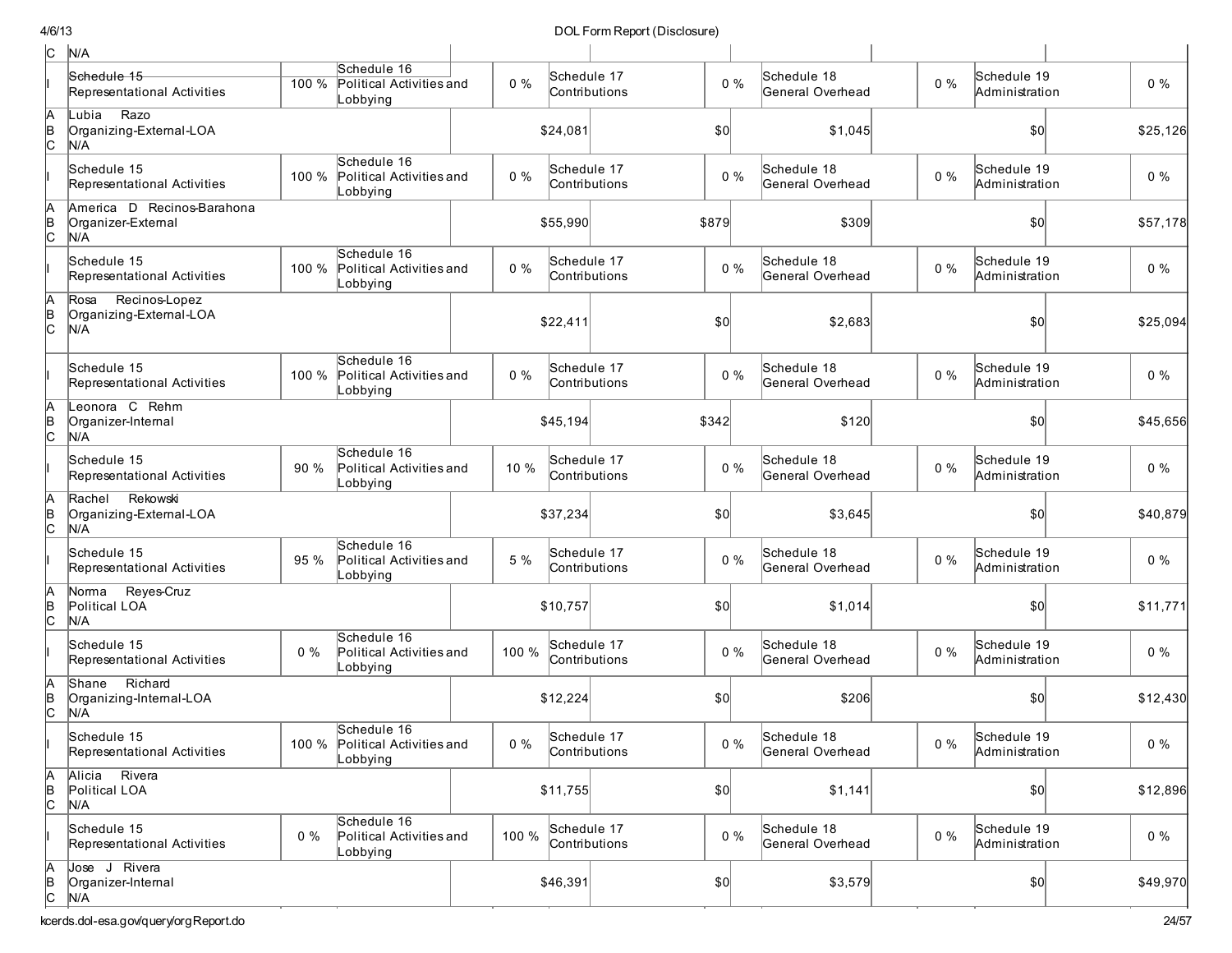| 4/6/13      |                                                       |       |                                                           |       |                              | DOL Form Report (Disclosure) |         |       |                                 |       |                               |          |
|-------------|-------------------------------------------------------|-------|-----------------------------------------------------------|-------|------------------------------|------------------------------|---------|-------|---------------------------------|-------|-------------------------------|----------|
|             | Schedule 15<br>Representational Activities            | 100 % | Schedule 16<br>Political Activities and<br>Lobbying       | $0\%$ | Schedule 17<br>Contributions |                              |         | $0\%$ | Schedule 18<br>General Overhead | $0\%$ | Schedule 19<br>Administration | $0\%$    |
| A<br>B<br>C | Freda G Roby<br><b>Orientation Specialist</b><br>N/A  |       |                                                           |       | \$37,964                     |                              | 50      |       | 30                              |       | \$0                           | \$37,964 |
|             | Schedule 15<br>Representational Activities            | 100 % | Schedule 16<br>Political Activities and<br>Lobbying       | 0%    | Schedule 17<br>Contributions |                              |         | $0\%$ | Schedule 18<br>General Overhead | $0\%$ | Schedule 19<br>Administration | $0\%$    |
| A<br>B<br>C | Maria D Romero-Hernandez<br>Organizer-External<br>N/A |       |                                                           |       | \$55,990                     |                              | \$1,168 |       | \$298                           |       | \$0                           | \$57,456 |
|             | Schedule 15<br>Representational Activities            | 100 % | Schedule 16<br>Political Activities and<br>Lobbying       | $0\%$ | Schedule 17<br>Contributions |                              |         | $0\%$ | Schedule 18<br>General Overhead | $0\%$ | Schedule 19<br>Administration | $0\%$    |
| A<br>B<br>C | Rufino-Parra<br>Francisco<br>Political LOA<br>N/A     |       |                                                           |       | \$11,348                     |                              | \$0     |       | \$1,399                         |       | \$0                           | \$12,747 |
|             | Schedule 15<br>Representational Activities            | 0%    | Schedule 16<br>Political Activities and<br>Lobbying       | 100 % | Schedule 17<br>Contributions |                              |         | $0\%$ | Schedule 18<br>General Overhead | $0\%$ | Schedule 19<br>Administration | $0\%$    |
| A<br>B<br>C | Ruiz<br>Ana<br>Political LOA<br>N/A                   |       |                                                           |       | \$11,514                     |                              | \$0     |       | \$701                           |       | \$0                           | \$12,215 |
|             | Schedule 15<br>Representational Activities            | 0%    | Schedule 16<br>Political Activities and<br>Lobbying       | 100 % | Schedule 17<br>Contributions |                              |         | $0\%$ | Schedule 18<br>General Overhead | $0\%$ | Schedule 19<br>Administration | $0\%$    |
| A<br>B<br>C | Ana C Salazar<br>Organizer-Internal<br>N/A            |       |                                                           |       | \$55,990                     |                              | \$720   |       | \$455                           |       | \$0                           | \$57,165 |
|             | Schedule 15<br>Representational Activities            | 100 % | Schedule 16<br>Political Activities and<br>Lobbying       | $0\%$ | Schedule 17<br>Contributions |                              |         | $0\%$ | Schedule 18<br>General Overhead | $0\%$ | Schedule 19<br>Administration | $0\%$    |
| A<br>B<br>C | Carmen Sanchez<br>Organizer-Internal<br>N/A           |       |                                                           |       | \$44,308                     |                              | \$555   |       | \$195                           |       | \$0                           | \$45,058 |
|             | Schedule 15<br>Representational Activities            | 100 % | Schedule 16<br>Political Activities and<br>Lobbying       | 0%    | Schedule 17<br>Contributions |                              |         | $0\%$ | Schedule 18<br>General Overhead | $0\%$ | Schedule 19<br>Administration | $0\%$    |
| A<br>B<br>C | Jose E Sanchez<br>Organizing-External-LOA<br>N/A      |       |                                                           |       | \$27,089                     |                              | \$0     |       | \$191                           |       | \$0                           | \$27,280 |
|             | Schedule 15<br>Representational Activities            |       | Schedule 16<br>100 % Political Activities and<br>Lobbying | $0\%$ | Schedule 17<br>Contributions |                              |         | $0\%$ | Schedule 18<br>General Overhead | $0\%$ | Schedule 19<br>Administration | $0\%$    |
| A<br>B<br>C | Sanchez<br>Teresa<br>Organizer-External<br>N/A        |       |                                                           |       | \$53,895                     |                              | \$1,229 |       | \$390                           |       | $ 10\rangle$                  | \$55,514 |
|             | Schedule 15<br>Representational Activities            | 100 % | Schedule 16<br>Political Activities and<br>obbying_       | $0\%$ | Schedule 17<br>Contributions |                              |         | $0\%$ | Schedule 18<br>General Overhead | $0\%$ | Schedule 19<br>Administration | $0\%$    |
| A<br>B<br>C | Savalli<br>Samuel<br>Special Projects/Comm<br>N/A     |       |                                                           |       | \$71,575                     |                              | \$1,073 |       | \$798                           |       | $ 10\rangle$                  | \$73,446 |
|             | Schedule 15                                           |       | Schedule 16                                               |       | Schedule 17                  |                              |         |       | Schedule 18                     |       | Schedule 19                   |          |
|             | kcerds.dol-esa.gov/query/orgReport.do                 |       |                                                           |       |                              |                              |         |       |                                 |       |                               | 25/57    |

kcerds.dol-esa.gov/query/orgReport.do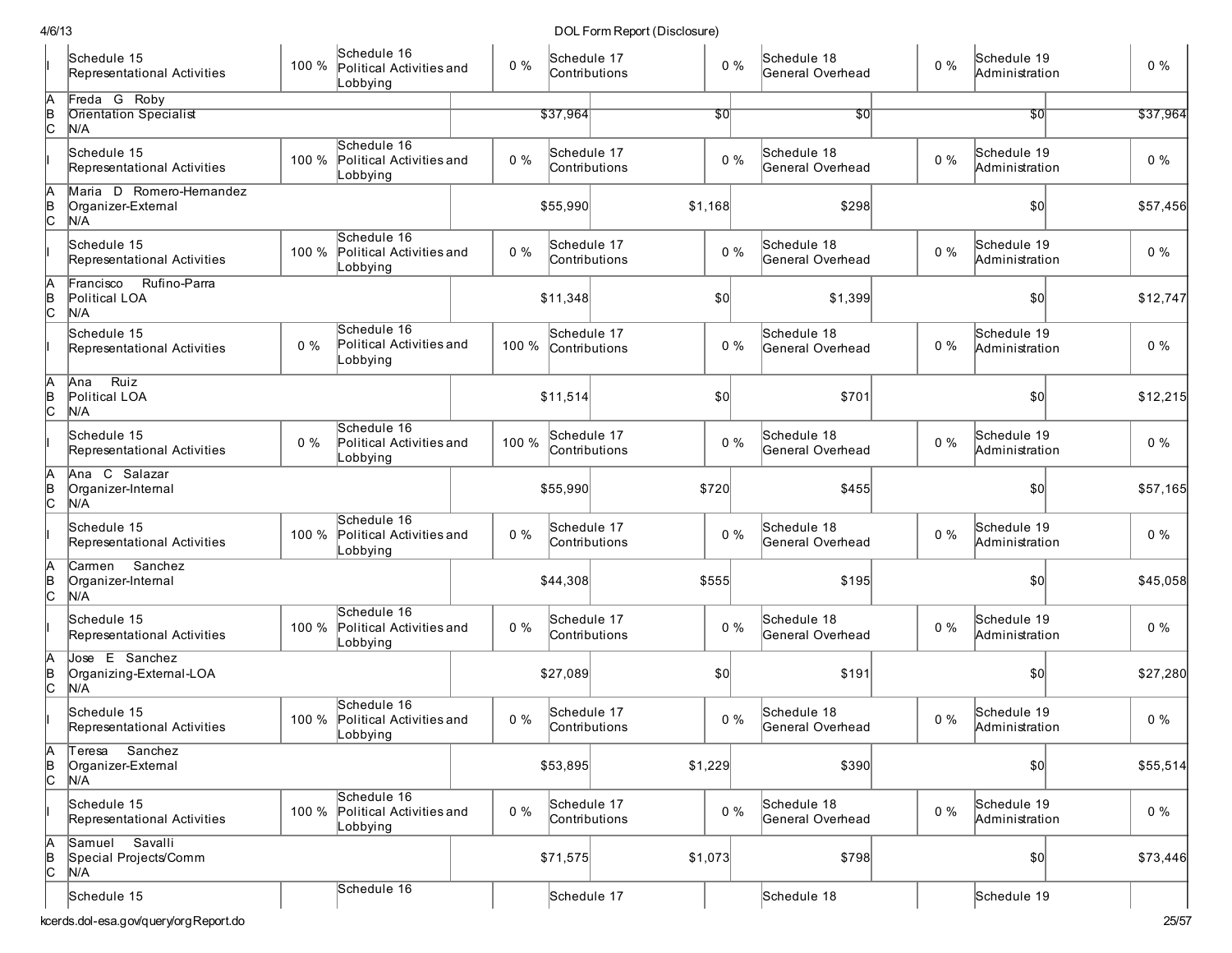|               | Representational Activities                        | 70 %  | Political Activities and<br>Lobbying                | 5 %   | Contributions                |              | 15 %  | General Overhead                | $10 \%$ | Administration                | $0\%$    |
|---------------|----------------------------------------------------|-------|-----------------------------------------------------|-------|------------------------------|--------------|-------|---------------------------------|---------|-------------------------------|----------|
| Ā<br>B<br>C   | Schafer<br>David<br>Organizer-Internal<br>N/A      |       |                                                     |       | \$23,955                     | \$555        |       | \$1,405                         |         | 50                            | \$25,915 |
|               | Schedule 15<br>Representational Activities         | 100 % | Schedule 16<br>Political Activities and<br>_obbying | $0\%$ | Schedule 17<br>Contributions |              | $0\%$ | Schedule 18<br>General Overhead | $0\%$   | Schedule 19<br>Administration | $0\%$    |
| A<br>B<br>C   | Meredith<br>Schafer<br>Researcher I<br>N/A         |       |                                                     |       | \$21,795                     | $ 10\rangle$ |       | \$664                           |         | \$0                           | \$22,459 |
|               | Schedule 15<br>Representational Activities         | 95 %  | Schedule 16<br>Political Activities and<br>_obbying | 5 %   | Schedule 17<br>Contributions |              | $0\%$ | Schedule 18<br>General Overhead | $0\%$   | Schedule 19<br>Administration | $0\%$    |
| A<br>B<br>C   | Christopher Serres<br>Research Analyst<br>N/A      |       |                                                     |       | \$54,691                     | \$0          |       | \$1,090                         |         | \$0                           | \$55,781 |
|               | Schedule 15<br>Representational Activities         | 95 %  | Schedule 16<br>Political Activities and<br>_obbying | 5 %   | Schedule 17<br>Contributions |              | $0\%$ | Schedule 18<br>General Overhead | $0\%$   | Schedule 19<br>Administration | $0\%$    |
| A<br> B<br> C | Brandon Smith<br>Grievance Intake<br>N/A           |       |                                                     |       | \$24,129                     | \$0          |       | \$2,645                         |         | \$0                           | \$26,774 |
|               | Schedule 15<br>Representational Activities         | 70 %  | Schedule 16<br>Political Activities and<br>Lobbying | 30 %  | Schedule 17<br>Contributions |              | $0\%$ | Schedule 18<br>General Overhead | $0\%$   | Schedule 19<br>Administration | $0\%$    |
| A<br>B<br>C   | Linda M Smith<br>Dispatcher-Lead<br>N/A            |       |                                                     |       | \$32,653                     | \$0          |       | \$0                             |         | 50                            | \$32,653 |
|               | Schedule 15<br>Representational Activities         | 85 %  | Schedule 16<br>Political Activities and<br>Lobbying | $0\%$ | Schedule 17<br>Contributions |              | $0\%$ | Schedule 18<br>General Overhead | 15 %    | Schedule 19<br>Administration | $0\%$    |
| A<br>B<br>C   | Tegan Stover<br>Research Intern<br>N/A             |       |                                                     |       | \$17,404                     | \$0          |       | \$0                             |         | \$0                           | \$17,404 |
|               | Schedule 15<br>Representational Activities         | 100 % | Schedule 16<br>Political Activities and<br>Lobbying | $0\%$ | Schedule 17<br>Contributions |              | $0\%$ | Schedule 18<br>General Overhead | $0\%$   | Schedule 19<br>Administration | $0\%$    |
| $\frac{A}{C}$ | Charline W Streeter<br>Grievance Specialist<br>N/A |       |                                                     |       | \$62,018                     | \$1,403      |       | \$0                             |         | 50                            | \$63,421 |
|               | Schedule 15<br>Representational Activities         | 100 % | Schedule 16<br>Political Activities and<br>Lobbying | $0\%$ | Schedule 17<br>Contributions |              | $0\%$ | Schedule 18<br>General Overhead | $0\%$   | Schedule 19<br>Administration | $0\%$    |
| В<br> C       | Mitchell D Streeter<br>Organizer-External<br>N/A   |       |                                                     |       | \$58,133                     | \$1,957      |       | \$1,275                         |         | \$0                           | \$61,365 |
|               | Schedule 15<br>Representational Activities         | 90%   | Schedule 16<br>Political Activities and<br>Lobbying | 10 %  | Schedule 17<br>Contributions |              | $0\%$ | Schedule 18<br>General Overhead | $0\%$   | Schedule 19<br>Administration | $0\%$    |
| A<br>B<br>C   | Jennifer Suh<br>Researcher I<br>N/A                |       |                                                     |       | \$36,964                     | \$1,110      |       | \$845                           |         | \$0                           | \$38,919 |
|               | Schedule 15<br>Representational Activities         | 100 % | Schedule 16<br>Political Activities and             | $0\%$ | Schedule 17<br>Contributions |              | $0\%$ | Schedule 18<br>General Overhead | $0\%$   | Schedule 19<br>Administration | $0\%$    |
|               | kcerds.dol-esa.gov/query/orgReport.do              |       |                                                     |       |                              |              |       |                                 |         |                               | 26/57    |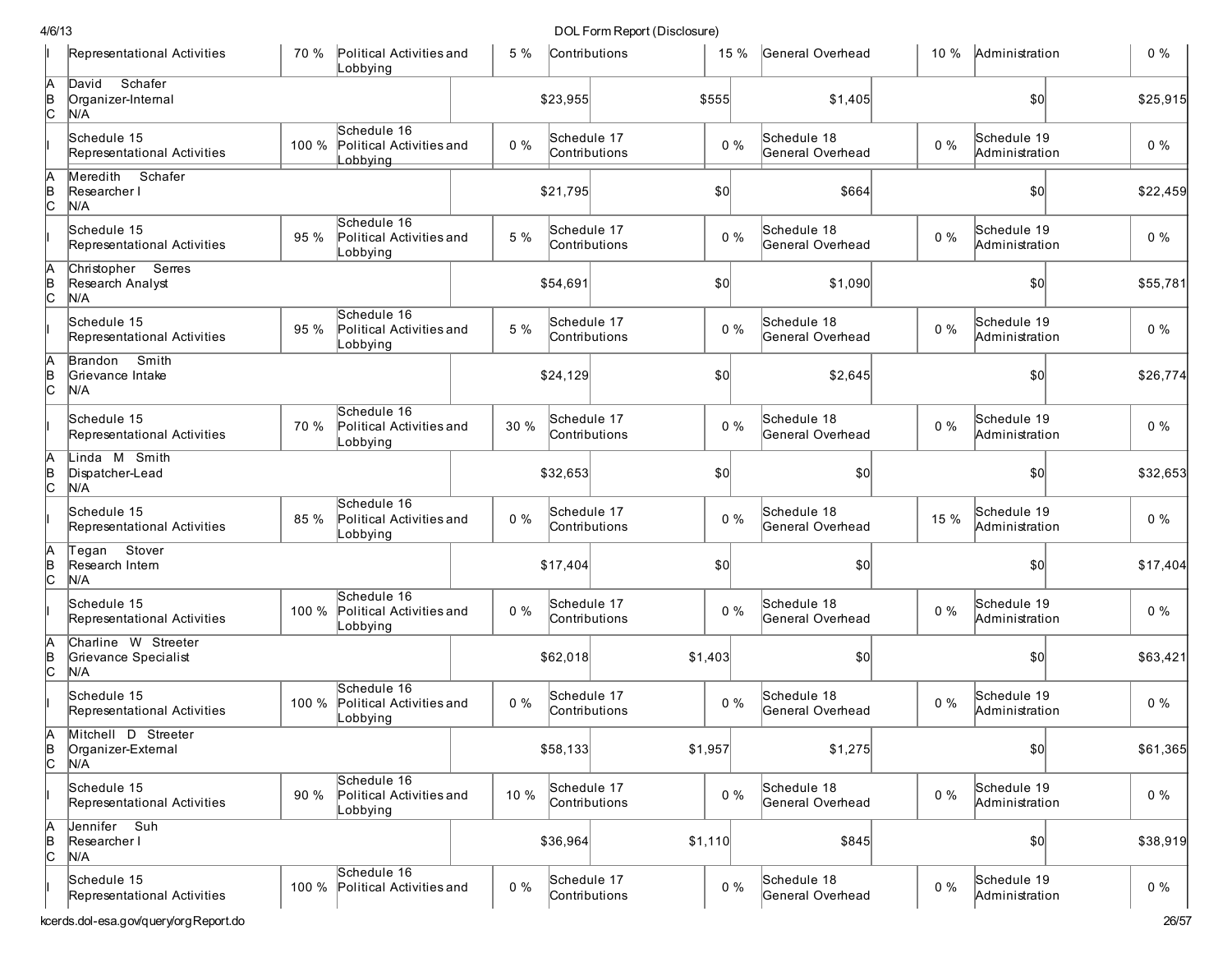|   |                                                          |       | Lobbying                                                 |       |                              |              |       |                                 |       |                               |          |
|---|----------------------------------------------------------|-------|----------------------------------------------------------|-------|------------------------------|--------------|-------|---------------------------------|-------|-------------------------------|----------|
|   | Terzian<br>Deven<br><b>BUILDING MAINTENANCE</b><br>N/A   |       |                                                          |       | \$30,013                     | \$0          |       | \$0                             |       | \$0                           | \$30,013 |
|   | Schedule 15<br>Representational Activities               | $0\%$ | Schedule 16<br>Political Activities and<br>Lobbying      | $0\%$ | Schedule 17<br>Contributions |              | $0\%$ | Schedule 18<br>General Overhead | 100 % | Schedule 19<br>Administration | $0\%$    |
|   | John T Thomas<br>Grievance Specialist<br>N/A             |       |                                                          |       | \$74,047                     | \$1,110      |       | \$1,092                         |       | 50                            | \$76,249 |
|   | Schedule 15<br>Representational Activities               | 100 % | Schedule 16<br>Political Activities and<br>_obbying      | $0\%$ | Schedule 17<br>Contributions |              | $0\%$ | Schedule 18<br>General Overhead | $0\%$ | Schedule 19<br>Administration | $0\%$    |
|   | Nohemi S Torres<br>Organizer-Internal<br>N/A             |       |                                                          |       | \$55,990                     | \$1,110      |       | \$542                           |       | \$0                           | \$57.642 |
|   | Schedule 15<br>Representational Activities               | 75 %  | Schedule 16<br>Political Activities and<br>_obbying      | 25 %  | Schedule 17<br>Contributions |              | $0\%$ | Schedule 18<br>General Overhead | $0\%$ | Schedule 19<br>Administration | $0\%$    |
| A | Norma   Torruella<br>Organizing-External-LOA<br>N/A      |       |                                                          |       | \$28,484                     | \$0          |       | \$5,940                         |       | \$0                           | \$34,424 |
|   | Schedule 15<br>Representational Activities               | 100 % | Schedule 16<br>Political Activities and<br>obbying       | $0\%$ | Schedule 17<br>Contributions |              | $0\%$ | Schedule 18<br>General Overhead | $0\%$ | Schedule 19<br>Administration | $0\%$    |
|   | Trujillo<br>Deborah<br>Secretary<br>N/A                  |       |                                                          |       | \$41,236                     | \$0          |       | \$125                           |       | \$0                           | \$41,361 |
|   | Schedule 15<br>Representational Activities               | 10 %  | Schedule 16<br>Political Activities and<br>Lobbying      | $0\%$ | Schedule 17<br>Contributions |              | $0\%$ | Schedule 18<br>General Overhead | 90 %  | Schedule 19<br>Administration | $0\%$    |
|   | Vallecillo<br>Georgina<br>Organizing-Internal-LOA<br>N/A |       |                                                          |       | \$40,639                     | \$0          |       | \$4,877                         |       | \$0                           | \$45,516 |
|   | Schedule 15<br>Representational Activities               | 100 % | Schedule 16<br>Political Activities and<br>Lobbying      | $0\%$ | Schedule 17<br>Contributions |              | $0\%$ | Schedule 18<br>General Overhead | $0\%$ | Schedule 19<br>Administration | $0\%$    |
|   | Diana R Valles<br>Organizer-Ext-Dept Head<br>N/A         |       |                                                          |       | \$59,766                     | \$1,110      |       | \$390                           |       | \$0                           | \$61,266 |
|   | Schedule 15<br>Representational Activities               | 90 %  | Schedule 16<br>Political Activities and<br>Lobbying      | 10 %  | Schedule 17<br>Contributions |              | $0\%$ | Schedule 18<br>General Overhead | $0\%$ | Schedule 19<br>Administration | $0\%$    |
|   | Norma A Vega<br>Organizer-External<br>N/A                |       |                                                          |       | \$55,990                     | \$704        |       | \$340                           |       | $ 10\rangle$                  | \$57,034 |
|   | Schedule 15<br>Representational Activities               |       | Schedule 16<br>100 % Political Activities and<br>obbying | $0\%$ | Schedule 17<br>Contributions |              | $0\%$ | Schedule 18<br>General Overhead | $0\%$ | Schedule 19<br>Administration | $0\%$    |
| A | Carmen Velazquez<br>Cashier Lead<br>N/A                  |       |                                                          |       | \$41,633                     | $ 10\rangle$ |       | \$0]                            |       | \$0]                          | \$41,633 |
|   | Schedule 15<br>Representational Activities               | $0\%$ | Schedule 16<br>Political Activities and<br>Lobbying      | $0\%$ | Schedule 17<br>Contributions |              | $0\%$ | Schedule 18<br>General Overhead | 100 % | Schedule 19<br>Administration | $0\%$    |
|   |                                                          |       |                                                          |       |                              |              |       |                                 |       |                               |          |

Т

DOL Form Report (Disclosure)

4/ 6/ 1 3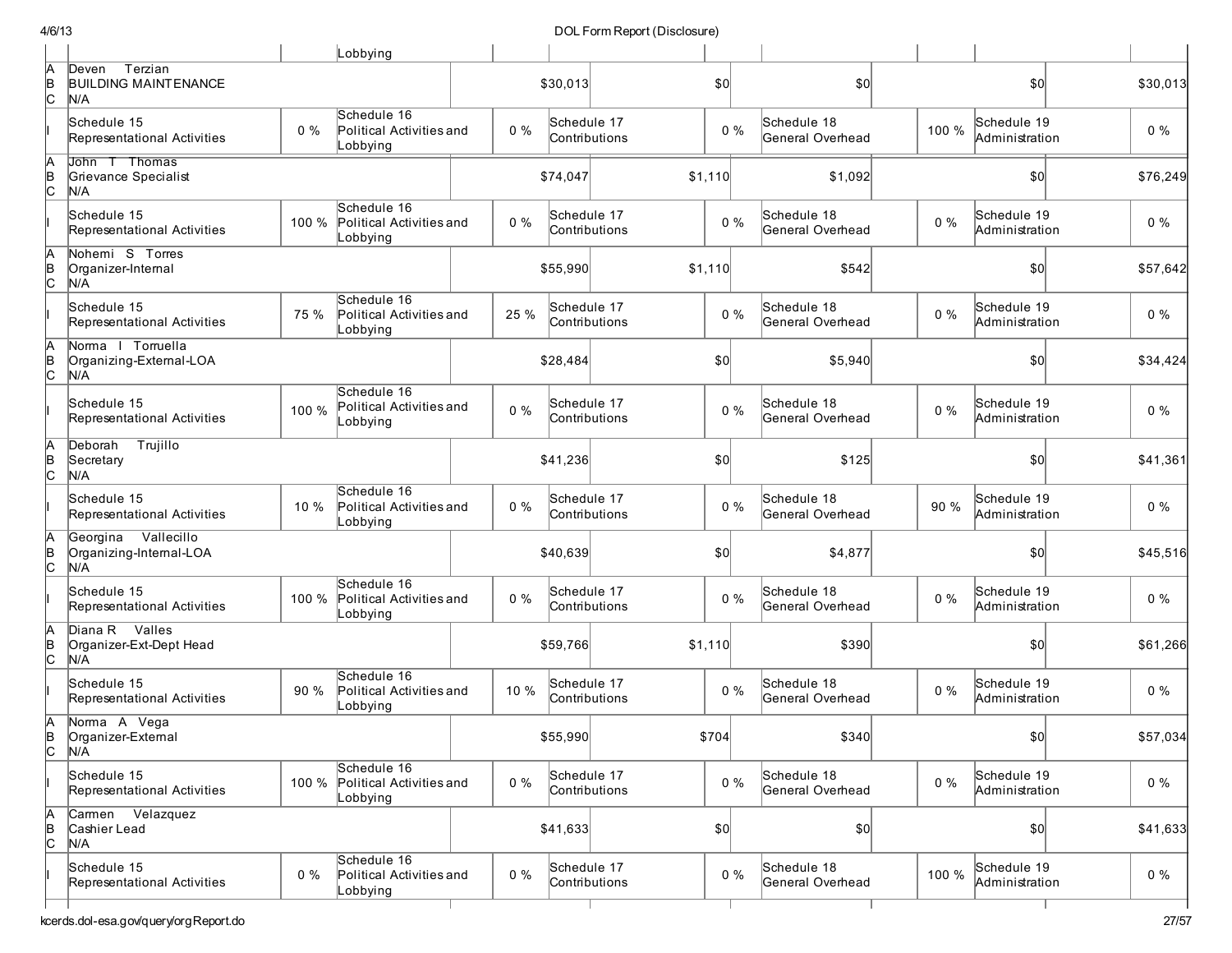|        | Enrique Vicke<br>Organizer-External<br>N/A          |       |                                                     |       | \$55,990                     | \$1,110 | \$647                           |       | \$0                           | \$57,747 |
|--------|-----------------------------------------------------|-------|-----------------------------------------------------|-------|------------------------------|---------|---------------------------------|-------|-------------------------------|----------|
|        | Schedule 15<br>Representational Activities          | 100%  | Schedule 16<br>Political Activities and<br>_obbying | $0\%$ | Schedule 17<br>Contributions | $0\%$   | Schedule 18<br>General Overhead | $0\%$ | Schedule 19<br>Administration | $0\%$    |
|        | Salvador Villegas<br>Organizing-Internal-LOA<br>N/A |       |                                                     |       | \$20,563                     | \$0     | \$2,955                         |       | \$0                           | \$23,518 |
|        | Schedule 15<br>Representational Activities          | 100 % | Schedule 16<br>Political Activities and<br>_obbying | $0\%$ | Schedule 17<br>Contributions | $0\%$   | Schedule 18<br>General Overhead | $0\%$ | Schedule 19<br>Administration | $0\%$    |
|        | Christine M Walker<br>Staff Director<br>N/A         |       |                                                     |       | \$81,505                     | \$7,124 | \$290                           |       | \$0                           | \$88,919 |
|        | Schedule 15<br>Representational Activities          | 100 % | Schedule 16<br>Political Activities and<br>_obbying | $0\%$ | Schedule 17<br>Contributions | $0\%$   | Schedule 18<br>General Overhead | $0\%$ | Schedule 19<br>Administration | $0\%$    |
|        | Wells<br>Tammy<br>Organizing-Internal-LOA<br>N/A    |       |                                                     |       | \$28,763                     | \$0     | \$1,807                         |       | \$0                           | \$30,570 |
|        | Schedule 15<br>Representational Activities          | 100 % | Schedule 16<br>Political Activities and<br>Lobbying | $0\%$ | Schedule 17<br>Contributions | $0\%$   | Schedule 18<br>General Overhead | $0\%$ | Schedule 19<br>Administration | $0\%$    |
|        | Lynn M White<br>Organizer-Ext-Dept Head<br>N/A      |       |                                                     |       | \$63,133                     | \$1,725 | \$8,311                         |       | \$0                           | \$73,169 |
|        | Schedule 15<br>Representational Activities          | 100 % | Schedule 16<br>Political Activities and<br>Lobbying | $0\%$ | Schedule 17<br>Contributions | $0\%$   | Schedule 18<br>General Overhead | $0\%$ | Schedule 19<br>Administration | $0\%$    |
|        | Charles L Whiteside<br>Security<br>N/A              |       |                                                     |       | \$51,924                     | \$0     | \$45                            |       | \$0]                          | \$51,969 |
|        | Schedule 15<br>Representational Activities          | $0\%$ | Schedule 16<br>Political Activities and<br>Lobbying | $0\%$ | Schedule 17<br>Contributions | $0\%$   | Schedule 18<br>General Overhead | 90 %  | Schedule 19<br>Administration | 10 %     |
| C.     | Floyd C Williams<br>Grievance Specialist<br>N/A     |       |                                                     |       | \$72,701                     | \$1,414 | \$428                           |       | \$0                           | \$74,543 |
|        | Schedule 15<br>Representational Activities          | 100 % | Schedule 16<br>Political Activities and<br>Lobbying | $0\%$ | Schedule 17<br>Contributions | $0\%$   | Schedule 18<br>General Overhead | $0\%$ | Schedule 19<br>Administration | $0\%$    |
| C      | Loretta Williams<br>Organizing-Intemal-LOA<br>N/A   |       |                                                     |       | \$18,196                     | 50      | \$1,591                         |       | \$0                           | \$19,787 |
|        | Schedule 15<br>Representational Activities          | 100 % | Schedule 16<br>Political Activities and<br>Lobbying | $0\%$ | Schedule 17<br>Contributions | $0\%$   | Schedule 18<br>General Overhead | $0\%$ | Schedule 19<br>Administration | $0\%$    |
| A<br>С | Diane E Woolman<br>Organizer-Internal<br>N/A        |       |                                                     |       | \$46,080                     | \$0     | \$5,353                         |       | \$0                           | \$51,433 |
|        | Schedule 15<br>Representational Activities          | 70 %  | Schedule 16<br>Political Activities and<br>Lobbying | 30 %  | Schedule 17<br>Contributions | $0\%$   | Schedule 18<br>General Overhead | $0\%$ | Schedule 19<br>Administration | $0\%$    |
|        |                                                     |       |                                                     |       |                              |         |                                 |       |                               |          |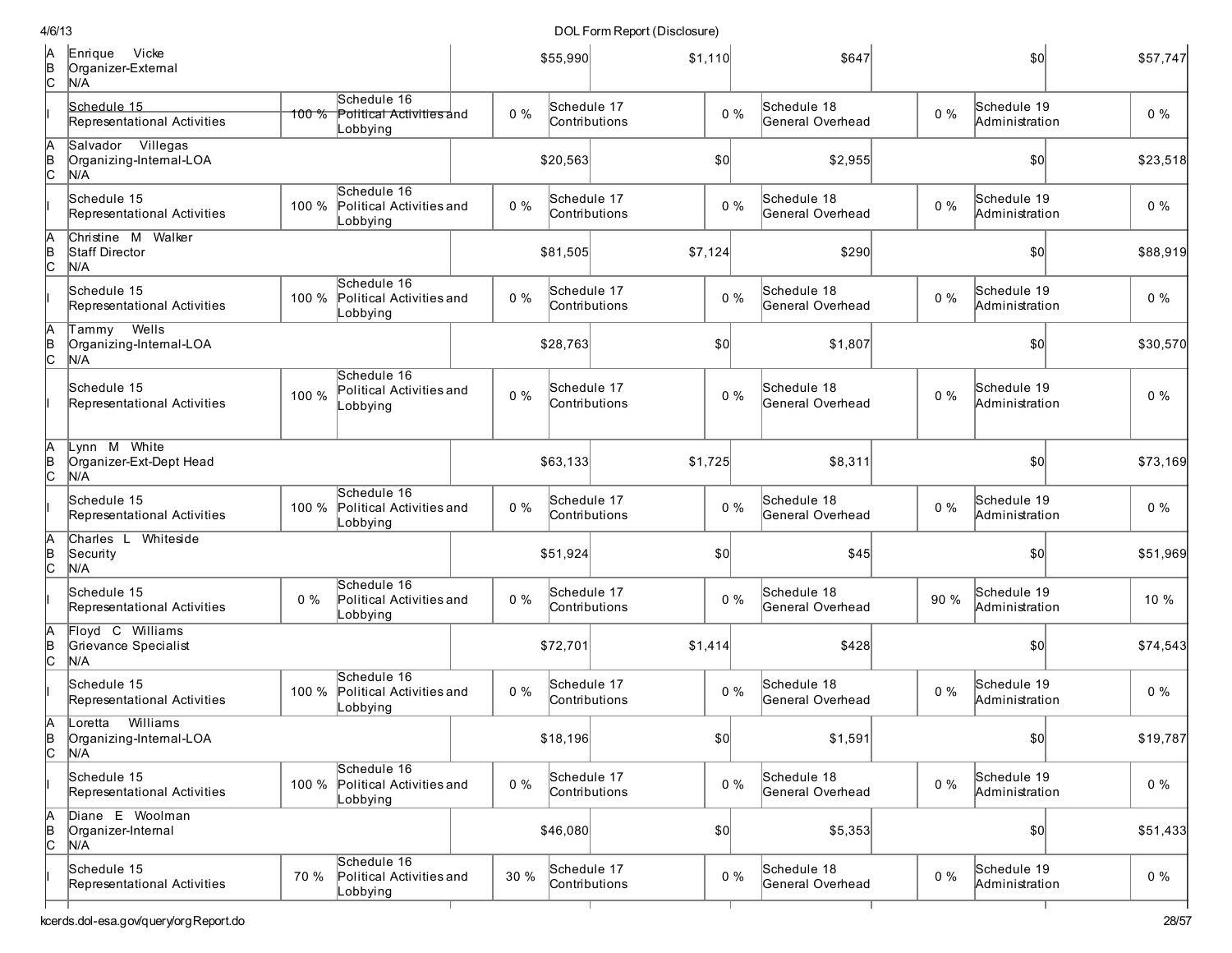| <b>IA</b><br>B<br>lC. | Wortman<br>Marsha A<br>Data Entry Specialist<br>IN/A  |       |                                                     |    | \$37,773                            |                                      | \$0   |                                 | \$0              |       | \$0                           |                               | \$37,773    |
|-----------------------|-------------------------------------------------------|-------|-----------------------------------------------------|----|-------------------------------------|--------------------------------------|-------|---------------------------------|------------------|-------|-------------------------------|-------------------------------|-------------|
|                       | Schedule 15<br>Representational Activities            | $0\%$ | Schedule 16<br>Political Activities and<br>Lobbying | 0% | Schedule 17<br><b>Contributions</b> |                                      | $0\%$ | Schedule 18<br>General Overhead |                  | 100 % | Schedule 19<br>Administration |                               | $0\%$       |
|                       | TOTALS RECEIVED BY EMPLOYEES MAKING LESS THAN \$10000 |       |                                                     |    | \$540,705                           |                                      |       |                                 | \$48,643         |       |                               |                               | \$589,348   |
|                       | Schedule 15<br>Representational Activities            | 50 %  | Schedule 16<br>Political Activities and Lobbying    |    |                                     | Schedule 17<br>50 %<br>Contributions |       | Schedule 18                     | General Overhead |       |                               | Schedule 19<br>Administration |             |
|                       | Total Employee Disbursements                          |       |                                                     |    | \$8,307,704                         | \$91,288                             |       | \$292.219                       |                  |       | \$0                           |                               | \$8,691,211 |
|                       | Less Deductions                                       |       |                                                     |    |                                     |                                      |       |                                 |                  |       |                               |                               |             |
|                       | Net Disbursements                                     |       |                                                     |    |                                     |                                      |       |                                 |                  |       |                               |                               | \$8,691,211 |
|                       | _  _                                                  |       |                                                     |    |                                     |                                      |       |                                 |                  |       |                               |                               |             |

Form LM-2 (Revised 2010)

## SCHEDULE 13 - MEMBERSHIP STATUS FILE NUMBER: 027-462

| Category of Membership                                                   | Number | Voting Eligibility |
|--------------------------------------------------------------------------|--------|--------------------|
| íΑ                                                                       | (B)    | (C)                |
| Active Members                                                           | 47.472 | Yes                |
| Members                                                                  | 47.472 |                    |
| Agency Fee Payers*                                                       |        |                    |
| Total Members/Fee Payers                                                 | 47.472 |                    |
| *Agency Fee Payers are not considered members of the labor organization. |        |                    |

Form LM-2 (Revised 2010)

## DETAILED SUMMARY PAGE - SCHEDULES 14 THROUGH 19 FILE NUMBER: 027-462

| \$1,752,096 |
|-------------|
| \$71,269    |
| \$74,250    |
| \$1,897,615 |
|             |
|             |
|             |

| SCHEDULE 15 REPRESENTATIONAL ACTIVITIES       |             |
|-----------------------------------------------|-------------|
| 1. Named Payee Itemized Disbursements         | \$1,928,116 |
| 2. Named Payee Non-itemized Disbursements     | \$774,191   |
| 3. To Officers                                | \$332,362   |
| 4. To Employees                               | \$6,763,085 |
| 5. All Other Disbursements                    | \$197,343   |
| 6. Total Disbursements                        | \$9,995,097 |
| SCHEDULE 16 POLITICAL ACTIVITIES AND LOBBYING |             |
| 1. Named Payee Itemized Disbursements         | \$176,350   |
| 2. Named Payee Non-itemized Disbursements     | \$119,734   |
| 3. To Officers                                | \$7,174     |
| 4. To Employees                               | \$724,828   |
| 5. All Other Disbursements                    | \$59,435    |
|                                               |             |
| 6. Total Disbursement                         | \$1,087,521 |

Form LM-2 (Revised 2010)

SCHEDULE 14 - OTHER RECEIPTS FILE NUMBER: 027-462

| SCHEDULE 17 CONTRIBUTIONS, GIFTS & GRANTS |           |
|-------------------------------------------|-----------|
| 1. Named Payee Itemized Disbursements     | \$81.749  |
| 2. Named Payee Non-itemized Disbursements | \$22,920  |
| 3. To Officers                            | \$0       |
| 4. To Employees                           | \$85.179  |
| 5. All Other Disbursements                | \$23.419  |
| 6. Total Disbursements                    | \$213,267 |

| SCHEDULE 18 GENERAL OVERHEAD              |             |
|-------------------------------------------|-------------|
| 1. Named Payee Itemized Disbursements     | \$278,003   |
| 2. Named Payee Non-itemized Disbursements | \$358,044   |
| 3. To Officers                            | \$1,384     |
| 4. To Employees                           | \$1,109,753 |
| 5. All Other Disbursements                | \$109,127   |
| 6. Total Disbursements                    | \$1,856,311 |
|                                           |             |
| SCHEDULE 19 UNION ADMINISTRATION          |             |
| 1. Named Payee Itemized Disbursements     | \$0         |
| 2. Named Payee Non-itemized Disbursements | \$0         |
|                                           | \$11,658    |
| 3. To Officers<br>4. To Employees         | \$8,369     |
| 5. All Other Disbursements                | \$75        |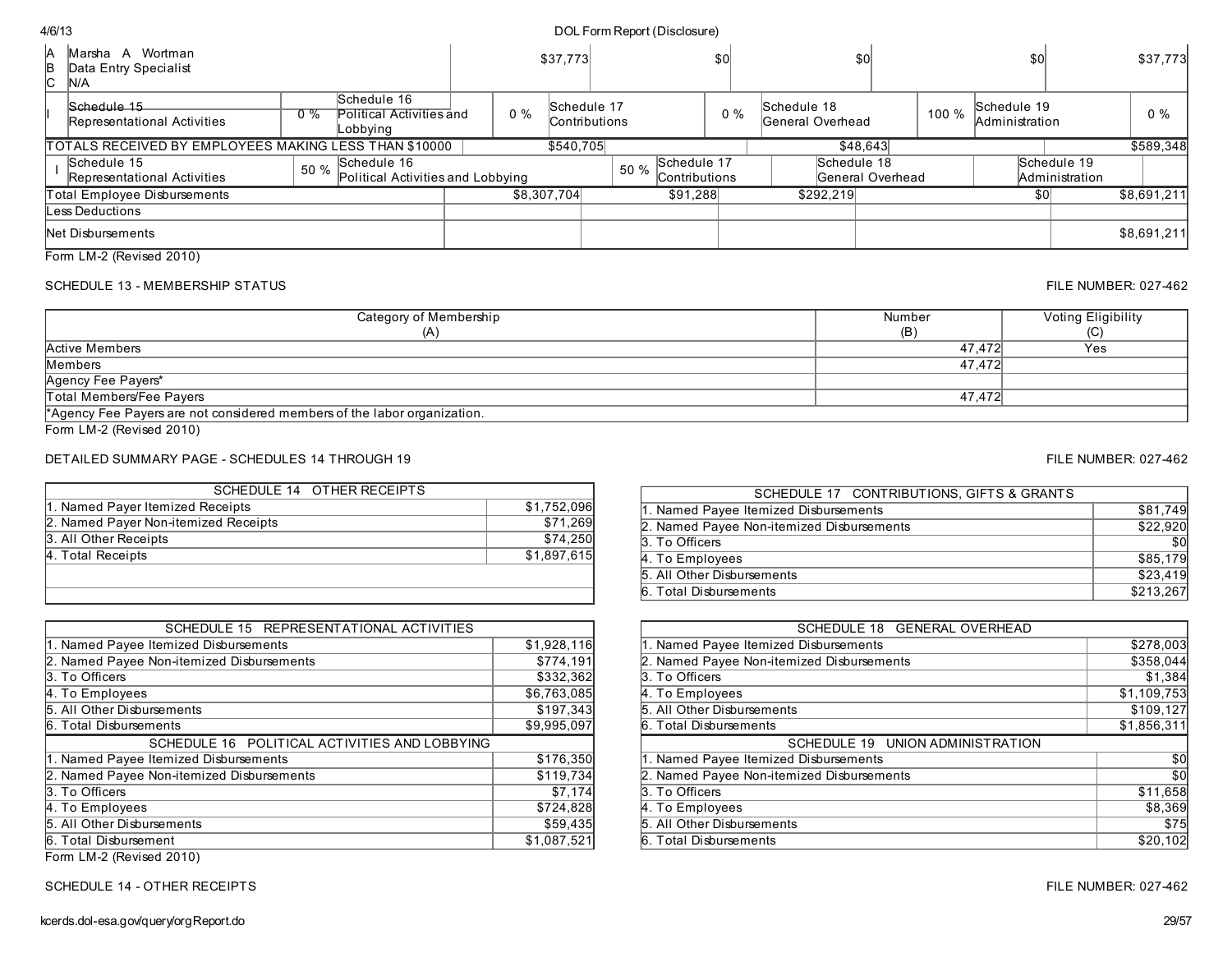| Name and Address              |                                        |            |                |
|-------------------------------|----------------------------------------|------------|----------------|
| (A)                           |                                        |            |                |
| <b>AFSME</b>                  | Purpose                                | Date       | Amount         |
| 1625 L ST NW                  | (C)                                    | (D)        | (E)            |
| <b>WASHINGTON</b>             | Donations - Other                      | 10/01/2012 | \$130,000      |
| DС                            | <b>Total Itemized Transactions</b>     |            | \$130,000      |
| 20036-0000                    | <b>Total Non-Itemized Transactions</b> |            | \$600          |
| Type or Classification        | <b>Total of All Transactions</b>       |            | \$130,600      |
| (B)                           |                                        |            |                |
| Labor Union                   |                                        |            |                |
| Name and Address              |                                        |            |                |
| (A)                           |                                        |            |                |
| C & B Housing Partnership     | Purpose                                | Date       | Amount         |
|                               | (C)                                    | (D)        | (E)            |
| 710 W Lake Meade Ave          | Refund & Reimbursements                | 04/03/2012 | 313,812        |
| <b>LAS VEGAS</b>              | <b>Total Itemized Transactions</b>     |            | \$13,812       |
| <b>NV</b>                     | <b>Total Non-Itemized Transactions</b> |            | \$1,754        |
| 89030-0000                    | <b>Total of All Transactions</b>       |            | \$15,566       |
| Type or Classification        |                                        |            |                |
| (B)                           |                                        |            |                |
| Benefit Provider              |                                        |            |                |
| Name and Address              |                                        |            |                |
| (A)                           |                                        |            |                |
| Defense Fund                  | Purpose                                | Date       | Amount         |
|                               | (C)                                    | (D)        | (E)            |
| 1630 S Commerce St            | Refund & Reimbursements                | 02/01/2012 | \$12,629       |
| LAS VEGAS                     | Reimbursements Received                | 02/01/2012 | \$100,662      |
| <b>NV</b>                     | <b>Total Itemized Transactions</b>     |            | \$113,291      |
| 89102-0000                    | <b>Total Non-Itemized Transactions</b> |            |                |
| Type or Classification        | <b>Total of All Transactions</b>       |            | \$113,291      |
| (B)                           |                                        |            |                |
| Non-Profit                    |                                        |            |                |
| Name and Address              | Purpose                                | Date       | Amount         |
| (A)                           | (C)                                    | (D)        | (E)            |
| Milliman                      | Reimbursements Received                | 03/01/2012 | \$5,717        |
|                               | Reimbursements Received                | 03/01/2012 | \$14,600       |
| 9400 N CENTRAL EXPY           | Reimbursements Received                | 03/01/2012 | \$7,850        |
| DALLAS                        | Refund & Reimbursements                | 07/30/2012 | \$12,825       |
| lтx                           | Refund & Reimbursements                | 07/30/2012 | \$15,200       |
| 75231-5030                    | <b>Total Itemized Transactions</b>     |            | \$56,192       |
| Type or Classification        | <b>Total Non-Itemized Transactions</b> |            | \$10,959       |
| (B)                           | <b>Total of All Transactions</b>       |            | \$67,151       |
| <b>Benefit Provider</b>       |                                        |            |                |
| Name and Address              |                                        |            |                |
| (A)                           |                                        |            |                |
| Travelers                     |                                        |            |                |
|                               | Purpose<br>(C)                         | Date       | Amount         |
| CL REMIT CTR                  |                                        | (D)        | (E)<br>\$7,872 |
| <b>HARTFORD</b>               | Insurance Reimbursement                | 09/26/2012 |                |
| IСТ                           | <b>Total Itemized Transactions</b>     |            | \$7,872        |
| 06183-1008                    | Total Non-Itemized Transactions        |            | \$685          |
| Type or Classification<br>(B) | <b>Total of All Transactions</b>       |            | \$8,557        |
|                               |                                        |            |                |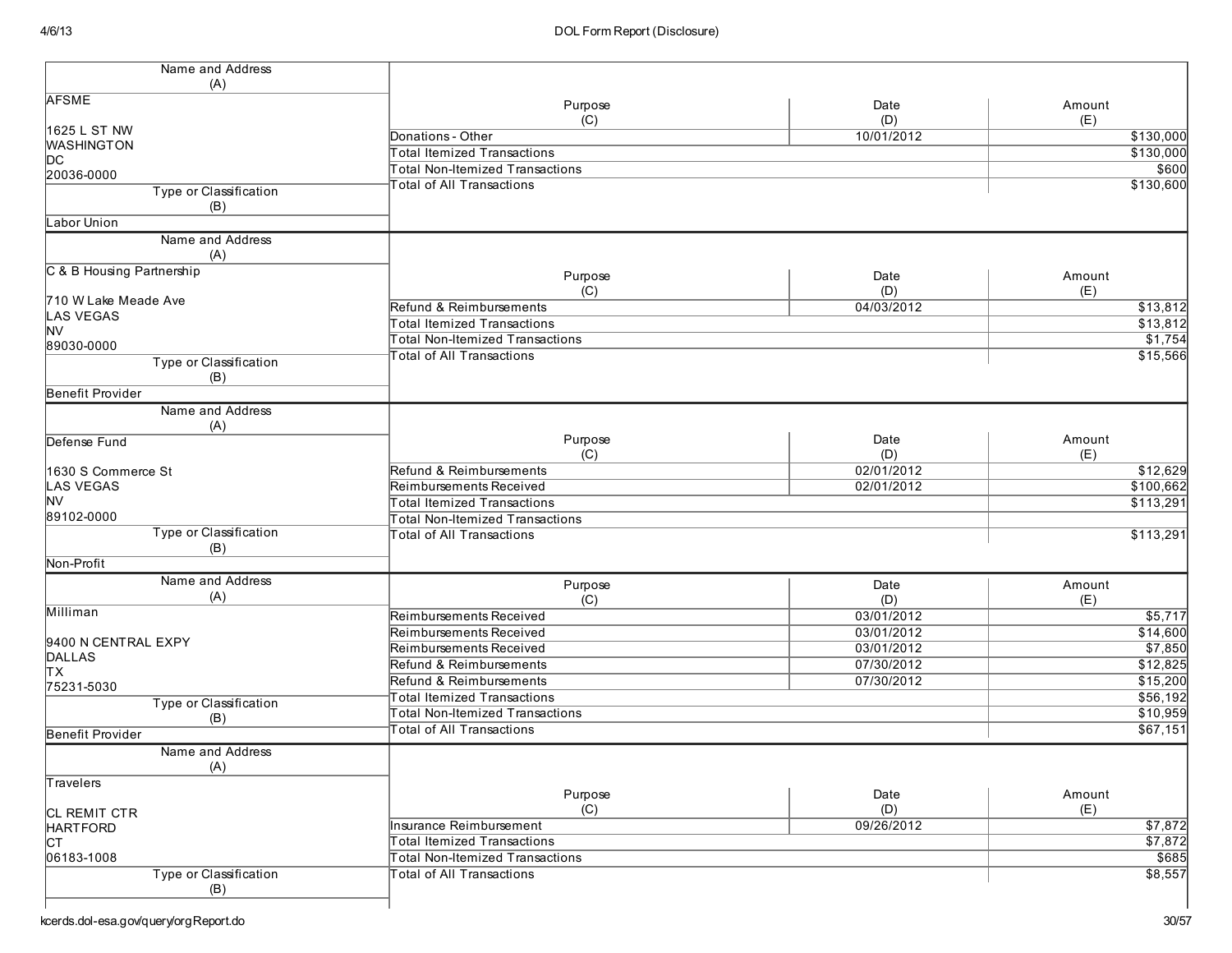| Insurance Provider                             |                                        |                          |                     |
|------------------------------------------------|----------------------------------------|--------------------------|---------------------|
| Name and Address<br>(A)                        | Purpose<br>(C)                         | Date<br>(D)              | Amount<br>(E)       |
| <b>UNITE HERE</b>                              | Refund & Reimbursements                | 01/04/2012               | \$14,914            |
| 10th FL                                        | Refund & Reimbursements                | 01/04/2012               | \$7,974             |
| 275 7th Ave                                    | Refund & Reimbursements                | 01/01/2012               | \$20,250            |
| New York                                       | Refund & Reimbursements                | 01/01/2012               | \$24,152            |
| NY.                                            | Refund & Reimbursements                | 02/01/2012               | \$29,052            |
| 10001-0000                                     | Refund & Reimbursements                | 02/01/2012               | \$10,451            |
| Type or Classification                         | Refund & Reimbursements                | 03/01/2012               | 34,225              |
| (B)                                            | Refund & Reimbursements                | 03/01/2012               | \$17,368            |
| Affiliate                                      | Refund & Reimbursements                | 03/07/2012               | \$19,707            |
|                                                | Refund & Reimbursements                | 03/07/2012               | \$14,663            |
|                                                | Refund & Reimbursements                | 05/01/2012               | \$32,898            |
|                                                | Refund & Reimbursements                | 05/01/2012               | \$14,731            |
|                                                | Refund & Reimbursements                | 06/01/2012               | \$19,825            |
|                                                | Refund & Reimbursements                | 06/01/2012               | \$16,128            |
|                                                | Refund & Reimbursements                | 06/01/2012               | \$7,243             |
|                                                | Refund & Reimbursements                | 07/01/2012               | \$29,831            |
|                                                | Refund & Reimbursements                | 07/01/2012               | \$19,386            |
|                                                | Refund & Reimbursements                | 08/01/2012               | \$72,185            |
|                                                | Refund & Reimbursements                |                          |                     |
|                                                | Refund & Reimbursements                | 08/01/2012<br>08/01/2012 | \$16,189<br>\$7,045 |
|                                                | Refund & Reimbursements                |                          |                     |
|                                                |                                        | 10/08/2012               | \$80,569            |
|                                                | Refund & Reimbursements                | 10/08/2012               | \$30,152            |
|                                                | Refund & Reimbursements                | 11/01/2012               | \$6,766             |
|                                                | Refund & Reimbursements                | 06/01/2012               | \$8,863             |
|                                                | Refund & Reimbursements                | 06/08/2012               | \$6,620             |
|                                                | <b>Total Itemized Transactions</b>     |                          | \$561,187           |
|                                                | <b>Total Non-Itemized Transactions</b> |                          | \$55,670            |
|                                                | <b>Total of All Transactions</b>       |                          | \$616,857           |
| Name and Address                               | Purpose                                | Date                     | Amount              |
| (A)                                            | (C)                                    | (D)                      | (E)                 |
| UNITE HERE Tip State and Local Fund<br>10th FL | Refund & Reimburse - I.U               | 10/08/2012               | \$200,000           |
| 275 7th Ave                                    | Refund & Reimburse - I.U               | 11/13/2012               | \$200,000           |
| New York                                       | Refund & Reimburse - I.U               | 10/25/2012               | \$200,000           |
| NY.                                            | Refund & Reimburse - I.U               | 09/11/2012               | \$100,000           |
| 10001-0000                                     | Refund & Reimburse - I.U               | 09/26/2012               | \$100,000           |
| Type or Classification                         | <b>Total Itemized Transactions</b>     |                          | \$800,000           |
| (B)                                            | <b>Total Non-Itemized Transactions</b> |                          |                     |
| Affiliate                                      | <b>Total of All Transactions</b>       |                          | \$800,000           |
| Name and Address<br>(A)                        |                                        |                          |                     |
| US Treasury                                    |                                        |                          |                     |
|                                                | Purpose<br>(C)                         | Date<br>(D)              | Amount<br>(E)       |
| OGDEN                                          | Settlements Received                   | 08/24/2012               | \$69,742            |
| ĮUТ                                            | <b>Total Itemized Transactions</b>     |                          | $\sqrt{$69,742}$    |
| 84201-0039                                     | <b>Total Non-Itemized Transactions</b> |                          | \$1,601             |
| Type or Classification                         | <b>Total of All Transactions</b>       |                          | \$71,343            |
| (B)                                            |                                        |                          |                     |
| Taxing Authority                               |                                        |                          |                     |
| Form LM-2 (Revised 2010)                       |                                        |                          |                     |
| cerds.dol-esa.gov/query/orgReport.do           |                                        |                          | 31/57               |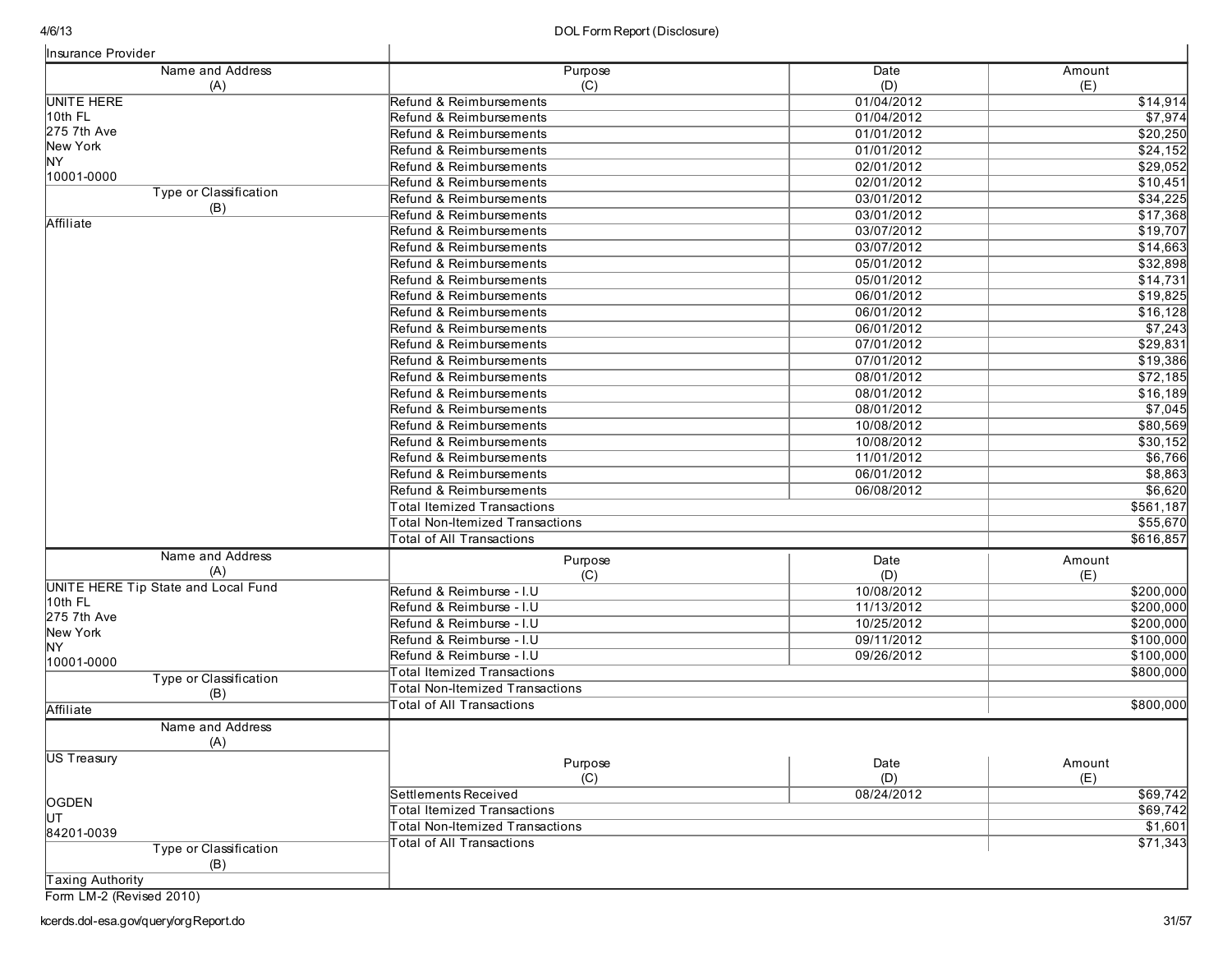## SCHEDULE 15 - REPRESENTATIONAL ACTIVITIES

| (A)<br>Purpose<br>Date<br>Amount<br>A & B PRINTING<br>(E)<br>(C)<br>(D)<br>Suite B<br>\$5,276<br>Organizing Campaign<br>01/06/2012<br>2900 S HIGHLAND BLDG 18<br>$\sqrt{$7,271}$<br>05/02/2012<br>Organizing Campaign<br><b>LAS VEGAS</b><br>09/14/2012<br>Admin & Contract Enforcement<br>\$18,726<br><b>NV</b><br>\$31,273<br><b>Total Itemized Transactions</b><br>89109-0000<br>\$40,147<br><b>Total Non-Itemized Transactions</b><br>Type or Classification<br>\$71,420<br><b>Total of All Transactions</b><br>(B)<br>Printing/Mailing Company<br>Name and Address<br>(A)<br>ADVANTAGE INDUSTRIAL MARKET<br>Purpose<br>Date<br>Amount<br>(C)<br>(D)<br>(E)<br>7165 LAREDO ST<br><b>LAS VEGAS</b><br><b>Total Itemized Transactions</b><br><b>NV</b><br>\$12,352<br><b>Total Non-Itemized Transactions</b><br>89117-3023<br>\$12,352<br>Total of All Transactions<br>Type or Classification<br>(B)<br><b>Building Maintenance</b><br>Name and Address<br>(A)<br><b>AJILON FINANCE</b><br>Purpose<br>Date<br>Amount<br>(C)<br>(E)<br><b>DEPT CH 14031</b><br>(D)<br>PALATINE<br><b>Total Itemized Transactions</b><br>IL<br>Total Non-Itemized Transactions<br>60055-4031<br><b>Total of All Transactions</b><br>Type or Classification<br>(B)<br>Professional Services<br>Name and Address<br>(A)<br>ALBERT D SEENO CONTRUCTN CO<br>Purpose<br>Date<br>Amount<br>(C)<br>(E)<br>(D)<br>1800 WILLOW PASS COURT<br>CONCORD<br><b>Total Itemized Transactions</b><br>$\sqrt{50}$<br>C <sub>A</sub><br>\$15,826<br>Total Non-Itemized Transactions<br>94520-0000<br>\$15,826<br><b>Total of All Transactions</b><br>Type or Classification<br>(B)<br>Rentals<br>Name and Address<br>(A)<br>ALEXANDER COHN, ESQ<br>Purpose<br>Date<br>Amount<br>P O BOX 4006<br>(C)<br>(D)<br>(E)<br><b>NAPA</b><br>$\overline{50}$<br>Total Itemized Transactions<br>CA<br>\$5,542<br><b>Total Non-Itemized Transactions</b><br>94558-0000<br>\$5,542<br><b>Total of All Transactions</b> | Name and Address |  |  |
|--------------------------------------------------------------------------------------------------------------------------------------------------------------------------------------------------------------------------------------------------------------------------------------------------------------------------------------------------------------------------------------------------------------------------------------------------------------------------------------------------------------------------------------------------------------------------------------------------------------------------------------------------------------------------------------------------------------------------------------------------------------------------------------------------------------------------------------------------------------------------------------------------------------------------------------------------------------------------------------------------------------------------------------------------------------------------------------------------------------------------------------------------------------------------------------------------------------------------------------------------------------------------------------------------------------------------------------------------------------------------------------------------------------------------------------------------------------------------------------------------------------------------------------------------------------------------------------------------------------------------------------------------------------------------------------------------------------------------------------------------------------------------------------------------------------------------------------------------------------------------------------------------------------------------------------------------------------------------|------------------|--|--|
|                                                                                                                                                                                                                                                                                                                                                                                                                                                                                                                                                                                                                                                                                                                                                                                                                                                                                                                                                                                                                                                                                                                                                                                                                                                                                                                                                                                                                                                                                                                                                                                                                                                                                                                                                                                                                                                                                                                                                                          |                  |  |  |
| \$9,119<br>\$9,119                                                                                                                                                                                                                                                                                                                                                                                                                                                                                                                                                                                                                                                                                                                                                                                                                                                                                                                                                                                                                                                                                                                                                                                                                                                                                                                                                                                                                                                                                                                                                                                                                                                                                                                                                                                                                                                                                                                                                       |                  |  |  |
|                                                                                                                                                                                                                                                                                                                                                                                                                                                                                                                                                                                                                                                                                                                                                                                                                                                                                                                                                                                                                                                                                                                                                                                                                                                                                                                                                                                                                                                                                                                                                                                                                                                                                                                                                                                                                                                                                                                                                                          |                  |  |  |
|                                                                                                                                                                                                                                                                                                                                                                                                                                                                                                                                                                                                                                                                                                                                                                                                                                                                                                                                                                                                                                                                                                                                                                                                                                                                                                                                                                                                                                                                                                                                                                                                                                                                                                                                                                                                                                                                                                                                                                          |                  |  |  |
|                                                                                                                                                                                                                                                                                                                                                                                                                                                                                                                                                                                                                                                                                                                                                                                                                                                                                                                                                                                                                                                                                                                                                                                                                                                                                                                                                                                                                                                                                                                                                                                                                                                                                                                                                                                                                                                                                                                                                                          |                  |  |  |
|                                                                                                                                                                                                                                                                                                                                                                                                                                                                                                                                                                                                                                                                                                                                                                                                                                                                                                                                                                                                                                                                                                                                                                                                                                                                                                                                                                                                                                                                                                                                                                                                                                                                                                                                                                                                                                                                                                                                                                          |                  |  |  |
|                                                                                                                                                                                                                                                                                                                                                                                                                                                                                                                                                                                                                                                                                                                                                                                                                                                                                                                                                                                                                                                                                                                                                                                                                                                                                                                                                                                                                                                                                                                                                                                                                                                                                                                                                                                                                                                                                                                                                                          |                  |  |  |
|                                                                                                                                                                                                                                                                                                                                                                                                                                                                                                                                                                                                                                                                                                                                                                                                                                                                                                                                                                                                                                                                                                                                                                                                                                                                                                                                                                                                                                                                                                                                                                                                                                                                                                                                                                                                                                                                                                                                                                          |                  |  |  |
|                                                                                                                                                                                                                                                                                                                                                                                                                                                                                                                                                                                                                                                                                                                                                                                                                                                                                                                                                                                                                                                                                                                                                                                                                                                                                                                                                                                                                                                                                                                                                                                                                                                                                                                                                                                                                                                                                                                                                                          |                  |  |  |
|                                                                                                                                                                                                                                                                                                                                                                                                                                                                                                                                                                                                                                                                                                                                                                                                                                                                                                                                                                                                                                                                                                                                                                                                                                                                                                                                                                                                                                                                                                                                                                                                                                                                                                                                                                                                                                                                                                                                                                          |                  |  |  |
|                                                                                                                                                                                                                                                                                                                                                                                                                                                                                                                                                                                                                                                                                                                                                                                                                                                                                                                                                                                                                                                                                                                                                                                                                                                                                                                                                                                                                                                                                                                                                                                                                                                                                                                                                                                                                                                                                                                                                                          |                  |  |  |
|                                                                                                                                                                                                                                                                                                                                                                                                                                                                                                                                                                                                                                                                                                                                                                                                                                                                                                                                                                                                                                                                                                                                                                                                                                                                                                                                                                                                                                                                                                                                                                                                                                                                                                                                                                                                                                                                                                                                                                          |                  |  |  |
|                                                                                                                                                                                                                                                                                                                                                                                                                                                                                                                                                                                                                                                                                                                                                                                                                                                                                                                                                                                                                                                                                                                                                                                                                                                                                                                                                                                                                                                                                                                                                                                                                                                                                                                                                                                                                                                                                                                                                                          |                  |  |  |
|                                                                                                                                                                                                                                                                                                                                                                                                                                                                                                                                                                                                                                                                                                                                                                                                                                                                                                                                                                                                                                                                                                                                                                                                                                                                                                                                                                                                                                                                                                                                                                                                                                                                                                                                                                                                                                                                                                                                                                          |                  |  |  |
|                                                                                                                                                                                                                                                                                                                                                                                                                                                                                                                                                                                                                                                                                                                                                                                                                                                                                                                                                                                                                                                                                                                                                                                                                                                                                                                                                                                                                                                                                                                                                                                                                                                                                                                                                                                                                                                                                                                                                                          |                  |  |  |
|                                                                                                                                                                                                                                                                                                                                                                                                                                                                                                                                                                                                                                                                                                                                                                                                                                                                                                                                                                                                                                                                                                                                                                                                                                                                                                                                                                                                                                                                                                                                                                                                                                                                                                                                                                                                                                                                                                                                                                          |                  |  |  |
|                                                                                                                                                                                                                                                                                                                                                                                                                                                                                                                                                                                                                                                                                                                                                                                                                                                                                                                                                                                                                                                                                                                                                                                                                                                                                                                                                                                                                                                                                                                                                                                                                                                                                                                                                                                                                                                                                                                                                                          |                  |  |  |
|                                                                                                                                                                                                                                                                                                                                                                                                                                                                                                                                                                                                                                                                                                                                                                                                                                                                                                                                                                                                                                                                                                                                                                                                                                                                                                                                                                                                                                                                                                                                                                                                                                                                                                                                                                                                                                                                                                                                                                          |                  |  |  |
|                                                                                                                                                                                                                                                                                                                                                                                                                                                                                                                                                                                                                                                                                                                                                                                                                                                                                                                                                                                                                                                                                                                                                                                                                                                                                                                                                                                                                                                                                                                                                                                                                                                                                                                                                                                                                                                                                                                                                                          |                  |  |  |
|                                                                                                                                                                                                                                                                                                                                                                                                                                                                                                                                                                                                                                                                                                                                                                                                                                                                                                                                                                                                                                                                                                                                                                                                                                                                                                                                                                                                                                                                                                                                                                                                                                                                                                                                                                                                                                                                                                                                                                          |                  |  |  |
|                                                                                                                                                                                                                                                                                                                                                                                                                                                                                                                                                                                                                                                                                                                                                                                                                                                                                                                                                                                                                                                                                                                                                                                                                                                                                                                                                                                                                                                                                                                                                                                                                                                                                                                                                                                                                                                                                                                                                                          |                  |  |  |
|                                                                                                                                                                                                                                                                                                                                                                                                                                                                                                                                                                                                                                                                                                                                                                                                                                                                                                                                                                                                                                                                                                                                                                                                                                                                                                                                                                                                                                                                                                                                                                                                                                                                                                                                                                                                                                                                                                                                                                          |                  |  |  |
|                                                                                                                                                                                                                                                                                                                                                                                                                                                                                                                                                                                                                                                                                                                                                                                                                                                                                                                                                                                                                                                                                                                                                                                                                                                                                                                                                                                                                                                                                                                                                                                                                                                                                                                                                                                                                                                                                                                                                                          |                  |  |  |
|                                                                                                                                                                                                                                                                                                                                                                                                                                                                                                                                                                                                                                                                                                                                                                                                                                                                                                                                                                                                                                                                                                                                                                                                                                                                                                                                                                                                                                                                                                                                                                                                                                                                                                                                                                                                                                                                                                                                                                          |                  |  |  |
|                                                                                                                                                                                                                                                                                                                                                                                                                                                                                                                                                                                                                                                                                                                                                                                                                                                                                                                                                                                                                                                                                                                                                                                                                                                                                                                                                                                                                                                                                                                                                                                                                                                                                                                                                                                                                                                                                                                                                                          |                  |  |  |
|                                                                                                                                                                                                                                                                                                                                                                                                                                                                                                                                                                                                                                                                                                                                                                                                                                                                                                                                                                                                                                                                                                                                                                                                                                                                                                                                                                                                                                                                                                                                                                                                                                                                                                                                                                                                                                                                                                                                                                          |                  |  |  |
|                                                                                                                                                                                                                                                                                                                                                                                                                                                                                                                                                                                                                                                                                                                                                                                                                                                                                                                                                                                                                                                                                                                                                                                                                                                                                                                                                                                                                                                                                                                                                                                                                                                                                                                                                                                                                                                                                                                                                                          |                  |  |  |
|                                                                                                                                                                                                                                                                                                                                                                                                                                                                                                                                                                                                                                                                                                                                                                                                                                                                                                                                                                                                                                                                                                                                                                                                                                                                                                                                                                                                                                                                                                                                                                                                                                                                                                                                                                                                                                                                                                                                                                          |                  |  |  |
|                                                                                                                                                                                                                                                                                                                                                                                                                                                                                                                                                                                                                                                                                                                                                                                                                                                                                                                                                                                                                                                                                                                                                                                                                                                                                                                                                                                                                                                                                                                                                                                                                                                                                                                                                                                                                                                                                                                                                                          |                  |  |  |
|                                                                                                                                                                                                                                                                                                                                                                                                                                                                                                                                                                                                                                                                                                                                                                                                                                                                                                                                                                                                                                                                                                                                                                                                                                                                                                                                                                                                                                                                                                                                                                                                                                                                                                                                                                                                                                                                                                                                                                          |                  |  |  |
|                                                                                                                                                                                                                                                                                                                                                                                                                                                                                                                                                                                                                                                                                                                                                                                                                                                                                                                                                                                                                                                                                                                                                                                                                                                                                                                                                                                                                                                                                                                                                                                                                                                                                                                                                                                                                                                                                                                                                                          |                  |  |  |
|                                                                                                                                                                                                                                                                                                                                                                                                                                                                                                                                                                                                                                                                                                                                                                                                                                                                                                                                                                                                                                                                                                                                                                                                                                                                                                                                                                                                                                                                                                                                                                                                                                                                                                                                                                                                                                                                                                                                                                          |                  |  |  |
|                                                                                                                                                                                                                                                                                                                                                                                                                                                                                                                                                                                                                                                                                                                                                                                                                                                                                                                                                                                                                                                                                                                                                                                                                                                                                                                                                                                                                                                                                                                                                                                                                                                                                                                                                                                                                                                                                                                                                                          |                  |  |  |
|                                                                                                                                                                                                                                                                                                                                                                                                                                                                                                                                                                                                                                                                                                                                                                                                                                                                                                                                                                                                                                                                                                                                                                                                                                                                                                                                                                                                                                                                                                                                                                                                                                                                                                                                                                                                                                                                                                                                                                          |                  |  |  |
|                                                                                                                                                                                                                                                                                                                                                                                                                                                                                                                                                                                                                                                                                                                                                                                                                                                                                                                                                                                                                                                                                                                                                                                                                                                                                                                                                                                                                                                                                                                                                                                                                                                                                                                                                                                                                                                                                                                                                                          |                  |  |  |
|                                                                                                                                                                                                                                                                                                                                                                                                                                                                                                                                                                                                                                                                                                                                                                                                                                                                                                                                                                                                                                                                                                                                                                                                                                                                                                                                                                                                                                                                                                                                                                                                                                                                                                                                                                                                                                                                                                                                                                          |                  |  |  |
|                                                                                                                                                                                                                                                                                                                                                                                                                                                                                                                                                                                                                                                                                                                                                                                                                                                                                                                                                                                                                                                                                                                                                                                                                                                                                                                                                                                                                                                                                                                                                                                                                                                                                                                                                                                                                                                                                                                                                                          |                  |  |  |
|                                                                                                                                                                                                                                                                                                                                                                                                                                                                                                                                                                                                                                                                                                                                                                                                                                                                                                                                                                                                                                                                                                                                                                                                                                                                                                                                                                                                                                                                                                                                                                                                                                                                                                                                                                                                                                                                                                                                                                          |                  |  |  |
|                                                                                                                                                                                                                                                                                                                                                                                                                                                                                                                                                                                                                                                                                                                                                                                                                                                                                                                                                                                                                                                                                                                                                                                                                                                                                                                                                                                                                                                                                                                                                                                                                                                                                                                                                                                                                                                                                                                                                                          |                  |  |  |
|                                                                                                                                                                                                                                                                                                                                                                                                                                                                                                                                                                                                                                                                                                                                                                                                                                                                                                                                                                                                                                                                                                                                                                                                                                                                                                                                                                                                                                                                                                                                                                                                                                                                                                                                                                                                                                                                                                                                                                          |                  |  |  |
|                                                                                                                                                                                                                                                                                                                                                                                                                                                                                                                                                                                                                                                                                                                                                                                                                                                                                                                                                                                                                                                                                                                                                                                                                                                                                                                                                                                                                                                                                                                                                                                                                                                                                                                                                                                                                                                                                                                                                                          |                  |  |  |
|                                                                                                                                                                                                                                                                                                                                                                                                                                                                                                                                                                                                                                                                                                                                                                                                                                                                                                                                                                                                                                                                                                                                                                                                                                                                                                                                                                                                                                                                                                                                                                                                                                                                                                                                                                                                                                                                                                                                                                          |                  |  |  |
|                                                                                                                                                                                                                                                                                                                                                                                                                                                                                                                                                                                                                                                                                                                                                                                                                                                                                                                                                                                                                                                                                                                                                                                                                                                                                                                                                                                                                                                                                                                                                                                                                                                                                                                                                                                                                                                                                                                                                                          |                  |  |  |
|                                                                                                                                                                                                                                                                                                                                                                                                                                                                                                                                                                                                                                                                                                                                                                                                                                                                                                                                                                                                                                                                                                                                                                                                                                                                                                                                                                                                                                                                                                                                                                                                                                                                                                                                                                                                                                                                                                                                                                          |                  |  |  |
|                                                                                                                                                                                                                                                                                                                                                                                                                                                                                                                                                                                                                                                                                                                                                                                                                                                                                                                                                                                                                                                                                                                                                                                                                                                                                                                                                                                                                                                                                                                                                                                                                                                                                                                                                                                                                                                                                                                                                                          |                  |  |  |
|                                                                                                                                                                                                                                                                                                                                                                                                                                                                                                                                                                                                                                                                                                                                                                                                                                                                                                                                                                                                                                                                                                                                                                                                                                                                                                                                                                                                                                                                                                                                                                                                                                                                                                                                                                                                                                                                                                                                                                          |                  |  |  |
|                                                                                                                                                                                                                                                                                                                                                                                                                                                                                                                                                                                                                                                                                                                                                                                                                                                                                                                                                                                                                                                                                                                                                                                                                                                                                                                                                                                                                                                                                                                                                                                                                                                                                                                                                                                                                                                                                                                                                                          |                  |  |  |
|                                                                                                                                                                                                                                                                                                                                                                                                                                                                                                                                                                                                                                                                                                                                                                                                                                                                                                                                                                                                                                                                                                                                                                                                                                                                                                                                                                                                                                                                                                                                                                                                                                                                                                                                                                                                                                                                                                                                                                          |                  |  |  |
|                                                                                                                                                                                                                                                                                                                                                                                                                                                                                                                                                                                                                                                                                                                                                                                                                                                                                                                                                                                                                                                                                                                                                                                                                                                                                                                                                                                                                                                                                                                                                                                                                                                                                                                                                                                                                                                                                                                                                                          |                  |  |  |
|                                                                                                                                                                                                                                                                                                                                                                                                                                                                                                                                                                                                                                                                                                                                                                                                                                                                                                                                                                                                                                                                                                                                                                                                                                                                                                                                                                                                                                                                                                                                                                                                                                                                                                                                                                                                                                                                                                                                                                          |                  |  |  |
|                                                                                                                                                                                                                                                                                                                                                                                                                                                                                                                                                                                                                                                                                                                                                                                                                                                                                                                                                                                                                                                                                                                                                                                                                                                                                                                                                                                                                                                                                                                                                                                                                                                                                                                                                                                                                                                                                                                                                                          |                  |  |  |
|                                                                                                                                                                                                                                                                                                                                                                                                                                                                                                                                                                                                                                                                                                                                                                                                                                                                                                                                                                                                                                                                                                                                                                                                                                                                                                                                                                                                                                                                                                                                                                                                                                                                                                                                                                                                                                                                                                                                                                          |                  |  |  |
|                                                                                                                                                                                                                                                                                                                                                                                                                                                                                                                                                                                                                                                                                                                                                                                                                                                                                                                                                                                                                                                                                                                                                                                                                                                                                                                                                                                                                                                                                                                                                                                                                                                                                                                                                                                                                                                                                                                                                                          |                  |  |  |
|                                                                                                                                                                                                                                                                                                                                                                                                                                                                                                                                                                                                                                                                                                                                                                                                                                                                                                                                                                                                                                                                                                                                                                                                                                                                                                                                                                                                                                                                                                                                                                                                                                                                                                                                                                                                                                                                                                                                                                          |                  |  |  |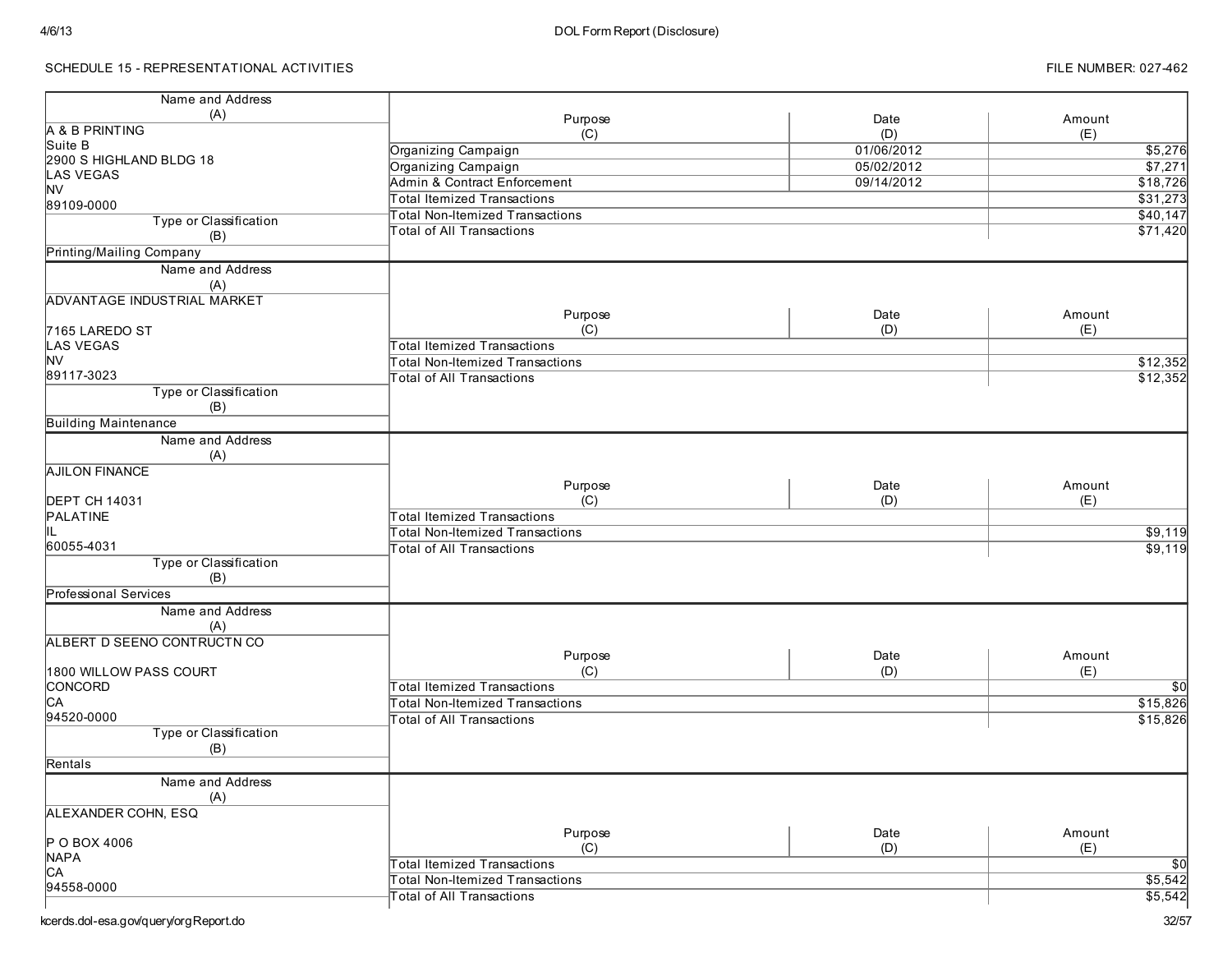| Type or Classification<br>(B)     |                                        |            |                |
|-----------------------------------|----------------------------------------|------------|----------------|
| Arbitrator                        |                                        |            |                |
| Name and Address                  |                                        |            |                |
| (A)                               |                                        |            |                |
| <b>APPLIED PARADIGMS</b>          | Purpose                                | Date       | Amount         |
|                                   | (C)                                    | (D)        | (E)            |
| 1700 L ST                         | Organizing Campaign                    | 03/19/2012 | \$18,000       |
| SACREMENTO                        | Organizing Campaign                    | 05/10/2012 | \$5,020        |
| CA                                | <b>Total Itemized Transactions</b>     |            | \$23,020       |
| 95814-0000                        | <b>Total Non-Itemized Transactions</b> |            | $\sqrt{4,720}$ |
| Type or Classification            | <b>Total of All Transactions</b>       |            | \$27,740       |
| (B)                               |                                        |            |                |
| <b>Professional Services</b>      |                                        |            |                |
| Name and Address                  |                                        |            |                |
| (A)                               |                                        |            |                |
| AT&T                              |                                        |            |                |
|                                   | Purpose                                | Date       | Amount         |
| PO BOX 989045                     | (C)                                    | (D)        | (E)            |
| <b>WEST SAC</b>                   | <b>Total Itemized Transactions</b>     |            | \$0            |
| CA                                | <b>Total Non-Itemized Transactions</b> |            | \$8,855        |
| 95798-9045                        | <b>Total of All Transactions</b>       |            | \$8,855        |
| Type or Classification            |                                        |            |                |
| (B)                               |                                        |            |                |
| <b>Utility Provider</b>           |                                        |            |                |
| Name and Address                  |                                        |            |                |
|                                   |                                        |            |                |
| (A)                               |                                        |            |                |
| <b>AT&amp;T MOBILITY</b>          | Purpose                                | Date       | Amount         |
|                                   | (C)                                    | (D)        | (E)            |
| PO BOX 9004                       | Admin & Contract Enforcement           | 11/27/2012 | \$8,272        |
| <b>CAROL STREAM</b>               | <b>Total Itemized Transactions</b>     |            | \$8,272        |
|                                   | <b>Total Non-Itemized Transactions</b> |            | \$51,703       |
| 60197-9004                        | <b>Total of All Transactions</b>       |            | \$59,975       |
| Type or Classification            |                                        |            |                |
| (B)                               |                                        |            |                |
| <b>Utility Provider</b>           |                                        |            |                |
| Name and Address                  |                                        |            |                |
| (A)                               |                                        |            |                |
| <b>BELLAGIO</b>                   |                                        |            |                |
|                                   | Purpose                                | Date       | Amount         |
|                                   | (C)                                    | (D)        | (E)            |
| <b>LAS VEGAS</b>                  | <b>Total Itemized Transactions</b>     |            | \$0            |
| M∨                                | <b>Total Non-Itemized Transactions</b> |            | \$6,023        |
| 00000-0000                        | <b>Total of All Transactions</b>       |            | \$6,023        |
| Type or Classification            |                                        |            |                |
| (B)                               |                                        |            |                |
| Hotel                             |                                        |            |                |
| Name and Address                  |                                        |            |                |
| (A)                               |                                        |            |                |
| <b>BEST WESTERN @ LAKE POWELL</b> |                                        |            |                |
|                                   | Purpose                                | Date       | Amount         |
| 168 EAST CENTER ST                | (C)                                    | (D)        | (E)            |
| MOAB                              | Organizing Campaign                    | 10/29/2012 | \$5,563        |
| l∪т                               | <b>Total Itemized Transactions</b>     |            | \$5,563        |
| 84532-2430                        | <b>Total Non-Itemized Transactions</b> |            | \$13,081       |
|                                   |                                        |            |                |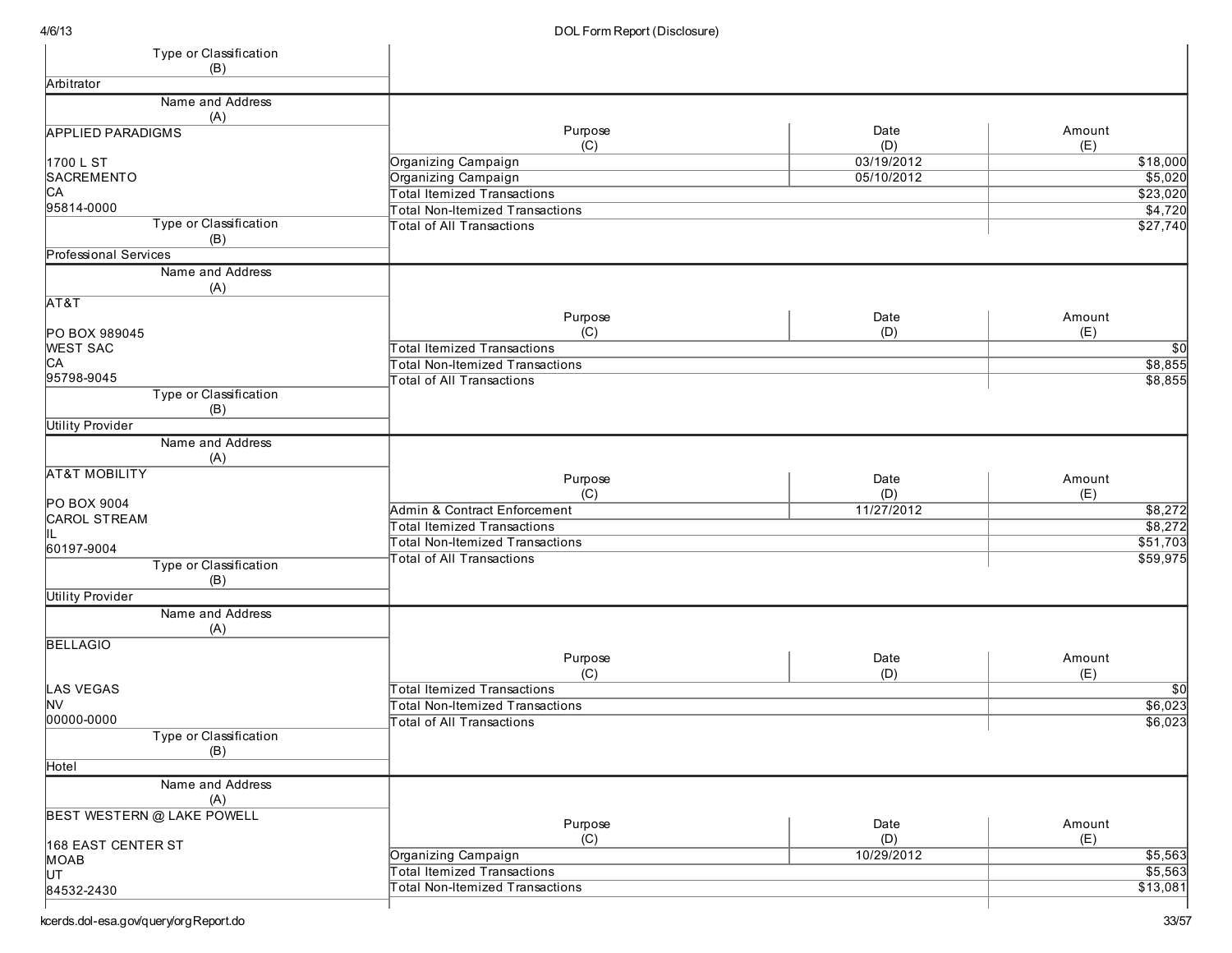| Type or Classification<br>(B)  | Total of All Transactions                                                    |      | \$18,644                   |
|--------------------------------|------------------------------------------------------------------------------|------|----------------------------|
| Hotel/Casino                   |                                                                              |      |                            |
| Name and Address               |                                                                              |      |                            |
| (A)                            |                                                                              |      |                            |
| <b>CANON FINANCIAL SVC INC</b> |                                                                              |      |                            |
|                                | Purpose                                                                      | Date | Amount                     |
| 14904 COLL CENTER DR           | (C)                                                                          | (D)  | (E)                        |
| <b>CHICAGO</b>                 | <b>Total Itemized Transactions</b>                                           |      | $\overline{50}$            |
| IL.<br>60693-0000              | <b>Total Non-Itemized Transactions</b>                                       |      | \$38,554                   |
| Type or Classification         | <b>Total of All Transactions</b>                                             |      | \$38,554                   |
| (B)                            |                                                                              |      |                            |
| Leases-Equipment               |                                                                              |      |                            |
| Name and Address               |                                                                              |      |                            |
| (A)                            |                                                                              |      |                            |
| <b>CENTURYLINK</b>             |                                                                              |      |                            |
|                                | Purpose                                                                      | Date | Amount                     |
| PO Box 29040                   | (C)                                                                          | (D)  | (E)                        |
| Phoenix<br><b>AZ</b>           | <b>Total Itemized Transactions</b>                                           |      | \$0                        |
| 85038-9040                     | <b>Total Non-Itemized Transactions</b><br><b>Total of All Transactions</b>   |      | \$27,129<br>\$27,129       |
| Type or Classification         |                                                                              |      |                            |
| (B)                            |                                                                              |      |                            |
| <b>Utility Provider</b>        |                                                                              |      |                            |
| Name and Address               |                                                                              |      |                            |
| (A)                            |                                                                              |      |                            |
| <b>CHARLES ASKIN</b>           |                                                                              |      |                            |
|                                | Purpose                                                                      | Date | Amount                     |
| 31 LOMA VISTA                  | (C)                                                                          | (D)  | (E)                        |
| <b>WALNUT CREEK</b>            | Total Itemized Transactions                                                  |      | $\sqrt{50}$                |
| CA<br>94596-0000               | Total Non-Itemized Transactions                                              |      | \$5,324<br>\$5,324         |
| Type or Classification         | <b>Total of All Transactions</b>                                             |      |                            |
| (B)                            |                                                                              |      |                            |
| Arbitrator                     |                                                                              |      |                            |
| Name and Address               |                                                                              |      |                            |
| (A)                            |                                                                              |      |                            |
| <b>CLUE</b>                    |                                                                              |      |                            |
| Suite 202                      | Purpose                                                                      | Date | Amount                     |
| 464 LUCAS AVE                  | (C)                                                                          | (D)  | (E)                        |
| LOS ANGELES<br>CA              | <b>Total Itemized Transactions</b><br><b>Total Non-Itemized Transactions</b> |      | $\sqrt{50}$<br>\$8,243     |
| 90017-0000                     | Total of All Transactions                                                    |      | \$8,243                    |
| Type or Classification         |                                                                              |      |                            |
| (B)                            |                                                                              |      |                            |
| <b>Labor Union Affiliates</b>  |                                                                              |      |                            |
| Name and Address               |                                                                              |      |                            |
| (A)                            |                                                                              |      |                            |
| <b>CONDOR</b>                  |                                                                              |      |                            |
|                                | Purpose                                                                      | Date | Amount                     |
|                                | (C)                                                                          | (D)  | (E)                        |
| LOS ANGELES<br>CA              | Total Itemized Transactions<br><b>Total Non-Itemized Transactions</b>        |      | $\overline{30}$<br>\$5,010 |
| 00000-0000                     |                                                                              |      |                            |
|                                |                                                                              |      |                            |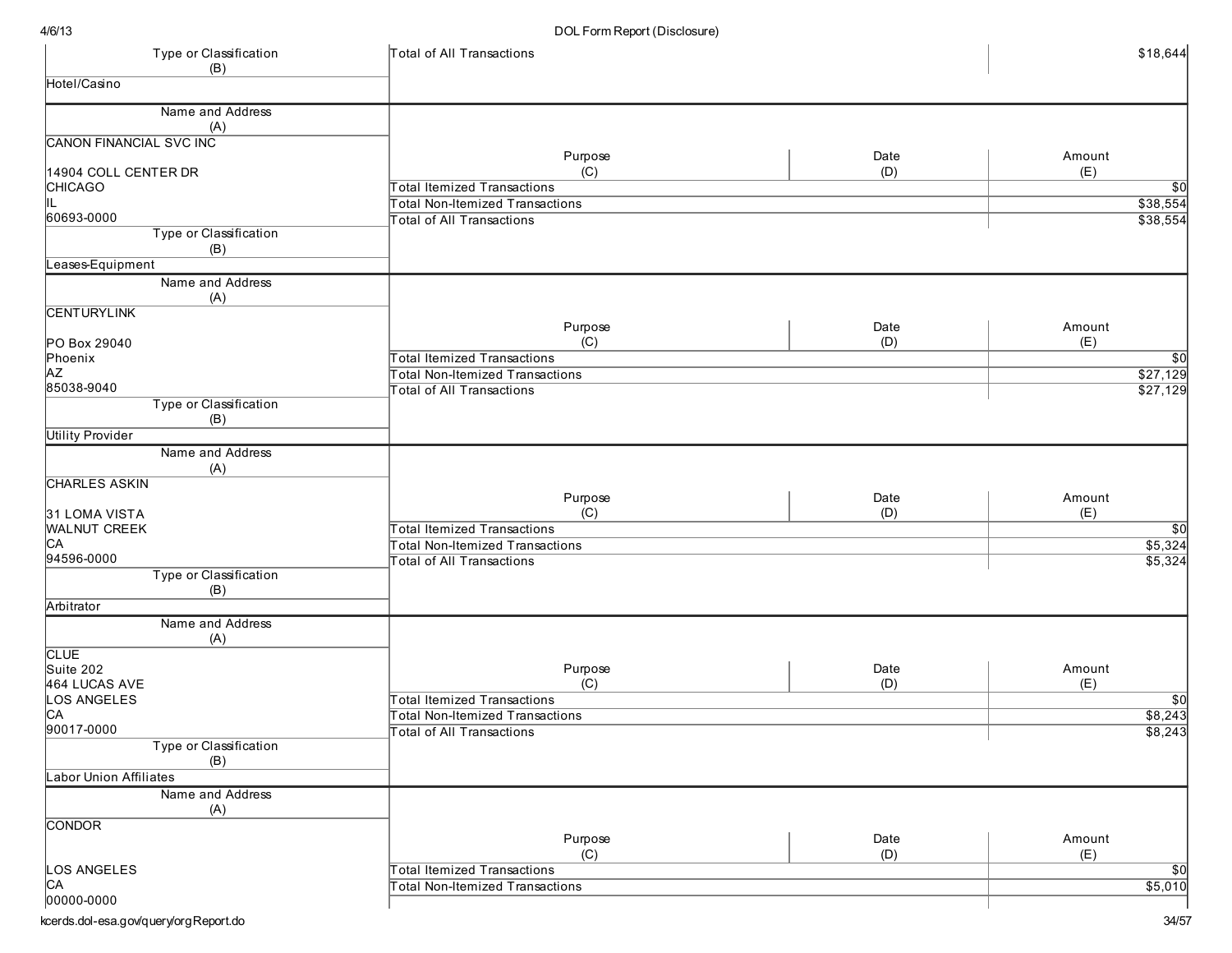| Type or Classification           | Total of All Transactions               |            | \$5,010         |
|----------------------------------|-----------------------------------------|------------|-----------------|
| (B)<br><b>Travel Vendor</b>      |                                         |            |                 |
|                                  |                                         |            |                 |
| Name and Address<br>(A)          |                                         |            |                 |
| <b>CULINARY TRAINING ACADEMY</b> |                                         |            |                 |
|                                  | Purpose                                 | Date       | Amount          |
| 710 W LAKE MEAD BLVD             | (C)                                     | (D)        | (E)             |
| NORTH LAS VEGAS                  | <b>Total Itemized Transactions</b>      |            | $\overline{30}$ |
| <b>NV</b>                        | <b>Total Non-Itemized Transactions</b>  |            | \$15,860        |
| 89030-4067                       | <b>Total of All Transactions</b>        |            | \$15,860        |
| Type or Classification           |                                         |            |                 |
| (B)<br>Food Supplier             |                                         |            |                 |
| Name and Address                 |                                         |            |                 |
| (A)                              | Purpose                                 | Date       | Amount          |
| <b>CUSTOM SOFTWARE SYSTEM</b>    | (C)                                     | (D)        | (E)             |
|                                  | Admin & Contract Enforcement            | 04/11/2012 | \$5,520         |
| 821 KLONDIKE CT                  | Admin & Contract Enforcement            | 04/30/2012 | \$5,160         |
| <b>HENDERSON</b>                 | Admin & Contract Enforcement            | 07/20/2012 | \$9,640         |
| <b>NV</b>                        | Admin & Contract Enforcement            | 12/17/2012 | \$5,760         |
| 89015-3060                       | <b>Total Itemized Transactions</b>      |            | \$26,080        |
| <b>Type or Classification</b>    | <b>Total Non-Itemized Transactions</b>  |            | \$89,700        |
| (B)                              | <b>Total of All Transactions</b>        |            | \$115,780       |
| Computer Supplier                |                                         |            |                 |
| Name and Address                 |                                         |            |                 |
| (A)                              |                                         |            |                 |
| <b>DAVID BINDER RESEARCH</b>     | Purpose                                 | Date       | Amount          |
| Suite 404                        | (C)                                     | (D)        | (E)             |
| 44 PAGE ST                       | Organizing Campaign                     | 01/12/2012 | \$59,000        |
| <b>SAN FRANCISCO</b>             | <b>Total Itemized Transactions</b>      |            | \$59,000        |
| C <sub>A</sub>                   | <b>Total Non-Itemized Transactions</b>  |            |                 |
| 94102-0000                       | <b>Total of All Transactions</b>        |            | \$59,000        |
| <b>Type or Classification</b>    |                                         |            |                 |
| (B)                              |                                         |            |                 |
| Research Supplier                |                                         |            |                 |
| Name and Address                 | Purpose                                 | Date       | Amount          |
| (A)<br>DAVIS, COWELL & BOWE, LLP | (C)                                     | (D)        | (E)             |
| Suite 1400                       | Admin & Contract Enforcement            | 01/03/2012 | \$54,714        |
| 595 MARKET ST                    | Organizing Campaign                     | 01/03/2012 | \$8,611         |
| <b>SAN FRANCISCO</b>             | Admin & Contract Enforcement            | 01/31/2012 | \$70,145        |
| C <sub>A</sub>                   | Organizing Campaign                     | 01/31/2012 | \$6,583         |
| 94105-2821                       | Admin & Contract Enforcement            | 02/27/2012 | \$45,011        |
| Type or Classification           | Organizing Campaign                     | 02/27/2012 | \$9,030         |
| (B)                              | Admin & Contract Enforcement            | 03/27/2012 | \$48,983        |
| Legal Counsel                    | Organizing Campaign                     | 03/27/2012 | \$5,196         |
|                                  | Admin & Contract Enforcement            | 04/30/2012 | \$62,649        |
|                                  | Organizing Campaign                     | 04/30/2012 | \$15,770        |
|                                  | Admin & Contract Enforcement            | 05/24/2012 | \$51,001        |
|                                  | Organizing Campaign                     | 05/24/2012 | 59,692          |
|                                  | Admin & Contract Enforcement            | 06/27/2012 | \$100,205       |
|                                  | Organizing Campaign                     | 06/27/2012 | \$8,237         |
|                                  | <b>Admin &amp; Contract Enforcement</b> | 07/13/2012 | \$10,271        |
|                                  |                                         |            |                 |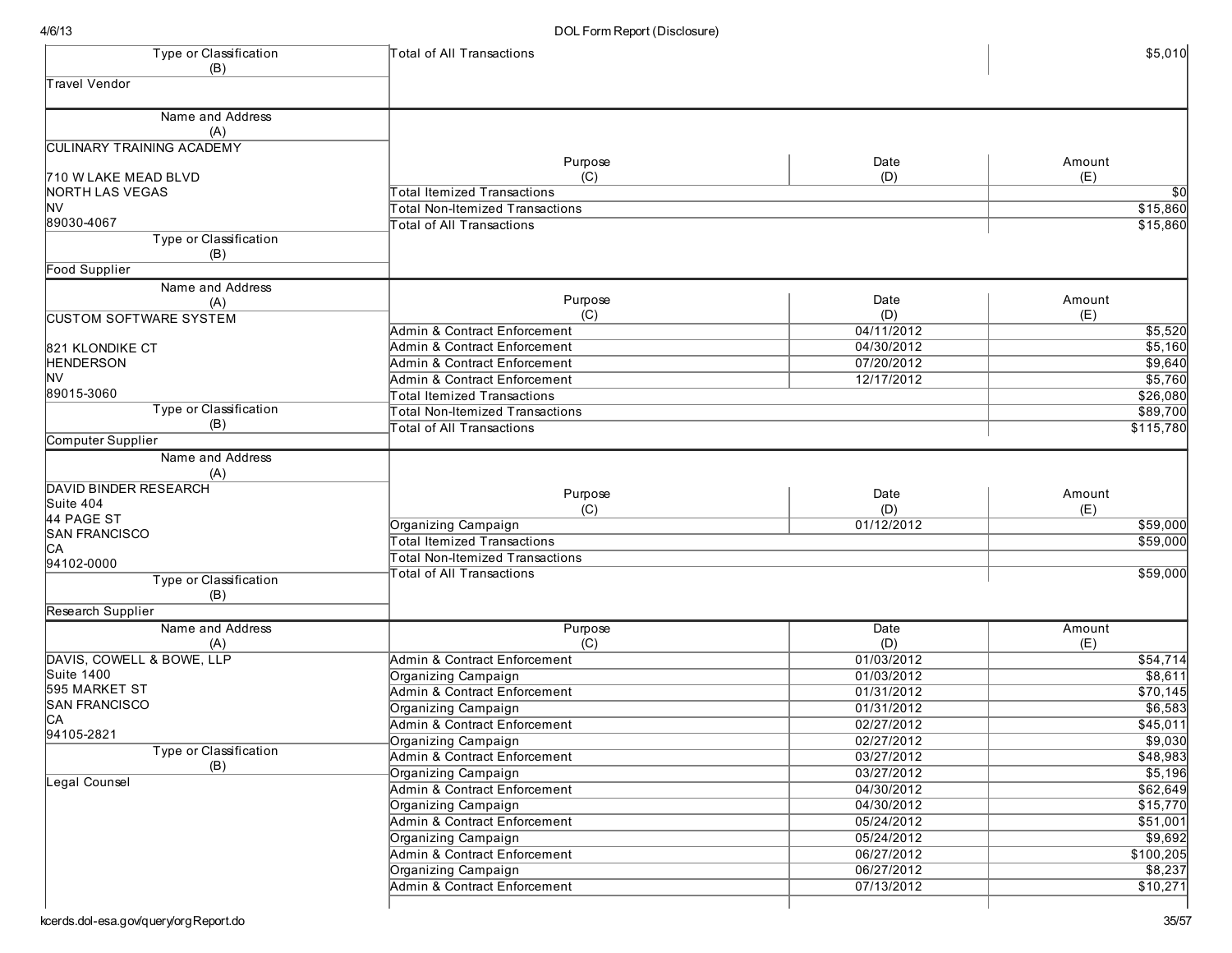| 4/6/13                        | DOL Form Report (Disclosure)           |            |                 |
|-------------------------------|----------------------------------------|------------|-----------------|
|                               | Admin & Contract Enforcement           | 07/30/2012 | \$65,617        |
|                               | Organizing Campaign                    | 07/30/2012 | \$7,154         |
|                               | Admin & Contract Enforcement           | 08/29/2012 | \$67,994        |
|                               | Admin & Contract Enforcement           | 09/12/2012 | \$82,143        |
|                               | Organizing Campaign                    | 09/12/2012 | \$7,851         |
|                               | Admin & Contract Enforcement           | 10/29/2012 | \$64,978        |
|                               | Organizing Campaign                    | 10/29/2012 | \$6,723         |
|                               | Admin & Contract Enforcement           | 11/30/2012 | \$72,071        |
|                               | Organizing Campaign                    | 11/30/2012 | \$12,102        |
|                               | <b>Total Itemized Transactions</b>     |            | \$892,731       |
|                               | <b>Total Non-Itemized Transactions</b> |            | \$19,912        |
|                               | <b>Total of All Transactions</b>       |            | \$912,643       |
| Name and Address              |                                        |            |                 |
| (A)                           |                                        |            |                 |
| <b>EDNA FRANCIS</b>           |                                        |            |                 |
|                               | Purpose                                | Date       | Amount          |
| PO BOX 65556                  | (C)                                    | (D)        | (E)             |
| LOS ANGELES                   | <b>Total Itemized Transactions</b>     |            | $\overline{50}$ |
| CА                            | Total Non-Itemized Transactions        |            | \$10,409        |
| 90065-0556                    | <b>Total of All Transactions</b>       |            | \$10,409        |
| Type or Classification<br>(B) |                                        |            |                 |
| <b>Professional Services</b>  |                                        |            |                 |
| Name and Address              |                                        |            |                 |
| (A)                           |                                        |            |                 |
| <b>ELAN</b>                   |                                        |            |                 |
| Suite 140                     | Purpose                                | Date       | Amount          |
| 4675 W TECO AVE               | (C)                                    | (D)        | (E)             |
| LAS VEGAS                     | <b>Total Itemized Transactions</b>     |            | $\overline{50}$ |
| <b>NV</b>                     | Total Non-Itemized Transactions        |            | \$8,656         |
| 89118-0000                    | <b>Total of All Transactions</b>       |            | \$8,656         |
| Type or Classification<br>(B) |                                        |            |                 |
| <b>Equipment Rental</b>       |                                        |            |                 |
| Name and Address              |                                        |            |                 |
| (A)                           |                                        |            |                 |
| <b>ETHIX VENTURES, INC</b>    | Purpose                                | Date       | Amount          |
| Suite 3C                      | (C)                                    | (D)        | (E)             |
| 9 MAIN ST                     | Organizing Campaign                    | 05/02/2012 | \$14,545        |
| SUTTON                        | Admin & Contract Enforcement           | 12/17/2012 | \$18,822        |
| MA                            | <b>Total Itemized Transactions</b>     |            | \$33,367        |
| 01590-1660                    | <b>Total Non-Itemized Transactions</b> |            | \$11,906        |
| Type or Classification<br>(B) | Total of All Transactions              |            | \$45,273        |
| Advertising/Promotion         |                                        |            |                 |
| Name and Address              |                                        |            |                 |
| (A)                           |                                        |            |                 |
| <b>FACEBOOK.COM</b>           | Purpose                                | Date       | Amount          |
|                               | (C)                                    | (D)        | (E)             |
| LOS ANGELES                   | Total Itemized Transactions            |            | \$0             |
| IСA                           | Total Non-Itemized Transactions        |            | \$9,382         |
| 00000-0000                    | <b>Total of All Transactions</b>       |            | \$9,382         |
| Type or Classification        |                                        |            |                 |
|                               |                                        |            |                 |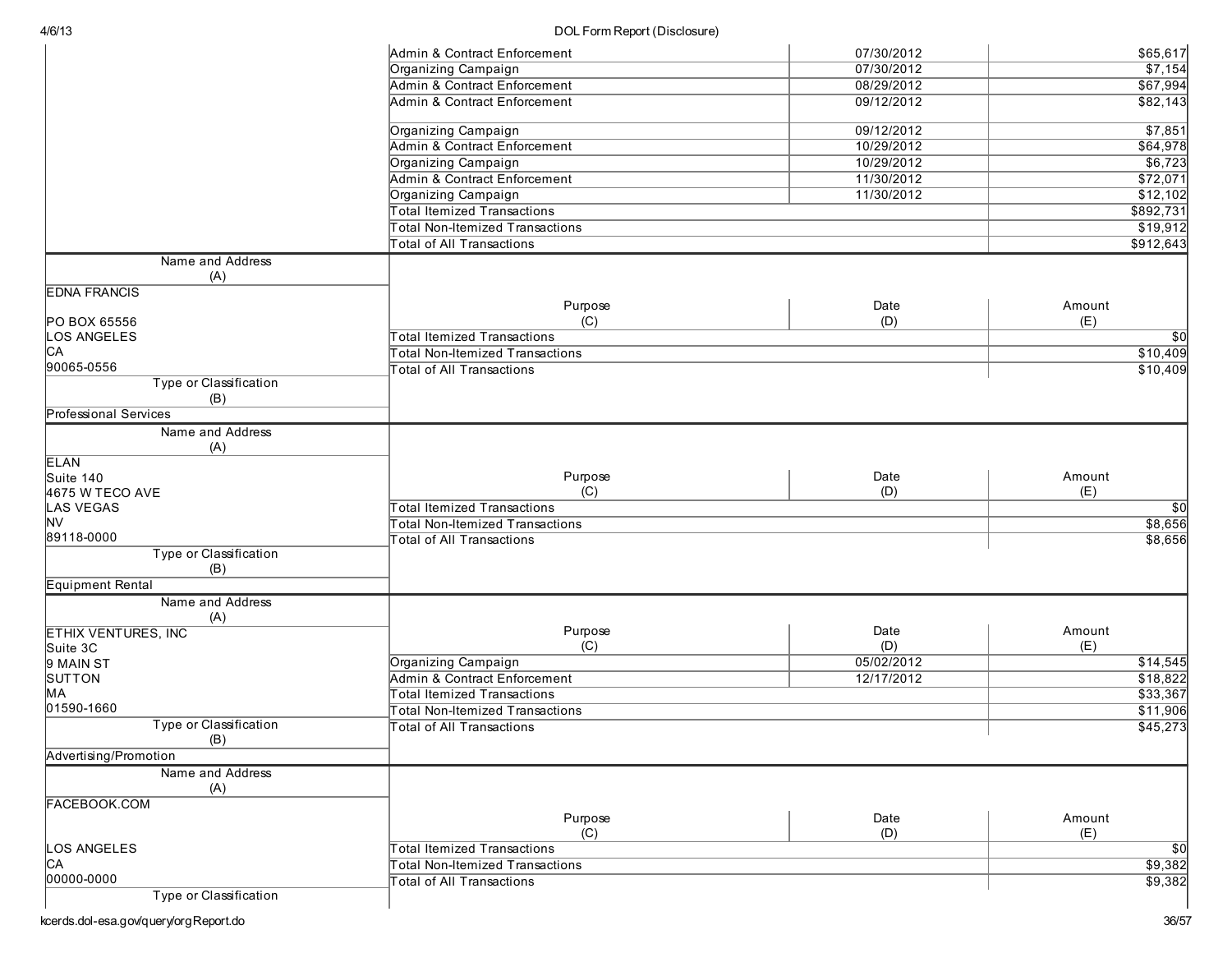| (B)                     |                                        |            |                 |
|-------------------------|----------------------------------------|------------|-----------------|
| Media Vendor            |                                        |            |                 |
| Name and Address        |                                        |            |                 |
| (A)                     |                                        |            |                 |
| <b>FMCS</b>             |                                        |            |                 |
|                         | Purpose                                | Date       | Amount          |
|                         | (C)                                    | (D)        | (E)             |
| <b>WASHINGTON</b>       | <b>Total Itemized Transactions</b>     |            | $\overline{50}$ |
| DC                      | <b>Total Non-Itemized Transactions</b> |            | \$7,150         |
| 00000-0000              |                                        |            |                 |
|                         | <b>Total of All Transactions</b>       |            | \$7,150         |
| Type or Classification  |                                        |            |                 |
| (B)                     |                                        |            |                 |
| Service Provider        |                                        |            |                 |
| Name and Address        |                                        |            |                 |
| (A)                     |                                        |            |                 |
| <b>FRANK SILVER</b>     | Purpose                                | Date       | Amount          |
| Suite 300               | (C)                                    | (D)        | (E)             |
| 385 GRAND AVE           | Admin & Contract Enforcement           | 09/28/2012 | \$13,920        |
| <b>OAKLAND</b>          | <b>Total Itemized Transactions</b>     |            | \$13,920        |
| CA                      |                                        |            |                 |
| 94610-4816              | <b>Total Non-Itemized Transactions</b> |            | \$11,130        |
| Type or Classification  | <b>Total of All Transactions</b>       |            | \$25,050        |
| (B)                     |                                        |            |                 |
| Arbitrator              |                                        |            |                 |
| Name and Address        |                                        |            |                 |
| (A)                     |                                        |            |                 |
| <b>FREDRIC HOROWITZ</b> |                                        |            |                 |
|                         | Purpose                                | Date       | Amount          |
| PO BOX 3613             | (C)                                    | (D)        | (E)             |
| <b>SANTA MONICA</b>     | <b>Total Itemized Transactions</b>     |            | $\overline{30}$ |
| C <sub>A</sub>          | <b>Total Non-Itemized Transactions</b> |            | \$23,601        |
| 90408-3613              | <b>Total of All Transactions</b>       |            | \$23,601        |
| Type or Classification  |                                        |            |                 |
| (B)                     |                                        |            |                 |
| Arbitrator              |                                        |            |                 |
| Name and Address        |                                        |            |                 |
| (A)                     |                                        |            |                 |
| <b>GOOGLE</b>           |                                        |            |                 |
|                         | Purpose                                | Date       | Amount          |
|                         | (C)                                    | (D)        | (E)             |
| LOS ANGELES             | Organizing Campaign                    | 05/21/2012 | \$5,140         |
| C <sub>A</sub>          | <b>Total Itemized Transactions</b>     |            | 55,140          |
| 00000-0000              | <b>Total Non-Itemized Transactions</b> |            | \$1,647         |
| Type or Classification  | <b>Total of All Transactions</b>       |            | \$6,787         |
| (B)                     |                                        |            |                 |
| Media Vendor            |                                        |            |                 |
|                         |                                        |            |                 |
| Name and Address        |                                        |            |                 |
| (A)                     |                                        |            |                 |
| <b>HOWARD QUINN CO</b>  | Purpose                                | Date       | Amount          |
|                         | (C)                                    | (D)        | (E)             |
| 298 ALABAMA ST          | Admin & Contract Enforcement           | 10/29/2012 | \$14,280        |
| <b>SAN FRANCISCO</b>    | <b>Total Itemized Transactions</b>     |            | \$14,280        |
| CA                      | <b>Total Non-Itemized Transactions</b> |            |                 |
| 94103-4218              | <b>Total of All Transactions</b>       |            | \$14,280        |
|                         |                                        |            |                 |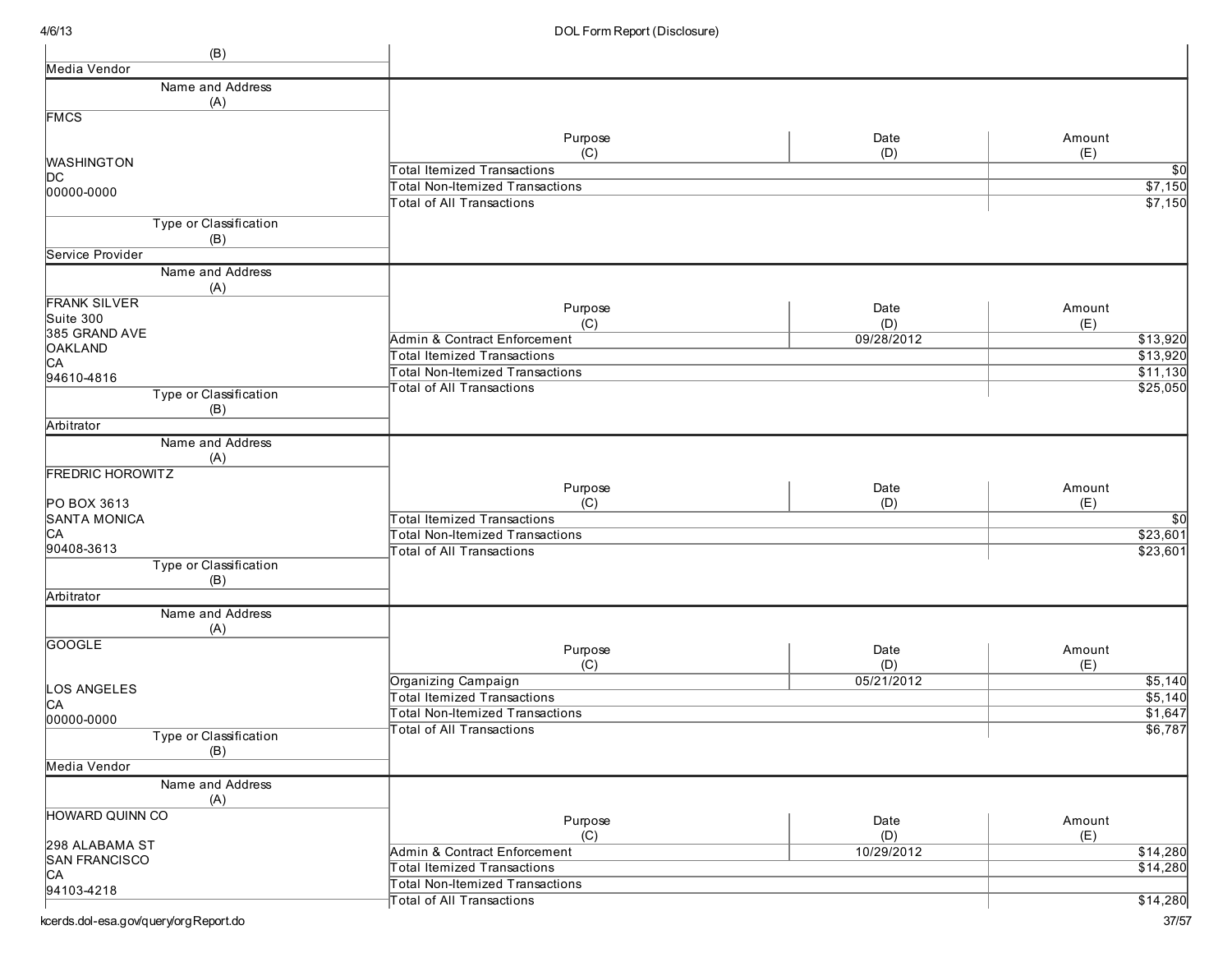| Type or Classification<br>(B) |                                        |            |                 |
|-------------------------------|----------------------------------------|------------|-----------------|
| Printing/Mailing Company      |                                        |            |                 |
| Name and Address              |                                        |            |                 |
| (A)                           |                                        |            |                 |
| <b>INDOFF INC</b>             |                                        |            |                 |
|                               | Purpose                                | Date       | Amount          |
| PO BOX 842808                 | (C)                                    | (D)        | (E)             |
| <b>KANSAS CITY</b>            | <b>Total Itemized Transactions</b>     |            | \$0             |
| MO                            | <b>Total Non-Itemized Transactions</b> |            | \$15,963        |
| 64184-2808                    | <b>Total of All Transactions</b>       |            | \$15,963        |
| Type or Classification        |                                        |            |                 |
| (B)                           |                                        |            |                 |
| Office Supplier               |                                        |            |                 |
| Name and Address              |                                        |            |                 |
| (A)                           |                                        |            |                 |
| <b>J &amp; R INVESTMENTS</b>  |                                        |            |                 |
|                               | Purpose                                | Date       | Amount          |
| PO BOX 4077                   | (C)                                    | (D)        | (E)             |
| PAGE                          | <b>Total Itemized Transactions</b>     |            | \$0             |
| <b>AZ</b>                     | <b>Total Non-Itemized Transactions</b> |            | \$6,347         |
| 86040-0000                    | <b>Total of All Transactions</b>       |            | \$6,347         |
| Type or Classification        |                                        |            |                 |
| (B)                           |                                        |            |                 |
| Rentals                       |                                        |            |                 |
| Name and Address              |                                        |            |                 |
| (A)                           | Purpose                                | Date       | Amount          |
| <b>JOE HENDERSON</b>          | (C)                                    | (D)        | (E)             |
| PO BOX 1828                   | Admin & Contract Enforcement           | 02/28/2012 | \$9,637         |
| <b>SANTA ROSA</b>             | Admin & Contract Enforcement           | 03/26/2012 | \$10,543        |
| CA                            | <b>Total Itemized Transactions</b>     |            | \$20,180        |
| 95409-0000                    | <b>Total Non-Itemized Transactions</b> |            |                 |
| Type or Classification        | <b>Total of All Transactions</b>       |            | \$20,180        |
| (B)                           |                                        |            |                 |
| Arbitrator                    |                                        |            |                 |
| Name and Address              |                                        |            |                 |
| (A)                           |                                        |            |                 |
| <b>KATHERINE THOMSON</b>      |                                        |            |                 |
| Suite 333                     | Purpose                                | Date       | Amount          |
| 3020 EL CERRITO PLAZA         | (C)                                    | (D)        | (E)             |
| <b>EL CERRITO</b>             | <b>Total Itemized Transactions</b>     |            | $\overline{50}$ |
| C <sub>A</sub>                | <b>Total Non-Itemized Transactions</b> |            | \$5,318         |
| 94530-0000                    | <b>Total of All Transactions</b>       |            | \$5,318         |
| Type or Classification        |                                        |            |                 |
| (B)                           |                                        |            |                 |
| Arbitrator                    |                                        |            |                 |
| Name and Address              |                                        |            |                 |
| (A)                           |                                        |            |                 |
| LV REVIEW-JOURNAL/SUN         | Purpose                                | Date       | Amount          |
| PO BOX 730                    | (C)                                    | (D)        | (E)             |
| LAS VEGAS                     | Campaign Research                      | 04/03/2012 | \$14,382        |
| <b>NV</b>                     | <b>Total Itemized Transactions</b>     |            | \$14,382        |
|                               | <b>Total Non-Itemized Transactions</b> |            | \$13,520        |
|                               |                                        |            |                 |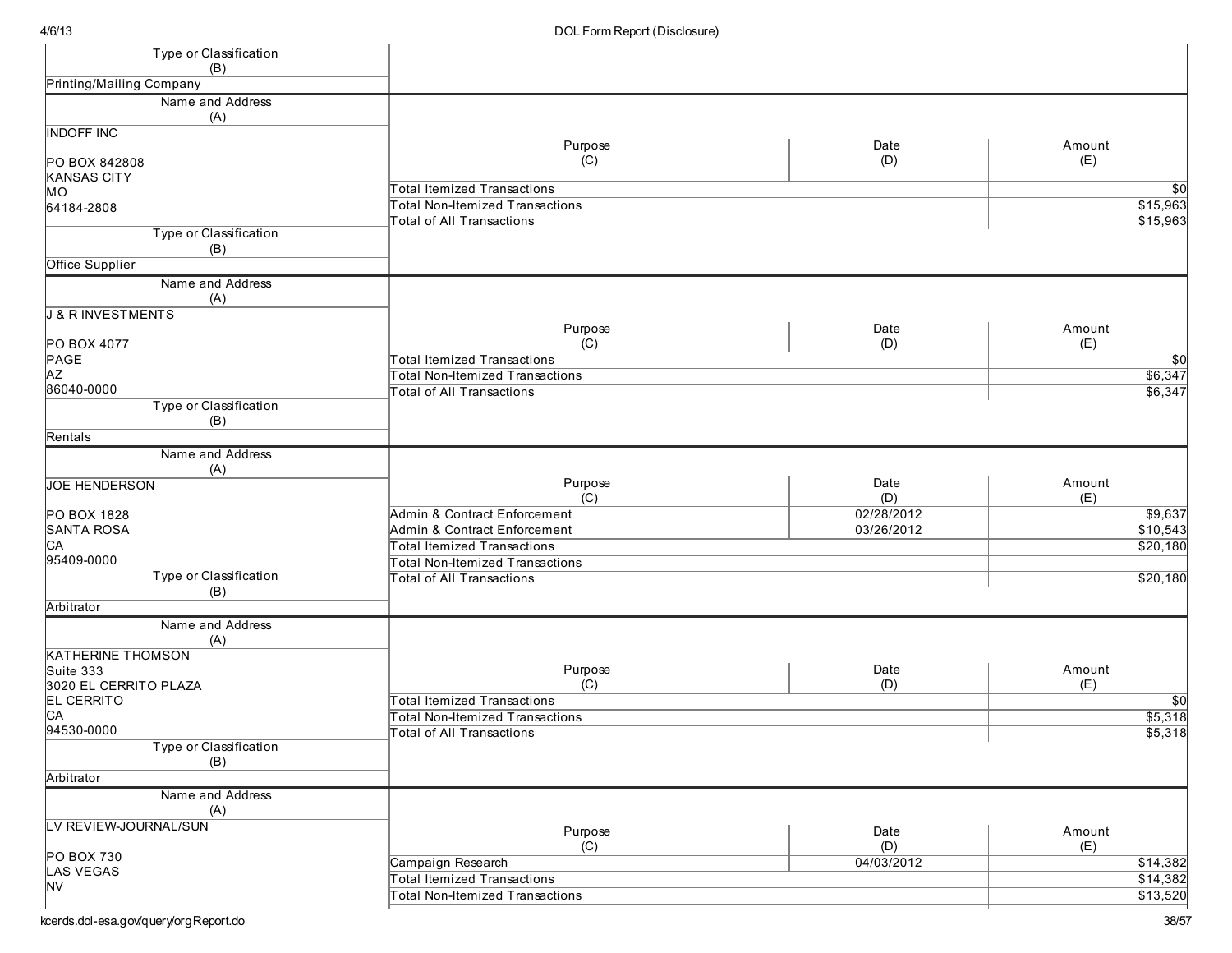| <b>Type or Classification</b><br>(B)<br>Research Supplier<br>Name and Address<br>(A)<br>Purpose<br>Date<br>Amount<br>(D)<br>(E)<br>(C)<br><b>LAS VEGAS</b><br>Admin & Contract Enforcement<br>03/26/2012<br><b>NV</b><br>\$6,449<br>Total Itemized Transactions<br>89101-7004<br>\$46,634<br>Total Non-Itemized Transactions<br>\$53,083<br><b>Total of All Transactions</b><br>Type or Classification<br>(B)<br>Name and Address<br>(A)<br>Purpose<br>Date<br>Amount<br>(C)<br>(D)<br>(E)<br>PO BOX 643091<br>LOS ANGELES<br><b>Total Itemized Transactions</b><br>$\overline{50}$<br>CA<br>\$7,070<br><b>Total Non-Itemized Transactions</b><br>90064-7182<br>\$7,070<br><b>Total of All Transactions</b><br>Type or Classification<br>(B)<br>Arbitrator<br>Name and Address<br>(A)<br><b>MATTHEW GOLDBERG</b><br>Purpose<br>Date<br>Amount<br>(C)<br>(D)<br>(E)<br>130 CAPRICORN AVE<br><b>OAKLAND</b><br><b>Total Itemized Transactions</b><br>$\sqrt{50}$<br>\$5,155<br>Total Non-Itemized Transactions<br>\$5,155<br><b>Total of All Transactions</b><br>Type or Classification<br>(B)<br>Arbitrator<br>Name and Address<br>(A)<br>Purpose<br>Date<br>Amount<br>(C)<br>(D)<br>(E)<br>1991 VISTA CAUDAL<br>Admin & Contract Enforcement<br>07/31/2012<br>\$7,438<br>NEWPORT BEACH<br>\$7,438<br><b>Total Itemized Transactions</b><br>CA<br>\$2,267<br><b>Total Non-Itemized Transactions</b><br>92660-3915<br>Total of All Transactions<br>\$9,705<br>Type or Classification<br>(B)<br>Arbitrator<br>Name and Address<br>Purpose<br>Date<br>Amount<br>(C)<br>(D)<br>(E)<br>(A)<br>MILAGROS CLEANING SVC, INC<br>\$12,001<br>Admin & Contract Enforcement<br>03/30/2012<br>04/30/2012<br>\$12,601<br>Admin & Contract Enforcement<br><b>Admin &amp; Contract Enforcement</b><br>05/31/2012<br>\$14,210<br><b>Admin &amp; Contract Enforcement</b><br>06/30/2012<br>\$12,710 | 89125-0730                     | Total of All Transactions | \$27,902 |
|----------------------------------------------------------------------------------------------------------------------------------------------------------------------------------------------------------------------------------------------------------------------------------------------------------------------------------------------------------------------------------------------------------------------------------------------------------------------------------------------------------------------------------------------------------------------------------------------------------------------------------------------------------------------------------------------------------------------------------------------------------------------------------------------------------------------------------------------------------------------------------------------------------------------------------------------------------------------------------------------------------------------------------------------------------------------------------------------------------------------------------------------------------------------------------------------------------------------------------------------------------------------------------------------------------------------------------------------------------------------------------------------------------------------------------------------------------------------------------------------------------------------------------------------------------------------------------------------------------------------------------------------------------------------------------------------------------------------------------------------------------------------------------------------------------------------------------------------------------------------------------|--------------------------------|---------------------------|----------|
|                                                                                                                                                                                                                                                                                                                                                                                                                                                                                                                                                                                                                                                                                                                                                                                                                                                                                                                                                                                                                                                                                                                                                                                                                                                                                                                                                                                                                                                                                                                                                                                                                                                                                                                                                                                                                                                                                  |                                |                           |          |
|                                                                                                                                                                                                                                                                                                                                                                                                                                                                                                                                                                                                                                                                                                                                                                                                                                                                                                                                                                                                                                                                                                                                                                                                                                                                                                                                                                                                                                                                                                                                                                                                                                                                                                                                                                                                                                                                                  |                                |                           |          |
|                                                                                                                                                                                                                                                                                                                                                                                                                                                                                                                                                                                                                                                                                                                                                                                                                                                                                                                                                                                                                                                                                                                                                                                                                                                                                                                                                                                                                                                                                                                                                                                                                                                                                                                                                                                                                                                                                  |                                |                           |          |
|                                                                                                                                                                                                                                                                                                                                                                                                                                                                                                                                                                                                                                                                                                                                                                                                                                                                                                                                                                                                                                                                                                                                                                                                                                                                                                                                                                                                                                                                                                                                                                                                                                                                                                                                                                                                                                                                                  |                                |                           |          |
|                                                                                                                                                                                                                                                                                                                                                                                                                                                                                                                                                                                                                                                                                                                                                                                                                                                                                                                                                                                                                                                                                                                                                                                                                                                                                                                                                                                                                                                                                                                                                                                                                                                                                                                                                                                                                                                                                  | MANNING, HALL & SALISBURY, LLC |                           |          |
|                                                                                                                                                                                                                                                                                                                                                                                                                                                                                                                                                                                                                                                                                                                                                                                                                                                                                                                                                                                                                                                                                                                                                                                                                                                                                                                                                                                                                                                                                                                                                                                                                                                                                                                                                                                                                                                                                  |                                |                           |          |
|                                                                                                                                                                                                                                                                                                                                                                                                                                                                                                                                                                                                                                                                                                                                                                                                                                                                                                                                                                                                                                                                                                                                                                                                                                                                                                                                                                                                                                                                                                                                                                                                                                                                                                                                                                                                                                                                                  | 617 S 8TH ST STE A             |                           |          |
|                                                                                                                                                                                                                                                                                                                                                                                                                                                                                                                                                                                                                                                                                                                                                                                                                                                                                                                                                                                                                                                                                                                                                                                                                                                                                                                                                                                                                                                                                                                                                                                                                                                                                                                                                                                                                                                                                  |                                |                           | \$6,449  |
|                                                                                                                                                                                                                                                                                                                                                                                                                                                                                                                                                                                                                                                                                                                                                                                                                                                                                                                                                                                                                                                                                                                                                                                                                                                                                                                                                                                                                                                                                                                                                                                                                                                                                                                                                                                                                                                                                  |                                |                           |          |
|                                                                                                                                                                                                                                                                                                                                                                                                                                                                                                                                                                                                                                                                                                                                                                                                                                                                                                                                                                                                                                                                                                                                                                                                                                                                                                                                                                                                                                                                                                                                                                                                                                                                                                                                                                                                                                                                                  |                                |                           |          |
|                                                                                                                                                                                                                                                                                                                                                                                                                                                                                                                                                                                                                                                                                                                                                                                                                                                                                                                                                                                                                                                                                                                                                                                                                                                                                                                                                                                                                                                                                                                                                                                                                                                                                                                                                                                                                                                                                  |                                |                           |          |
|                                                                                                                                                                                                                                                                                                                                                                                                                                                                                                                                                                                                                                                                                                                                                                                                                                                                                                                                                                                                                                                                                                                                                                                                                                                                                                                                                                                                                                                                                                                                                                                                                                                                                                                                                                                                                                                                                  | Professional Services          |                           |          |
|                                                                                                                                                                                                                                                                                                                                                                                                                                                                                                                                                                                                                                                                                                                                                                                                                                                                                                                                                                                                                                                                                                                                                                                                                                                                                                                                                                                                                                                                                                                                                                                                                                                                                                                                                                                                                                                                                  |                                |                           |          |
|                                                                                                                                                                                                                                                                                                                                                                                                                                                                                                                                                                                                                                                                                                                                                                                                                                                                                                                                                                                                                                                                                                                                                                                                                                                                                                                                                                                                                                                                                                                                                                                                                                                                                                                                                                                                                                                                                  |                                |                           |          |
|                                                                                                                                                                                                                                                                                                                                                                                                                                                                                                                                                                                                                                                                                                                                                                                                                                                                                                                                                                                                                                                                                                                                                                                                                                                                                                                                                                                                                                                                                                                                                                                                                                                                                                                                                                                                                                                                                  | <b>MARK BURSTEIN</b>           |                           |          |
|                                                                                                                                                                                                                                                                                                                                                                                                                                                                                                                                                                                                                                                                                                                                                                                                                                                                                                                                                                                                                                                                                                                                                                                                                                                                                                                                                                                                                                                                                                                                                                                                                                                                                                                                                                                                                                                                                  |                                |                           |          |
|                                                                                                                                                                                                                                                                                                                                                                                                                                                                                                                                                                                                                                                                                                                                                                                                                                                                                                                                                                                                                                                                                                                                                                                                                                                                                                                                                                                                                                                                                                                                                                                                                                                                                                                                                                                                                                                                                  |                                |                           |          |
|                                                                                                                                                                                                                                                                                                                                                                                                                                                                                                                                                                                                                                                                                                                                                                                                                                                                                                                                                                                                                                                                                                                                                                                                                                                                                                                                                                                                                                                                                                                                                                                                                                                                                                                                                                                                                                                                                  |                                |                           |          |
|                                                                                                                                                                                                                                                                                                                                                                                                                                                                                                                                                                                                                                                                                                                                                                                                                                                                                                                                                                                                                                                                                                                                                                                                                                                                                                                                                                                                                                                                                                                                                                                                                                                                                                                                                                                                                                                                                  |                                |                           |          |
|                                                                                                                                                                                                                                                                                                                                                                                                                                                                                                                                                                                                                                                                                                                                                                                                                                                                                                                                                                                                                                                                                                                                                                                                                                                                                                                                                                                                                                                                                                                                                                                                                                                                                                                                                                                                                                                                                  |                                |                           |          |
|                                                                                                                                                                                                                                                                                                                                                                                                                                                                                                                                                                                                                                                                                                                                                                                                                                                                                                                                                                                                                                                                                                                                                                                                                                                                                                                                                                                                                                                                                                                                                                                                                                                                                                                                                                                                                                                                                  |                                |                           |          |
|                                                                                                                                                                                                                                                                                                                                                                                                                                                                                                                                                                                                                                                                                                                                                                                                                                                                                                                                                                                                                                                                                                                                                                                                                                                                                                                                                                                                                                                                                                                                                                                                                                                                                                                                                                                                                                                                                  |                                |                           |          |
|                                                                                                                                                                                                                                                                                                                                                                                                                                                                                                                                                                                                                                                                                                                                                                                                                                                                                                                                                                                                                                                                                                                                                                                                                                                                                                                                                                                                                                                                                                                                                                                                                                                                                                                                                                                                                                                                                  |                                |                           |          |
|                                                                                                                                                                                                                                                                                                                                                                                                                                                                                                                                                                                                                                                                                                                                                                                                                                                                                                                                                                                                                                                                                                                                                                                                                                                                                                                                                                                                                                                                                                                                                                                                                                                                                                                                                                                                                                                                                  |                                |                           |          |
|                                                                                                                                                                                                                                                                                                                                                                                                                                                                                                                                                                                                                                                                                                                                                                                                                                                                                                                                                                                                                                                                                                                                                                                                                                                                                                                                                                                                                                                                                                                                                                                                                                                                                                                                                                                                                                                                                  |                                |                           |          |
|                                                                                                                                                                                                                                                                                                                                                                                                                                                                                                                                                                                                                                                                                                                                                                                                                                                                                                                                                                                                                                                                                                                                                                                                                                                                                                                                                                                                                                                                                                                                                                                                                                                                                                                                                                                                                                                                                  |                                |                           |          |
|                                                                                                                                                                                                                                                                                                                                                                                                                                                                                                                                                                                                                                                                                                                                                                                                                                                                                                                                                                                                                                                                                                                                                                                                                                                                                                                                                                                                                                                                                                                                                                                                                                                                                                                                                                                                                                                                                  |                                |                           |          |
|                                                                                                                                                                                                                                                                                                                                                                                                                                                                                                                                                                                                                                                                                                                                                                                                                                                                                                                                                                                                                                                                                                                                                                                                                                                                                                                                                                                                                                                                                                                                                                                                                                                                                                                                                                                                                                                                                  | C <sub>A</sub>                 |                           |          |
|                                                                                                                                                                                                                                                                                                                                                                                                                                                                                                                                                                                                                                                                                                                                                                                                                                                                                                                                                                                                                                                                                                                                                                                                                                                                                                                                                                                                                                                                                                                                                                                                                                                                                                                                                                                                                                                                                  | 94611-1943                     |                           |          |
|                                                                                                                                                                                                                                                                                                                                                                                                                                                                                                                                                                                                                                                                                                                                                                                                                                                                                                                                                                                                                                                                                                                                                                                                                                                                                                                                                                                                                                                                                                                                                                                                                                                                                                                                                                                                                                                                                  |                                |                           |          |
|                                                                                                                                                                                                                                                                                                                                                                                                                                                                                                                                                                                                                                                                                                                                                                                                                                                                                                                                                                                                                                                                                                                                                                                                                                                                                                                                                                                                                                                                                                                                                                                                                                                                                                                                                                                                                                                                                  |                                |                           |          |
|                                                                                                                                                                                                                                                                                                                                                                                                                                                                                                                                                                                                                                                                                                                                                                                                                                                                                                                                                                                                                                                                                                                                                                                                                                                                                                                                                                                                                                                                                                                                                                                                                                                                                                                                                                                                                                                                                  |                                |                           |          |
|                                                                                                                                                                                                                                                                                                                                                                                                                                                                                                                                                                                                                                                                                                                                                                                                                                                                                                                                                                                                                                                                                                                                                                                                                                                                                                                                                                                                                                                                                                                                                                                                                                                                                                                                                                                                                                                                                  |                                |                           |          |
|                                                                                                                                                                                                                                                                                                                                                                                                                                                                                                                                                                                                                                                                                                                                                                                                                                                                                                                                                                                                                                                                                                                                                                                                                                                                                                                                                                                                                                                                                                                                                                                                                                                                                                                                                                                                                                                                                  | <b>MEILBICKNER</b>             |                           |          |
|                                                                                                                                                                                                                                                                                                                                                                                                                                                                                                                                                                                                                                                                                                                                                                                                                                                                                                                                                                                                                                                                                                                                                                                                                                                                                                                                                                                                                                                                                                                                                                                                                                                                                                                                                                                                                                                                                  |                                |                           |          |
|                                                                                                                                                                                                                                                                                                                                                                                                                                                                                                                                                                                                                                                                                                                                                                                                                                                                                                                                                                                                                                                                                                                                                                                                                                                                                                                                                                                                                                                                                                                                                                                                                                                                                                                                                                                                                                                                                  |                                |                           |          |
|                                                                                                                                                                                                                                                                                                                                                                                                                                                                                                                                                                                                                                                                                                                                                                                                                                                                                                                                                                                                                                                                                                                                                                                                                                                                                                                                                                                                                                                                                                                                                                                                                                                                                                                                                                                                                                                                                  |                                |                           |          |
|                                                                                                                                                                                                                                                                                                                                                                                                                                                                                                                                                                                                                                                                                                                                                                                                                                                                                                                                                                                                                                                                                                                                                                                                                                                                                                                                                                                                                                                                                                                                                                                                                                                                                                                                                                                                                                                                                  |                                |                           |          |
|                                                                                                                                                                                                                                                                                                                                                                                                                                                                                                                                                                                                                                                                                                                                                                                                                                                                                                                                                                                                                                                                                                                                                                                                                                                                                                                                                                                                                                                                                                                                                                                                                                                                                                                                                                                                                                                                                  |                                |                           |          |
|                                                                                                                                                                                                                                                                                                                                                                                                                                                                                                                                                                                                                                                                                                                                                                                                                                                                                                                                                                                                                                                                                                                                                                                                                                                                                                                                                                                                                                                                                                                                                                                                                                                                                                                                                                                                                                                                                  |                                |                           |          |
|                                                                                                                                                                                                                                                                                                                                                                                                                                                                                                                                                                                                                                                                                                                                                                                                                                                                                                                                                                                                                                                                                                                                                                                                                                                                                                                                                                                                                                                                                                                                                                                                                                                                                                                                                                                                                                                                                  |                                |                           |          |
|                                                                                                                                                                                                                                                                                                                                                                                                                                                                                                                                                                                                                                                                                                                                                                                                                                                                                                                                                                                                                                                                                                                                                                                                                                                                                                                                                                                                                                                                                                                                                                                                                                                                                                                                                                                                                                                                                  |                                |                           |          |
|                                                                                                                                                                                                                                                                                                                                                                                                                                                                                                                                                                                                                                                                                                                                                                                                                                                                                                                                                                                                                                                                                                                                                                                                                                                                                                                                                                                                                                                                                                                                                                                                                                                                                                                                                                                                                                                                                  |                                |                           |          |
|                                                                                                                                                                                                                                                                                                                                                                                                                                                                                                                                                                                                                                                                                                                                                                                                                                                                                                                                                                                                                                                                                                                                                                                                                                                                                                                                                                                                                                                                                                                                                                                                                                                                                                                                                                                                                                                                                  |                                |                           |          |
|                                                                                                                                                                                                                                                                                                                                                                                                                                                                                                                                                                                                                                                                                                                                                                                                                                                                                                                                                                                                                                                                                                                                                                                                                                                                                                                                                                                                                                                                                                                                                                                                                                                                                                                                                                                                                                                                                  |                                |                           |          |
|                                                                                                                                                                                                                                                                                                                                                                                                                                                                                                                                                                                                                                                                                                                                                                                                                                                                                                                                                                                                                                                                                                                                                                                                                                                                                                                                                                                                                                                                                                                                                                                                                                                                                                                                                                                                                                                                                  | 2840 MONTESSOURI ST            |                           |          |
|                                                                                                                                                                                                                                                                                                                                                                                                                                                                                                                                                                                                                                                                                                                                                                                                                                                                                                                                                                                                                                                                                                                                                                                                                                                                                                                                                                                                                                                                                                                                                                                                                                                                                                                                                                                                                                                                                  | <b>LAS VEGAS</b>               |                           |          |
|                                                                                                                                                                                                                                                                                                                                                                                                                                                                                                                                                                                                                                                                                                                                                                                                                                                                                                                                                                                                                                                                                                                                                                                                                                                                                                                                                                                                                                                                                                                                                                                                                                                                                                                                                                                                                                                                                  | <b>NV</b>                      |                           |          |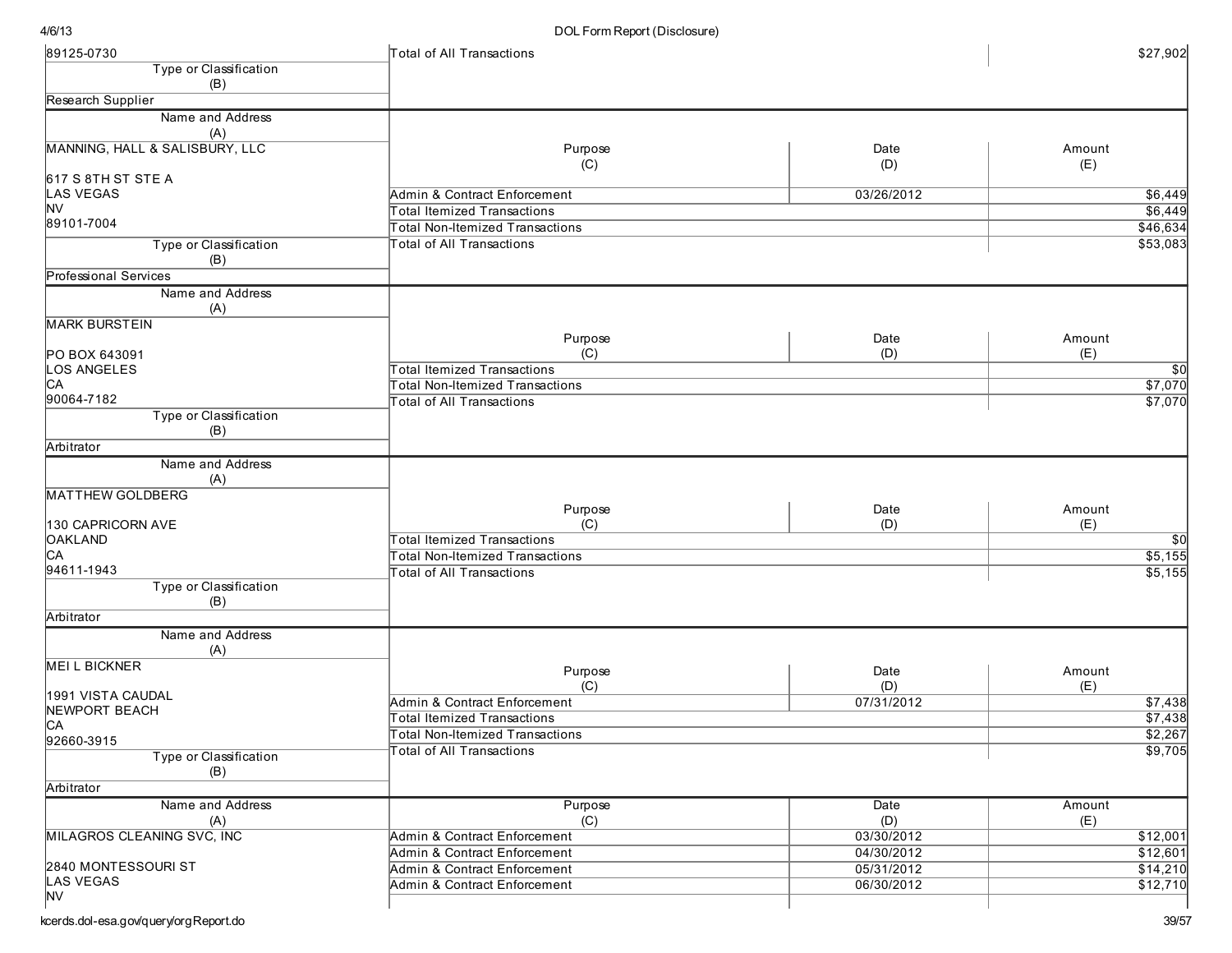| 89117-3023                          | Admin & Contract Enforcement           | 07/31/2012 | \$13,210  |
|-------------------------------------|----------------------------------------|------------|-----------|
| <b>Type or Classification</b>       | Admin & Contract Enforcement           | 08/31/2012 | \$12,710  |
| (B)                                 | Admin & Contract Enforcement           | 10/08/2012 | \$12,710  |
| <b>Building Maintenance</b>         | Admin & Contract Enforcement           | 11/01/2012 | \$12,710  |
|                                     | Admin & Contract Enforcement           | 12/01/2012 | \$12,710  |
|                                     | <b>Total Itemized Transactions</b>     |            | \$115,572 |
|                                     | <b>Total Non-Itemized Transactions</b> |            | \$3,957   |
|                                     | <b>Total of All Transactions</b>       |            | \$119,529 |
| Name and Address                    | Purpose                                | Date       | Amount    |
| (A)                                 | (C)                                    | (D)        | (E)       |
| MILNER BUTCHER MEDIA GROUP LLC      |                                        |            |           |
|                                     | Organizing Campaign                    | 01/30/2012 | \$100,250 |
| 2056 COTNER AVENUE                  | Organizing Campaign                    | 02/10/2012 | \$38,750  |
| <b>OS ANGELES</b>                   | Organizing Campaign                    | 02/21/2012 | \$50,100  |
| CА                                  | Organizing Campaign                    | 03/09/2012 | \$57,100  |
| 90025-0000                          | Organizing Campaign                    | 04/18/2012 | \$45,680  |
| Type or Classification              | <b>Total Itemized Transactions</b>     |            | \$291,880 |
| (B)                                 | <b>Total Non-Itemized Transactions</b> |            | \$3,900   |
| Advertising/Promotion               | <b>Total of All Transactions</b>       |            | \$295,780 |
|                                     |                                        |            |           |
| Name and Address                    |                                        |            |           |
| (A)                                 |                                        |            |           |
| <b>MOBILE COMMONS INC</b>           |                                        | Date       | Amount    |
| Suite 453                           | Purpose<br>(C)                         |            | (E)       |
| 55 WASHINGTON ST<br><b>BROOKLYN</b> | <b>Total Itemized Transactions</b>     | (D)        | \$0       |
| NY.                                 | <b>Total Non-Itemized Transactions</b> |            |           |
| 11201-0000                          | Total of All Transactions              |            | \$11,250  |
| Type or Classification              |                                        |            | \$11,250  |
| (B)                                 |                                        |            |           |
| Subscription Provider               |                                        |            |           |
| Name and Address                    | Purpose                                | Date       | Amount    |
| (A)                                 | (C)                                    | (D)        | (E)       |
| <b>NV ENERGY</b>                    | Admin & Contract Enforcement           | 05/21/2012 | \$6,657   |
|                                     | Admin & Contract Enforcement           | 06/19/2012 | \$7,558   |
| PO BOX 30086                        | Admin & Contract Enforcement           | 07/23/2012 | \$8,820   |
| RENO                                | Admin & Contract Enforcement           | 08/02/2012 | \$10,870  |
| <b>NV</b>                           | Admin & Contract Enforcement           | 09/21/2012 | \$9,658   |
| 89520-3086                          | Admin & Contract Enforcement           | 10/22/2012 | \$7,796   |
| Type or Classification              | Admin & Contract Enforcement           | 11/19/2012 | \$6,354   |
| (B)                                 | Admin & Contract Enforcement           | 12/20/2012 | \$5,292   |
| <b>Utility Provider</b>             |                                        |            | \$63,005  |
|                                     | <b>Total Itemized Transactions</b>     |            |           |
|                                     | <b>Total Non-Itemized Transactions</b> |            | \$4,700   |
|                                     | <b>Total of All Transactions</b>       |            | \$67,705  |
| Name and Address                    |                                        |            |           |
| (A)                                 |                                        |            |           |
| PAUL D STAUDOHAR                    | Purpose                                | Date       | Amount    |
| 1140 BROWN AVE                      | (C)                                    | (D)        | (E)       |
| LAFAYETTE                           | <b>Total Itemized Transactions</b>     |            | \$0       |
| CА                                  | <b>Total Non-Itemized Transactions</b> |            | \$5,990   |
| 94549-3102                          | Total of All Transactions              |            |           |
| Type or Classification              |                                        |            | \$5,990   |
| (B)                                 |                                        |            |           |
|                                     |                                        |            |           |
|                                     |                                        |            |           |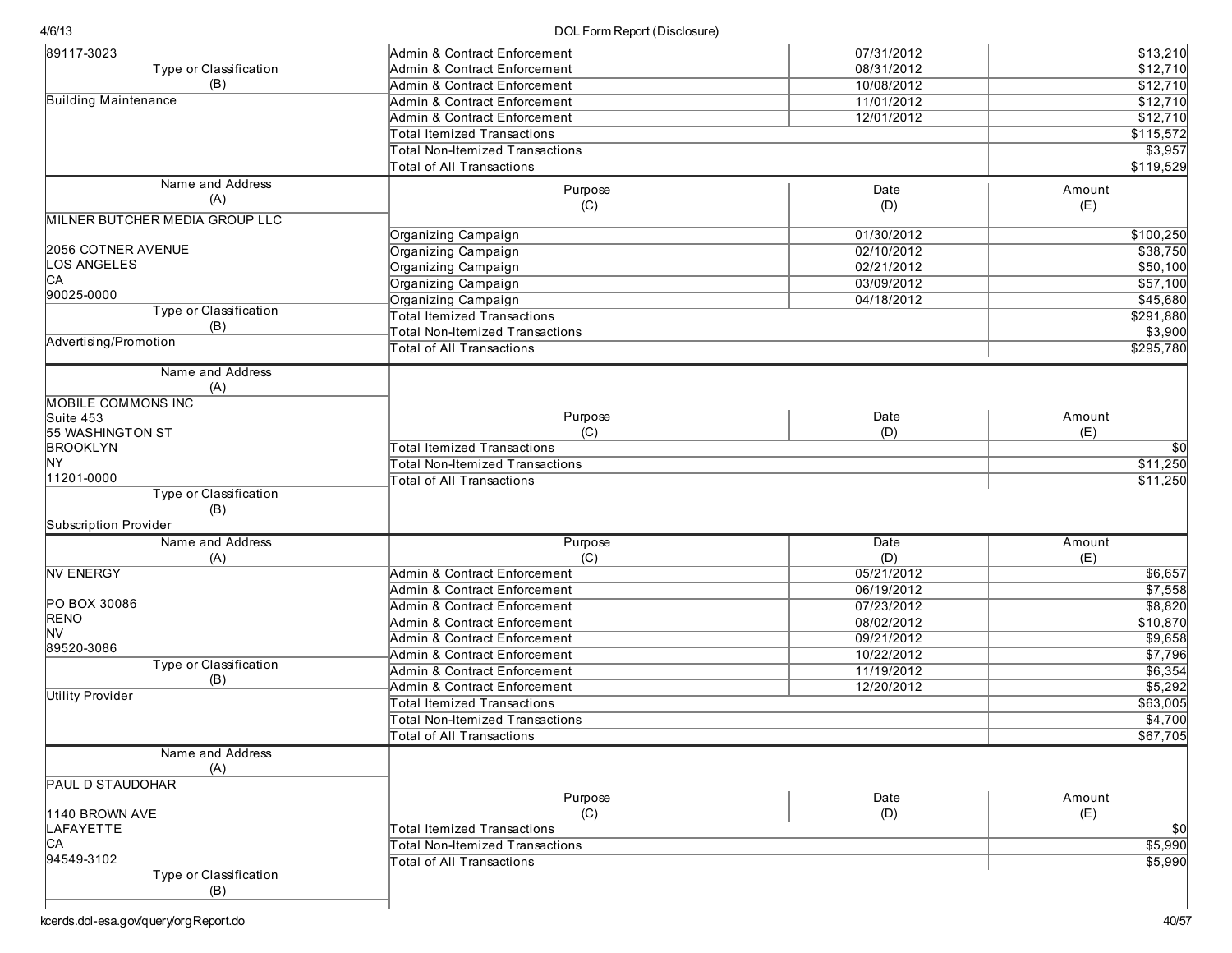| Arbitrator                               |                                        |            |                     |
|------------------------------------------|----------------------------------------|------------|---------------------|
| Name and Address                         |                                        |            |                     |
| (A)                                      | Purpose                                | Date       | Amount              |
| <b>POSTMASTER</b>                        | (C)                                    | (D)        | (E)                 |
|                                          | Admin & Contract Enforcement           | 02/16/2012 | \$23,500            |
| 1001 E SUNSET RD                         | Admin & Contract Enforcement           | 08/24/2012 | \$23,500            |
| <b>LAS VEGAS</b>                         | Admin & Contract Enforcement           | 09/07/2012 | \$8,000             |
| ΝV                                       | Admin & Contract Enforcement           | 10/15/2012 | \$20,000            |
| 89199-9651                               | <b>Total Itemized Transactions</b>     |            | \$75,000            |
| Type or Classification                   | <b>Total Non-Itemized Transactions</b> |            | \$2,000             |
| (B)<br>Printing/Mailing Company          | otal of All Transactions               |            | \$77,000            |
| Name and Address                         |                                        |            |                     |
| (A)                                      |                                        |            |                     |
| <b>PRINT LOGISTICS</b>                   | Purpose                                | Date       | Amount              |
|                                          | (C)                                    | (D)        | (E)                 |
| 1818 L ST, STE 713                       | Admin & Contract Enforcement           | 09/17/2012 | \$7,975             |
| <b>SACRAMENTO</b>                        | <b>Total Itemized Transactions</b>     |            | \$7,975             |
| <b>CA</b>                                | <b>Total Non-Itemized Transactions</b> |            | \$900               |
| 95814-0000                               | <b>Total of All Transactions</b>       |            | \$8,875             |
| Type or Classification                   |                                        |            |                     |
| (B)                                      |                                        |            |                     |
| Advertising/Promotion                    |                                        |            |                     |
| Name and Address                         |                                        |            |                     |
| (A)                                      | Purpose                                | Date       | Amount              |
| <b>REPUBLIC SVCS, INC</b>                | (C)                                    | (D)        | (E)                 |
|                                          | Admin & Contract Enforcement           | 01/26/2012 | \$6,807             |
| PO BOX 78040                             | Admin & Contract Enforcement           | 04/11/2012 | \$6,948             |
| PHOENIX<br>AΖ                            | Admin & Contract Enforcement           | 07/20/2012 | \$7,022             |
| 85062-8040                               | <b>Total Itemized Transactions</b>     |            | \$20,777            |
| Type or Classification                   | otal Non-Itemized Transactions         |            |                     |
| (B)                                      | <b>Total of All Transactions</b>       |            | \$20,777            |
| <b>Utility Provider</b>                  |                                        |            |                     |
| Name and Address                         | Purpose                                | Date       | Amount              |
| (A)                                      | (C)                                    | (D)        | (E)                 |
| <b>ROSS COMMUNICATNS &amp; MANAGEMNT</b> | Admin & Contract Enforcement           | 02/17/2012 | \$5,648             |
|                                          | Admin & Contract Enforcement           | 02/28/2012 | \$5,648             |
| 1700 L ST                                | Admin & Contract Enforcement           | 03/26/2012 | \$5,648             |
| SACRAMENTO                               | Admin & Contract Enforcement           | 05/02/2012 | \$5,648             |
| CA                                       | Admin & Contract Enforcement           | 05/10/2012 | \$5,648             |
| 95811-0000                               | Admin & Contract Enforcement           | 06/19/2012 | \$5,648             |
| Type or Classification                   | Admin & Contract Enforcement           | 07/20/2012 | \$5,648             |
| (B)                                      | Admin & Contract Enforcement           | 08/24/2012 | \$5,648             |
| Advertising/Promotion                    |                                        |            | \$5,648             |
|                                          | Admin & Contract Enforcement           | 09/28/2012 |                     |
|                                          | Admin & Contract Enforcement           | 10/19/2012 | \$5,648<br>\$11,296 |
|                                          | Admin & Contract Enforcement           | 12/20/2012 |                     |
|                                          | Total Itemized Transactions            |            | \$67,776            |
|                                          | Total Non-Itemized Transactions        |            | \$2,168             |
|                                          | Total of All Transactions              |            | \$69,944            |
| Name and Address                         |                                        |            |                     |
| (A)                                      |                                        |            |                     |
| RUDY VALENTINO DEPASCALE                 | Purpose                                | Date       | Amount              |
| Suite 102                                |                                        |            |                     |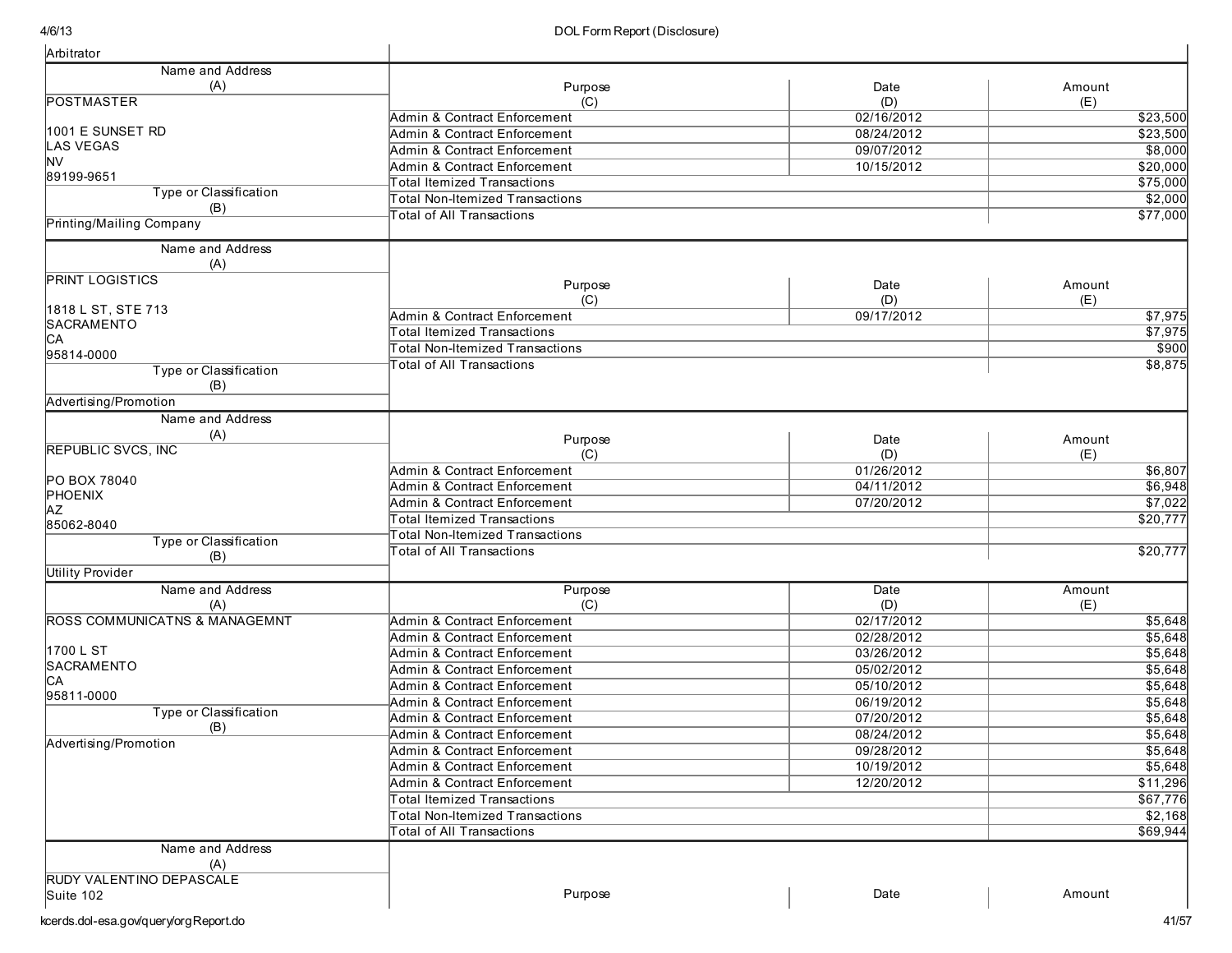| 7251 INDIAN CREEK LN                | (C)                                    | (D)        | (E)              |
|-------------------------------------|----------------------------------------|------------|------------------|
| LAS VEGAS                           | <b>Total Itemized Transactions</b>     |            | $\overline{50}$  |
| <b>NV</b>                           | <b>Total Non-Itemized Transactions</b> |            | \$9,185          |
| 89149-0000                          | <b>Total of All Transactions</b>       |            | \$9,185          |
| Type or Classification<br>(B)       |                                        |            |                  |
| Advertising/Promotion               |                                        |            |                  |
| Name and Address                    |                                        |            |                  |
| (A)                                 |                                        |            |                  |
| <b>SIMONS MUIRHEAD &amp; BURTON</b> | Purpose                                | Date       | Amount           |
|                                     | (C)                                    | (D)        | (E)              |
| 8-9 FRITH ST                        | Organizing Campaign                    | 11/20/2012 | \$35,917         |
| LONDON                              |                                        |            |                  |
| <b>NV</b>                           | <b>Total Itemized Transactions</b>     |            | \$35,917         |
| 00000-0000                          | <b>Total Non-Itemized Transactions</b> |            |                  |
| Type or Classification              | <b>Total of All Transactions</b>       |            | \$35,917         |
| (B)                                 |                                        |            |                  |
| Legal Counsel                       |                                        |            |                  |
| Name and Address                    |                                        |            |                  |
| (A)                                 |                                        |            |                  |
| <b>SOUTHWEST AIR</b>                |                                        |            |                  |
|                                     | Purpose                                | Date       | Amount           |
|                                     | (C)                                    | (D)        | (E)              |
| DALLAS                              | <b>Total Itemized Transactions</b>     |            | $\overline{30}$  |
| ΙTΧ                                 | <b>Total Non-Itemized Transactions</b> |            | \$18,141         |
| 00000-0000                          | <b>Total of All Transactions</b>       |            | \$18,141         |
| Type or Classification              |                                        |            |                  |
| (B)                                 |                                        |            |                  |
| <b>Travel Vendor</b>                |                                        |            |                  |
| Name and Address                    |                                        |            |                  |
| (A)                                 |                                        |            |                  |
| <b>STRATOSPHERE TOWER</b>           |                                        |            |                  |
|                                     | Purpose                                | Date       | Amount           |
| 2000 LAS VEGAS BLVD S               | (C)                                    | (D)        | (E)              |
| LAS VEGAS                           | <b>Total Itemized Transactions</b>     |            | $\overline{50}$  |
| <b>NV</b>                           | <b>Total Non-Itemized Transactions</b> |            | \$8,536          |
| 89104-2523                          | Total of All Transactions              |            | \$8,536          |
| Type or Classification<br>(B)       |                                        |            |                  |
| Hotel/Casino                        |                                        |            |                  |
| Name and Address                    |                                        |            |                  |
| (A)                                 |                                        |            |                  |
| <b>TERRACES @ HIGHLAND RESERVE</b>  |                                        |            |                  |
|                                     | Purpose                                | Date       | Amount           |
| 700 GIBSON DR                       | (C)                                    | (D)        | (E)              |
| ROSEVILLE                           | Total Itemized Transactions            |            | $\overline{\$0}$ |
| CA                                  | <b>Total Non-Itemized Transactions</b> |            | \$11,520         |
| 95678-0000                          | <b>Total of All Transactions</b>       |            | \$11,520         |
| Type or Classification              |                                        |            |                  |
| (B)                                 |                                        |            |                  |
| Rentals                             |                                        |            |                  |
| Name and Address                    |                                        |            |                  |
| (A)                                 |                                        |            |                  |
| <b>THOMAS CHRISTOPHER</b>           | Purpose                                | Date       | Amount           |
| Apt D                               |                                        |            |                  |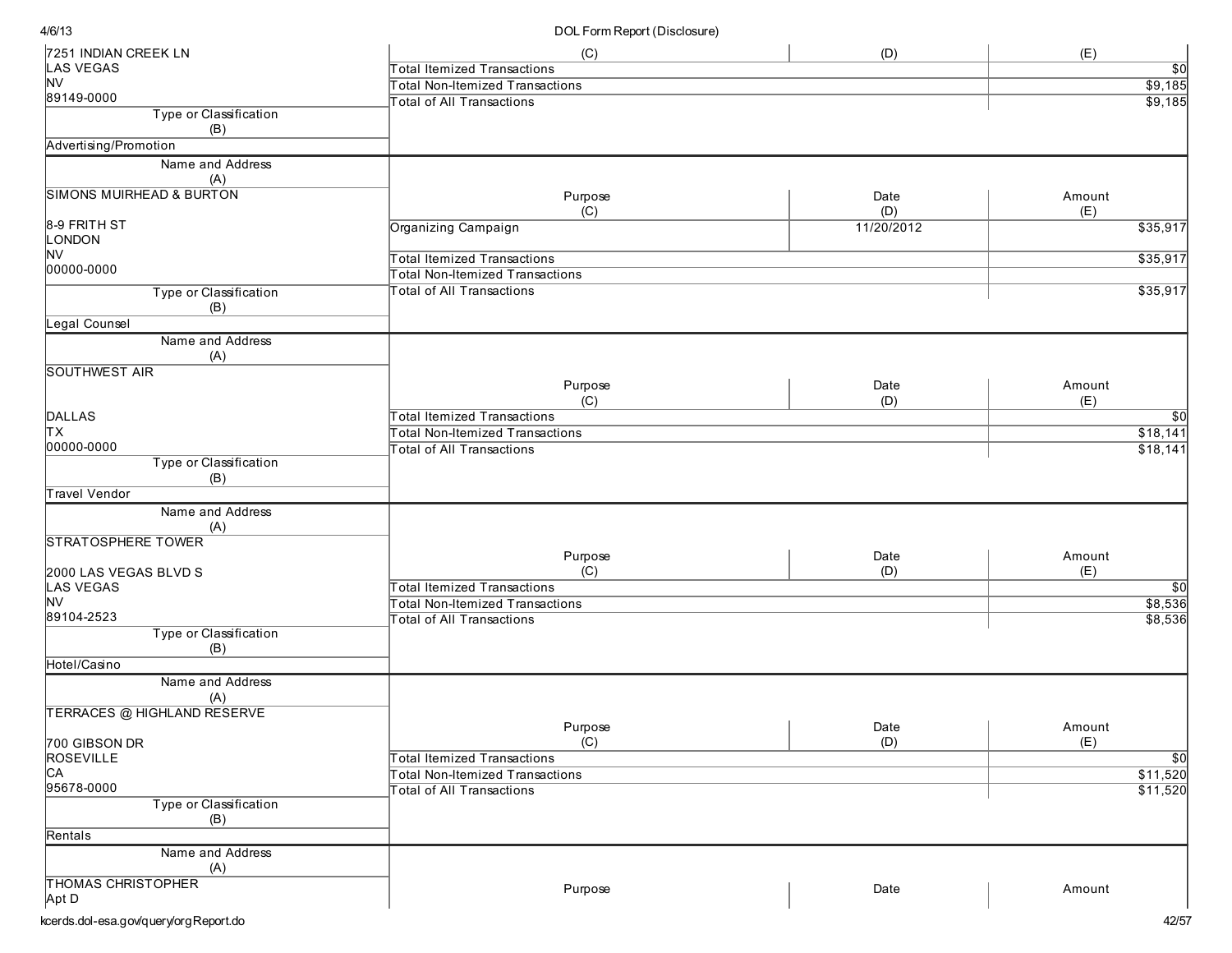| 820 LIGHTHOUSE AVE                | (C)                                                                        | (D)        | (E)                  |
|-----------------------------------|----------------------------------------------------------------------------|------------|----------------------|
| <b>PACIFIC GROVE</b>              | Admin & Contract Enforcement                                               | 09/28/2012 | \$15,956             |
| CA                                | <b>Total Itemized Transactions</b>                                         |            | \$15,956             |
| 93950-2566                        | <b>Total Non-Itemized Transactions</b>                                     |            | \$4,852              |
| Type or Classification            | <b>Total of All Transactions</b>                                           |            | \$20,808             |
| (B)                               |                                                                            |            |                      |
| Arbitrator                        |                                                                            |            |                      |
| Name and Address                  |                                                                            |            |                      |
| (A)                               |                                                                            |            |                      |
| <b>THOMAS PITARO</b><br>Suite 860 | Purpose                                                                    | Date       | Amount               |
| 330 SOUTH THIRD STREET            | (C)                                                                        | (D)        | (E)                  |
| LAS VEGAS                         | Organizing Campaign                                                        | 05/10/2012 | \$6,100              |
| NV                                | <b>Total Itemized Transactions</b>                                         |            | \$6,100              |
| 89101-0000                        |                                                                            |            |                      |
| Type or Classification            | <b>Total Non-Itemized Transactions</b>                                     |            |                      |
| (B)                               | <b>Total of All Transactions</b>                                           |            | \$6,100              |
| Legal Counsel                     |                                                                            |            |                      |
| Name and Address                  |                                                                            |            |                      |
| (A)                               | Purpose                                                                    | Date       | Amount               |
| TIME PRINTING, INC                | (C)                                                                        | (D)        | (E)                  |
|                                   | Admin & Contract Enforcement                                               | 02/17/2012 | \$8,714              |
| 1224 WESTERN AVE                  | Organizing Campaign                                                        | 02/28/2012 | \$9,816              |
| <b>LAS VEGAS</b>                  | Organizing Campaign                                                        | 03/26/2012 | \$6,231              |
| NV                                | <b>Total Itemized Transactions</b>                                         |            | \$24,761             |
| 89102-2534                        | <b>Total Non-Itemized Transactions</b>                                     |            | \$42,063             |
| Type or Classification            | <b>Total of All Transactions</b>                                           |            | \$66,824             |
| (B)<br>Printing/Mailing Company   |                                                                            |            |                      |
|                                   |                                                                            |            |                      |
| Name and Address<br>(A)           |                                                                            |            |                      |
| <b>TRAVELERS</b>                  | Purpose                                                                    | Date       | Amount               |
|                                   | (C)                                                                        | (D)        | (E)                  |
| CL & SPECIALTY REMIT CTR          | Admin & Contract Enforcement                                               | 05/16/2012 | \$16,798             |
| <b>HARTFORD</b>                   | <b>Total Itemized Transactions</b>                                         |            | \$16,798             |
| lст                               | <b>Total Non-Itemized Transactions</b>                                     |            | \$20,907             |
| 06183-1008                        | <b>Total of All Transactions</b>                                           |            | \$37,705             |
| Type or Classification            |                                                                            |            |                      |
| (B)                               |                                                                            |            |                      |
| Insurance Provider                |                                                                            |            |                      |
| Name and Address                  | Purpose                                                                    | Date       | Amount               |
| (A)                               | (C)                                                                        | (D)        | (E)                  |
| ULICO CASUALTY COMPANY            | Admin & Contract Enforcement                                               | 02/29/2012 | \$5,008              |
| PO BOX 223660                     | Admin & Contract Enforcement                                               | 03/07/2012 | \$9,783              |
| <b>PITTSBURGH</b>                 | Admin & Contract Enforcement                                               | 04/01/2012 | \$5,133              |
| PA                                | Admin & Contract Enforcement                                               | 08/17/2012 |                      |
| 15251-2660                        | <b>Total Itemized Transactions</b>                                         |            | \$5,580<br>\$25,504  |
| Type or Classification            |                                                                            |            |                      |
| (B)                               | <b>Total Non-Itemized Transactions</b><br><b>Total of All Transactions</b> |            | \$45,464<br>\$70,968 |
| Insurance Provider                |                                                                            |            |                      |
| Name and Address                  |                                                                            |            |                      |
| (A)                               |                                                                            |            |                      |
| <b>UPS</b>                        |                                                                            |            |                      |
|                                   |                                                                            |            |                      |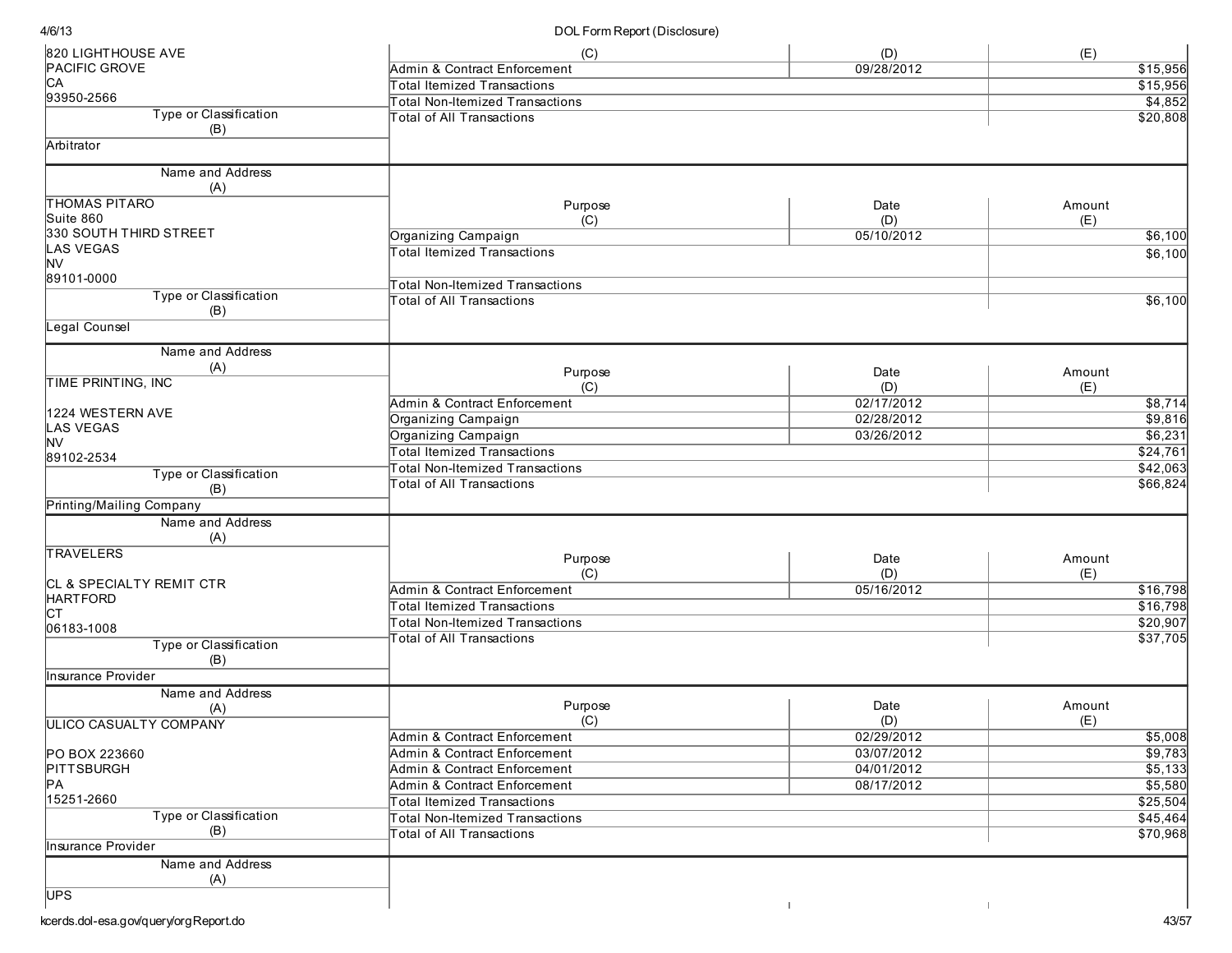|                          | Purpose                            | Date | Amount   |
|--------------------------|------------------------------------|------|----------|
| <b>PO BOX 894820</b>     | (C)                                | (D)  | (E)      |
| LOS ANGELES              | Total Itemized Transactions        |      | \$0      |
| <b>CA</b>                | Total Non-Itemized Transactions    |      | \$5,092  |
| 90189-4820               | Total of All Transactions          |      | \$5,092  |
| Type or Classification   |                                    |      |          |
| (B)                      |                                    |      |          |
| Office Supplier          |                                    |      |          |
| Name and Address         |                                    |      |          |
| (A)                      |                                    |      |          |
| <b>WALTER N KAUFMAN</b>  |                                    |      |          |
|                          | Purpose                            | Date | Amount   |
| <b>PO BOX 99369</b>      | (C)                                | (D)  | (E)      |
| <b>SAN DIEGO</b>         | <b>Total Itemized Transactions</b> |      | \$0      |
| C <sub>A</sub>           | Total Non-Itemized Transactions    |      | \$10,311 |
| 92169-1369               |                                    |      |          |
|                          | Total of All Transactions          |      | \$10,311 |
| Type or Classification   |                                    |      |          |
| (B)                      |                                    |      |          |
| Arbitrator               |                                    |      |          |
| Form LM-2 (Revised 2010) |                                    |      |          |

SCHEDULE 16 - POLITICAL ACTIVITIES AND LOBBYING

FILE NUMBER 027-462

| Name and Address                 |                                        |      |                 |
|----------------------------------|----------------------------------------|------|-----------------|
| (A)                              |                                        |      |                 |
| <b>AT&amp;T MOBILITY</b>         |                                        |      |                 |
|                                  | Purpose                                | Date | Amount          |
| <b>PO BOX 9004</b>               | (C)                                    | (D)  | (E)             |
| <b>CAROL STREAM</b>              | <b>Total Itemized Transactions</b>     |      |                 |
|                                  | <b>Total Non-Itemized Transactions</b> |      | \$5,854         |
| 60197-9004                       | <b>Total of All Transactions</b>       |      | \$5,854         |
| Type or Classification           |                                        |      |                 |
| (B)                              |                                        |      |                 |
| <b>Utility Provider</b>          |                                        |      |                 |
| Name and Address                 |                                        |      |                 |
| (A)                              |                                        |      |                 |
| <b>CRISTINA CRUZ-URIBE</b>       |                                        |      |                 |
|                                  | Purpose                                | Date | Amount          |
| <b>111 BISHOP ST</b>             | (C)                                    | (D)  | (E)             |
| <b>NEW HAVEN</b>                 | <b>Total Itemized Transactions</b>     |      |                 |
| <b>CT</b>                        | <b>Total Non-Itemized Transactions</b> |      | \$8,745         |
| 06511-0000                       | Total of All Transactions              |      | \$8,745         |
| Type or Classification           |                                        |      |                 |
| (B)                              |                                        |      |                 |
| Employee                         |                                        |      |                 |
| Name and Address                 |                                        |      |                 |
| (A)                              |                                        |      |                 |
| <b>CULINARY TRAINING ACADEMY</b> |                                        |      |                 |
|                                  | Purpose                                | Date | Amount          |
| 710 W LAKE MEAD BLVD             | (C)                                    | (D)  | (E)             |
| NORTH LAS VEGAS                  | <b>Total Itemized Transactions</b>     |      | $\overline{30}$ |
| <b>NV</b>                        | <b>Total Non-Itemized Transactions</b> |      | \$6,030         |
| 89030-4067                       | <b>Total of All Transactions</b>       |      | \$6,030         |
| Type or Classification           |                                        |      |                 |
| (B)                              |                                        |      |                 |

kcerds.dol-esa.gov/query/orgReport.do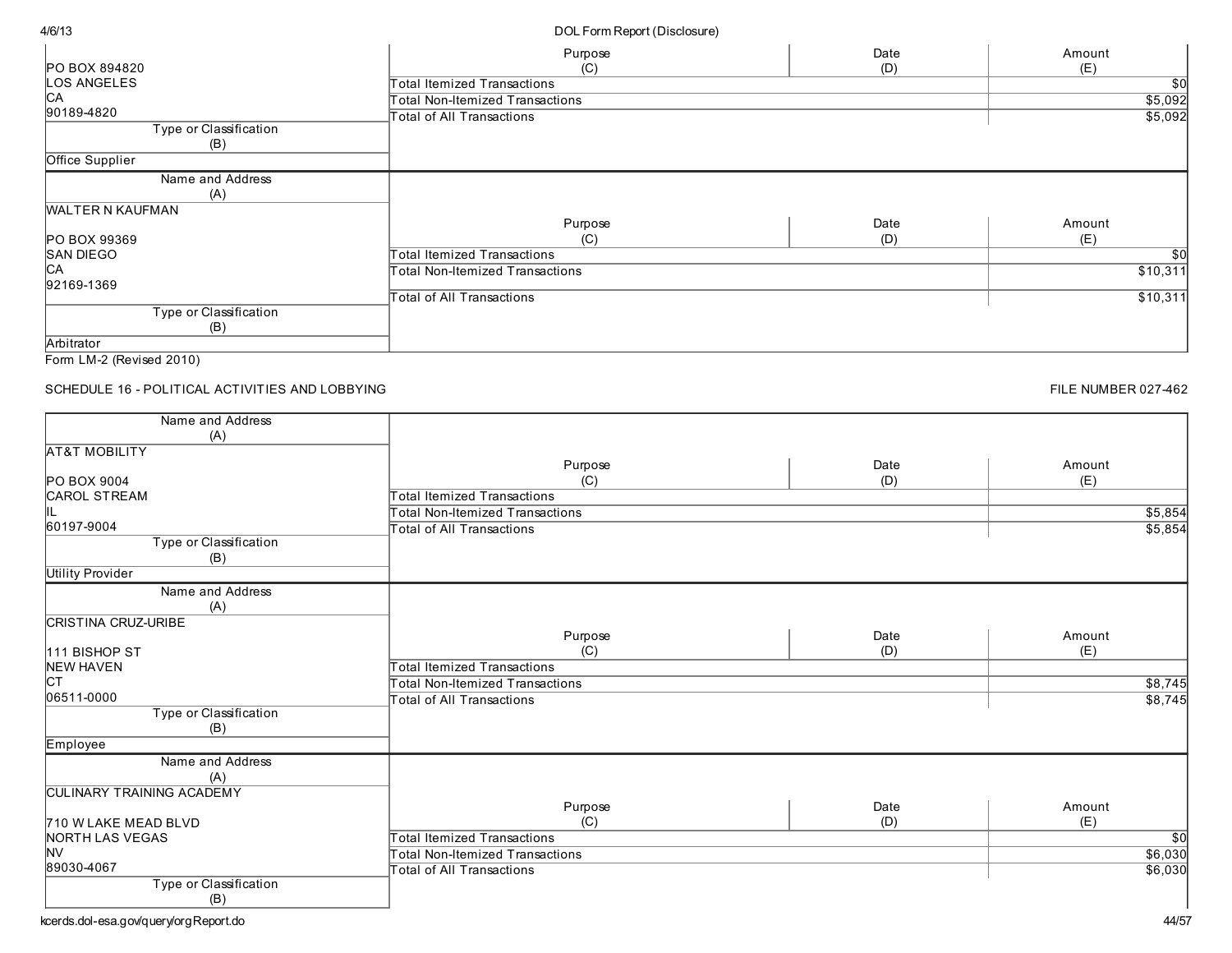| Food Supplier                      |                                        |            |                 |
|------------------------------------|----------------------------------------|------------|-----------------|
| Name and Address                   |                                        |            |                 |
| (A)                                |                                        |            |                 |
| <b>CUSTOM SOFTWARE SYSTEM</b>      |                                        |            |                 |
|                                    | Purpose                                | Date       | Amount          |
| 821 KLONDIKE CT                    | (C)                                    | (D)        | (E)             |
| <b>HENDERSON</b>                   | <b>Total Itemized Transactions</b>     |            | \$0             |
| <b>NV</b>                          | Total Non-Itemized Transactions        |            | \$18,300        |
| 89015-3060                         | <b>Total of All Transactions</b>       |            | \$18,300        |
| Type or Classification             |                                        |            |                 |
| (B)                                |                                        |            |                 |
| Computer Supplier                  |                                        |            |                 |
| Name and Address                   |                                        |            |                 |
| (A)                                |                                        |            |                 |
| <b>DAVID BINDER RESEARCH</b>       | Purpose                                | Date       | Amount          |
| Suite 404                          | (C)                                    | (D)        | (E)             |
| 44 PAGE ST<br><b>SAN FRANCISCO</b> | Voter Registration                     | 09/28/2012 | \$50,000        |
| C <sub>A</sub>                     | <b>Total Itemized Transactions</b>     |            | \$50,000        |
| 94102-0000                         | <b>Total Non-Itemized Transactions</b> |            |                 |
| Type or Classification             | <b>Total of All Transactions</b>       |            | \$50,000        |
| (B)                                |                                        |            |                 |
| Research Supplier                  |                                        |            |                 |
| Name and Address                   |                                        |            |                 |
| (A)                                |                                        |            |                 |
| <b>ETHIX VENTURES, INC</b>         | Purpose                                | Date       | Amount          |
| Suite 3C                           | (C)                                    | (D)        | (E)             |
| 9 MAIN ST                          | Voter Registration                     | 09/28/2012 | \$7,148         |
| SUTTON                             | Get-Out-The-Vote                       | 11/12/2012 | \$5,944         |
| MA                                 | <b>Total Itemized Transactions</b>     |            | \$13,092        |
| 01590-1660                         | <b>Total Non-Itemized Transactions</b> |            | \$4,832         |
| Type or Classification             | <b>Total of All Transactions</b>       |            | \$17,924        |
| (B)                                |                                        |            |                 |
| Advertising/Promotion              |                                        |            |                 |
| Name and Address                   |                                        |            |                 |
| (A)                                |                                        |            |                 |
| <b>ISAAC BLOCH</b>                 |                                        |            |                 |
|                                    | Purpose                                | Date       | Amount          |
| 175 PROSPECT PLACE                 | (C)                                    | (D)        | (E)             |
| <b>BROOKLYN</b>                    | <b>Total Itemized Transactions</b>     |            | $\overline{50}$ |
| NY                                 | <b>Total Non-Itemized Transactions</b> |            | \$5,876         |
| 11238-0000                         | <b>Total of All Transactions</b>       |            | \$5,876         |
| Type or Classification             |                                        |            |                 |
| (B)                                |                                        |            |                 |
| Employee                           |                                        |            |                 |
| Name and Address                   |                                        |            |                 |
| (A)                                |                                        |            |                 |
| <b>JAMICIA LACKEY</b>              |                                        |            |                 |
|                                    | Purpose                                | Date       | Amount          |
| 438 GEORGE ST                      | (C)                                    | (D)        | (E)             |
| <b>NEW HAVEN</b>                   | <b>Total Itemized Transactions</b>     |            | \$0             |
| <b>CT</b>                          | Total Non-Itemized Transactions        |            | \$7,056         |
| 06511-0000                         | <b>Total of All Transactions</b>       |            | \$7,056         |
| Type or Classification             |                                        |            |                 |
| (B)                                |                                        |            |                 |
|                                    |                                        |            |                 |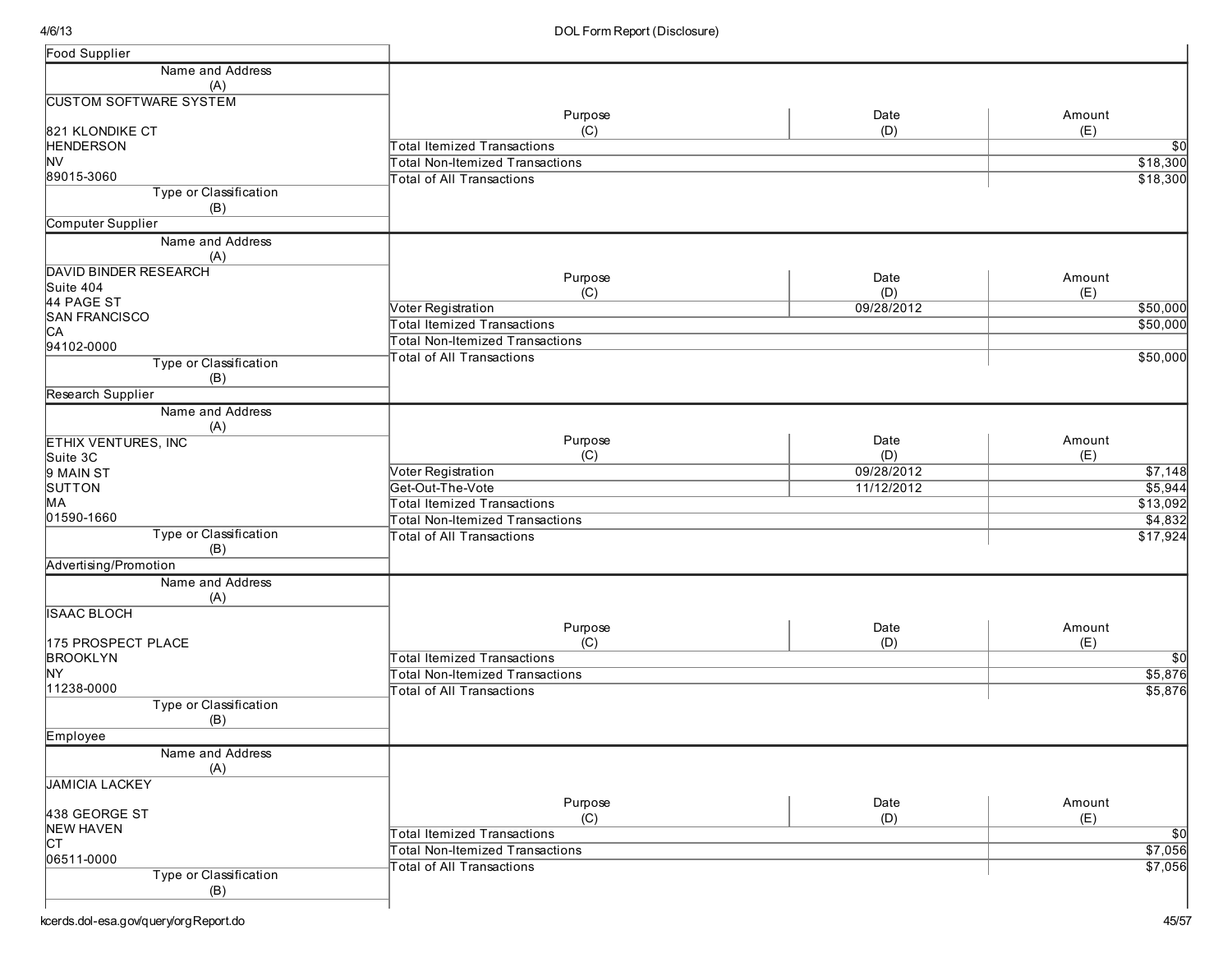| Employee                               |                                        |             |                 |
|----------------------------------------|----------------------------------------|-------------|-----------------|
| Name and Address                       |                                        |             |                 |
| (A)                                    |                                        |             |                 |
| <b>JAYUAN CARTER</b>                   |                                        |             |                 |
|                                        | Purpose                                | Date        | Amount          |
| 293 ASHMAN ST                          | (C)                                    | (D)         | (E)             |
| <b>NEW HAVEN</b>                       | Total Itemized Transactions            |             | $\overline{50}$ |
| Iст                                    | <b>Total Non-Itemized Transactions</b> |             | \$7,364         |
| 06511-0000                             | <b>Total of All Transactions</b>       |             | \$7,364         |
| Type or Classification                 |                                        |             |                 |
| (B)                                    |                                        |             |                 |
| Employee                               |                                        |             |                 |
| Name and Address                       |                                        |             |                 |
| (A)                                    |                                        |             |                 |
| <b>JOHN GRIBBON</b>                    |                                        |             |                 |
|                                        | Purpose                                | Date        | Amount          |
|                                        | (C)                                    | (D)         | (E)             |
| <b>SAN FRANCISCO</b><br>C <sub>A</sub> | <b>Total Itemized Transactions</b>     |             | \$0             |
| 00000-0000                             | Total Non-Itemized Transactions        |             | 326,492         |
| Type or Classification                 | <b>Total of All Transactions</b>       |             | \$26,492        |
|                                        |                                        |             |                 |
| (B)<br><b>Labor Union Affiliates</b>   |                                        |             |                 |
|                                        |                                        |             |                 |
| Name and Address                       |                                        |             |                 |
| (A)                                    |                                        |             |                 |
| <b>PRINT LOGISTICS</b>                 |                                        |             | Amount          |
| Suite 713<br>1818 L ST                 | Purpose<br>(C)                         | Date<br>(D) | (E)             |
| SACRAMENTO                             | Total Itemized Transactions            |             |                 |
| C <sub>A</sub>                         |                                        |             | $\overline{30}$ |
| 95814-0000                             | <b>Total Non-Itemized Transactions</b> |             | \$5,665         |
| Type or Classification                 | <b>Total of All Transactions</b>       |             | \$5,665         |
| (B)                                    |                                        |             |                 |
| Advertising/Promotion                  |                                        |             |                 |
| Name and Address                       |                                        |             |                 |
|                                        |                                        |             |                 |
| (A)<br><b>PROJECT NEW AMERICA</b>      |                                        |             |                 |
| Suite 831                              | Purpose                                | Date        | Amount          |
| 191 UNIVERSITY BLVD                    | (C)                                    | (D)         | (E)             |
| <b>DENVER</b>                          | General Political-Administratn         | 08/07/2012  | \$15,000        |
| co                                     | Total Itemized Transactions            |             | \$15,000        |
| 80206-0000                             | <b>Total Non-Itemized Transactions</b> |             |                 |
| Type or Classification                 | <b>Total of All Transactions</b>       |             | \$15,000        |
| (B)                                    |                                        |             |                 |
| Polling Service                        |                                        |             |                 |
| Name and Address                       |                                        |             |                 |
| (A)                                    |                                        |             |                 |
| <b>RYAN EXPRESS</b>                    | Purpose                                | Date        | Amount          |
| Dept LV                                | (C)                                    | (D)         | (E)             |
| 19500 MARINER AVE                      | Get-Out-The-Vote                       | 10/19/2012  | \$7,616         |
| TORRANCE                               | Get-Out-The-Vote                       | 11/20/2012  | \$74,230        |
| CA                                     | <b>Total Itemized Transactions</b>     |             | \$81,846        |
| 90503-0000                             | <b>Total Non-Itemized Transactions</b> |             |                 |
| Type or Classification                 | <b>Total of All Transactions</b>       |             | \$81,846        |
| (B)                                    |                                        |             |                 |
|                                        |                                        |             |                 |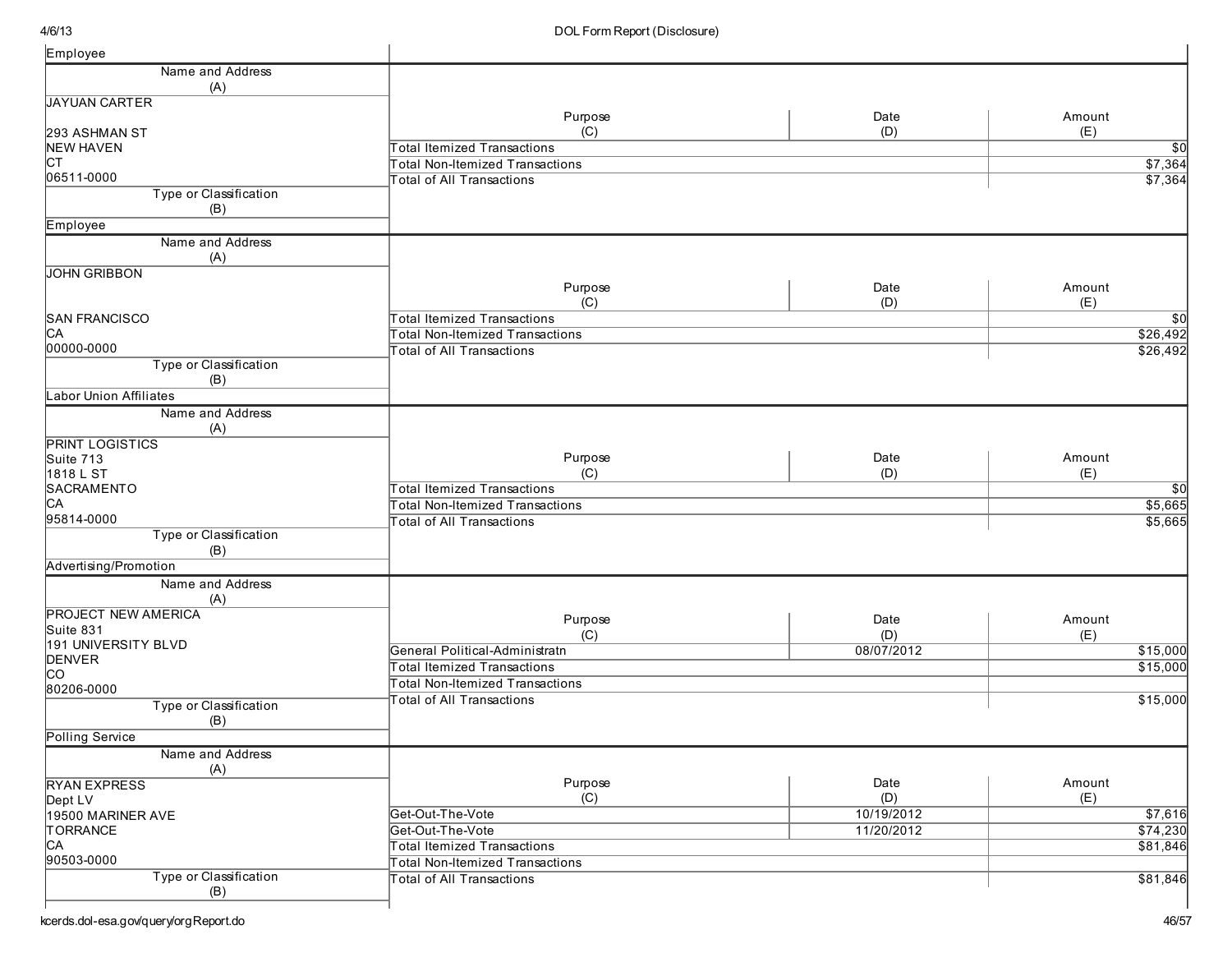| Automobile Supplier                                                                                                                                                                                                                                                                                                                                                                                                                                                                        |                                    |             |               |
|--------------------------------------------------------------------------------------------------------------------------------------------------------------------------------------------------------------------------------------------------------------------------------------------------------------------------------------------------------------------------------------------------------------------------------------------------------------------------------------------|------------------------------------|-------------|---------------|
| Name and Address<br>(A)                                                                                                                                                                                                                                                                                                                                                                                                                                                                    |                                    |             |               |
| TIME PRINTING, INC                                                                                                                                                                                                                                                                                                                                                                                                                                                                         | Purpose<br>(C)                     | Date<br>(D) | Amount<br>(E) |
| 1224 WESTERN AVE                                                                                                                                                                                                                                                                                                                                                                                                                                                                           | Get-Out-The-Vote                   | 10/19/2012  | \$16,412      |
| <b>LAS VEGAS</b>                                                                                                                                                                                                                                                                                                                                                                                                                                                                           | <b>Total Itemized Transactions</b> |             | \$16,412      |
| <b>NV</b><br>89102-2534                                                                                                                                                                                                                                                                                                                                                                                                                                                                    | Total Non-Itemized Transactions    |             | \$14,630      |
| Type or Classification<br>(B)                                                                                                                                                                                                                                                                                                                                                                                                                                                              | Total of All Transactions          |             | \$31,042      |
| Printing/Mailing Company                                                                                                                                                                                                                                                                                                                                                                                                                                                                   |                                    |             |               |
| Name and Address<br>(A)                                                                                                                                                                                                                                                                                                                                                                                                                                                                    |                                    |             |               |
| ULICO CASUALTY COMPANY                                                                                                                                                                                                                                                                                                                                                                                                                                                                     |                                    |             |               |
| <b>PO BOX 223660</b>                                                                                                                                                                                                                                                                                                                                                                                                                                                                       | Purpose<br>(C)                     | Date<br>(D) | Amount<br>(E) |
| PITTSBURGH                                                                                                                                                                                                                                                                                                                                                                                                                                                                                 | Total Itemized Transactions        |             | \$0           |
| IРА                                                                                                                                                                                                                                                                                                                                                                                                                                                                                        | Total Non-Itemized Transactions    |             | \$8,890       |
| 15251-2660                                                                                                                                                                                                                                                                                                                                                                                                                                                                                 | Total of All Transactions          |             | \$8,890       |
| Type or Classification<br>(B)                                                                                                                                                                                                                                                                                                                                                                                                                                                              |                                    |             |               |
| Insurance Provider                                                                                                                                                                                                                                                                                                                                                                                                                                                                         |                                    |             |               |
| $\blacksquare$ $\blacksquare$ $\blacksquare$ $\blacksquare$ $\blacksquare$ $\blacksquare$ $\blacksquare$ $\blacksquare$ $\blacksquare$ $\blacksquare$ $\blacksquare$ $\blacksquare$ $\blacksquare$ $\blacksquare$ $\blacksquare$ $\blacksquare$ $\blacksquare$ $\blacksquare$ $\blacksquare$ $\blacksquare$ $\blacksquare$ $\blacksquare$ $\blacksquare$ $\blacksquare$ $\blacksquare$ $\blacksquare$ $\blacksquare$ $\blacksquare$ $\blacksquare$ $\blacksquare$ $\blacksquare$ $\blacks$ |                                    |             |               |

Form LM-2 (Revised 2010)

## SCHEDULE 17 - CONTRIBUTIONS, GIFTS & GRANTS

#### FILE NUMBER: 027-462

| Name and Address<br>(A)                                                                                                                                                     |                                                                                                                                                  |                           |                                                   |
|-----------------------------------------------------------------------------------------------------------------------------------------------------------------------------|--------------------------------------------------------------------------------------------------------------------------------------------------|---------------------------|---------------------------------------------------|
| <b>AFYRC</b><br>10th FL<br>866 SECOND AVENUE<br>NEW YORK<br><b>NY</b><br>10017-0000<br>Type or Classification<br>(B)<br>Charity                                             | Purpose<br>(C)<br>Charitable<br><b>Total Itemized Transactions</b><br><b>Total Non-Itemized Transactions</b><br><b>Total of All Transactions</b> | Date<br>(D)<br>08/17/2012 | Amount<br>(E)<br>\$5,000<br>\$5,000<br>\$5,000    |
| Name and Address<br>(A)<br><b>ANTI-DEFAMATION LEAGUE</b><br>Suite 375<br>8965 S EASTERN AVE<br><b>LAS VEGAS</b><br><b>NV</b><br>89123-0000<br>Type or Classification<br>(B) | Purpose<br>(C)<br>Charitable<br><b>Total Itemized Transactions</b><br><b>Total Non-Itemized Transactions</b><br><b>Total of All Transactions</b> | Date<br>(D)<br>08/07/2012 | Amount<br>(E)<br>\$15,000<br>\$15,000<br>\$15,000 |
| Charity<br>Name and Address<br>(A)<br><b>CILI RESTAURANT</b><br>5160 LAS VEGAS BLVD S<br>LAS VEGAS                                                                          | Purpose<br>(C)<br>Charitable                                                                                                                     | Date<br>(D)<br>12/20/2012 | Amount<br>(E)<br>\$6,312                          |

kcerds.dol-esa.gov/query/orgReport.do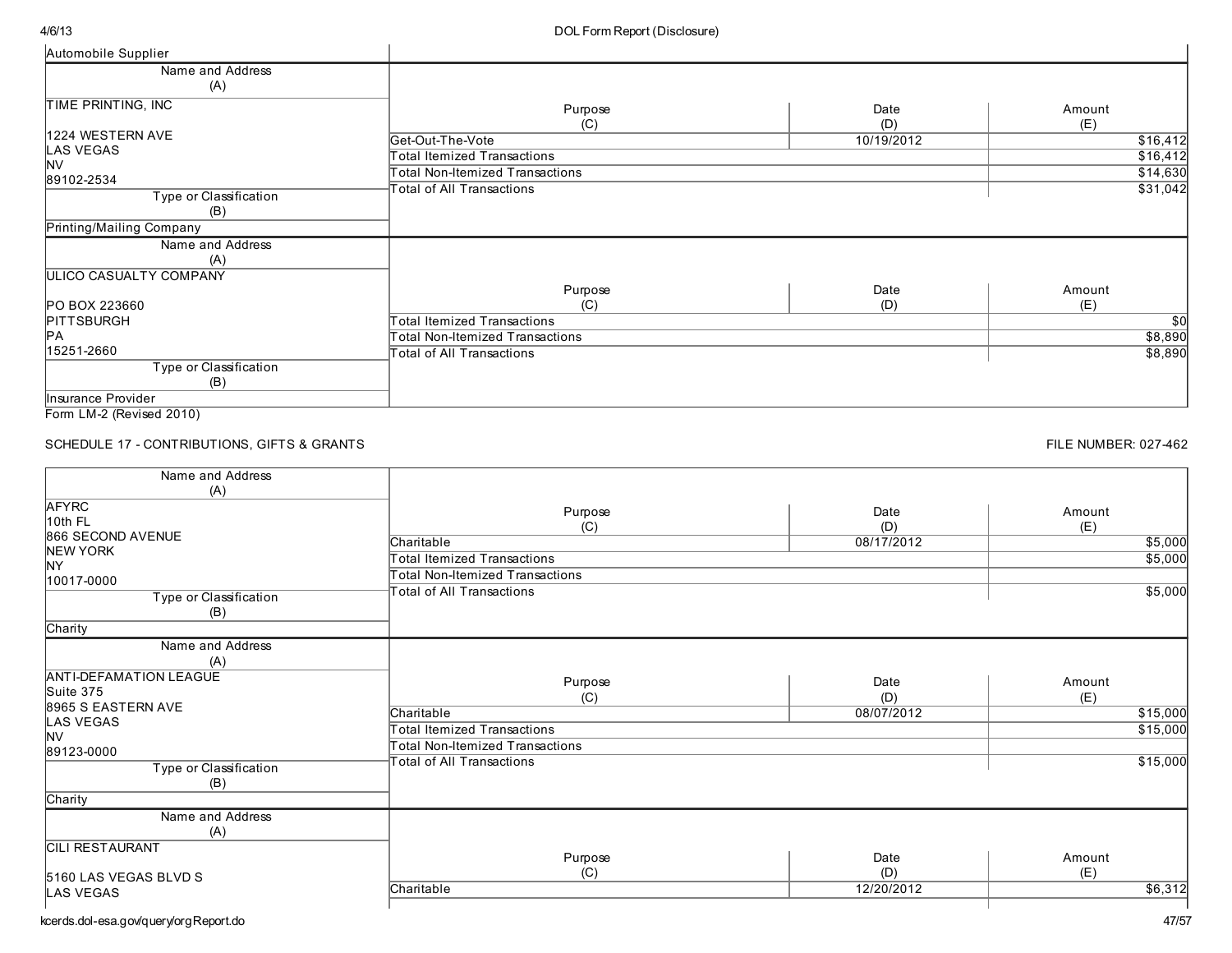#### DOL Form Report (Disclosure)

| <b>NV</b>                                         | <b>Total Itemized Transactions</b>     |            | \$6,312  |
|---------------------------------------------------|----------------------------------------|------------|----------|
| 89119-3232                                        | <b>Total Non-Itemized Transactions</b> |            | \$2,000  |
| Type or Classification                            | <b>Total of All Transactions</b>       |            | \$8,312  |
| (B)                                               |                                        |            |          |
| <b>Special Event Provider</b>                     |                                        |            |          |
|                                                   |                                        |            |          |
| Name and Address                                  |                                        |            |          |
| (A)                                               |                                        |            |          |
| DAVIS, COWELL & BOWE, LLP                         |                                        |            |          |
| <b>Suite 1400</b>                                 | Purpose                                | Date       | Amount   |
| 595 MARKET ST                                     | (C)                                    | (D)        | (E)      |
| <b>SAN FRANCISCO</b>                              | <b>Total Itemized Transactions</b>     |            | \$0      |
| IСA                                               | <b>Total Non-Itemized Transactions</b> |            | \$7,620  |
| 94105-2821                                        | <b>Total of All Transactions</b>       |            | \$7,620  |
| Type or Classification                            |                                        |            |          |
| (B)                                               |                                        |            |          |
| Legal Counsel                                     |                                        |            |          |
| Name and Address                                  |                                        |            |          |
| (A)                                               |                                        |            |          |
| <b>ETHIX VENTURES, INC</b>                        |                                        |            |          |
| Suite 3C                                          | Purpose                                | Date       | Amount   |
| 9 MAIN ST                                         | (C)                                    | (D)        | (E)      |
| SUTTON                                            | Charitable                             | 12/20/2012 | \$5,437  |
| MА                                                | <b>Total Itemized Transactions</b>     |            | \$5,437  |
| 01590-1660                                        | <b>Total Non-Itemized Transactions</b> |            |          |
| Type or Classification                            | <b>Total of All Transactions</b>       |            | \$5,437  |
| (B)                                               |                                        |            |          |
| Advertising/Promotion                             |                                        |            |          |
| Name and Address                                  |                                        |            |          |
| (A)                                               |                                        |            |          |
| <b>ULAN</b>                                       |                                        |            |          |
| Suite 106                                         | Purpose                                | Date       | Amount   |
| 1201 N DECATUR                                    | (C)                                    | (D)        | (E)      |
| LAS VEGAS                                         | <b>Total Itemized Transactions</b>     |            | \$0      |
| NV                                                | <b>Total Non-Itemized Transactions</b> |            | \$13,300 |
| 89108-1213                                        | <b>Total of All Transactions</b>       |            | \$13,300 |
| Type or Classification                            |                                        |            |          |
| (B)                                               |                                        |            |          |
| <b>Labor Union Affiliates</b>                     |                                        |            |          |
|                                                   |                                        |            |          |
| Name and Address                                  |                                        |            |          |
| (A)                                               |                                        |            |          |
| <b>UNITE HERE</b>                                 | Purpose                                | Date       | Amount   |
| 10th FL                                           | (C)                                    | (D)        | (E)      |
| 275 7TH AVENUE                                    | Charitable                             | 11/05/2012 | \$50,000 |
| NEW YORK                                          | <b>Total Itemized Transactions</b>     |            | \$50,000 |
| NY.                                               | <b>Total Non-Itemized Transactions</b> |            |          |
| 10001-0000                                        | <b>Total of All Transactions</b>       |            | \$50,000 |
| Type or Classification                            |                                        |            |          |
| (B)                                               |                                        |            |          |
| Labor Union Affiliates<br>Form 1 M 2 (David 2010) |                                        |            |          |

Form LM-2 (Revised 2010)

SCHEDULE 18 - GENERAL OVERHEAD

Name and Address

FILE NUMBER: 027-462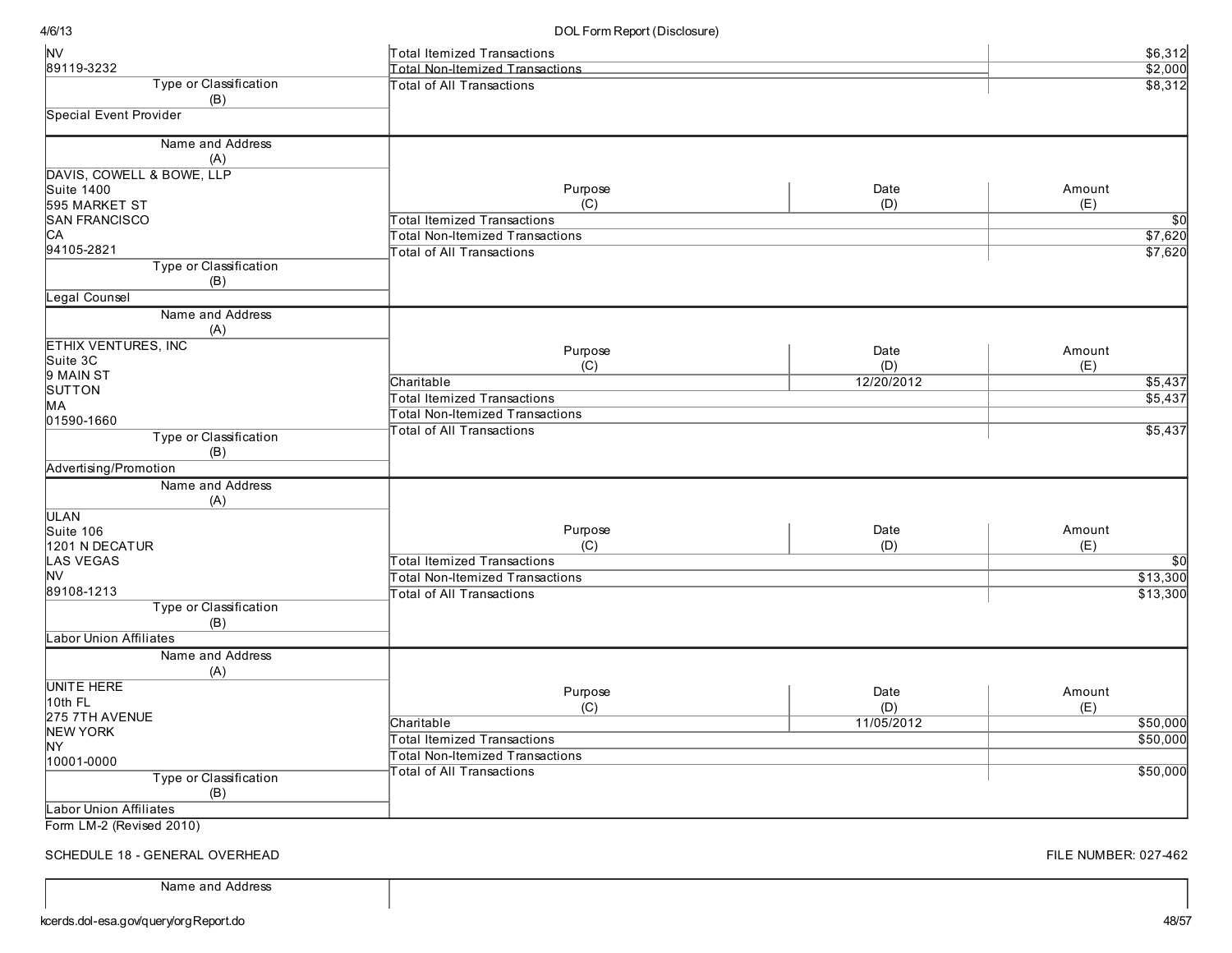| (A)                           |                                        |            |                 |
|-------------------------------|----------------------------------------|------------|-----------------|
| A & B PRINTING                |                                        |            | Amount          |
| Suite B                       | Purpose                                | Date       | (E)             |
| 2900 S HIGHLAND BLDG 18       | (C)                                    | (D)        |                 |
| LAS VEGAS                     | <b>Total Itemized Transactions</b>     |            | $\overline{50}$ |
| <b>NV</b>                     | <b>Total Non-Itemized Transactions</b> |            | \$7,659         |
| 89109-0000                    | <b>Total of All Transactions</b>       |            | \$7,659         |
| Type or Classification<br>(B) |                                        |            |                 |
| Printing/Mailing Company      |                                        |            |                 |
| Name and Address              |                                        |            |                 |
| (A)                           |                                        |            |                 |
| <b>ACCOUNTEMPS</b>            |                                        |            |                 |
|                               | Purpose                                | Date       | Amount          |
| PO BOX 743295                 | (C)                                    | (D)        | (E)             |
| LOS ANGELES                   | <b>Total Itemized Transactions</b>     |            | $\overline{50}$ |
| CA                            | <b>Total Non-Itemized Transactions</b> |            | \$18,491        |
| 90074-3295                    | <b>Total of All Transactions</b>       |            | \$18,491        |
| Type or Classification        |                                        |            |                 |
| (B)                           |                                        |            |                 |
| <b>Professional Services</b>  |                                        |            |                 |
| Name and Address              |                                        |            |                 |
| (A)                           |                                        |            |                 |
| <b>ADP</b>                    | Purpose                                | Date       | Amount          |
|                               | (C)                                    | (D)        | (E)             |
| 7474 W Chandler Blvd          | Payroll - SUTA/Withheld NV             | 03/09/2012 | \$5,722         |
| Chandler                      | <b>Total Itemized Transactions</b>     |            | \$5,722         |
| <b>AZ</b>                     | <b>Total Non-Itemized Transactions</b> |            | \$18,390        |
| 85226-0000                    | <b>Total of All Transactions</b>       |            | \$24,112        |
| Type or Classification        |                                        |            |                 |
| (B)                           |                                        |            |                 |
| Service Provider              |                                        |            |                 |
| Name and Address              |                                        |            |                 |
| (A)                           |                                        |            |                 |
| <b>AT&amp;T MOBILITY</b>      |                                        |            |                 |
|                               | Purpose                                | Date       | Amount          |
| <b>PO BOX 9004</b>            | (C)                                    | (D)        | (E)             |
| <b>CAROL STREAM</b>           | <b>Total Itemized Transactions</b>     |            | $\overline{50}$ |
| IL.                           | <b>Total Non-Itemized Transactions</b> |            | \$25,020        |
| 60197-9004                    | <b>Total of All Transactions</b>       |            | \$25,020        |
| Type or Classification        |                                        |            |                 |
| (B)                           |                                        |            |                 |
| <b>Utility Provider</b>       |                                        |            |                 |
| Name and Address              |                                        |            |                 |
| (A)                           |                                        |            |                 |
| <b>Bank of America</b>        |                                        |            |                 |
|                               | Purpose                                | Date       | Amount          |
| PO Box 15710                  | (C)                                    | (D)        | (E)             |
| Wilmington                    | <b>Total Itemized Transactions</b>     |            | $\overline{30}$ |
| DE                            | <b>Total Non-Itemized Transactions</b> |            | \$18,502        |
| 19886-5710                    | <b>Total of All Transactions</b>       |            | \$18,502        |
| Type or Classification        |                                        |            |                 |
| (B)                           |                                        |            |                 |
| Financial Institution         |                                        |            |                 |
| Name and Address              |                                        |            |                 |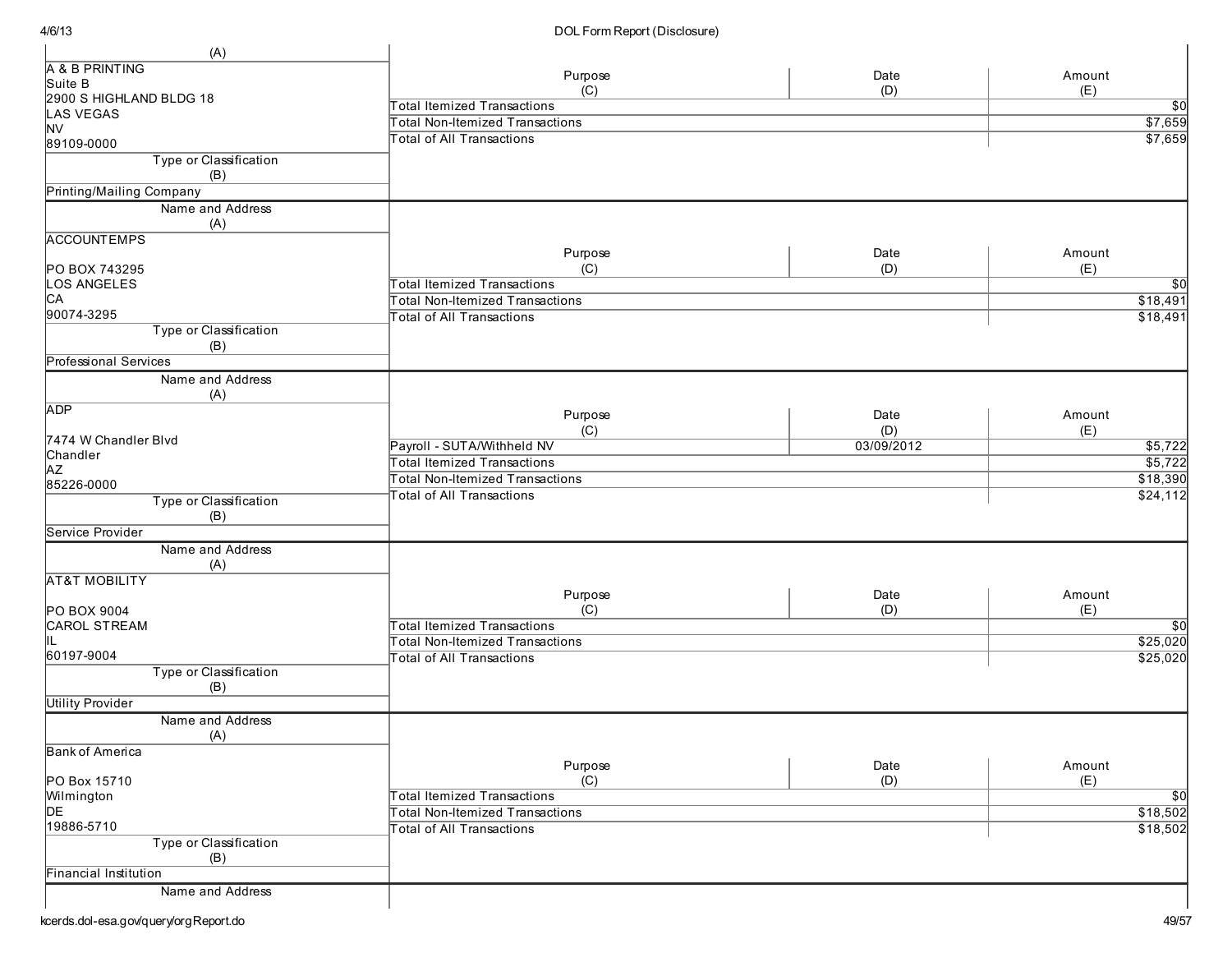| (A)                            |                                        |      |                 |
|--------------------------------|----------------------------------------|------|-----------------|
| <b>CANON FINANCIAL SVC INC</b> | Purpose                                | Date | Amount          |
| 14904 COLLECTIONS CTR DR       | (C)                                    | (D)  | (E)             |
| <b>CHICAGO</b>                 | <b>Total Itemized Transactions</b>     |      | $\overline{30}$ |
| lil.                           | <b>Total Non-Itemized Transactions</b> |      | \$14,961        |
| 60693-0000                     | <b>Total of All Transactions</b>       |      | \$14,961        |
| Type or Classification         |                                        |      |                 |
| (B)                            |                                        |      |                 |
| Leases-Equipment               |                                        |      |                 |
| Name and Address               |                                        |      |                 |
| (A)                            |                                        |      |                 |
| <b>CDW DIRECT</b>              | Purpose                                | Date | Amount          |
| PO BOX 75723                   | (C)                                    | (D)  | (E)             |
| <b>CHICAGO</b>                 | <b>Total Itemized Transactions</b>     |      | $\overline{30}$ |
|                                | <b>Total Non-Itemized Transactions</b> |      | \$10,862        |
| 60675-5723                     | <b>Total of All Transactions</b>       |      | \$10,862        |
| Type or Classification         |                                        |      |                 |
| (B)                            |                                        |      |                 |
| Computer Supplier              |                                        |      |                 |
| Name and Address               |                                        |      |                 |
| (A)                            |                                        |      |                 |
| <b>CENTURYLINK</b>             |                                        |      |                 |
|                                | Purpose                                | Date | Amount          |
| PO Box 29040                   | (C)                                    | (D)  | (E)             |
| Phoenix                        | <b>Total Itemized Transactions</b>     |      | $\overline{30}$ |
| <b>AZ</b><br>85038-9040        | <b>Total Non-Itemized Transactions</b> |      | \$19,299        |
| Type or Classification         | <b>Total of All Transactions</b>       |      | \$19,299        |
| (B)                            |                                        |      |                 |
| <b>Utility Provider</b>        |                                        |      |                 |
| Name and Address               |                                        |      |                 |
| (A)                            |                                        |      |                 |
| <b>CITY OF LAS VEGAS</b>       |                                        |      |                 |
|                                | Purpose                                | Date | Amount          |
| PO BOX 52794                   | (C)                                    | (D)  | (E)             |
| PHOENIX                        | <b>Total Itemized Transactions</b>     |      | $\overline{30}$ |
| <b>AZ</b>                      | <b>Total Non-Itemized Transactions</b> |      | \$10,008        |
| 85072-2794                     | Total of All Transactions              |      | \$10,008        |
| Type or Classification         |                                        |      |                 |
| (B)                            |                                        |      |                 |
| <b>Government Office</b>       |                                        |      |                 |
| Name and Address               |                                        |      |                 |
| (A)<br>COX COMMUNICATIONS, INC |                                        |      |                 |
|                                | Purpose                                | Date | Amount          |
| PO BOX 6059                    | (C)                                    | (D)  | (E)             |
| <b>CYPRESS</b>                 | <b>Total Itemized Transactions</b>     |      | $\overline{30}$ |
| C <sub>A</sub>                 | <b>Total Non-Itemized Transactions</b> |      | \$6,500         |
| 90630-0059                     | <b>Total of All Transactions</b>       |      | \$6,500         |
| Type or Classification         |                                        |      |                 |
| (B)                            |                                        |      |                 |
| <b>Utility Provider</b>        |                                        |      |                 |
| Name and Address               |                                        |      |                 |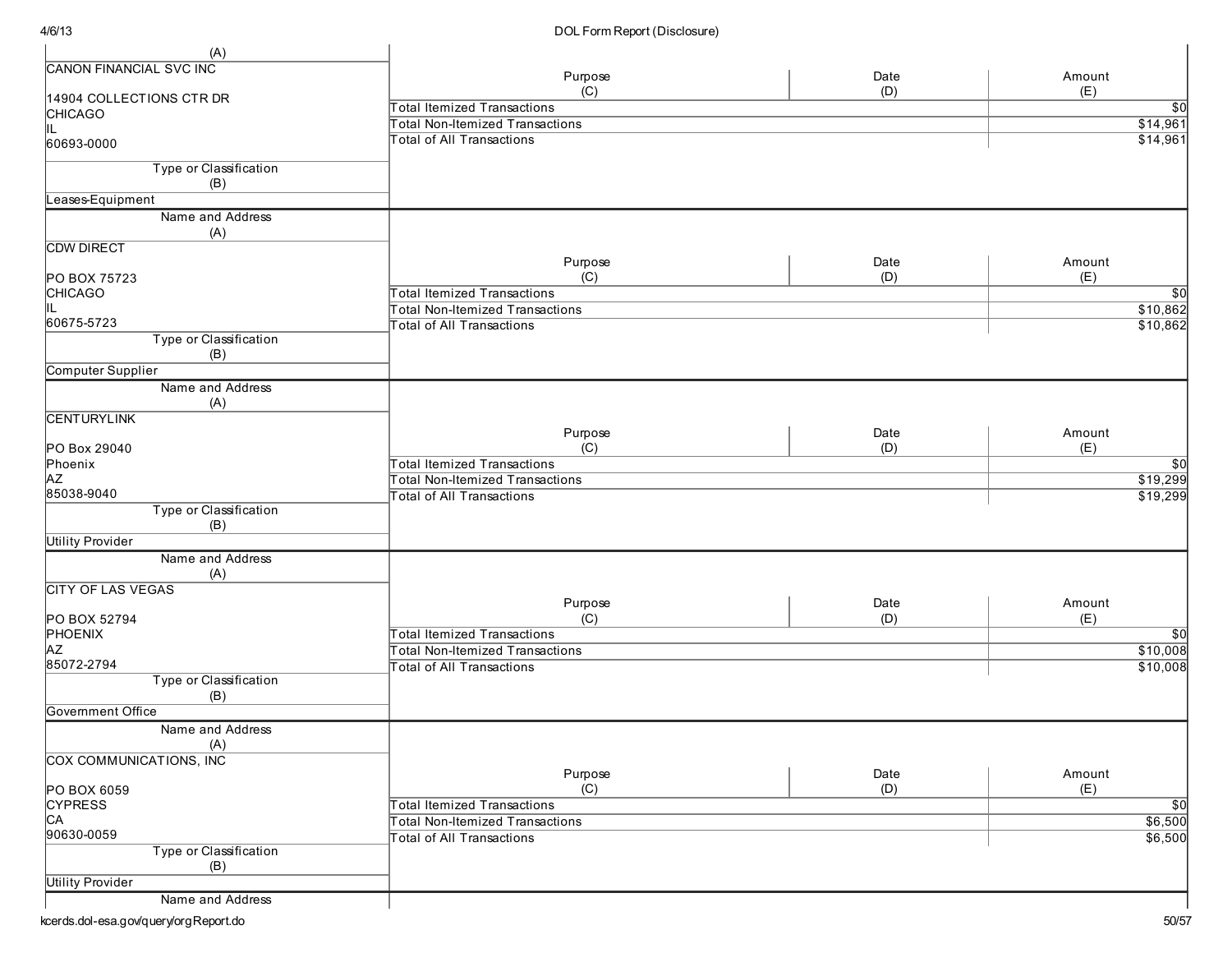| (A)                              |                                        |             |                 |
|----------------------------------|----------------------------------------|-------------|-----------------|
| <b>CULINARY TRAINING ACADEMY</b> | Purpose                                | Date        | Amount          |
|                                  | (C)                                    | (D)         | (E)             |
| 710 W LAKE MEAD BLVD             |                                        |             |                 |
| NORTH LAS VEGAS                  | Food & Beverages                       | 10/19/2012  | \$7,712         |
| <b>NV</b>                        | <b>Total Itemized Transactions</b>     |             | \$7,712         |
| 89030-4067                       | <b>Total Non-Itemized Transactions</b> |             | \$1,995         |
| Type or Classification           | <b>Total of All Transactions</b>       |             | \$9,707         |
| (B)                              |                                        |             |                 |
| <b>Food Supplier</b>             |                                        |             |                 |
| Name and Address                 | Purpose                                | <b>Date</b> | Amount          |
| (A)                              | (C)                                    | (D)         | (E)             |
| DAVIS, COWELL & BOWE, LLP        | Prof Fees - Legal                      | 08/29/2012  | \$11,962        |
| <b>Suite 1400</b>                | Prof Fees - Legal                      | 11/30/2012  | \$11,831        |
| 595 MARKET ST                    | Prof Fees - Legal                      | 07/30/2012  | \$11,533        |
| <b>SAN FRANCISCO</b>             | Prof Fees - Legal                      | 03/27/2012  | \$10,180        |
| CA                               | Prof Fees - Legal                      | 10/29/2012  | \$9,259         |
| 94105-2821                       | Prof Fees - Legal                      | 06/27/2012  | \$8,078         |
| Type or Classification           | Prof Fees - Legal                      | 09/12/2012  | \$7,873         |
| (B)                              | Prof Fees - Legal                      | 02/27/2012  | \$7,847         |
| Legal Counsel                    | Prof Fees - Legal                      | 01/03/2012  | \$7,221         |
|                                  | Prof Fees - Legal                      | 05/24/2012  | \$6,784         |
|                                  | Prof Fees - Legal                      | 04/30/2012  | \$5,047         |
|                                  | <b>Total Itemized Transactions</b>     |             | \$97,615        |
|                                  | <b>Total Non-Itemized Transactions</b> |             | \$5,357         |
|                                  | <b>Total of All Transactions</b>       |             | \$102,972       |
| Name and Address                 |                                        |             |                 |
| (A)                              |                                        |             |                 |
| <b>ETHIX VENTURES, INC</b>       |                                        |             |                 |
|                                  | Purpose                                | Date        | Amount          |
| 9 MAIN ST STE 3C                 | (C)                                    | (D)         | (E)             |
| SUTTON                           | Advertising & Promotion                | 01/06/2012  | \$10,851        |
| MA                               | <b>Total Itemized Transactions</b>     |             | \$10,851        |
| 01590-1660                       | <b>Total Non-Itemized Transactions</b> |             |                 |
| Type or Classification           | <b>Total of All Transactions</b>       |             | \$10,851        |
| (B)                              |                                        |             |                 |
| Advertising/Promotion            |                                        |             |                 |
| Name and Address                 |                                        |             |                 |
| (A)                              |                                        |             |                 |
| FERNANDEZ JANITORIAL SVC INC     | Purpose                                | Date        | Amount          |
|                                  | (C)                                    | (D)         | (E)             |
| 2840 MONTESSOURI                 | Repairs & Maint - Building             | 04/11/2012  | \$6,914         |
| <b>LAS VEGAS</b>                 | <b>Total Itemized Transactions</b>     |             | \$6,914         |
| <b>NV</b>                        | Total Non-Itemized Transactions        |             | \$5,023         |
| 89117-0000                       | <b>Fotal of All Transactions</b>       |             | \$11,937        |
| Type or Classification           |                                        |             |                 |
| (B)                              |                                        |             |                 |
| <b>Building Maintenance</b>      |                                        |             |                 |
| Name and Address                 |                                        |             |                 |
| (A)                              |                                        |             |                 |
| <b>G&amp;K SERVICES, INC</b>     |                                        |             |                 |
|                                  | Purpose                                | Date        | Amount          |
| 4670 VANDENBERG DR               | (C)                                    | (D)         | (E)             |
| NORTH LAS VEGAS                  | <b>Total Itemized Transactions</b>     |             | $\overline{30}$ |
|                                  |                                        |             |                 |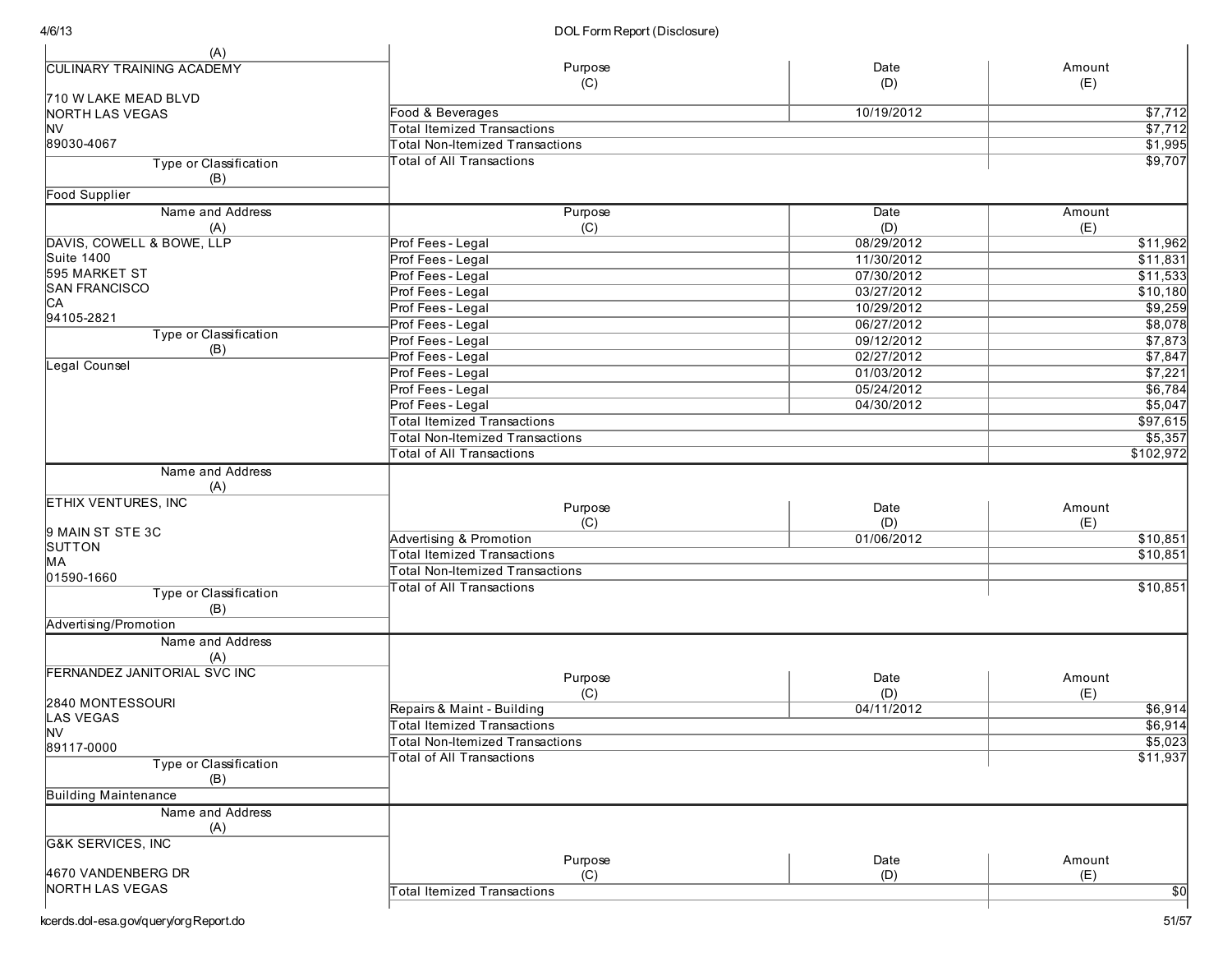| <b>NV</b>                                    | Total Non-Itemized Transactions        |                   | \$7,783              |
|----------------------------------------------|----------------------------------------|-------------------|----------------------|
| 89081-2730                                   | <b>Total of All Transactions</b>       |                   | \$7,783              |
| Type or Classification                       |                                        |                   |                      |
| (B)                                          |                                        |                   |                      |
| <b>Building Maintenance</b>                  |                                        |                   |                      |
| Name and Address                             |                                        |                   |                      |
| (A)                                          |                                        |                   |                      |
| <b>HORIZON CANTEEN</b>                       |                                        |                   |                      |
|                                              | Purpose                                | Date              | Amount               |
| 4285 WAGON TRAIL AVE                         | (C)                                    | (D)               | (E)                  |
| <b>LAS VEGAS</b>                             | <b>Total Itemized Transactions</b>     |                   | $\sqrt{50}$          |
| <b>NV</b>                                    | <b>Total Non-Itemized Transactions</b> |                   | \$5,276              |
| 89118-0000                                   | <b>Total of All Transactions</b>       |                   | \$5,276              |
| Type or Classification                       |                                        |                   |                      |
| (B)                                          |                                        |                   |                      |
| <b>Food Supplier</b>                         |                                        |                   |                      |
| Name and Address<br>(A)                      |                                        |                   |                      |
| <b>INDOFF INC</b>                            |                                        |                   |                      |
|                                              | Purpose                                | Date              | Amount               |
| PO BOX 842808                                | (C)                                    | (D)               | (E)                  |
| <b>KANSAS CITY</b>                           | <b>Total Itemized Transactions</b>     |                   | \$0                  |
| MО<br>64184-2808                             | <b>Total Non-Itemized Transactions</b> |                   | \$16,048             |
| Type or Classification                       | <b>Total of All Transactions</b>       |                   | \$16,048             |
| (B)                                          |                                        |                   |                      |
| Office Supplier                              |                                        |                   |                      |
| Name and Address                             |                                        |                   |                      |
|                                              | Purpose                                | Date              | Amount               |
| (A)<br><b>LAYTON LAYTON &amp; TOBLER LLP</b> | (C)<br>Prof Fees - Audit               | (D)<br>09/17/2012 | (E)<br>\$11,954      |
|                                              | Prof Fees - Audit                      | 11/26/2012        | \$11,730             |
| 606 S 9TH ST                                 | Prof Fees - Audit                      | 06/15/2012        | \$11,480             |
| <b>LAS VEGAS</b>                             | Prof Fees - Audit                      | 05/02/2012        | \$10,295             |
| <b>NV</b>                                    | Prof Fees - Audit                      | 10/19/2012        | \$9,855              |
| 89101-7013                                   | Prof Fees - Audit                      | 03/26/2012        |                      |
| Type or Classification                       | <b>Total Itemized Transactions</b>     |                   | \$6,975<br>\$62,289  |
| (B)                                          | <b>Total Non-Itemized Transactions</b> |                   | \$23,722             |
| <b>Professional Services</b>                 |                                        |                   |                      |
| Name and Address                             | Total of All Transactions              |                   | \$86,011             |
| (A)                                          |                                        |                   |                      |
| <b>MARLIN BUSINESS BANK</b>                  |                                        |                   |                      |
|                                              | Purpose                                | Date              | Amount               |
| PO BOX 13604                                 | (C)                                    | (D)               | (E)                  |
| PHILADELPHIA<br>PA                           | Total Itemized Transactions            |                   | $\overline{50}$      |
| 19101-3604                                   | <b>Total Non-Itemized Transactions</b> |                   | \$10,464<br>\$10,464 |
| Type or Classification                       | <b>Total of All Transactions</b>       |                   |                      |
| (B)                                          |                                        |                   |                      |
| <b>Financial Institution</b>                 |                                        |                   |                      |
| Name and Address                             |                                        |                   |                      |
| (A)                                          |                                        |                   |                      |
| <b>MILAGROS CLEANING SVC, INC</b>            | Purpose                                | Date              | Amount               |
|                                              | (C)                                    | (D)               | (E)                  |
| 2840 MONTESSOURI STREET                      | Repairs & Maint - Building             | 01/31/2012        | \$12,601             |
|                                              |                                        |                   |                      |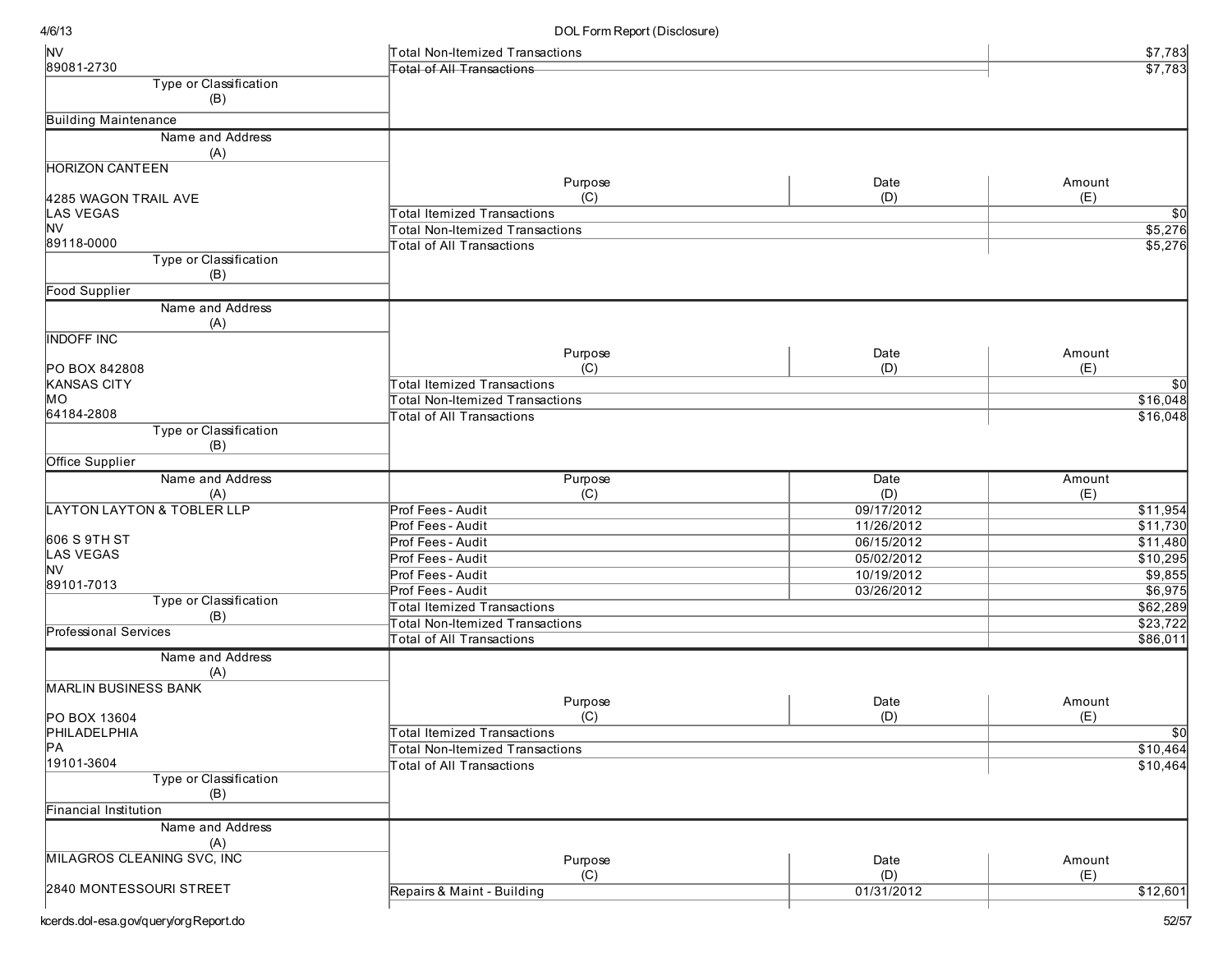| <b>LAS VEGAS</b>             | Repairs & Maint - Building             | 02/29/2012 | \$12,601        |
|------------------------------|----------------------------------------|------------|-----------------|
| NV                           | <b>Total Itemized Transactions</b>     |            | \$25,202        |
| 89117-3023                   | <b>Total Non-Itemized Transactions</b> |            | \$4,578         |
| Type or Classification       | <b>Total of All Transactions</b>       |            | \$29,780        |
| (B)                          |                                        |            |                 |
| <b>Building Maintenance</b>  |                                        |            |                 |
| Name and Address             |                                        |            |                 |
| (A)                          |                                        |            |                 |
| <b>NUWEST INSURANCE SVCS</b> |                                        |            |                 |
|                              | Purpose                                | Date       | Amount          |
| PO BOX 18973                 | (C)                                    | (D)        | (E)             |
| <b>IRVINE</b>                | Insurance                              | 05/02/2012 | \$14,600        |
| CА                           | <b>Total Itemized Transactions</b>     |            | \$14,600        |
| 92623-0000                   | Total Non-Itemized Transactions        |            | \$370           |
| Type or Classification       | <b>Total of All Transactions</b>       |            | \$14,970        |
| (B)                          |                                        |            |                 |
| Insurance Provider           |                                        |            |                 |
| Name and Address             |                                        |            |                 |
| (A)                          |                                        |            |                 |
| <b>NV ENERGY</b>             | Purpose                                | Date       | Amount          |
|                              | (C)                                    | (D)        |                 |
| PO BOX 30086                 | Utilities                              | 02/22/2012 | (E)             |
| <b>RENO</b>                  |                                        |            | \$5,310         |
| NV                           | <b>Total Itemized Transactions</b>     |            | \$5,310         |
| 89520-3086                   | Total Non-Itemized Transactions        |            | \$11,741        |
| Type or Classification       | <b>Total of All Transactions</b>       |            | \$17,051        |
| (B)                          |                                        |            |                 |
| <b>Utility Provider</b>      |                                        |            |                 |
| Name and Address             |                                        |            |                 |
| (A)                          |                                        |            |                 |
| OFFICE DEPOT INC             |                                        |            |                 |
|                              | Purpose                                | Date       | Amount          |
| PO BOX 70025                 | (C)                                    | (D)        | (E)             |
| LOS ANGELES                  | <b>Total Itemized Transactions</b>     |            | $\overline{50}$ |
| CА                           | Total Non-Itemized Transactions        |            | \$11,380        |
| 90074-0025                   | Total of All Transactions              |            | \$11,380        |
| Type or Classification       |                                        |            |                 |
| (B)                          |                                        |            |                 |
| Office Supplier              |                                        |            |                 |
| Name and Address             |                                        |            |                 |
| (A)                          |                                        |            |                 |
| OFFICE FURNITURE CONCEPTS    | Purpose                                | Date       | Amount          |
|                              | (C)                                    | (D)        | (E)             |
| 4325 WEST TROPICANA AVE      | Purchase of Assets                     | 11/08/2012 | \$7,000         |
| LAS VEGAS                    | Purchase of Assets                     | 11/29/2012 | \$6,261         |
| <b>NV</b>                    | <b>Total Itemized Transactions</b>     |            | \$13,261        |
| 89103-0000                   | <b>Total Non-Itemized Transactions</b> |            | \$1,162         |
| Type or Classification       | <b>Total of All Transactions</b>       |            | \$14,423        |
| (B)                          |                                        |            |                 |
| Office Supplier              |                                        |            |                 |
| Name and Address             |                                        |            |                 |
| (A)                          |                                        |            |                 |
| <b>OPTIMAL NETWORKS</b>      |                                        |            |                 |
| Suite 220                    | Purpose                                | Date       | Amount          |
| 15201 DIAMONDBACK DR         | (C)                                    | (D)        | (E)             |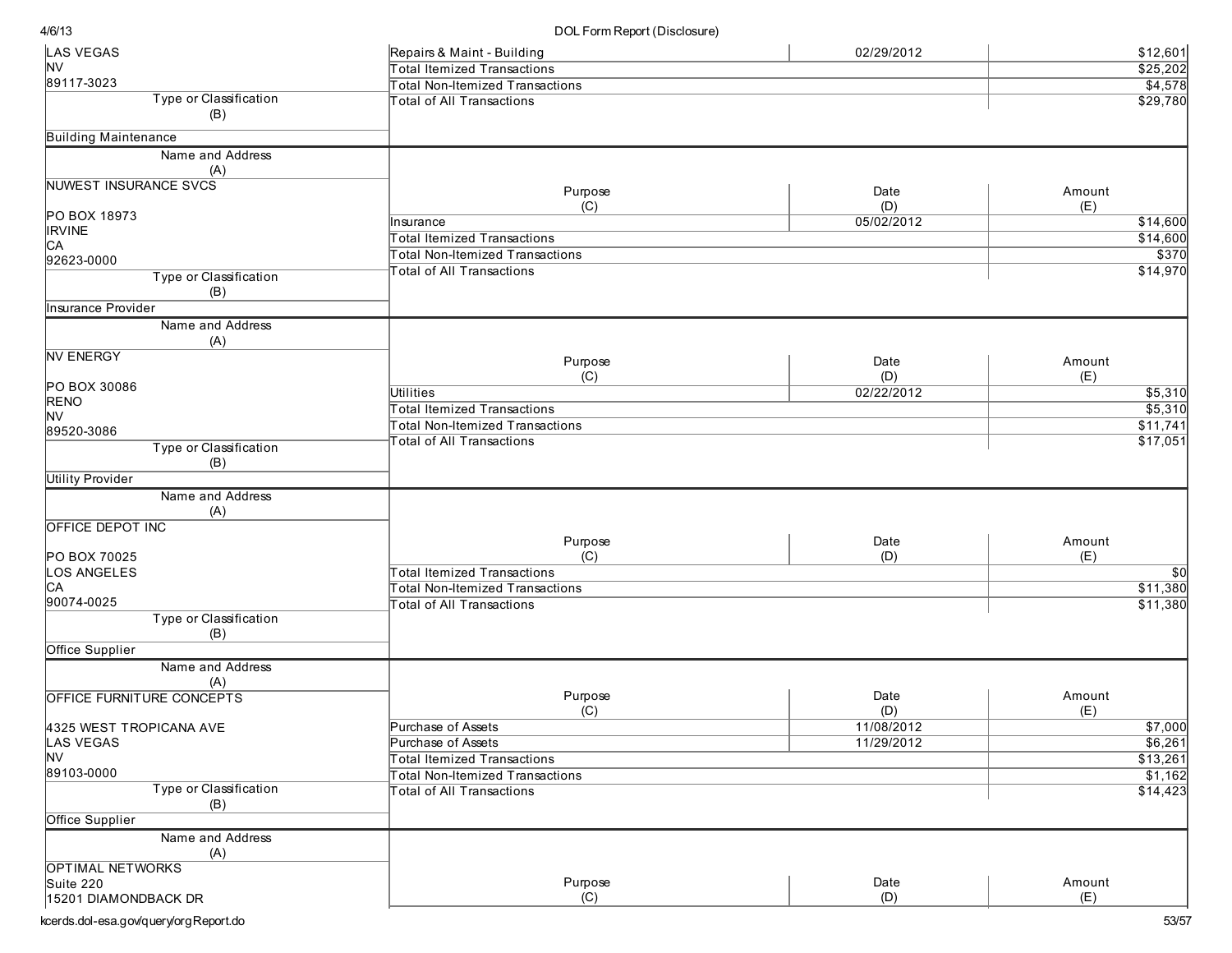| ROCKVILLE                      | Total Itemized Transactions                                                  |            | \$0             |
|--------------------------------|------------------------------------------------------------------------------|------------|-----------------|
| MD                             | <b>Total Non-Itemized Transactions</b>                                       |            | \$12,000        |
| 20850-0000                     | <b>Total of All Transactions</b>                                             |            | \$12,000        |
| Type or Classification         |                                                                              |            |                 |
| (B)                            |                                                                              |            |                 |
| Computer Supplier              |                                                                              |            |                 |
| Name and Address               |                                                                              |            |                 |
| (A)                            |                                                                              |            |                 |
| <b>POSTMASTER</b>              | Purpose                                                                      | Date       | Amount          |
| 1001 E SUNSET RD               | (C)                                                                          | (D)        | (E)             |
| <b>LAS VEGAS</b>               | <b>Total Itemized Transactions</b>                                           |            | $\overline{50}$ |
| NV                             | Total Non-Itemized Transactions                                              |            | \$6,921         |
| 89199-9651                     | <b>Total of All Transactions</b>                                             |            | \$6,921         |
| Type or Classification         |                                                                              |            |                 |
| (B)                            |                                                                              |            |                 |
| Printing/Mailing Company       |                                                                              |            |                 |
| Name and Address               |                                                                              |            |                 |
| (A)                            |                                                                              |            |                 |
| <b>PREFERRED ELECTRIC. LLC</b> |                                                                              |            |                 |
|                                | Purpose                                                                      | Date       | Amount          |
| 4405 W SUNSET RD               | (C)                                                                          | (D)        | (E)             |
| LAS VEGAS                      | <b>Total Itemized Transactions</b>                                           |            | \$0             |
| NV                             | Total Non-Itemized Transactions                                              |            | \$9,804         |
| 89118-0000                     | Total of All Transactions                                                    |            | \$9,804         |
| Type or Classification         |                                                                              |            |                 |
| (B)                            |                                                                              |            |                 |
| <b>Building Maintenance</b>    |                                                                              |            |                 |
| Name and Address<br>(A)        |                                                                              |            |                 |
| <b>REPUBLIC SVCS, INC</b>      |                                                                              |            |                 |
|                                | Purpose                                                                      | Date       | Amount          |
| PO BOX 78040                   | (C)                                                                          | (D)        | (E)             |
| PHOENIX                        | <b>Utilities</b>                                                             | 10/01/2012 | \$7,022         |
| ΑZ                             | <b>Total Itemized Transactions</b><br><b>Total Non-Itemized Transactions</b> |            | \$7,022         |
| 85062-8040                     |                                                                              |            |                 |
| Type or Classification         | <b>Total of All Transactions</b>                                             |            | \$7,022         |
| (B)                            |                                                                              |            |                 |
| <b>Utility Provider</b>        |                                                                              |            |                 |
| Name and Address               |                                                                              |            |                 |
| (A)                            |                                                                              |            |                 |
| <b>SAGE SOFTWARE, INC</b>      | Purpose                                                                      | Date       | Amount          |
|                                | (C)                                                                          | (D)        | (E)             |
| PO BOX 849887<br><b>DALLAS</b> | Computer Expense                                                             | 09/26/2012 | \$5,253         |
| TХ                             | <b>Total Itemized Transactions</b>                                           |            | \$5,253         |
| 75284-9887                     | Total Non-Itemized Transactions                                              |            |                 |
| Type or Classification         | <b>Total of All Transactions</b>                                             |            | \$5,253         |
| (B)                            |                                                                              |            |                 |
| Computer Supplier              |                                                                              |            |                 |
| Name and Address               |                                                                              |            |                 |
| (A)                            |                                                                              |            |                 |
| <b>SMART STOP SELF STORAGE</b> |                                                                              |            |                 |
|                                | Purpose                                                                      | Date       | Amount          |
| 1120 S LAS VEGAS BLVD          | (C)                                                                          | (D)        | (E)             |
|                                |                                                                              |            |                 |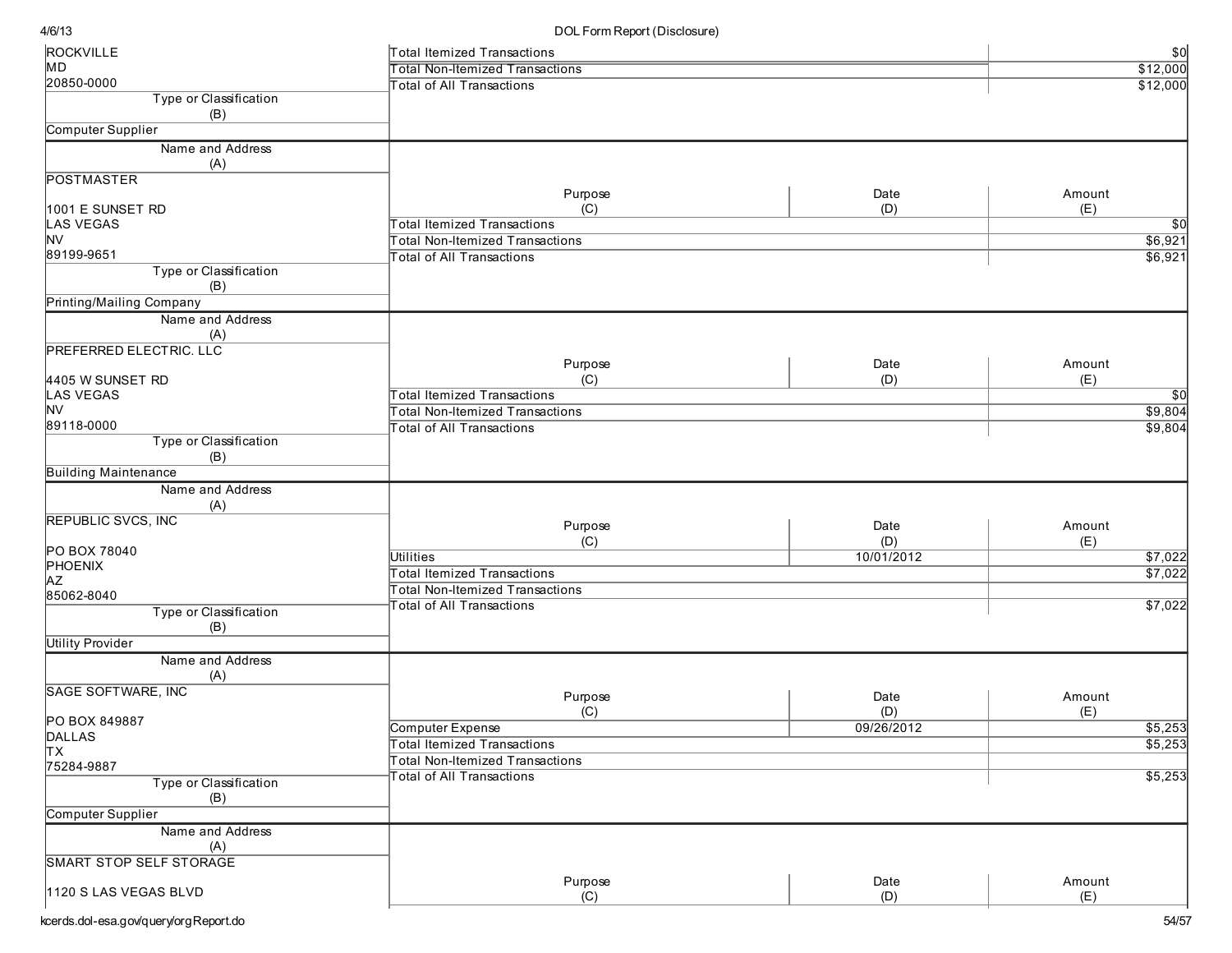| LAS VEGAS                      | Total Itemized Transactions            |             |                   |
|--------------------------------|----------------------------------------|-------------|-------------------|
| <b>NV</b>                      | <b>Total Non-Itemized Transactions</b> |             | $rac{$0}{$5,050}$ |
| 89104-0000                     | <b>Total of All Transactions</b>       |             | \$5,050           |
| Type or Classification         |                                        |             |                   |
| (B)<br><b>Utility Provider</b> |                                        |             |                   |
|                                |                                        |             |                   |
| Name and Address<br>(A)        |                                        |             |                   |
| SW AIR CONDITIONING SVC, INC   |                                        |             |                   |
| 3020 S VALLEY VIEW BLVD        | Purpose<br>(C)                         | Date<br>(D) | Amount<br>(E)     |
| LAS VEGAS                      | <b>Total Itemized Transactions</b>     |             | $\overline{30}$   |
| <b>NV</b>                      | <b>Total Non-Itemized Transactions</b> |             | \$10,607          |
| 89102-7805                     | <b>Total of All Transactions</b>       |             | \$10,607          |
| Type or Classification<br>(B)  |                                        |             |                   |
| <b>Building Maintenance</b>    |                                        |             |                   |
| Name and Address               |                                        |             |                   |
| (A)<br><b>TAHOE SPRINGS</b>    |                                        |             |                   |
|                                | Purpose                                | Date        | Amount            |
| 1919 INDUSTRIAL RD             | (C)                                    | (D)         | (E)               |
| <b>LAS VEGAS</b>               | <b>Total Itemized Transactions</b>     |             | $\sqrt{50}$       |
| <b>NV</b>                      | <b>Total Non-Itemized Transactions</b> |             | \$5,738           |
| 89102-0000                     | <b>Total of All Transactions</b>       |             | \$5,738           |
| Type or Classification<br>(B)  |                                        |             |                   |
| <b>Food Supplier</b>           |                                        |             |                   |
| Name and Address               |                                        |             |                   |
| (A)                            |                                        |             |                   |
| THE PRINTER SUPPLY MAN         |                                        |             |                   |
|                                | Purpose                                | Date        | Amount            |
| PO BOX 33005                   | (C)                                    | (D)         | (E)               |
| LAS VEGAS                      | <b>Total Itemized Transactions</b>     |             | $\sqrt{50}$       |
| <b>NV</b>                      | <b>Total Non-Itemized Transactions</b> |             | \$5,080           |
| 89133-3005                     | <b>Total of All Transactions</b>       |             | \$5,080           |
| Type or Classification<br>(B)  |                                        |             |                   |
| Office Supplier                |                                        |             |                   |
| Name and Address               |                                        |             |                   |
| (A)                            |                                        |             |                   |
| TIME PRINTING, INC             |                                        |             |                   |
|                                | Purpose                                | Date        | Amount            |
| 1224 WESTERN AVE               | (C)                                    | (D)         | (E)               |
| LAS VEGAS                      | <b>Total Itemized Transactions</b>     |             | $\overline{\$0}$  |
| <b>NV</b>                      | <b>Total Non-Itemized Transactions</b> |             | \$11,637          |
| 89102-2534                     | Total of All Transactions              |             | \$11,637          |
| Type or Classification<br>(B)  |                                        |             |                   |
| Printing/Mailing Company       |                                        |             |                   |
| Name and Address               |                                        |             |                   |
| (A)                            |                                        |             |                   |
| <b>TRAVELERS</b>               |                                        |             |                   |
|                                | Purpose<br>(C)                         | Date<br>(D) | Amount<br>(E)     |
|                                |                                        |             |                   |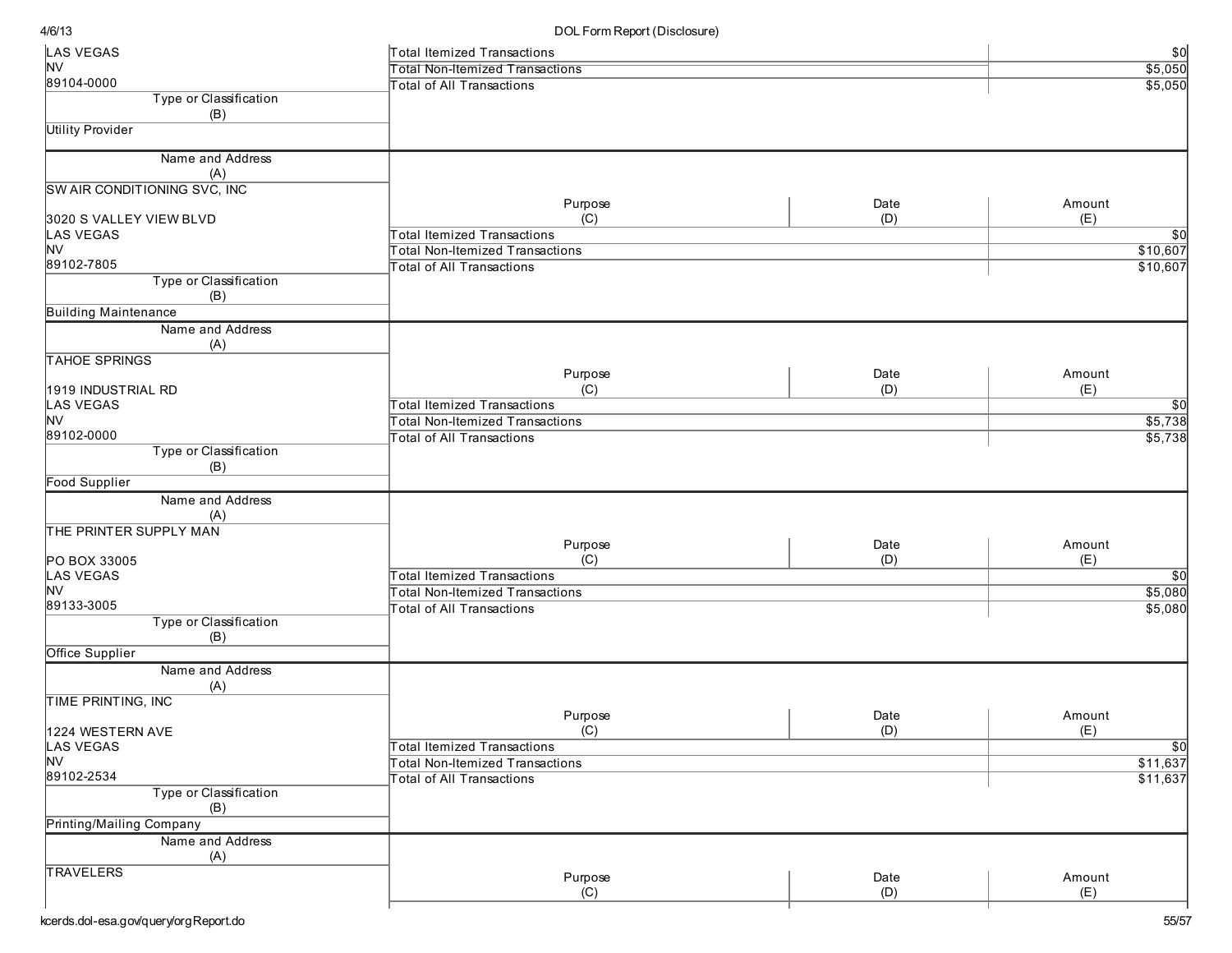DOL Form Report (Disclosure)

| CL & SPECIALTY REMIT CENTER        | Insurance                              | 12/17/2012 | \$8,380         |
|------------------------------------|----------------------------------------|------------|-----------------|
| <b>HARTFORD</b>                    | Total Itemized Transactions            |            | \$8,380         |
| lст                                | Total Non-Itemized Transactions        |            | \$4,231         |
| 06183-1008                         | <b>Total of All Transactions</b>       |            | \$12,611        |
| Type or Classification<br>(B)      |                                        |            |                 |
| Insurance Provider                 |                                        |            |                 |
| Name and Address                   |                                        |            |                 |
| (A)                                |                                        |            |                 |
| <b>ULICO CASUALTY COMPANY</b>      |                                        |            |                 |
|                                    | Purpose                                | Date       | Amount          |
| PO BOX 223660                      | (C)                                    | (D)        | (E)             |
| PITTSBURGH                         | <b>Total Itemized Transactions</b>     |            | $\overline{50}$ |
| PA                                 | <b>Total Non-Itemized Transactions</b> |            | \$9,022         |
| 15251-2660                         | <b>Total of All Transactions</b>       |            | \$9,022         |
| Type or Classification<br>(B)      |                                        |            |                 |
| Insurance Provider                 |                                        |            |                 |
| Name and Address                   |                                        |            |                 |
| (A)                                |                                        |            |                 |
| <b>UNITE HERE</b>                  | Purpose                                | Date       | Amount          |
| 10th FL                            | (C)                                    | (D)        | (E)             |
| 275 SEVENTH AVE FL                 | Settlements Paid                       | 09/28/2012 | \$7,872         |
| <b>NEW YORK</b>                    |                                        |            | \$7,872         |
| NY.                                | Total Itemized Transactions            |            |                 |
| 10001-6708                         | <b>Total Non-Itemized Transactions</b> |            | \$12,017        |
| Type or Classification<br>(B)      | <b>Total of All Transactions</b>       |            | \$19,889        |
| <b>Labor Union Affiliates</b>      |                                        |            |                 |
| Name and Address                   |                                        |            |                 |
| (A)                                |                                        |            |                 |
| <b>US POSTAL SERVICE (AMS-TMS)</b> |                                        |            |                 |
|                                    | Purpose                                | Date       | Amount          |
| PO BOX 894757                      | (C)                                    | (D)        | (E)             |
| LOS ANGELES                        | <b>Total Itemized Transactions</b>     |            | \$0             |
| IСA                                | <b>Total Non-Itemized Transactions</b> |            | \$6,000         |
| 90189-4757                         | <b>Total of All Transactions</b>       |            | \$6,000         |
| Type or Classification             |                                        |            |                 |
| (B)                                |                                        |            |                 |
| Government Office                  |                                        |            |                 |
| Name and Address                   |                                        |            |                 |
| (A)                                |                                        |            |                 |
| <b>WATER DISTRICT</b>              |                                        |            |                 |
|                                    | Purpose                                | Date       | Amount          |
| 1001 S VALLEY VIEW BLVD            | (C)                                    | (D)        | (E)             |
| LAS VEGAS                          | Total Itemized Transactions            |            | \$0             |
| NV                                 | Total Non-Itemized Transactions        |            | \$5,346         |
| 89153-0001                         | <b>Total of All Transactions</b>       |            | \$5,346         |
| Type or Classification             |                                        |            |                 |
| (B)                                |                                        |            |                 |
| <b>Utility Provider</b>            |                                        |            |                 |
|                                    |                                        |            |                 |

Form LM-2 (Revised 2010)

 $\Gamma$ 

SCHEDULE 19 - UNION ADMINISTRATION

┯

FILE NUMBER: 027-462